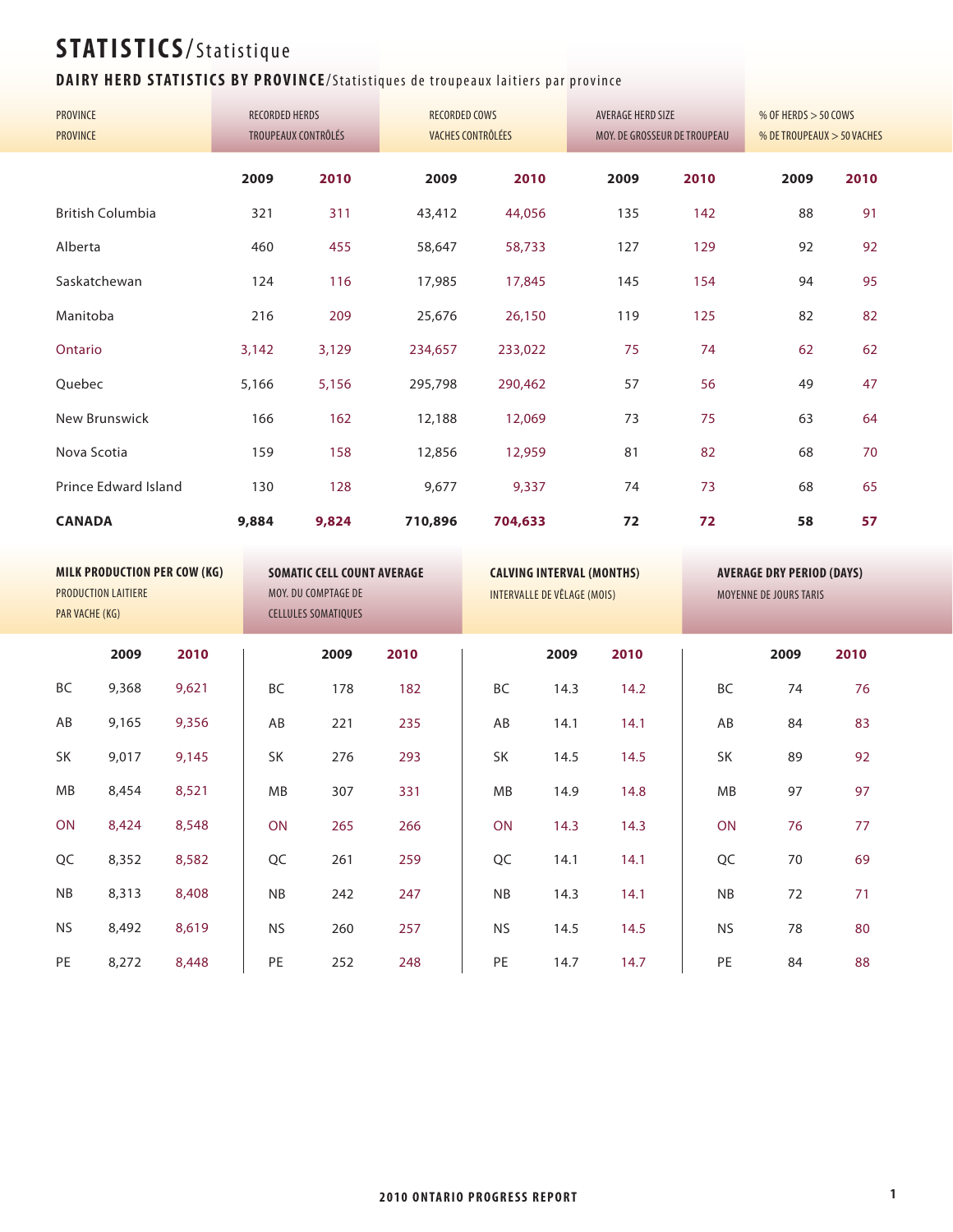#### **HISTORICAL AVERAGE PRODUCTION / Moyenne de production historique**

| <b>YEAR</b> | <b>SERVICE LEVEL</b> | <b>MILK KG</b> | <b>FAT KG</b> | <b>PROTEIN KG</b> | <b>BCA MILK</b> | <b>BCA FAT</b>  | <b>BCA PROTEIN</b> |
|-------------|----------------------|----------------|---------------|-------------------|-----------------|-----------------|--------------------|
| <b>YEAR</b> | NIVEAU DE SERVICE    | <b>LAIT KG</b> | <b>GRASKG</b> | PROTÉIN KG        | <b>MCR LAIT</b> | <b>MCR GRAS</b> | <b>MCR PROTÉIN</b> |
| 2010        | All                  | 9,028          | 341           | 286               | 201             | 201             | 199                |
|             | Publishable          | 9,341          | 352           | 297               | 209             | 208             | 207                |
|             | Management           | 8,437          | 321           | 266               | 186             | 189             | 184                |
| 2009        | All                  | 8,865          | 338           | 283               | 197             | 199             | 196                |
|             | Publishable          | 9,183          | 349           | 293               | 205             | 205             | 204                |
|             | Management           | 8,269          | 316           | 262               | 182             | 186             | 181                |
| 2008        | All                  | 8,969          | 338           | 286               | 200             | 200             | 199                |
|             | Publishable          | 9,294          | 350           | 297               | 208             | 207             | 207                |
|             | Management           | 8,383          | 317           | 266               | 186             | 187             | 184                |
| 2007        | All                  | 8,856          | 334           | 283               | 198             | 198             | 197                |
|             | Publishable          | 9,187          | 346           | 294               | 206             | 205             | 205                |
|             | Management           | 8,277          | 313           | 263               | 184             | 185             | 182                |

#### **HERD STATISTICS / Tendances**

|      | <b>DFO HERDS</b><br><b>TROUPEAUX DE DFO</b> | DHI          |         |                     |              | <b>PUBLISHABLE SERVICE</b><br><b>TROUPEAUX PUBLIABLES</b> |                          | MANAGEMENT SERVICE<br>TROUPEAUX DE SERVICE DE GESTION |                          |                          |
|------|---------------------------------------------|--------------|---------|---------------------|--------------|-----------------------------------------------------------|--------------------------|-------------------------------------------------------|--------------------------|--------------------------|
|      |                                             | <b>HERDS</b> | COWS    | <b>AVERAGE SIZE</b> | <b>HERDS</b> | <b>COWS</b>                                               | <b>AVERAGE SIZE</b>      | <b>HERDS</b>                                          | <b>COWS</b>              | <b>AVERAGE SIZE</b>      |
| 2010 | 4,168                                       | 3,141        | 233,430 | 74                  | 2,058        | 154,397                                                   | 75                       | 1,083                                                 | 79,033                   | 73                       |
| 2009 | 4,213                                       | 3,159        | 235,513 | 75                  | 2,072        | 156,645                                                   | 76                       | 1,087                                                 | 78,868                   | 73                       |
| 2008 | 4,361                                       | 3,214        | 231,541 | 72                  | 2,093        | $\overline{\phantom{a}}$                                  | $\overline{\phantom{a}}$ | 1,121                                                 | $\overline{\phantom{0}}$ |                          |
| 2007 | 4,482                                       | 3,299        | 236,766 | 72                  | 2,123        | $\overline{\phantom{a}}$                                  | $\overline{\phantom{a}}$ | 1,176                                                 | $\overline{\phantom{a}}$ | $\qquad \qquad$          |
| 2006 | 4,666                                       | 3,392        | 227,473 | 67                  | 2,148        | $\overline{\phantom{a}}$                                  | $\overline{\phantom{a}}$ | 1,244                                                 | $\overline{\phantom{a}}$ | $\qquad \qquad$          |
| 2005 | 4,952                                       | 3,580        | 232,647 | 65                  | 2,228        | $\overline{\phantom{a}}$                                  | $\overline{\phantom{a}}$ | 1,352                                                 | $\overline{\phantom{0}}$ | $\overline{\phantom{0}}$ |
| 2004 | 5,218                                       | 3,821        | 248,460 | 65                  | 2,316        | $\overline{\phantom{0}}$                                  | $\overline{\phantom{a}}$ | 1,505                                                 |                          |                          |

#### **DISTRIBUTION BY HERD SIZE / Distribution selon la taille du troupeau**

| <b>COWS</b> | <b>HERDS</b> | <b>COWS</b> | <b>HERDS</b> | <b>COWS</b> | <b>HERDS</b> | <b>COWS</b> | <b>HERDS</b> |
|-------------|--------------|-------------|--------------|-------------|--------------|-------------|--------------|
|             |              |             |              |             |              |             |              |
|             |              |             |              |             |              |             |              |
|             |              |             |              |             |              |             |              |
|             |              |             |              |             |              |             |              |
|             |              |             |              |             |              |             |              |
|             |              |             |              |             |              |             |              |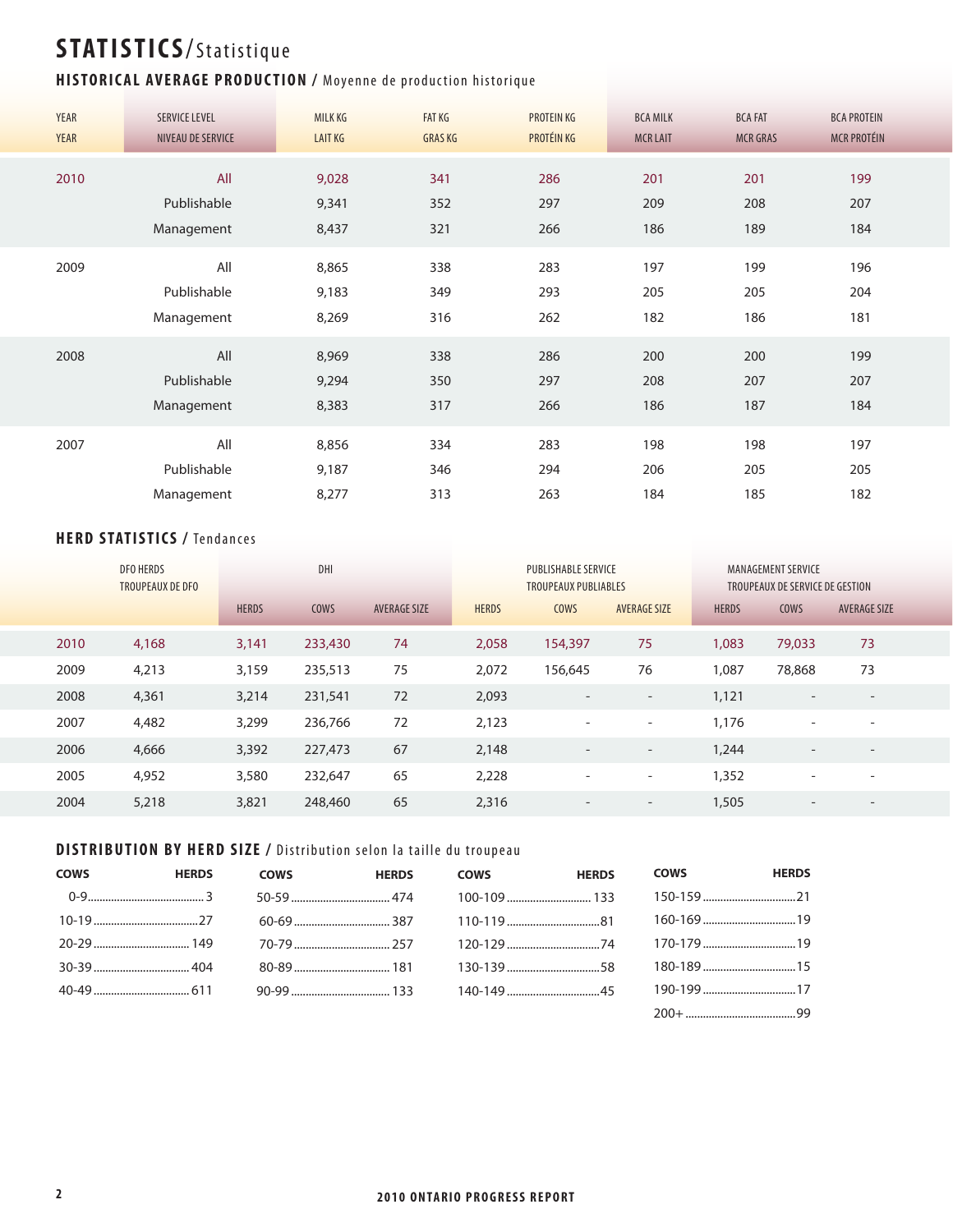#### HERD DEMOGRAPHICS/Démographiques de troupeau

|                            |          |           | HERD SIZE / TAILLE DU TROUPEAU |        |                             | HOUSING / HÉBERGEMENT                         | FREQUENCY / FRÉQUENCE |        |
|----------------------------|----------|-----------|--------------------------------|--------|-----------------------------|-----------------------------------------------|-----------------------|--------|
|                            | $0 - 49$ | $50 - 99$ | $100 - 199$                    | $200+$ | <b>TIE STALL</b><br>ENTRAVÉ | <b>FREE STALL</b><br><b>STABULATION LIBRE</b> | 2X                    | 3X     |
| Percentage of Herds        | 37.2     | 44.7      | 15.0                           | 3.1    | 71.3                        | 27.4                                          | 96.7                  | 3.3    |
| Percentage of Cows         | 19.2     | 41.0      | 26.2                           | 13.6   | 54.6                        | 44.1                                          | 91.9                  | 8.1    |
| Average Herd Size          | 38.3     | 68.1      | 129.5                          | 325.8  | 56.8                        | 119.2                                         | 70.5                  | 183.6  |
| Average Milk Production    | 8,611    | 9,150     | 9,519                          | 9,887  | 8,973                       | 9,169                                         | 8,967                 | 10,810 |
| Average Fat Production     | 326      | 347       | 358                            | 368    | 340                         | 345                                           | 339                   | 398    |
| Average Protein Production | 271      | 291       | 302                            | 312    | 284                         | 292                                           | 284                   | 335    |
| <b>BCA Milk</b>            | 192      | 204       | 211                            | 221    | 199                         | 205                                           | 200                   | 243    |
| <b>BCA Fat</b>             | 191      | 204       | 212                            | 221    | 199                         | 206                                           | 200                   | 239    |
| <b>BCA Protein</b>         | 188      | 203       | 210                            | 219    | 197                         | 204                                           | 198                   | 235    |

#### **DISPOSALS PER MONTH / Élimination par mois**

| Month     | 2008  | 2009  | 2010  |  |
|-----------|-------|-------|-------|--|
| January   | 5,270 | 2,747 | 6,077 |  |
| February  | 4,647 | 3,424 | 4,856 |  |
| March     | 4,843 | 4,285 | 5,541 |  |
| April     | 4,673 | 3,428 | 4,619 |  |
| May       | 4,447 | 3,054 | 4,096 |  |
| June      | 3,680 | 3,234 | 4,165 |  |
| July      | 3,352 | 3,331 | 3,561 |  |
| August    | 2,879 | 3,331 | 3,503 |  |
| September | 3,159 | 3,975 | 4,106 |  |
| October   | 3,584 | 4,365 | 4,504 |  |
| November  | 3,781 | 4,749 | 6,104 |  |
| December  | 2,335 | 3,013 | 4,371 |  |

#### **DISPOSAL REASONS / Raisons pour élimination**

|              | Reason                                                      | <b>Disposals</b> |
|--------------|-------------------------------------------------------------|------------------|
| $\mathbf{1}$ | Reproductive / Reproduction                                 | 17,385           |
| 2            | Low milk production / Faible production de lait             | 8,281            |
| 3            | Mastitis and/or high SCC / Mammite/haut comptage cellulaire | 8,270            |
| 4            | Sickness / Maladie                                          | 5,931            |
| 5            | Feet and leg problems / Problèmes de pieds et membres       | 5,289            |
| 6            | Udder breakdown / Pis descendu                              | 4,434            |
| 7            | Injury/Accident / Blessure/Accident                         | 2,478            |
| 8            | Old age / Vieillesse                                        | 1,821            |
| 9            | Exported / Exportation                                      | 578              |
|              | 10 Bad temperament / Mauvais tempéramment                   | 565              |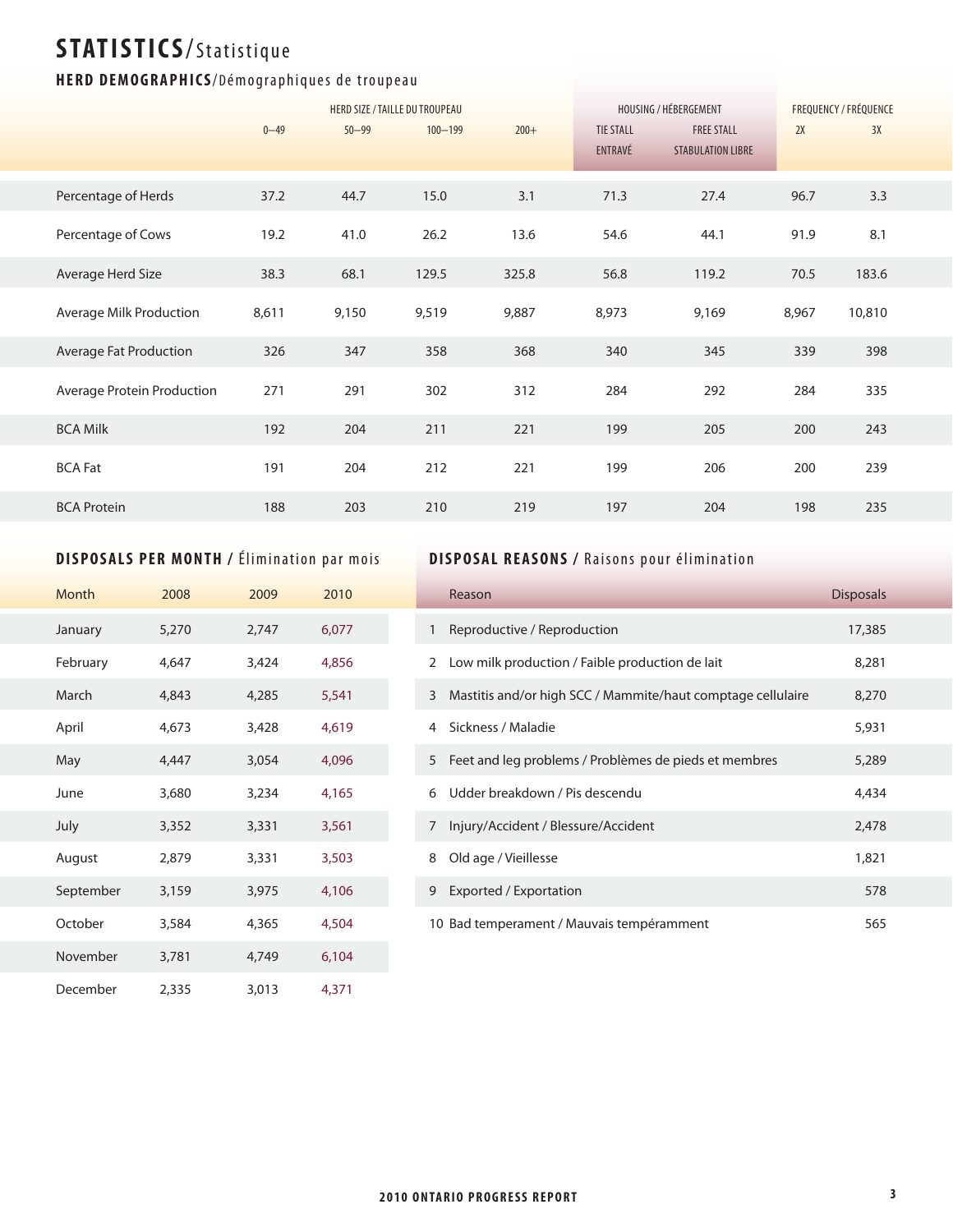#### COUNTY AVERAGES/Les moyennes du comté

HERD MANAGEMENT COUNTY AVERAGES - ALL HERDS / MOYENNES DE GESTION DE TROUPEAU PAR COMTÉ PUBLISHABLE HERDS COUNTY AVERAGES / MOYENNES PUBLIABLES DES TROUPEAUX DE COMTÉ

| COUNTY<br>COMTÉ        | <b>TOTAL NUMBER</b><br>OF HERDS | AVERAGE<br><b>HERD SIZE</b> | AVERAGE<br><b>MILK VALUE</b> | AVERAGE<br><b>MANAGEMENT SCORE</b> | <b>NUMBER OF</b>            | AVERAGE<br><b>PUBLISHABLE HERDS</b><br><b>MILK PRODUCTION</b> |         | AVERAGE COMPOSITE BCA<br>MOY. DE MCR COMPOSITES |      |  |  |
|------------------------|---------------------------------|-----------------------------|------------------------------|------------------------------------|-----------------------------|---------------------------------------------------------------|---------|-------------------------------------------------|------|--|--|
|                        | NOMBRE TOTAL                    | MOY. DE LA TAILLE           | MOY. DE LA                   | MOY. DE LA COTE                    | NOMBRE DE                   | MOY. DE LA                                                    |         |                                                 |      |  |  |
|                        | <b>DE TROUPEAUX</b>             | <b>DES TROUPEAUX</b>        | <b>VALEUR DU LAIT</b>        | DE GESTION                         | <b>TROUPEAUX PUBLIABLES</b> | PRODUCTION LAITIÈRE                                           | 2010    | 2009                                            | 2008 |  |  |
| Algoma                 | $\overline{3}$                  | 43                          | 5,043                        | 453                                | $\overline{2}$              | 8,223                                                         | 212     | 195                                             | 209  |  |  |
| <b>Brant</b>           | 42                              | 85                          | 5,681                        | 502                                | $30\,$                      | 9,042                                                         | 208     | 200                                             | 202  |  |  |
| <b>Bruce</b>           | 126                             | 69                          | 6,041                        | 581                                | 78                          | 9,331                                                         | 208     | 204                                             | 205  |  |  |
| Carleton               | 69                              | $90\,$                      | 6,082                        | 554                                | 43                          | 9,475                                                         | 213     | 211                                             | 213  |  |  |
| City Of Kawartha Lakes | 38                              | 74                          | 5,437                        | 451                                | 24                          | 8,981                                                         | 202     | 193                                             | 196  |  |  |
| Cochrane               | $\overline{4}$                  | 64                          | 6,126                        | 533                                | $\overline{3}$              | 9,162                                                         | 201     | 205                                             | 212  |  |  |
| Dufferin               | 26                              | 73                          | 6,289                        | 605                                | 22                          | 9,156                                                         | 207     | 208                                             | 211  |  |  |
| Dundas                 | 97                              | 73                          | 6,015                        | 546                                | 63                          | 9,714                                                         | 213     | 208                                             | 208  |  |  |
| Durham                 | 96                              | 70                          | 5,372                        | 426                                | 79                          | 8,798                                                         | 191     | 188                                             | 192  |  |  |
| Elgin                  | 50                              | 113                         | 5,890                        | 532                                | 33                          | 9,622                                                         | 211     | 208                                             | 213  |  |  |
| Essex-Kent             | 17                              | 72                          | 5,837                        | 526                                | $12$                        | 9,351                                                         | 209     | 206                                             | 203  |  |  |
| Frontenac              | 30                              | 52                          | 5,515                        | 428                                | $18\,$                      | 9,496                                                         | 210     | 199                                             | 203  |  |  |
| Glengarry              | 95                              | 79                          | 5,914                        | 526                                | 60                          | 9,322                                                         | 209     | 206                                             | 210  |  |  |
| Grenville              | 29                              | 88                          | 6,086                        | 577                                | $22\,$                      | 9,747                                                         | 211     | 207                                             | 210  |  |  |
| Grey                   | 109                             | 56                          | 5,585                        | 492                                | 56                          | 8,978                                                         | 195     | 192                                             | 196  |  |  |
| Haldimand              | 41                              | $80\,$                      | 5,898                        | 525                                | 29                          | 9,355                                                         | 206     | 209                                             | 212  |  |  |
| Halton                 | $\,8\,$                         | 49                          | 5,942                        | 479                                | $\overline{7}$              | 9,477                                                         | 203     | 192                                             | 199  |  |  |
| Hastings               | 40                              | $77$                        | 5,822                        | 517                                | $28\,$                      | 9,365                                                         | 212     | 207                                             | 208  |  |  |
| Huron                  | 126                             | 89                          | 6,024                        | 581                                | $77\,$                      | 9,192                                                         | 209     | 206                                             | 207  |  |  |
| Kenora-Rainy River     | 5                               | 62                          | 6,175                        | 556                                | $\overline{2}$              | 8,855                                                         | 203     | 200                                             | 208  |  |  |
| Lambton                | 31                              | 103                         | 5,602                        | 493                                | 25                          | 8,612                                                         | 193     | 193                                             | 195  |  |  |
| Lanark                 | 32                              | 51                          | 5,916                        | 510                                | 21                          | 9,314                                                         | 197     | 187                                             | 191  |  |  |
| Leeds                  | 69                              | 66                          | 5,648                        | 479                                | 36                          | 9,150                                                         | 203     | 198                                             | 203  |  |  |
| Lennox-Addington       | 25                              | 67                          | 5,745                        | 495                                | 21                          | 9,597                                                         | 206     | 204                                             | 205  |  |  |
| Manitoulin-Sudbury W   | $6\,$                           | 61                          | 6,313                        | 664                                | $\overline{2}$              | 9,012                                                         | 221     | 209                                             | 227  |  |  |
| Middlesex              | 93                              | 98                          | 5,874                        | 539                                | 57                          | 9,260                                                         | 206     | 202                                             | 206  |  |  |
| Niagara                | 42                              | 57                          | 5,936                        | 550                                | 34                          | 9,423                                                         | 207     | 204                                             | 206  |  |  |
| Nipissing-Parry Sound  | 21                              | 50                          | 6,297                        | 618                                | 17                          | 8,954                                                         | 203     | 197                                             | 198  |  |  |
| Norfolk                | 14                              | 62                          | 5,904                        | 576                                | 8                           | 9,542                                                         | 219     | 219                                             | 219  |  |  |
| Northumberland         | 63                              | 66                          | 5,671                        | 485                                | 52                          | 9,260                                                         | $200\,$ | 199                                             | 202  |  |  |
| <b>Oxford</b>          | 258                             | 96                          | 6,277                        | 628                                | 171                         | 9,765                                                         | 221     | 218                                             | 217  |  |  |
| Peel                   | $27\,$                          | $87\,$                      | 5,885                        | 548                                | $25\,$                      | 9,202                                                         | 205     | 200                                             | 201  |  |  |
| Perth                  | 265                             | 74                          | 6,062                        | 575                                | 154                         | 9,604                                                         | 213     | 209                                             | 211  |  |  |
| Peterborough           | 41                              | 58                          | 5,577                        | 457                                | 35                          | 9,002                                                         | 195     | 194                                             | 197  |  |  |
| Prescott               | 108                             | 84                          | 6,050                        | 546                                | 56                          | 9,572                                                         | 212     | 213                                             | 222  |  |  |
| Prince Edward          | 32                              | 62                          | 5,896                        | 548                                | $20\,$                      | 9,689                                                         | 209     | 211                                             | 212  |  |  |
| Renfrew                | 54                              | 70                          | 5,838                        | 513                                | 36                          | 9,417                                                         | 208     | 205                                             | 205  |  |  |
| Russell                | 89                              | 86                          | 6,582                        | 629                                | 53                          | 10,087                                                        | 227     | 224                                             | 229  |  |  |
| Simcoe                 | 84                              | 59                          | 5,831                        | 505                                | 67                          | 9,329                                                         | 210     | 205                                             | 209  |  |  |
| Stormont               | 77                              | 69                          | 6,029                        | 545                                | 40                          | 9,308                                                         | 209     | 208                                             | 210  |  |  |
| <b>Thunder Bay</b>     | 24                              | 87                          | 5,939                        | 557                                | $18$                        | 9,610                                                         | 208     | 203                                             | 198  |  |  |
| Timiskaming            | 27                              | 86                          | 5,595                        | 482                                | 16                          | 8,534                                                         | 192     | 184                                             | 192  |  |  |
| Waterloo               | 213                             | 58                          | 6,176                        | 597                                | 140                         | 9,483                                                         | 212     | 209                                             | 213  |  |  |
| Wellington             | 282                             | 64                          | 6,136                        | 593                                | 174                         | 9,462                                                         | 210     | 207                                             | 210  |  |  |
| Wentworth              | 23                              | 89                          | 5,795                        | 534                                | 17                          | 8,844                                                         | 199     | 194                                             | 194  |  |  |
| York                   | $26\,$                          | 60                          | 5,380                        | 467                                | 21                          | 8,370                                                         | 193     | 190                                             | 196  |  |  |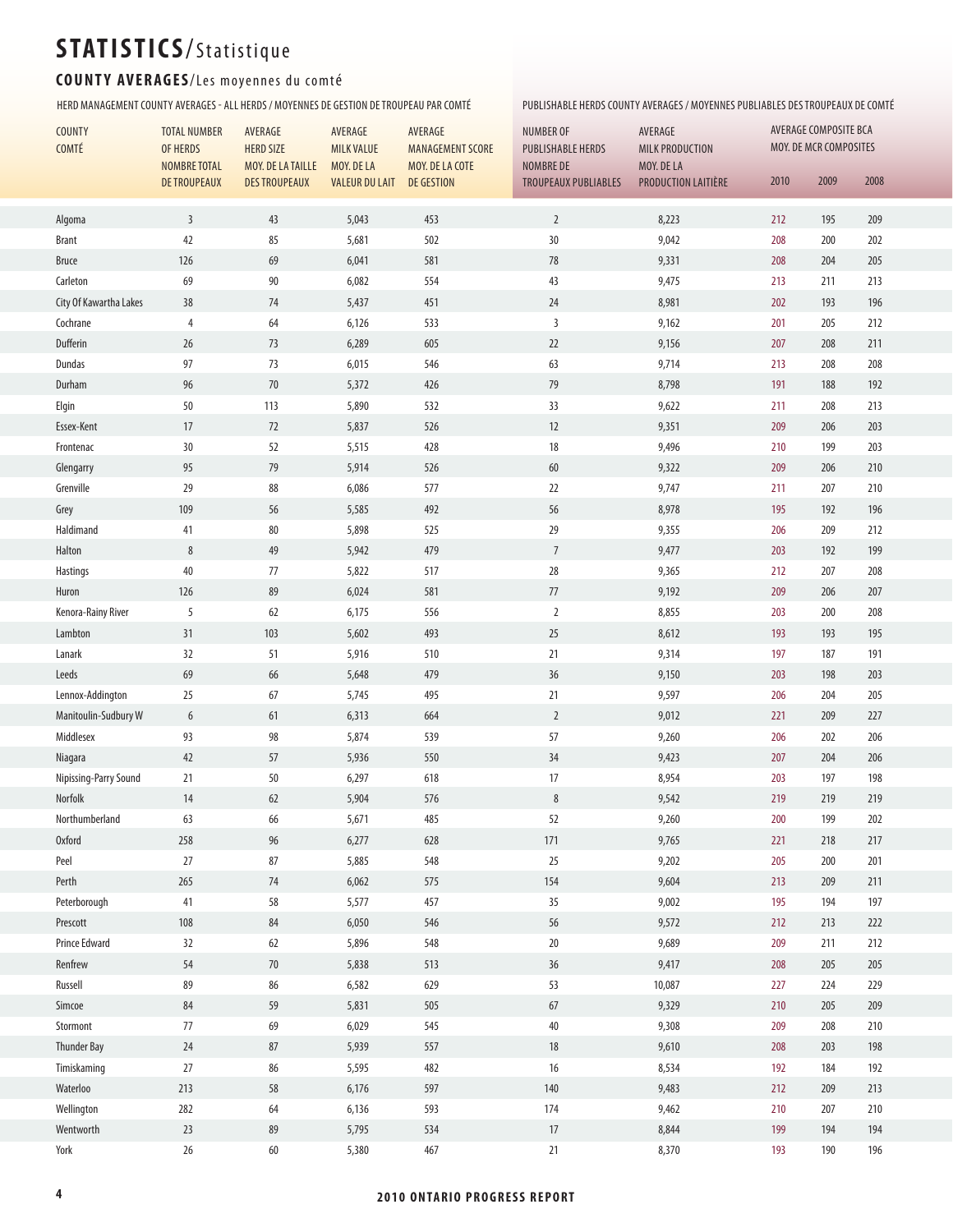### TOP HERDS FOR MANAGEMENT SCORE/Meilleures troupeaux selon la cote de gestion

| <b>PROV. RANK / FARM NAME</b> |                                      | <b>HERD OWNER</b>                 | <b>CITY</b>         | <b>TOTAL SCORE</b> | <b>RECORDS</b> | <b>BREED</b>   | <b>COUNTY</b>        |
|-------------------------------|--------------------------------------|-----------------------------------|---------------------|--------------------|----------------|----------------|----------------------|
|                               | <b>CLASS PROV. / NOM DU TROUPEAU</b> | NOM DE PROPRIÉTAIRE               | <b>VILLE</b>        | <b>COTE TOTALE</b> | <b>RELEVÉS</b> | RACE           | <b>COMTÉ</b>         |
|                               |                                      |                                   |                     |                    |                |                |                      |
| $\mathbf{1}$                  | <b>Summitholm Holsteins</b>          | Joe Loewith & Sons                | Lynden              | 980                | 398            | H <sub>0</sub> | Wentworth            |
| $\overline{2}$                | Alexerin                             | Ron & Todd Nixon                  | <b>Manotick</b>     | 979                | 145            | H <sub>0</sub> | Carleton             |
| 3                             | Callumlea Farm                       | Ken & Marie McNabb                | New Hamburg         | 975                | 46             | H <sub>0</sub> | Waterloo             |
| 4                             | <b>Wikkerink Farms Ltd</b>           | Roger Wikkerink                   | Norwich             | 962                | 69             | H <sub>0</sub> | <b>Oxford</b>        |
| 5                             | <b>Brakke Farm</b>                   | Jacob Brakke                      | <b>Grand Valley</b> | 958                | 84             | H <sub>0</sub> | Dufferin             |
| 6                             | Opsterlawn                           | Andy & Marten Bylsma              | Alma                | 954                | 289            | H <sub>0</sub> | Wellington           |
| 7                             | Marbank Farms Ltd                    | Jack & Ankje Bootsma              | Port Dover          | 954                | 110            | H <sub>0</sub> | <b>Norfolk</b>       |
| 8                             | <b>Armstrong Manor</b>               |                                   | Caledon             | 943                | 292            | H <sub>0</sub> | Peel                 |
| 9                             | Rosenhill Farm Inc                   | Andre Hildbrand                   | <b>St Albert</b>    | 943                | 106            | H <sub>0</sub> | Russell              |
| 10                            | <b>Dirk Boer</b>                     |                                   | Woodstock           | 940                | 86             | H <sub>0</sub> | <b>Oxford</b>        |
| 11                            | <b>Hans Pfister</b>                  |                                   | Mitchell            | 935                | 79             | H <sub>0</sub> | Perth                |
| 12                            | Elarda Farms Ltd                     | Coen, Jan & Gerrit Van Wely       | Embro               | 933                | 219            | H <sub>0</sub> | <b>Oxford</b>        |
| 13                            | <b>Gerann Holsteins</b>              | John & Dawn Wynands               | Cardinal            | 932                | 178            | H <sub>0</sub> | Grenville            |
| 14                            | Heiwa Farm                           | <b>Walter Von Ah</b>              | <b>St Albert</b>    | 932                | 120            | H <sub>0</sub> | Russell              |
| 15                            | Wilmarlea Farms                      | John & Willard Mackay             | Embro               | 930                | 136            | H <sub>0</sub> | <b>Oxford</b>        |
| 16                            | <b>Cnossen Holsteins</b>             |                                   | Elora               | 927                | 128            | H <sub>0</sub> | Wellington           |
| 17                            | Hammondview                          |                                   | Ingersoll           | 927                | 126            | H <sub>0</sub> | <b>Oxford</b>        |
| 18                            | <b>Glen Haven Farms</b>              | <b>Tom Macgregor</b>              | Crysler             | 927                | 53             | H <sub>0</sub> | Dundas               |
| 19                            | Ferme Mirella Inc                    | Guy & Carol Levac                 | <b>St Bernardin</b> | 924                | 120            | H <sub>0</sub> | Prescott             |
| 20                            | <b>Slits Dairy Farm</b>              | Pedro & Jolanda Slits             | <b>Brunner</b>      | 922                | 167            | H <sub>0</sub> | Perth                |
| 21                            | Marstou Farms Ltd                    | Marinus Stouwdam                  | Woodstock           | 919                | 96             | H <sub>0</sub> | <b>Oxford</b>        |
| 22                            | <b>Embrdale Farm</b>                 |                                   | <b>Indian River</b> | 919                | 76             | H <sub>0</sub> | Peterborough         |
| 23                            | Hillmeadows Farms Inc                | Doug & Sandy Sikkema              | Moorefield          | 919                | 66             | H <sub>0</sub> | Wellington           |
| 24                            | Eldonna Farm                         | Murray & Sandra Sherk             | Plattsville         | 918                | 100            | H <sub>0</sub> | Waterloo             |
| 25                            | Zethill Farms Ltd                    | Russell & Joyce Zettler           | Hanover             | 915                | 38             | H <sub>0</sub> | <b>Bruce</b>         |
| 26                            | May Haven                            | Paul May                          | Rockwood            | 914                | 46             | H <sub>0</sub> | Wellington           |
| 27                            | Dalvis Farms Ltd                     | Gerald & Rita Groen               | Teeswater           | 913                | 222            | H <sub>0</sub> | <b>Bruce</b>         |
| 28                            | Paradigm Holsteins                   | <b>Steve Vandendool</b>           | Woodstock           | 913                | 78             | H <sub>0</sub> | <b>Oxford</b>        |
| 29                            | <b>Plover Haven Farms</b>            | Wim & Cynthia Van Den Oetelaar    | Ilderton            | 911                | 90             | H <sub>0</sub> | Middlesex            |
| 30                            | <b>Oshadenah Holsteins</b>           | <b>Ronald &amp; James Anstice</b> | Tehkummah           | 909                | 49             | H <sub>0</sub> | Manitoulin-Sudbury W |
| 31                            | Ringia Farms Ltd                     | <b>Gjalt Mulder</b>               | Lakeside            | 905                | 403            | H <sub>0</sub> | <b>Oxford</b>        |
| 32                            | Green Acre Farms Ltd                 | Tim, Gary, David & Andrew Wagler  | New Hamburg         | 905                | 155            | ${\sf H0}$     | Waterloo             |
| 33                            | <b>Rusmar Farms</b>                  |                                   | Teeswater           | 905                | 140            | H <sub>0</sub> | <b>Bruce</b>         |
| 34                            | Londedge Holsteins Inc               | Ted & Dave Brown                  | Ilderton            | 904                | 82             | H <sub>0</sub> | Middlesex            |
| 35                            | Prehnbrook Farms Ltd                 |                                   | Ripley              | 902                | 264            | H <sub>0</sub> | <b>Bruce</b>         |
| 36                            | Kie Farms Ltd                        | Dirk & Erica Kiestra              | <b>St Marys</b>     | 901                | 395            | H <sub>0</sub> | Perth                |
| 37                            | Albadon Farms Ltd                    | Mark & Josh Ireland               | Teeswater           | 901                | 200            | H <sub>0</sub> | <b>Bruce</b>         |
| 38                            | Ferme A & L Desnoyers                |                                   | St Albert           | 901                | 99             | H <sub>0</sub> | Russell              |
| 39                            | Elverne Wideman                      |                                   | <b>Mount Forest</b> | 901                | 59             | H <sub>0</sub> | Wellington           |
|                               | Ikendale Farms Ltd.                  | Ikendale Farms Ltd                | Walkerton           |                    |                |                |                      |
| 40                            |                                      |                                   |                     | 900                | 387            | H <sub>0</sub> | <b>Bruce</b>         |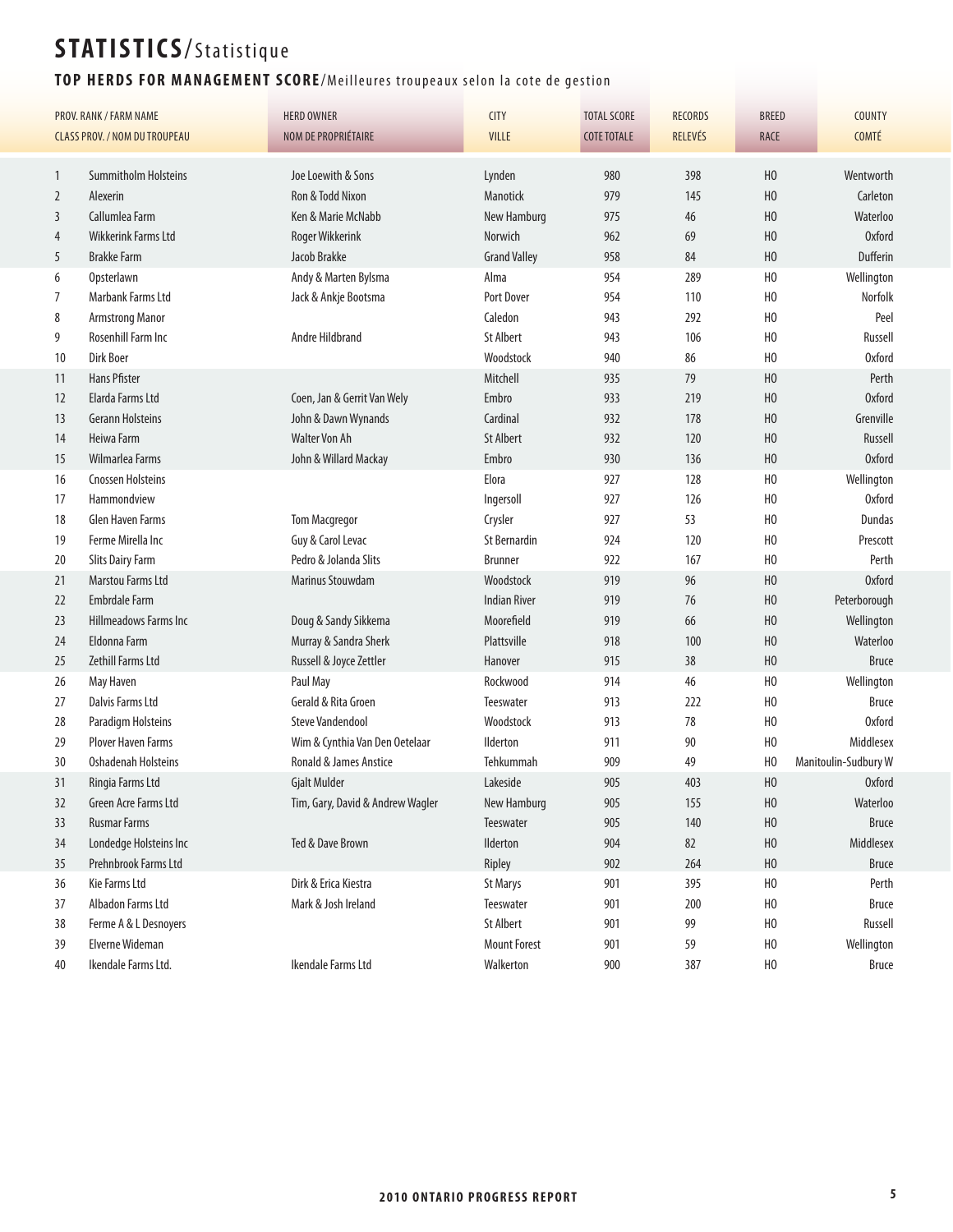#### TOP HERDS FOR MILK VALUE/Troupeaux supérieurs pour la valeur de lait

| <b>BREED</b><br>RACE | <b>FARM NAME</b><br><b>NOM DE TROUPEAU</b> | <b>HERD OWNER</b><br>NOM DE PROPRIÉTAIRE | <b>CITY</b><br><b>VILLE</b> | MILK VALUE / COW<br><b>VALUER DE LAIT / VACHE</b> | <b>RECORDS</b><br>RELEVÉS | <b>COUNTY</b><br>COMTÉ |
|----------------------|--------------------------------------------|------------------------------------------|-----------------------------|---------------------------------------------------|---------------------------|------------------------|
| Holstein             | <b>Ferme Serheal</b>                       | Claude & Celine Seguin                   | St Isidore                  | 9,256                                             | 80                        | Prescott               |
|                      | Ferme Frederic Ltd                         | Luc Fredette                             | Plantagenet                 | 8,994                                             | 118                       | Prescott               |
|                      | <b>Ginary Farm</b>                         | Rene & Angela Schuermann                 | <b>Moose Creek</b>          | 8,846                                             | 48                        | Stormont               |
|                      | Dirk Boer                                  |                                          | Woodstock                   | 8,765                                             | 79                        | <b>Oxford</b>          |
|                      | Ontario Inc                                | Andy Senn                                | <b>St Bernardin</b>         | 8,711                                             | 328                       | Prescott               |
|                      | Heiwa Farm                                 | Walter Von Ah                            | <b>St Albert</b>            | 8,695                                             | 74                        | Russell                |
|                      | Elarda Farms Ltd                           | Coen, Jan & Gerrit Van Wely              | Embro                       | 8,666                                             | 196                       | <b>Oxford</b>          |
|                      | Andrew & Maryan Zandbelt                   |                                          | Metcalfe                    | 8,557                                             | 51                        | Carleton               |
|                      | <b>Heather Holme Farms</b>                 | <b>Glen McNeil</b>                       | Goderich                    | 8,538                                             | 44                        | Huron                  |
|                      | <b>Dalvis Farms Ltd</b>                    | Gerald & Rita Groen                      | Teeswater                   | 8,531                                             | 222                       | <b>Bruce</b>           |
|                      | Marvellane                                 | Theo & Maria Nyentap                     | Russell                     | 8,527                                             | 134                       | Carleton               |
|                      | Ringia Farms Ltd                           | <b>Gjalt Mulder</b>                      | Lakeside                    | 8,482                                             | 403                       | <b>Oxford</b>          |
|                      | Leonard & Karolin De Bruin                 |                                          | Wolfe Island                | 8,482                                             | 105                       | Frontenac              |
|                      | <b>Hoftyzer Farms</b>                      | Albert Hoftyzer                          | Frankford                   | 8,482                                             | 92                        | Northumberland         |
|                      | Paradigm Holsteins                         | <b>Steve Vandendool</b>                  | Woodstock                   | 8,456                                             | 78                        | <b>Oxford</b>          |
| <b>Brown Swiss</b>   | <b>Gubelmann Brown Swiss</b>               | Ernst Gubelmann                          | Walton                      | 8,265                                             | 70                        | Huron                  |
| Jersey               | Redrock                                    | <b>Shawn Mosier</b>                      | Battersea                   | 7,565                                             | 29                        | Frontenac              |
| Ayrshire             | <b>Tile Croft Farms</b>                    | Eleanor & Jeff Robinson                  | Osgoode                     | 6,197                                             | 81                        | Carleton               |
| Milking Shorthorn    | Don Richardson                             |                                          | <b>St Marys</b>             | 5,105                                             | 21                        | <b>Oxford</b>          |
| Guernsey             | <b>Maplehurst Farms</b>                    | Ken & Chris Forster                      | Lynden                      | 5,658                                             | 57                        | Wentworth              |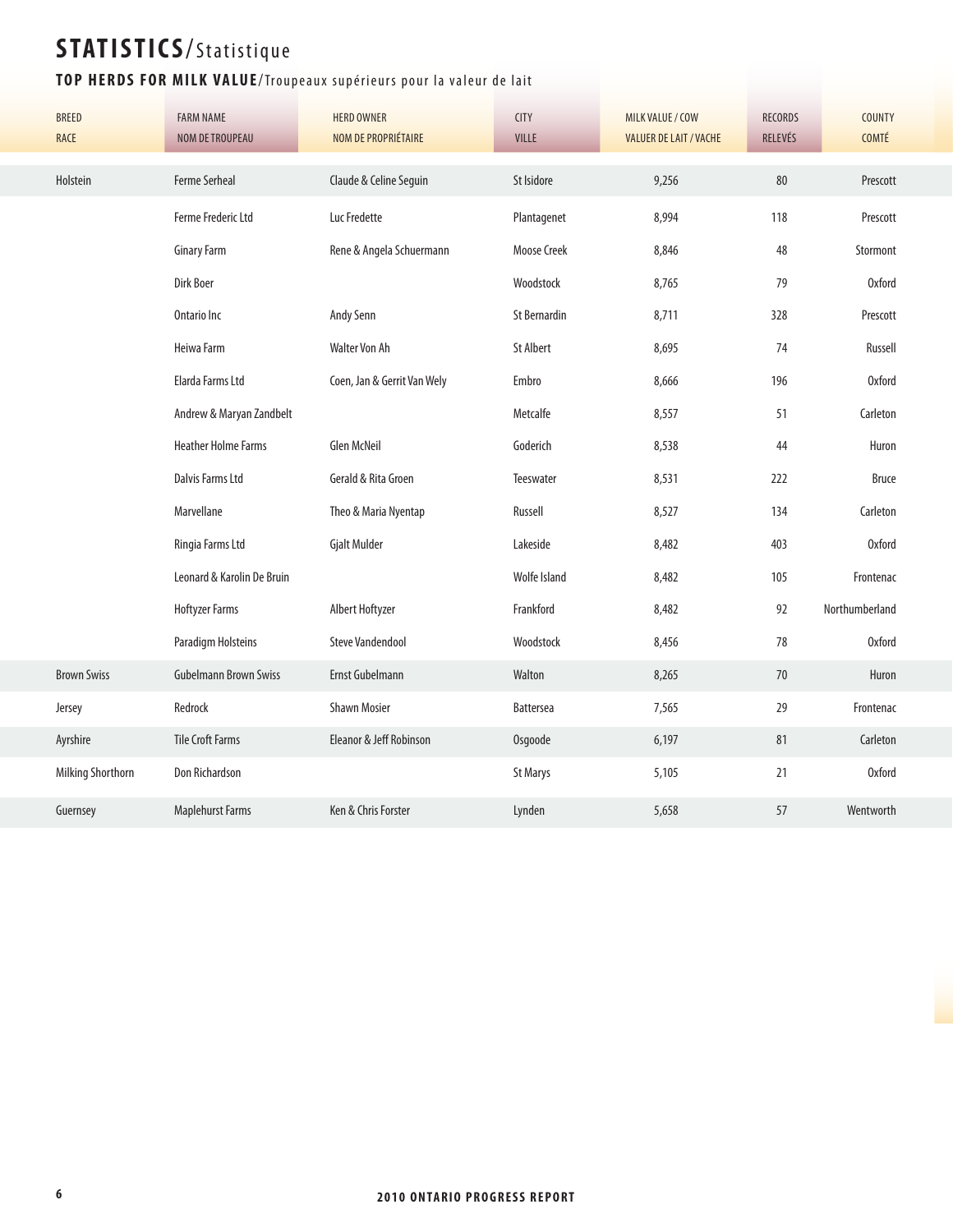#### TOP PUBLISHABLE HERDS FOR AVERAGE BCA BY BREED / Troupeaux supérieurs pour MCR

| <b>BREED, FARM NAME</b>        | HERD OWNER, CITY                      | <b>AVERAGE BCA</b> | <b>BCA MILK</b> | <b>BCA FAT</b>  | <b>BCA PROTEIN</b>  | <b>RECORDS</b> | <b>MILK KG</b> | <b>FAT KG</b> | PROTEIN KG                                          | <b>COUNTY</b>          |
|--------------------------------|---------------------------------------|--------------------|-----------------|-----------------|---------------------|----------------|----------------|---------------|-----------------------------------------------------|------------------------|
|                                |                                       |                    | <b>MCR LAIT</b> | <b>MCR GRAS</b> |                     | RELEVÉS        | <b>LAIT KG</b> |               | PROTÉINE KG                                         | <b>COMTÉ</b>           |
| RACE, NOM DU TROUEAU           | PROPRIÉTAIRE, VILLE                   | <b>MCR MOYENNE</b> |                 |                 | <b>MCR PROTÉINE</b> |                |                | <b>GRASKG</b> |                                                     |                        |
| <b>HOLSTEIN</b>                |                                       |                    |                 |                 |                     |                |                |               |                                                     |                        |
| <b>City View Farms</b>         | David Innes, Woodstock                | 298.3              | 301             | 303             | 291                 | 78             | 13,875*        | 516           | 426                                                 | <b>Oxford</b>          |
| Ferme Serheal                  | Claude & Celine Seguin, St Isidore    | 298.0              | 299             | 301             | 294                 | 60             | 13,519         | 505           | 424                                                 | Prescott               |
| Paradigm Holsteins             | Steve Vandendool, Woodstock           | 296.3              | 312             | 288             | 289                 | 57             | 13,546*        | 466           | 402                                                 | <b>Oxford</b>          |
| <b>Lillies Dale Holsteins</b>  | Leo Baumann, Lyn                      | 292.0              | 293             | 297             | 286                 | 68             | 12,844         | 486           | 400                                                 | Leeds                  |
| <b>Ferme Frederic Ltd</b>      | Luc Fredette, Plantagenet             | 291.3              | 286             | 299             | 289                 | 83             | 13,205*        | 512           | 424                                                 | Prescott               |
| <b>Ginary Farm</b>             | Rene & Angela Schuermann, Moose Creek | 291.3              | 276             | 315             | 283                 | 38             | 12,259         | 522           | 401                                                 | Stormont               |
| Redrock                        | Shawn Mosier, Battersea               | 286.0              | 281             | 288             | 289                 | 8              | 14,048         | 533           | 455                                                 | Frontenac              |
| <b>Gouldhaven Farms</b>        | Barry Gould, Foresters Fall           | 283.0              | 281             | 284             | 284                 | 30             | 12,696         | 474           | 407                                                 | Renfrew                |
| <b>Rustowil Farm</b>           | William Moreland, Joyceville          | 282.0              | 266             | 304             | 276                 | 64             | 12,940         | 547           | 423                                                 | Frontenac              |
| Swiss Lane                     | Albert & Thomas Rechsteiner, Listowel | 281.3              | 296             | 273             | 275                 | 10             | 13,258         | 455           | 395                                                 | Huron                  |
| Marvellane                     | Theo & Maria Nyentap, Russell         | 279.7              | 281             | 276             | 282                 | 116            | $12,565*$      | 458           | 400                                                 | Carleton               |
| Greiden Farms Ltd              | Cees Haanstra, St Marys               | 279.0              | 284             | 291             | 262                 | 480            | $12,760*$      | 485           | 373                                                 | <b>Oxford</b>          |
| Heiwa Farm                     | Walter Von Ah, St Albert              | 278.0              | 274             | 274             | 286                 | 67             | 12,307         | 460           | 409                                                 | Russell                |
| Euro Flair                     | Wayne Koggel, Dalkeith                | 276.3              | 274             | 276             | 279                 | 41             | 12,593         | 473           | 410                                                 | Glengarry              |
| <b>Bushy View Farm</b>         | Mike Unholzer, Lakeside               | 276.0              | 264             | 298             | 266                 | 60             | 12,260         | 515           | 390                                                 | <b>Oxford</b>          |
| Hykabode                       | Allan Huyck, Bath                     | 276.0              | 281             | 280             | 267                 | 50             | $13,023*$      | 484           | 393                                                 | Lennox-Addington       |
| <b>Brabantdale Farms Ltd</b>   | Chris & John Nooyen, Navan            | 275.7              | 268             | 286             | 273                 | 78             | $12,242*$      | 483           | 398                                                 | Russell                |
| <b>Armstrong Manor</b>         | Caledon                               | 275.0              | 273             | 278             | 274                 | 255            | 12,085*        | 456           | 386                                                 | Peel                   |
| <b>Ourown</b>                  | Walter & Valerie Miller, Hillier      | 275.0              | 276             | 272             | 277                 | 51             | 12,371         | 452           | 395                                                 | <b>Prince Edward</b>   |
| <b>Erbcrest Farm</b>           | Delmer & Dan Erb, Milverton           | 274.7              | 270             | 289             | 265                 | 47             | 12,335         | 486           | 383                                                 | Perth                  |
| <b>JERSEY</b>                  |                                       |                    |                 |                 |                     |                |                |               |                                                     |                        |
| Redrock                        | Shawn Mosier, Battersea               | 308.3              | 326             | 280             | 319                 | 18             | 9,289          | 430           | 345                                                 | Frontenac              |
| Rexlea Jerseys Inc             | John Sheardown, Schomberg             | 284.7              | 299             | 250             | 305                 | 40             | 8,959          | 405           | 347                                                 | York                   |
| <b>Golden Meadow Holsteins</b> | Kenneth Hutcheson, Mossley            | 271.0              | 278             | 254             | 281                 | 18             | 8,526          | 421           | 328                                                 | Middlesex              |
| <b>AYRSHIRE</b>                |                                       |                    |                 |                 |                     |                |                |               |                                                     |                        |
| Rosayre                        | Ken & Shirley Rose, Mountain          | 288.7              | 288             | 290             | 288                 | 33             | 10,409         | 429           | 341                                                 | Dundas                 |
| <b>Beaver Ray</b>              | Remi Leroux, Ste Anne-de-Prescott     | 288.3              | 284             | 277             | 304                 | 6              | 9,017          | 361           | 317                                                 | Prescott               |
| Doanlea                        | Donald Doan, Norwich                  | 285.0              | 292             | 287             | 276                 | $\overline{7}$ | $10,479*$      | 421           | 326                                                 | <b>Oxford</b>          |
| <b>BROWN SWISS</b>             |                                       |                    |                 |                 |                     |                |                |               |                                                     |                        |
| Swiss Lane                     | Albert & Thomas Rechsteiner, Listowel | 293.0              | 305             | 289             | 285                 | 43             | 11,684         | 444           | 379                                                 | Huron                  |
| Spruce Avenue Farms            | Paris                                 | 290.7              | 287             | 313             | 272                 | $\overline{7}$ | 11,121         | 491           | 368                                                 | <b>Brant</b>           |
| <b>Gubelmann Brown Swiss</b>   | Ernst Gubelmann, Walton               | 283.7              | 275             | 285             | 291                 | 58             | 10,285         | 429           | 380                                                 | Huron                  |
| <b>MILKING SHORTHORN</b>       |                                       |                    |                 |                 |                     |                |                |               |                                                     |                        |
| Don Richardson                 | <b>St Marys</b>                       | 252.0              | 263             | 228             | 265                 | 11             | 6,401          | 225           | 210                                                 | <b>Oxford</b>          |
| Knoxdale                       | John Knox, Fenelon Falls              | 250.0              | 253             | 235             | 262                 | 50             | 7,066          | 264           | 237                                                 | City of Kawartha Lakes |
| <b>Onaknoll</b>                | Glenna Palmer, Bruce Mines            | 245.0              | 252             | 232             | 251                 | 11             | 6,963          | 258           | 225                                                 | Algoma                 |
| <b>GUERNSEY</b>                |                                       |                    |                 |                 |                     |                |                |               |                                                     |                        |
| Callumlea Farm                 | Ken & Marie Mcnabb, New Hamburg       | 247.0              | 256             | 235             | 250                 | 9              | 8,391          | 388           | 292                                                 | Waterloo               |
| Eby Manor Farm Ltd             | Jim Eby, Waterloo                     | 211.3              | 215             | 204             | 215                 | 51             | 6,893          | 328           | 245                                                 | Waterloo               |
| <b>Maplehurst Farms</b>        | Ken & Chris Forster, Lynden           | 211.3              | 225             | 200             | 209                 | 40             | 7,495          | 334           | 247                                                 | Wentworth              |
|                                |                                       |                    |                 |                 |                     |                |                |               | *Greater than 2X milking/day plus de 2 traites/jour |                        |

#### **PROVINCIAL AVERAGE HERD PERFORMANCE BY BREED / PUBLISHABLE HERDS**

#### Moyenne provinciale de la performance des troupeaux selon la race / relevés de troupeaux publiables

| <b>BREED</b>             | <b>HERDS</b>     | AVG BCA         | <b>BCA MILK</b> | <b>BCA FAT</b>  | <b>BCA PROTEIN</b>  | 305 MILK KG    | 305 FAT KG    | 305 PROTEIN KG |
|--------------------------|------------------|-----------------|-----------------|-----------------|---------------------|----------------|---------------|----------------|
| <b>RACE</b>              | <b>TROUPEAUX</b> | <b>MCR MOY.</b> | <b>MCR LAIT</b> | <b>MCR GRAS</b> | <b>MCR PROTÉINE</b> | <b>LAIT KG</b> | <b>GRASKG</b> | PROTÉINE KG    |
| Holstein                 | 1,875            | 208.4           | 209             | 210             | 207                 | 9,621          | 358           | 303            |
| Jersey                   | 171              | 207.0           | 215             | 191             | 215                 | 6,490          | 313           | 246            |
| Ayrshire                 | 37               | 214.7           | 218             | 208             | 218                 | 7,638          | 300           | 251            |
| <b>Brown Swiss</b>       | 30               | 216.0           | 217             | 218             | 213                 | 8,411          | 340           | 289            |
| <b>Milking Shorthorn</b> | 10               | 226.1           | 232             | 212             | 235                 | 6,345          | 233           | 208            |
| Guernsey                 | 8                | 196.1           | 206             | 185             | 198                 | 6,708          | 303           | 229            |
| Ontario                  | 2,005            | 208.6           | 210             | 209             | 208                 | 9,382          | 354           | 298            |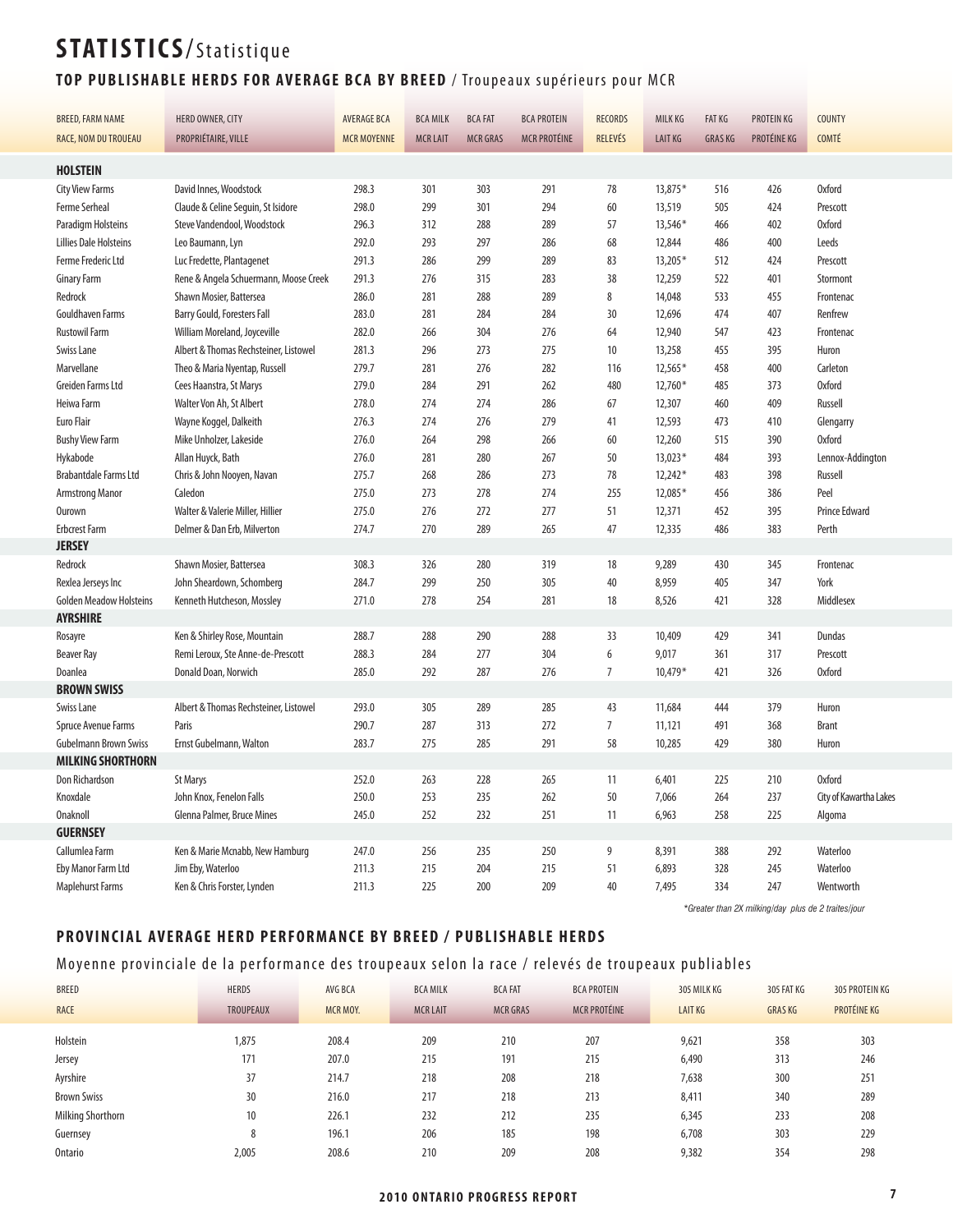#### TOP COWS BY BREED/PUBLISHABLE RECORD/Meilleures vaches selon la race/Relevés publiables

| <b>BREED</b>             | COW NAME                              | $AGE$    | AVG. BCA | <b>BCA MILK</b> | <b>BCA FAT</b>  | <b>BCA PROTEIN</b>  | MILK KG        | <b>FAT KG</b> | PROTEIN KG  | OWNER/CITY                       |
|--------------------------|---------------------------------------|----------|----------|-----------------|-----------------|---------------------|----------------|---------------|-------------|----------------------------------|
| RACE                     | NOM DE LA VACHE                       | ÂGE      | MCR MOY. | <b>MCR LAIT</b> | <b>MCR GRAS</b> | <b>MCR PROTÉINE</b> | <b>LAIT KG</b> | <b>GRASKG</b> | PROTÉINE KG | PROPRIÉTAIRE/VILLE               |
| <b>HOLSTEIN</b>          |                                       |          |          |                 |                 |                     |                |               |             |                                  |
| Yearlings                | <b>Gillette Bolton 2nd Motivation</b> | $1 - 11$ | 465.3    | 464             | 507             | 425                 | 17,755         | 715           | 519         | La Ferme Gillette, Embrun        |
|                          | Brabantdale Goldwyn Splurge           | $1 - 11$ | 443.7    | 392             | 528             | 411                 | 15,134         | 755           | 505         | Brabantdale Farms Ltd, Navan     |
| 2 Year Olds              | <b>Yrolgault Bolton Marie Lily</b>    | $2 - 3$  | 512.0    | 435             | 624             | 477                 | 17,269         | 930           | 610         | Brabantdale Farms Ltd, Navan     |
|                          | Erbcrest Lou Reta                     | $2 - 1$  | 438.7    | 418             | 490             | 408                 | 15,993         | 701           | 502         | <b>Erbcrest Farm, Milverton</b>  |
| 3 Year Olds              | <b>Brabantdale Goldwyn Spacious</b>   | $3-2$    | 483.0    | 410             | 571             | 468                 | 18,591         | 954           | 679         | Brabantdale Farms Ltd, Navan     |
|                          | Lilliesdale Fbi Charmed               | $3-1$    | 426.0    | 354             | 576             | 348                 | 15,908         | 951           | 497         | Lillies Dale Holsteins, Lyn      |
| 4 Year Olds              | Brabantdale Jasper Spookery           | $4 - 8$  | 422.3    | 356             | 539             | 372                 | 18,917         | 1056          | 622         | Brabantdale Farms Ltd, Navan     |
|                          | <b>Holzer Pss Ema</b>                 | $4 - 2$  | 416.7    | 378             | 490             | 382                 | 18,114         | 868           | 585         | Bushy View Farm, Lakeside        |
| 5 Year Olds              | <b>Rustowil Stormy Stavros</b>        | $5 - 5$  | 495.0    | 475             | 576             | 434                 | 23,750         | 1066          | 686         | Rustowil Farm, Joyceville        |
|                          | <b>Rustowil Talent Roxena</b>         | $5 - 7$  | 447.3    | 405             | 519             | 418                 | 22,108         | 1054          | 714         | Rustowil Farm, Joyceville        |
| Mature                   | Joalfarms Storm Magic                 | $8 - 10$ | 416.3    | 355             | 545             | 349                 | 17,648         | 998           | 551         | Lorne & Cynthia Vis, Murillo     |
|                          | Gillette E Smurf                      | $12-6$   | 408.3    | 418             | 423             | 384                 | 20,514         | 748           | 583         | La Ferme Gillette, Embrun        |
|                          |                                       |          |          |                 |                 |                     |                |               |             |                                  |
| <b>JERSEY</b>            | <b>Redrock Ontime Rene</b>            | $2 - 11$ | 424.0    | 480             | 342             | 450                 | 14,455         | 557           | 513         | Redrock, Battersea               |
|                          | Maplevale Furor Tamika-Et             | $3 - 8$  | 409.0    | 397             | 427             | 403                 | 11,812         | 696           | 455         | Hollylane Jerseys, Corbyville    |
|                          |                                       |          |          |                 |                 |                     |                |               |             |                                  |
| <b>AYRSHIRE</b>          | Selwood Peterslund Pokie              | $2 - 8$  | 423.7    | 432             | 399             | 440                 | 14,071         | 538           | 471         | Beaver Ray, Ste Anne-de-Prescott |
|                          | Rosayre Blaster's Beacon              | $4-6$    | 398.7    | 432             | 360             | 404                 | 15,628         | 537           | 481         | Rosayre, Mountain                |
|                          |                                       |          |          |                 |                 |                     |                |               |             |                                  |
| <b>BROWN SWISS</b>       | Maple Boom Samara                     | $4 - 3$  | 355.7    | 353             | 366             | 348                 | 14,118         | 586           | 487         | Rimanns Mapleboom Farm,          |
|                          |                                       |          |          |                 |                 |                     |                |               |             | Williamstown                     |
|                          | Swisslane Dallas Kat                  | $2 - 4$  | 352.3    | 355             | 369             | 333                 | 12,181         | 513           | 400         | A & T Rechsteiner, Listowel      |
|                          |                                       |          |          |                 |                 |                     |                |               |             |                                  |
| <b>MILKING SHORTHORN</b> | Knoxdale R Leena                      | $3 - 5$  | 349.0    | 353             | 321             | 373                 | 9,896          | 359           | 339         | John Knox, Fenelon Falls         |
|                          | Mountain Ridge Dropstad Irina         | $3-1$    | 341.3    | 370             | 302             | 352                 | 9,559          | 317           | 296         | Mountain Ridge Farm, Mountain    |
|                          |                                       |          |          |                 |                 |                     |                |               |             |                                  |
| <b>GUERNSEY</b>          | Callumlea Lane Shelby                 | $3-2$    | 320.0    | 343             | 299             | 318                 | 10,722         | 472           | 353         | Callumlea Farm, New Hamburg      |
|                          | Eby Manor Angelo Whitney              | $3 - 0$  | 287.0    | 280             | 279             | 302                 | 8,649          | 435           | 332         | Eby Manor Farm Ltd, Waterloo     |

#### **PROVINCIAL AVERAGE COW PERFORMANCE BY BREED / PUBLISHABLE COW RECORDS**

Moyenne provinciale de la performance des vaches selon la race / relevés de vaches publiables

| <b>BREED</b>       | RECORDS | AVG BCA                  | <b>BCA MILK</b> | <b>BCA FAT</b>  | <b>BCA PROTEIN</b>  | 305 MILK KG    | 305 FAT KG    | 305 PROTEIN KG |
|--------------------|---------|--------------------------|-----------------|-----------------|---------------------|----------------|---------------|----------------|
| RACE               | RELEVÉS | MCR MOY.                 | <b>MCR LAIT</b> | <b>MCR GRAS</b> | <b>MCR PROTÉINE</b> | <b>LAIT KG</b> | <b>GRASKG</b> | PROTÉINE KG    |
| Holstein           | 106,861 | 92.6%                    | 214             | 215             | 212                 | 9,821          | 365           | 309            |
| Jersey             | 5,559   | 4.8%                     | 218             | 194             | 219                 | 6,578          | 317           | 250            |
| Ayrshire           | 1,547   | 1.3%                     | 218             | 206             | 218                 | 7,624          | 297           | 250            |
| <b>Brown Swiss</b> | 924     | 0.8%                     | 222             | 224             | 220                 | 8,595          | 348           | 297            |
| Milking Shorthorn  | 237     | 0.2%                     | 236             | 215             | 240                 | 6,533          | 240           | 217            |
| Guernsey           | 212     | 0.2%                     | 204             | 182             | 195                 | 6,716          | 300           | 228            |
| <b>Ontario</b>     | 115,341 | $\overline{\phantom{a}}$ | 215             | 214             | 213                 | 9,613          | 362           | 305            |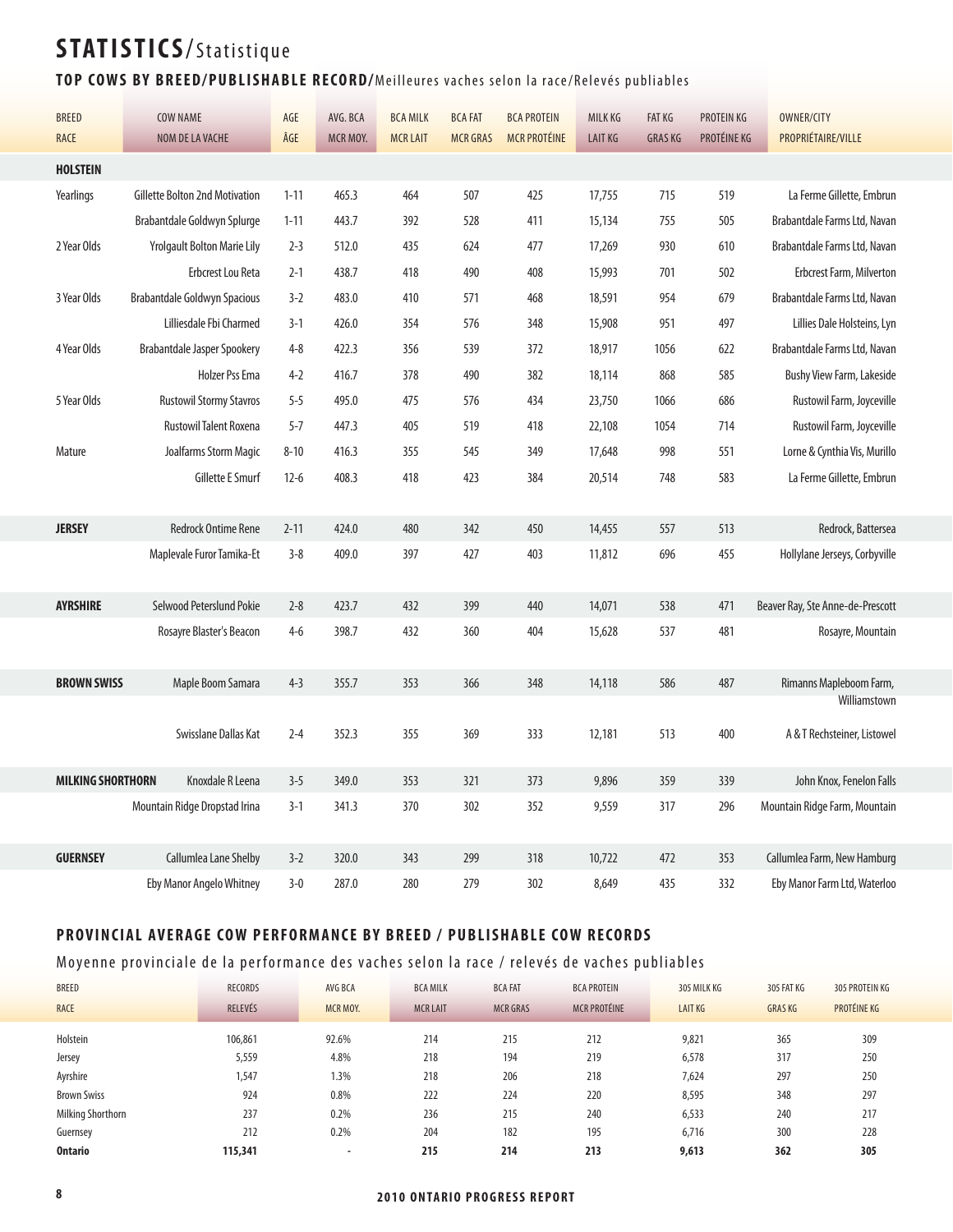#### HERD LISTING FOR MANAGEMENT SCORE/Liste de meilleures troupeaux selon les cotes de gestion

| <b>COUNTY</b><br>COMTÉ        | <b>FARM NAME</b><br><b>NOM DE TROUPEAU</b> | <b>HERD OWNER</b><br>NOM DE PROPRIÉTAIRE | <b>CITY</b><br>VILLE  | <b>TOTAL SCORE</b><br><b>COTE TOTALE</b> | # RECORDS<br># RELEVÉS | <b>BREED</b><br><b>RACE</b> |
|-------------------------------|--------------------------------------------|------------------------------------------|-----------------------|------------------------------------------|------------------------|-----------------------------|
|                               |                                            |                                          |                       |                                          |                        |                             |
| <b>Brant</b>                  | <b>Talsma Farms Inc</b>                    | Steve & Sharon Talsma                    | <b>Harley</b>         | 854                                      | 67                     | H <sub>0</sub>              |
|                               | <b>Buttermine Farms Inc</b>                | Chris Vandenberg                         | Harley                | 824                                      | 72                     | H <sub>0</sub>              |
|                               | Spruce Avenue Farms                        |                                          | Paris                 | 822                                      | 93                     | JE                          |
|                               | Knillstead Farm Ltd                        | Keith & John Knill                       | Princeton             | 813                                      | 75                     | H <sub>0</sub>              |
| <b>Bruce</b>                  | <b>Zethill Farms Ltd</b>                   | Russell & Joyce Zettler                  | Hanover               | 915                                      | 38                     | H <sub>0</sub>              |
|                               | Dalvis Farms Ltd                           | Gerald & Rita Groen                      | Teeswater             | 913                                      | 222                    | H <sub>0</sub>              |
|                               | <b>Rusmar Farms</b>                        |                                          | Teeswater             | 905                                      | 140                    | H <sub>0</sub>              |
|                               | Prehnbrook Farms Ltd                       |                                          | Ripley                | 902                                      | 264                    | H <sub>0</sub>              |
|                               | Albadon Farms Ltd                          | Mark & Josh Ireland                      | Teeswater             | 901                                      | 200                    | H <sub>0</sub>              |
|                               | Ikendale Farms Ltd                         | Ikendale Farms Ltd                       | Walkerton             | 900                                      | 387                    | H <sub>0</sub>              |
|                               | Raljay Farms/Deedale                       | Jayne & Ralph Dietrich                   | Mildmay               | 857                                      | 62                     | H <sub>0</sub>              |
|                               | <b>Lancar Farms Limited</b>                | <b>Carson Lantz</b>                      | Mildmay               | 843                                      | 53                     | H <sub>0</sub>              |
|                               | <b>Waechter Farms</b>                      | <b>Fred Waechter</b>                     | Walkerton             | 836                                      | 87                     | H <sub>0</sub>              |
|                               | Sigel Farm                                 | Michael Inauen                           | Ripley                | 830                                      | 51                     | H <sub>0</sub>              |
|                               | <b>Carlton Bauman</b>                      |                                          | Mildmay               | 817                                      | 31                     | H <sub>0</sub>              |
|                               | Wilkesview                                 | Murray Wilken                            | Ripley                | 812                                      | 140                    | H <sub>0</sub>              |
| Carleton                      | Alexerin                                   | Ron & Todd Nixon                         | <b>Manotick</b>       | 979                                      | 145                    | H <sub>0</sub>              |
|                               | Gruen Valley Farm Ltd                      | Thom & Wilma Mueller                     | Vernon                | 845                                      | 87                     | H <sub>0</sub>              |
|                               | Donevelyn Farms Ltd                        |                                          | Metcalfe              | 828                                      | 165                    | H <sub>0</sub>              |
|                               | <b>Topfarm Holsteins</b>                   | <b>Gerald &amp; Janet Vanbokhorst</b>    | Osgoode               | 828                                      | 65                     | H <sub>0</sub>              |
|                               | <b>Tile Croft Farms</b>                    | Eleanor & Jeff Robinson                  | Osgoode               | 827                                      | 81                     | AY                          |
|                               | <b>Oakstone Farm</b>                       | Todd & Carolyn Styles                    | Kinburn               | 817                                      | 74                     | H <sub>0</sub>              |
|                               | Rangedale Farms                            | Mike & Rita Heuving                      | Osgoode               | 814                                      | 74                     | H <sub>0</sub>              |
|                               | Schahill                                   | Henry Van Schaik                         | <b>Oakwood</b>        | 839                                      | 42                     | H <sub>0</sub>              |
| <b>City of Kawartha Lakes</b> | Schahill                                   | <b>Henry Van Schaik</b>                  | <b>Oakwood</b>        | 839                                      | 42                     | H <sub>0</sub>              |
| <b>Dufferin</b>               | <b>Brakke Farm</b>                         | <b>Jacob Brakke</b>                      | <b>Grand Valley</b>   | 958                                      | 84                     | H <sub>0</sub>              |
|                               | Tri-Kamp Farms                             | Jake Kamphuis                            | Orangeville           | 841                                      | 73                     | H <sub>0</sub>              |
|                               | <b>Marsville Holsteins</b>                 | <b>Melis Brouwer</b>                     | Grandvalley           | 840                                      | 87                     | H <sub>0</sub>              |
|                               | Deaksview                                  | Ron & Lisa Deaken                        | <b>Grand Valley</b>   | 840                                      | 69                     | H <sub>0</sub>              |
| <b>Dundas</b>                 | <b>Glen Haven Farms</b>                    | <b>Tom MacGregor</b>                     | Crysler               | 927                                      | 53                     | H <sub>0</sub>              |
|                               | Jean Marc Gregoire                         |                                          | Marionville           | 872                                      | 50                     | H <sub>0</sub>              |
|                               | Wintergreen Farms                          | Carl Sears & Sons                        | <b>South Mountain</b> | 864                                      | 69                     | H <sub>0</sub>              |
|                               | Annalea                                    | Hans Schuler                             | Chesterville          | 856                                      | 73                     | H <sub>0</sub>              |
|                               | Nick & Oliver Thurler                      |                                          | South Mountain        | 855                                      | 404                    | H <sub>0</sub>              |
|                               | <b>Brugline Farms Ltd</b>                  | <b>Garry Brugmans</b>                    | Chesterville          | 854                                      | 112                    | H <sub>0</sub>              |
|                               | <b>Breteler Farms Inc</b>                  | <b>Paul Breteler</b>                     | Winchester            | 846                                      | 90                     | H <sub>0</sub>              |
|                               | <b>Bellsmith Farms</b>                     | Robin & Ann Marie Smith                  | Iroquois              | 843                                      | 57                     | H <sub>0</sub>              |
|                               | Vriesdale                                  | Henry & Robert Velthuis                  | Mountain              | 839                                      | 127                    | H <sub>0</sub>              |
|                               | Westergreen Farm                           | Gerald, John & Martin Westervelt         | Brinston              | 839                                      | 106                    | H <sub>0</sub>              |
|                               | Candu Farm                                 | Fred & Deborah Dings                     | Chesterville          | 819                                      | 60                     | H <sub>0</sub>              |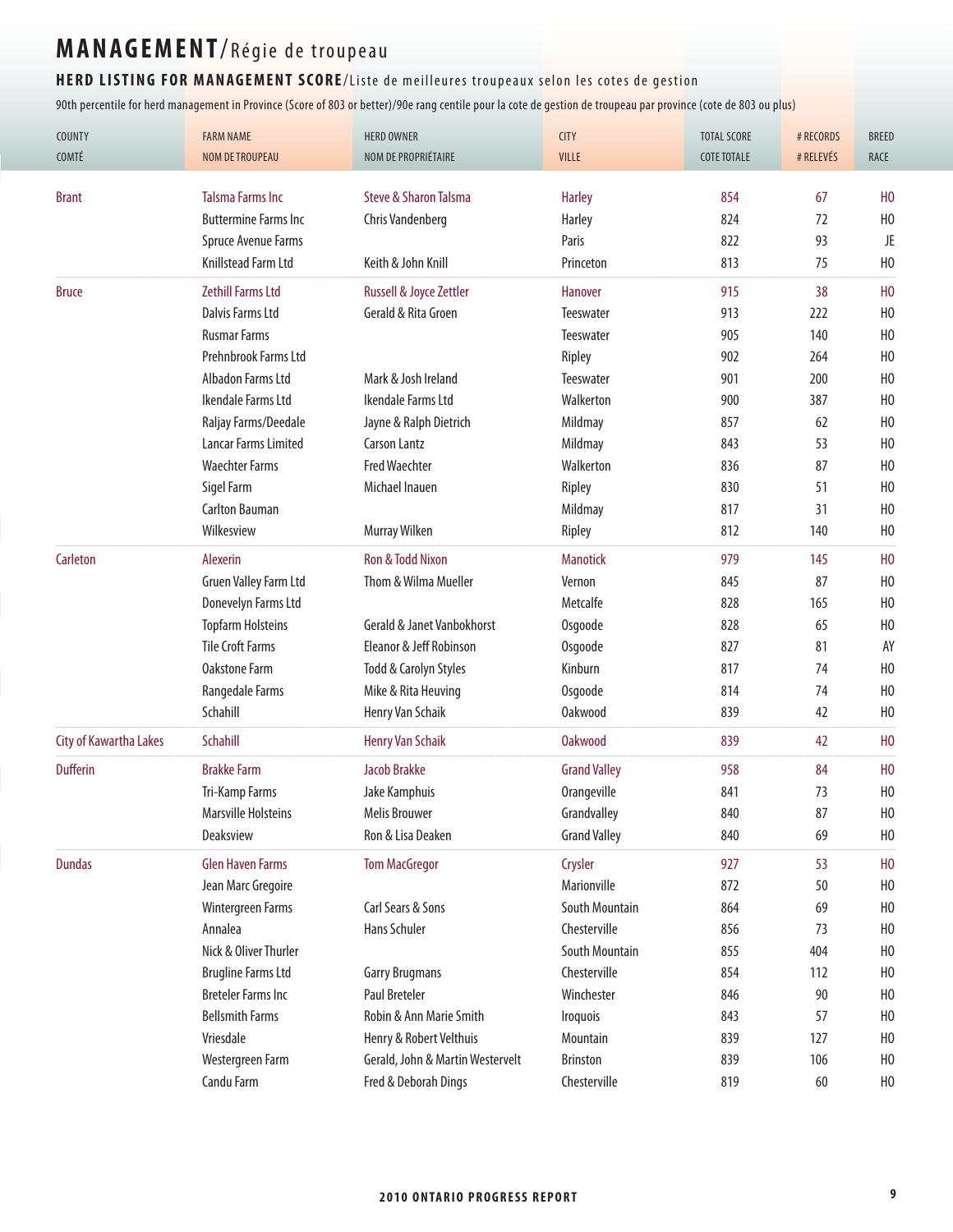#### HERD LISTING FOR MANAGEMENT SCORE/Liste de meilleures troupeaux selon les cotes de gestion

| COUNTY<br>COMTÉ           | <b>FARM NAME</b><br><b>NOM DE TROUPEAU</b> | <b>HERD OWNER</b><br>NOM DE PROPRIÉTAIRE | <b>CITY</b><br><b>VILLE</b> | <b>TOTAL SCORE</b><br><b>COTE TOTALE</b> | # RECORDS<br># RELEVÉS | <b>BREED</b><br>RACE |
|---------------------------|--------------------------------------------|------------------------------------------|-----------------------------|------------------------------------------|------------------------|----------------------|
|                           |                                            |                                          |                             |                                          |                        |                      |
| <b>Durham</b>             | <b>Odyssey</b>                             | <b>Hilda Balling</b>                     | Seagrave                    | 815                                      | 43                     | H <sub>0</sub>       |
| Elgin                     | <b>Springerhill Farms</b>                  | Harry & Grace Schipper                   | Eden                        | 843                                      | 229                    | H <sub>0</sub>       |
|                           | <b>Maplekeys Farms</b>                     | Paul Vis                                 | Aylmer                      | 815                                      | 281                    | H <sub>0</sub>       |
|                           | Silverridge Farms                          | Charlie Dykxhoorn                        | Springfield                 | 807                                      | 129                    | H <sub>0</sub>       |
| Frontenac                 | <b>Redrock</b>                             | <b>Shawn Mosier</b>                      | <b>Battersea</b>            | 875                                      | 34                     | JE                   |
|                           | <b>Shanlake Farm</b>                       | <b>Dudley Shannon</b>                    | Inverary                    | 835                                      | 41                     | H <sub>0</sub>       |
|                           | Groenway                                   | M & D Groenewegen                        | Harrowsmith                 | 824                                      | 82                     | H <sub>0</sub>       |
| Glengarry                 | <b>Newbrabant Farms Ltd</b>                |                                          | Lancaster                   | 882                                      | 557                    | H <sub>0</sub>       |
|                           | <b>Tansymoss</b>                           | Stanley, Anne & Paul Chaddock            | Lancaster                   | 854                                      | 97                     | H <sub>0</sub>       |
|                           | <b>Dollart Farms Inc</b>                   |                                          | <b>Glen Robertson</b>       | 841                                      | 106                    | H <sub>0</sub>       |
|                           | Cinpetrick                                 | <b>Tjeerd Bosma</b>                      | <b>Bainsville</b>           | 820                                      | 49                     | H <sub>0</sub>       |
|                           | Mindy Farms Inc                            | Peter & Anne Vansleeuwen                 | Lancaster                   | 818                                      | 144                    | H <sub>0</sub>       |
|                           | Heidi Farms Inc                            | Paul Oeggerli                            | <b>Bainsville</b>           | 810                                      | 330                    | H <sub>0</sub>       |
|                           | Rimanns Mapleboom Farm                     | Otto Rimann                              | Williamstown                | 804                                      | 87                     | BS                   |
| Grenville                 | <b>Gerann Holsteins</b>                    | John & Dawn Wynands                      | Cardinal                    | 932                                      | 178                    | H <sub>0</sub>       |
|                           | <b>Sunvalley Farm</b>                      | Rod & Jen Post                           | Merrickville                | 885                                      | 77                     | H <sub>0</sub>       |
|                           | <b>Rideauside Farms Inc.</b>               | <b>Charles &amp; James Bennett</b>       | Kemptville                  | 851                                      | 273                    | H <sub>0</sub>       |
|                           | Kemptville College                         | Kemptville Campus, Univ of Guelph        | Kemptville                  | 831                                      | 33                     | H <sub>0</sub>       |
| Grey                      | <b>Wigmana Farms</b>                       | <b>Steve &amp; Dorothy Frankland</b>     | <b>Dundalk</b>              | 897                                      | 77                     | H <sub>0</sub>       |
|                           | <b>Reinderock Farms</b>                    | <b>Henry Reinders</b>                    | Meaford                     | 865                                      | 62                     | H <sub>0</sub>       |
|                           | <b>Brilyn</b>                              | <b>Brian Hastie</b>                      | Durham                      | 855                                      | 31                     | H <sub>0</sub>       |
| <b>Haldimand</b>          | <b>Deboer Holst</b>                        | Ben & Anieta Deboer                      | <b>Selkirk</b>              | 875                                      | 90                     | H <sub>0</sub>       |
| <b>Hastings</b>           | <b>Klay Knoll</b>                          | Anthony & Peter Kooistra                 | <b>Stirling</b>             | 873                                      | 101                    | H <sub>0</sub>       |
|                           | Chadwick Farms Inc                         | Wayne & Brian Chadwick                   | Deseronto                   | 868                                      | 48                     | H <sub>0</sub>       |
|                           | Lazierlane                                 | Mike Lazier                              | Corbyville                  | 839                                      | 31                     | H <sub>0</sub>       |
| <b>Huron</b>              | Haag Farms Inc Farm #1                     |                                          | <b>Brussels</b>             | 895                                      | 88                     | H <sub>0</sub>       |
|                           | <b>Heather Holme Farms</b>                 | <b>Glen McNeil</b>                       | Goderich                    | 891                                      | 44                     | H <sub>0</sub>       |
|                           | <b>Evergreen Holsteins</b>                 | Robert & Andrea Van Nes                  | <b>Ethel</b>                | 883                                      | 507                    | H <sub>0</sub>       |
|                           | Kemmere Dairy Farm                         | Kees & Marion Kemmere                    | Exeter                      | 863                                      | 125                    | H <sub>0</sub>       |
|                           | Ritzema Farms                              | Gerhard & Heather Ritzema                | Seaforth                    | 862                                      | 321                    | H <sub>0</sub>       |
|                           | Eckerlea Acres                             | Christa Eckert                           | Seaforth                    | 859                                      | 235                    | H <sub>0</sub>       |
|                           | <b>Gubelmann Brown Swiss</b>               | Ernst Gubelmann                          | Walton                      | 848                                      | 70                     | BS                   |
|                           | Kesi Farms                                 | Kees & Ivonne Van Esveld                 | Clinton                     | 843                                      | 110                    | H <sub>0</sub>       |
|                           | Rayleda Holsteins                          | Kenneth & Shirley Wideman                | Fordwich                    | 838                                      | 56                     | H <sub>0</sub>       |
|                           | Ora Et Labora Inc                          | John Branderhorst                        | Hensall                     | 823                                      | 58                     | H <sub>0</sub>       |
|                           | <b>Woodvue Farms Inc</b>                   | <b>Steven Hern</b>                       | Woodham                     | 822                                      | 49                     | H <sub>0</sub>       |
|                           | Van Dieten Farms Inc                       | Hank Van Dieten                          | Seaforth                    | 820                                      | 67                     | H <sub>0</sub>       |
|                           | Jadenrich Holsteins                        | Dennis & Janice Gingrich                 | Gorrie                      | 813                                      | 58                     | H <sub>0</sub>       |
| <b>Kenora-Rainy River</b> | <b>Rainy Acre Farm</b>                     | Herman Krahn                             | <b>Rainy River</b>          | 816                                      | 91                     | H <sub>0</sub>       |
| Lambton                   | A H Dairy Farm                             | <b>Henk Dejong</b>                       | Watford                     | 824                                      | 175                    | H <sub>0</sub>       |
|                           | Van Engelen Dairy Farms Ltd                | Mike & Ed Van Engelen                    | Thedford                    | 810                                      | 354                    | H <sub>0</sub>       |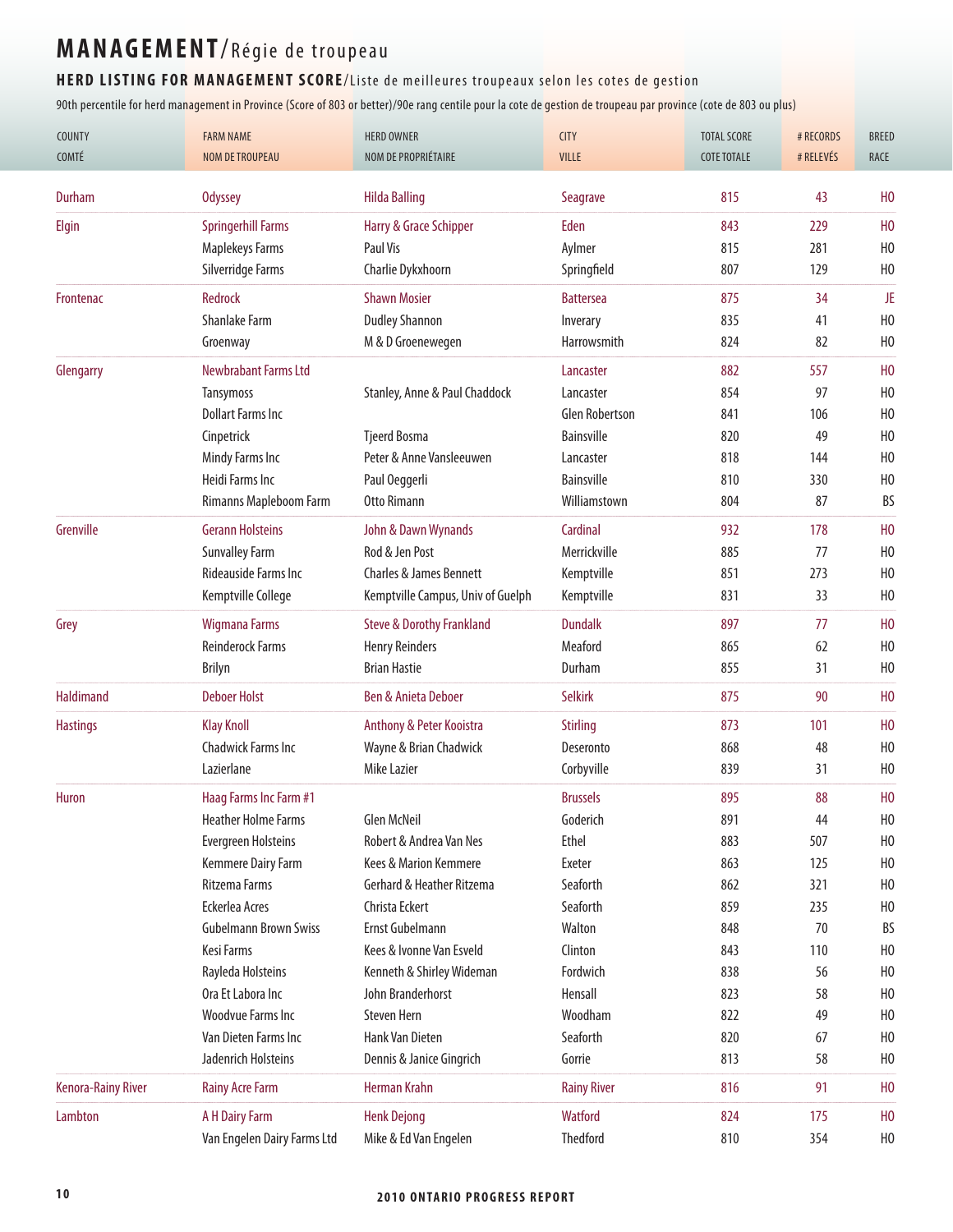#### HERD LISTING FOR MANAGEMENT SCORE/Liste de meilleures troupeaux selon les cotes de gestion

| COUNTY<br>COMTÉ                | <b>FARM NAME</b><br><b>NOM DE TROUPEAU</b> | <b>HERD OWNER</b><br>NOM DE PROPRIÉTAIRE | <b>CITY</b><br>VILLE  | <b>TOTAL SCORE</b><br><b>COTE TOTALE</b> | # RECORDS<br># RELEVÉS | <b>BREED</b><br>RACE |
|--------------------------------|--------------------------------------------|------------------------------------------|-----------------------|------------------------------------------|------------------------|----------------------|
| Lanark                         | <b>Sunol Farms</b>                         | Amanda Hammond                           | <b>Carleton Place</b> | 841                                      | 108                    | H <sub>0</sub>       |
|                                | <b>Nandale Farms</b>                       | John & Beth Nanne                        | Pakenham              | 835                                      | 48                     | H <sub>0</sub>       |
|                                | Zieview                                    | Daryl Ziebarth                           | Pakenham              | 805                                      | 54                     | H <sub>0</sub>       |
| <b>Leeds</b>                   | <b>Maplelyn Holsteins</b>                  | Ed & Janet Wynands                       | Lyn                   | 854                                      | 74                     | H <sub>0</sub>       |
|                                | Sunborn                                    | John MacLaughlin                         | <b>Tamworth</b>       | 837                                      | 63                     | H <sub>0</sub>       |
| Lennox-Addington               |                                            |                                          |                       |                                          |                        |                      |
| <b>Manitoulin-Sudbury West</b> | <b>Oshadenah Holsteins</b>                 | <b>Ronald &amp; James Anstice</b>        | Tehkummah             | 909                                      | 49                     | H <sub>0</sub>       |
|                                | <b>Emiry Farms Ltd</b>                     | Keith & Alan Emiry                       | Massey                | 846                                      | 114                    | H <sub>0</sub>       |
| <b>Middlesex</b>               | <b>Plover Haven Farms</b>                  | Wim & Cynthia Van Den Oetelaar           | <b>Ilderton</b>       | 911                                      | 90                     | H <sub>0</sub>       |
|                                | Londedge Holsteins Inc                     | Ted & Dave Brown                         | <b>Ilderton</b>       | 904                                      | 82                     | H <sub>0</sub>       |
|                                | <b>Mccutcheon Dairy Farms</b>              | Mitch McCutcheon                         | <b>Thorndale</b>      | 884                                      | 158                    | H <sub>0</sub>       |
|                                | <b>Henros Farms</b>                        | Henry Keunen                             | Kerwood               | 866                                      | 383                    | H <sub>0</sub>       |
|                                | Marvale Farms Ltd                          | James Marr                               | Mossley               | 866                                      | 52                     | H <sub>0</sub>       |
|                                | Cavanaleck Farm Ltd                        |                                          | Belmont               | 855                                      | 88                     | H <sub>0</sub>       |
|                                | <b>Caddedale Holsteins</b>                 | <b>Steven Caddey</b>                     | Dorchester            | 849                                      | 39                     | H <sub>0</sub>       |
|                                | O'Neil Farms                               | Steve O'Neil                             | <b>Thorndale</b>      | 843                                      | 80                     | H <sub>0</sub>       |
|                                | <b>Bloomfield Farms Ltd</b>                | Barry & Brian Bloomfield                 | <b>Ilderton</b>       | 843                                      | 80                     | H <sub>0</sub>       |
|                                | <b>Bloemen Dairy Farms</b>                 |                                          | Lucan                 | 841                                      | 438                    | H <sub>0</sub>       |
|                                | <b>Talsdale Holsteins</b>                  | Ken & Shirley Talsma                     | Kerwood               | 834                                      | 50                     | H <sub>0</sub>       |
|                                | <b>White Cross Farms</b>                   | Willy & Dorie Krosse                     | Arva                  | 831                                      | 131                    | H <sub>0</sub>       |
|                                | Dairy Acres Farms Ltd                      | Ervin Bryant                             | Strathroy             | 830                                      | 168                    | H <sub>0</sub>       |
| <b>Niagara</b>                 | <b>Summers Farm Ltd</b>                    |                                          | Fonthill              | 867                                      | 91                     | H <sub>0</sub>       |
|                                | <b>Whitnell Holsteins</b>                  | <b>Howard Augustine</b>                  | Wainfleet             | 815                                      | 37                     | H <sub>0</sub>       |
|                                | Abbylayne                                  | <b>Albert Fledderus</b>                  | Lowbanks              | 806                                      | 76                     | H <sub>0</sub>       |
| <b>Nipissing-Parry Sound</b>   | <b>Parview Farms Inc</b>                   | <b>James &amp; Michelle Parsons</b>      | <b>Cache Bay</b>      | 880                                      | 62                     | H <sub>0</sub>       |
|                                | Grolea Farm                                | <b>Blair &amp; Cherie Grove</b>          | Mattawa               | 848                                      | 40                     | H <sub>0</sub>       |
|                                | La Ferme Ideale Ltee                       | Marc & Alain Seguin                      | Noelville             | 830                                      | 116                    | H <sub>0</sub>       |
|                                | Solange & Gilles Chretien                  |                                          | Verner                | 806                                      | 49                     | H <sub>0</sub>       |
| <b>Norfolk</b>                 | <b>Marbank Farms Ltd</b>                   | Jack & Ankje Bootsma                     | <b>Port Dover</b>     | 954                                      | 110                    | H <sub>0</sub>       |
| Northumberland                 | <b>Rolling Acres</b>                       | Jane & Herman Kapteyn                    | Cobourg               | 867                                      | 107                    | H <sub>0</sub>       |
|                                | <b>Dorland Farms Ltd</b>                   | <b>William Dorland</b>                   | Brighton              | 857                                      | 134                    | H <sub>0</sub>       |
|                                | <b>Hoftyzer Farms</b>                      | Albert Hoftyzer                          | Frankford             | 853                                      | 92                     | H <sub>0</sub>       |
|                                | Sunnybrooke                                | <b>Ronald Watson</b>                     | Campbellford          | 821                                      | 49                     | H <sub>0</sub>       |
| <b>Oxford</b>                  | <b>Wikkerink Farms Ltd</b>                 | <b>Roger Wikkerink</b>                   | <b>Norwich</b>        | 962                                      | 69                     | H <sub>0</sub>       |
|                                | Dirk Boer                                  |                                          | Woodstock             | 940                                      | 86                     | H <sub>0</sub>       |
|                                | Elarda Farms Ltd                           | Coen, Jan & Gerrit Van Wely              | Embro                 | 933                                      | 219                    | H <sub>0</sub>       |
|                                | Wilmarlea Farms                            | John & Willard Mackay                    | Embro                 | 930                                      | 136                    | H <sub>0</sub>       |
|                                | Hammondview                                |                                          | Ingersoll             | 927                                      | 126                    | H <sub>0</sub>       |
|                                | Marstou Farms Ltd                          | Marinus Stouwdam                         | Woodstock             | 919                                      | 96                     | H <sub>0</sub>       |
|                                | Paradigm Holsteins                         | <b>Steve Vandendool</b>                  | Woodstock             | 913                                      | 78                     | H <sub>0</sub>       |
|                                | Ringia Farms Ltd                           | Gjalt Mulder                             | Lakeside              | 905                                      | 403                    | H <sub>0</sub>       |
|                                | Greiden Farms Ltd                          | Cees Haanstra                            | <b>St Marys</b>       | 897                                      | 586                    | H <sub>0</sub>       |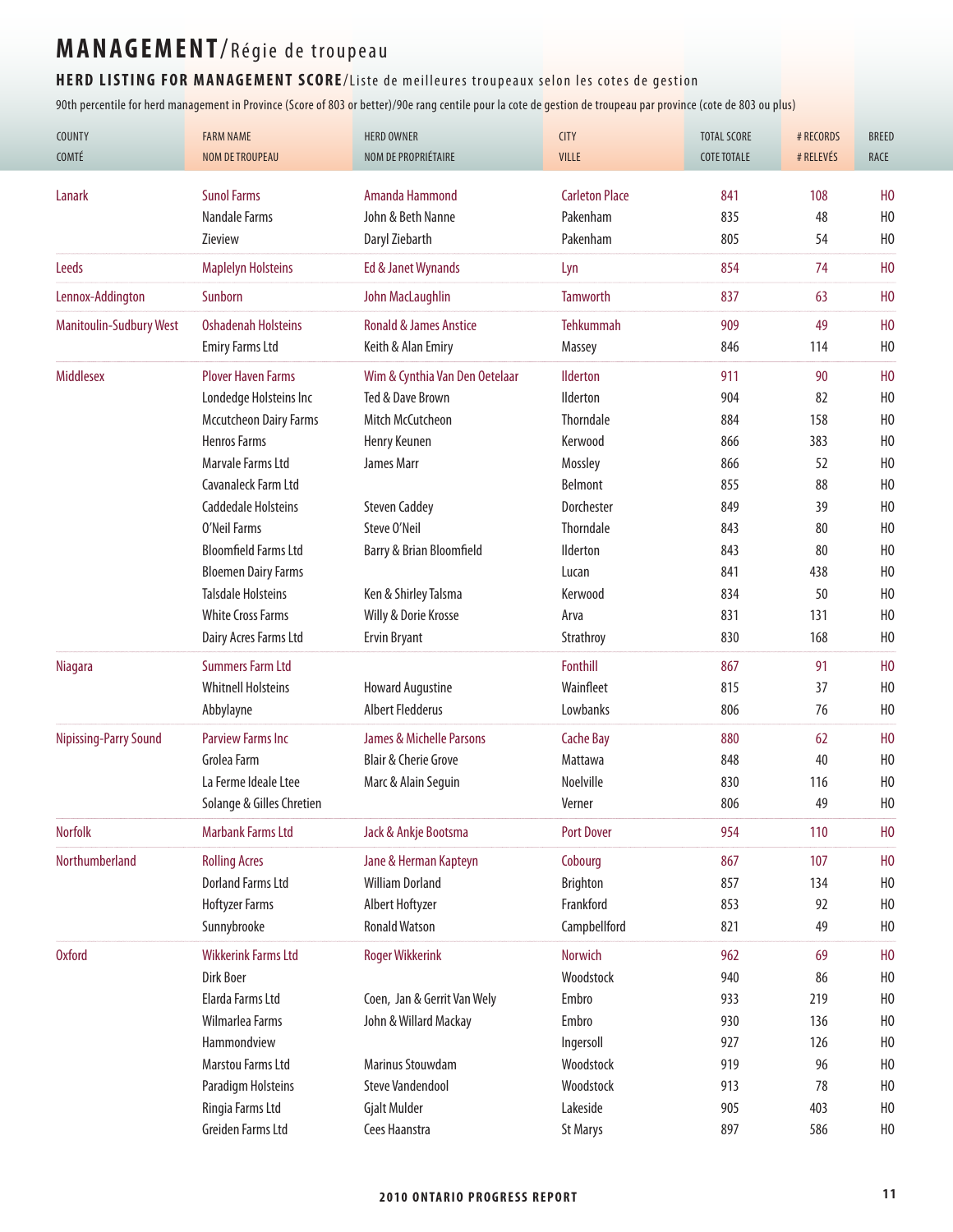#### HERD LISTING FOR MANAGEMENT SCORE/Liste de meilleures troupeaux selon les cotes de gestion

| <b>COUNTY</b><br>COMTÉ | <b>FARM NAME</b><br><b>NOM DE TROUPEAU</b> | <b>HERD OWNER</b><br>NOM DE PROPRIÉTAIRE | <b>CITY</b><br>VILLE | <b>TOTAL SCORE</b><br><b>COTE TOTALE</b> | # RECORDS<br># RELEVÉS | <b>BREED</b><br>RACE |
|------------------------|--------------------------------------------|------------------------------------------|----------------------|------------------------------------------|------------------------|----------------------|
|                        |                                            |                                          |                      |                                          |                        |                      |
|                        | Glenroe Farms Ltd                          | John Heeney                              | Ingersoll            | 895                                      | 285                    | H <sub>0</sub>       |
|                        | Spero Holsteins Ltd                        | David & Joyce Vanderspek                 | Embro                | 888                                      | 132                    | H <sub>0</sub>       |
|                        | <b>Buistlane</b>                           | Klaas & Gerda Buist                      | <b>Mount Elgin</b>   | 888                                      | 59                     | H <sub>0</sub>       |
|                        | Vrederijk Dairy                            | Dirk-Jan Griffioen                       | Tavistock            | 884                                      | 119                    | H <sub>0</sub>       |
|                        | Lochalsh Holsteins Inc                     |                                          | Embro                | 880                                      | 153                    | H <sub>0</sub>       |
|                        | Oostview Farm Ltd                          | Hugh & Roeland Van Oostveen              | Lakeside             | 880                                      | 141                    | H <sub>0</sub>       |
|                        | Grobrook Farm Ltd                          | Nick Groot & Jos Heinsbroek              | Ingersoll            | 877                                      | 71                     | JE                   |
|                        | Werkholm Holsteins Ltd                     | Frank & Kevin Werkema                    | Embro                | 876                                      | 78                     | H <sub>0</sub>       |
|                        | Jogview Farms Ltd                          | Jim & Nic Mutsaers                       | Embro                | 874                                      | 48                     | H <sub>0</sub>       |
|                        | Grassy-Lea Farms Ltd                       | <b>Marius Van Wely</b>                   | Woodstock            | 872                                      | 182                    | H <sub>0</sub>       |
|                        | Pier Dairy Farm                            | Gerda & Bas Pier                         | Salford              | 872                                      | 119                    | H <sub>0</sub>       |
|                        | <b>Shiness Holsteins Ltd</b>               | Glen & Dan Matheson                      | Embro                | 864                                      | 111                    | H <sub>0</sub>       |
|                        | <b>Elmwold Farms</b>                       | Chris & Paul Buchner                     | Brownsville          | 863                                      | 206                    | H <sub>0</sub>       |
|                        | Altofarm                                   | Otto Zondag                              | Tillsonburg          | 862                                      | 72                     | H <sub>0</sub>       |
|                        | Kloepfer Holdings Ltd                      |                                          | Ingersoll            | 860                                      | 180                    | H <sub>0</sub>       |
|                        | <b>Kelderview Holsteins</b>                | P & B Op Den Kelder                      | Salford              | 857                                      | 138                    | H <sub>0</sub>       |
|                        | <b>Robert Leslie</b>                       |                                          | Ingersoll            | 857                                      | 45                     | H <sub>0</sub>       |
|                        | Hillgraze Farms Ltd                        | Peter & Harry Slager                     | Tavistock            | 856                                      | 134                    | H <sub>0</sub>       |
|                        | Noorland                                   | Jan Noorland                             | Tillsonburg          | 851                                      | 84                     | H <sub>0</sub>       |
|                        | Vander Kooi Dairy Farms Inc                |                                          | <b>Otterville</b>    | 848                                      | 123                    | H <sub>0</sub>       |
|                        | Wiljaven                                   | Will & Jacqueline Koot                   | Thamesford           | 841                                      | 54                     | H <sub>0</sub>       |
|                        | Hammondowns Farms                          | David Hammond                            | Ingersoll            | 840                                      | 224                    | H <sub>0</sub>       |
|                        | Fraholme                                   | <b>Wayne Fraser</b>                      | Embro                | 839                                      | 85                     | H <sub>0</sub>       |
|                        | <b>Hoenhorst Farms Ltd</b>                 | Gerrit & Margriet Wensink                | Innerkip             | 837                                      | 354                    | H <sub>0</sub>       |
|                        | <b>New Morning Holsteins</b>               | Cor & Lia Noom                           | <b>Bright</b>        | 836                                      | 189                    | H <sub>0</sub>       |
|                        | <b>City View Farms</b>                     | <b>David Innes</b>                       | Woodstock            | 832                                      | 104                    | H <sub>0</sub>       |
|                        | <b>Destination Dairy Ltd</b>               | <b>Allardus Nauta</b>                    | Woodstock            | 828                                      | 143                    | H <sub>0</sub>       |
|                        | <b>Greenholm Farms</b>                     | Gordon Green                             | Embro                | 826                                      | 200                    | H <sub>0</sub>       |
|                        | Jan Van Roekel                             |                                          | Ingersoll            | 826                                      | 124                    | H <sub>0</sub>       |
|                        | New Galma Dairy                            | Nicolaas & Wilma Zeldenrijk              | Mt Elgin             | 823                                      | 141                    | H <sub>0</sub>       |
|                        | Donker Lane Dairy Ltd                      | Leo Donker                               | Embro                | 821                                      | 245                    | H <sub>0</sub>       |
|                        | Donean Farms Inc                           | Doug Matheson                            | Embro                | 821                                      | 59                     | H <sub>0</sub>       |
|                        | <b>Westrander Farms</b>                    | Jan Van Barneveld                        | Tillsonburg          | 820                                      | 140                    | H <sub>0</sub>       |
|                        | Jasal Holsteins                            | Jim & Kath & David Grieve                | Embro                | 820                                      | 72                     | H <sub>0</sub>       |
|                        | Highhaven Holsteins Inc                    | Dirk Heeg                                | Tavistock            | 819                                      | 123                    | H <sub>0</sub>       |
|                        | Faralary Hill Farms Ltd                    | Steve & Teresa Mackay                    | Embro                | 817                                      | 212                    | H <sub>0</sub>       |
|                        | <b>Bolton Manor Holsteins Ltd</b>          | Thomas & Wendi Jackson                   | Thamesford           | 813                                      | 205                    | H <sub>0</sub>       |
|                        | Jacob Bos                                  |                                          | Burgessville         | 812                                      | 124                    | H <sub>0</sub>       |
|                        | Smithden Holsteins                         | James Smith                              | Woodstock            | 811                                      | 111                    | H <sub>0</sub>       |
|                        | <b>Compass Dairy Farm</b>                  | Ben De Beer                              | Mt Elgin             | 806                                      | 353                    | H <sub>0</sub>       |
|                        | <b>Cobble Hills Holsteins</b>              | Arie Peelen                              | <b>St Marys</b>      | 805                                      | 66                     | H <sub>0</sub>       |
|                        | Reyneveld                                  | Dirk Reyneveld                           | Tavistock            | 805                                      | 65                     | H <sub>0</sub>       |
|                        | <b>Aart Muilwyk</b>                        |                                          | Brownsville          | 804                                      | 287                    | H <sub>0</sub>       |
|                        | <b>Dykstraview Dairy</b>                   | Immo Dykstra                             | Mt Elgin             | 804                                      | 157                    | H <sub>0</sub>       |
|                        | Walnutlawn                                 | Burnell & Darlene Zehr                   | Tavistock            | 804                                      | 76                     | H <sub>0</sub>       |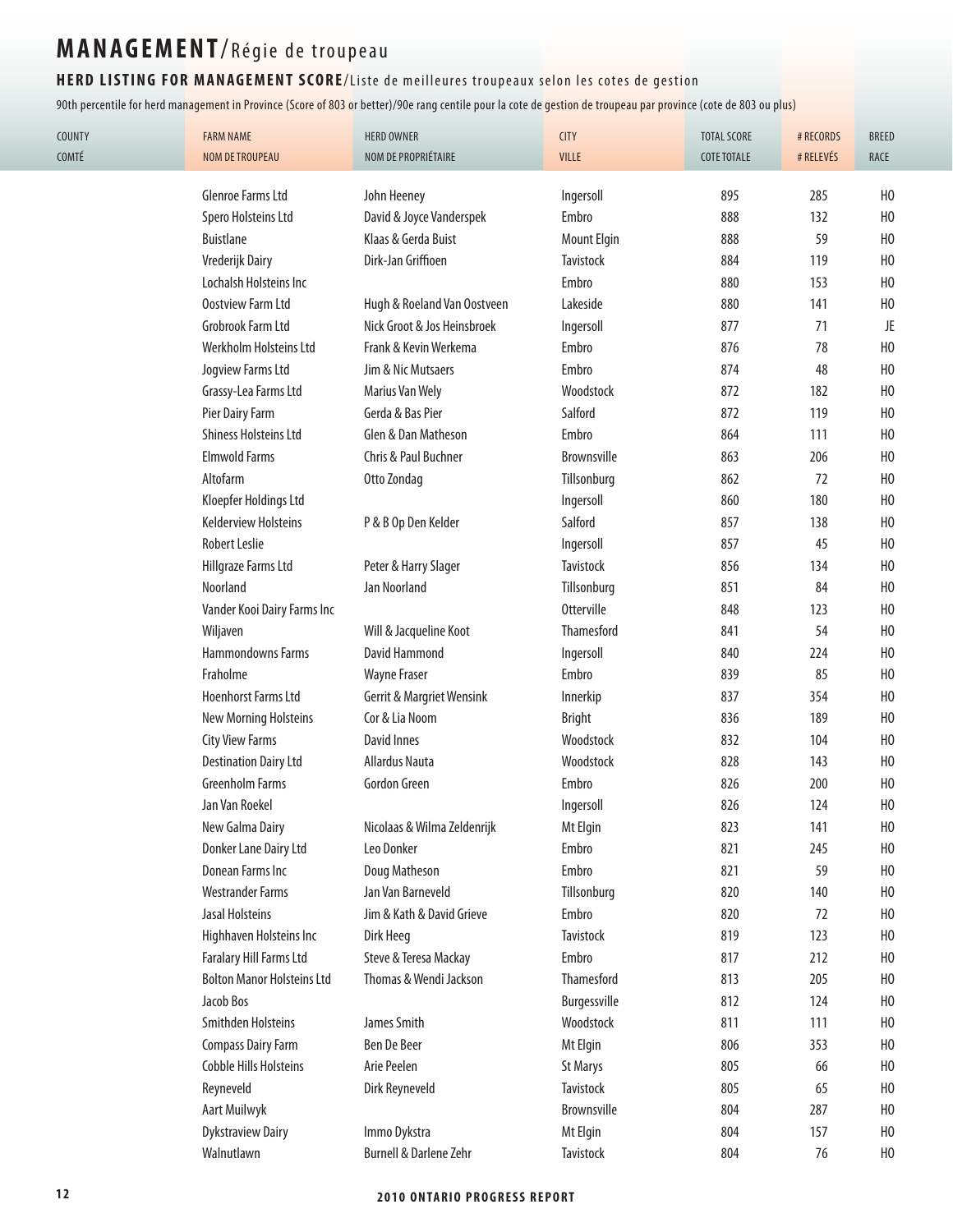#### HERD LISTING FOR MANAGEMENT SCORE/Liste de meilleures troupeaux selon les cotes de gestion

90th percentile for herd management in Province (Score of 803 or better)/90e rang centile pour la cote de gestion de troupeau par province (cote de 803 ou plus)

| <b>COUNTY</b><br>COMTÉ | <b>FARM NAME</b><br><b>NOM DE TROUPEAU</b> | <b>HERD OWNER</b><br>NOM DE PROPRIÉTAIRE | <b>CITY</b><br><b>VILLE</b> | <b>TOTAL SCORE</b><br><b>COTE TOTALE</b> | # RECORDS<br># RELEVÉS | <b>BREED</b><br><b>RACE</b> |
|------------------------|--------------------------------------------|------------------------------------------|-----------------------------|------------------------------------------|------------------------|-----------------------------|
|                        |                                            |                                          |                             |                                          |                        |                             |
| Peel                   | <b>Armstrong Manor</b>                     |                                          | Caledon                     | 943                                      | 292                    | H <sub>0</sub>              |
|                        | <b>Chesslawn Farms</b>                     | Dwight & Karen Matson                    | Bolton                      | 837                                      | 73                     | H <sub>0</sub>              |
|                        | Armlane                                    | <b>Timothy Armstrong</b>                 | Caledon                     | 835                                      | 51                     | H <sub>0</sub>              |
|                        | Castledale Farms                           | Fred Kolb                                | Caledon                     | 806                                      | 93                     | H <sub>0</sub>              |
|                        | Mount Kolb                                 | Paul & Marion Kolb                       | Caledon                     | 805                                      | 223                    | H <sub>0</sub>              |
| Perth                  | <b>Hans Pfister</b>                        |                                          | Mitchell                    | 935                                      | 79                     | H <sub>0</sub>              |
|                        | <b>Slits Dairy Farm</b>                    | Pedro & Jolanda Slits                    | <b>Brunner</b>              | 922                                      | 167                    | H <sub>0</sub>              |
|                        | Kie Farms Ltd                              | Dirk & Erica Kiestra                     | <b>St Marys</b>             | 901                                      | 395                    | H <sub>0</sub>              |
|                        | JPC Farms Inc                              | Jamie Beaumont                           | Mitchell                    | 877                                      | 170                    | H <sub>0</sub>              |
|                        | Smilebrook Farms Inc                       | Joe & Vreni Tschudi                      | Mitchell                    | 875                                      | 129                    | H <sub>0</sub>              |
|                        | Delfia Farm Inc                            | John & Melanie Vanwinden                 | Atwood                      | 874                                      | 97                     | H <sub>0</sub>              |
|                        | <b>Hyden Holsteins</b>                     | Bryan Zehr                               | Milverton                   | 873                                      | 65                     | H <sub>0</sub>              |
|                        | <b>Cornerview Farms Inc.</b>               | Larry Bertens                            | Mitchell                    | 870                                      | 103                    | H <sub>0</sub>              |
|                        | Reijnen Dairy Farms                        | Jeffery & Monique Reijnen                | <b>St Marys</b>             | 867                                      | 156                    | H <sub>0</sub>              |
|                        | Heerdink                                   | Albert Borgijink                         | <b>St Marys</b>             | 863                                      | 248                    | H <sub>0</sub>              |
|                        | Cookhill Farms Ltd                         | <b>Irvin Cook</b>                        | Gadshill                    | 859                                      | 108                    | H <sub>0</sub>              |
|                        | <b>Tenhove Farms</b>                       |                                          | Gowanstown                  | 857                                      | 79                     | JE                          |
|                        | <b>Scenic Holsteins</b>                    | Hans & Jolanda Weber                     | <b>St Marys</b>             | 852                                      | 203                    | H <sub>0</sub>              |

### **CONTINUED ON NEXT PAGE**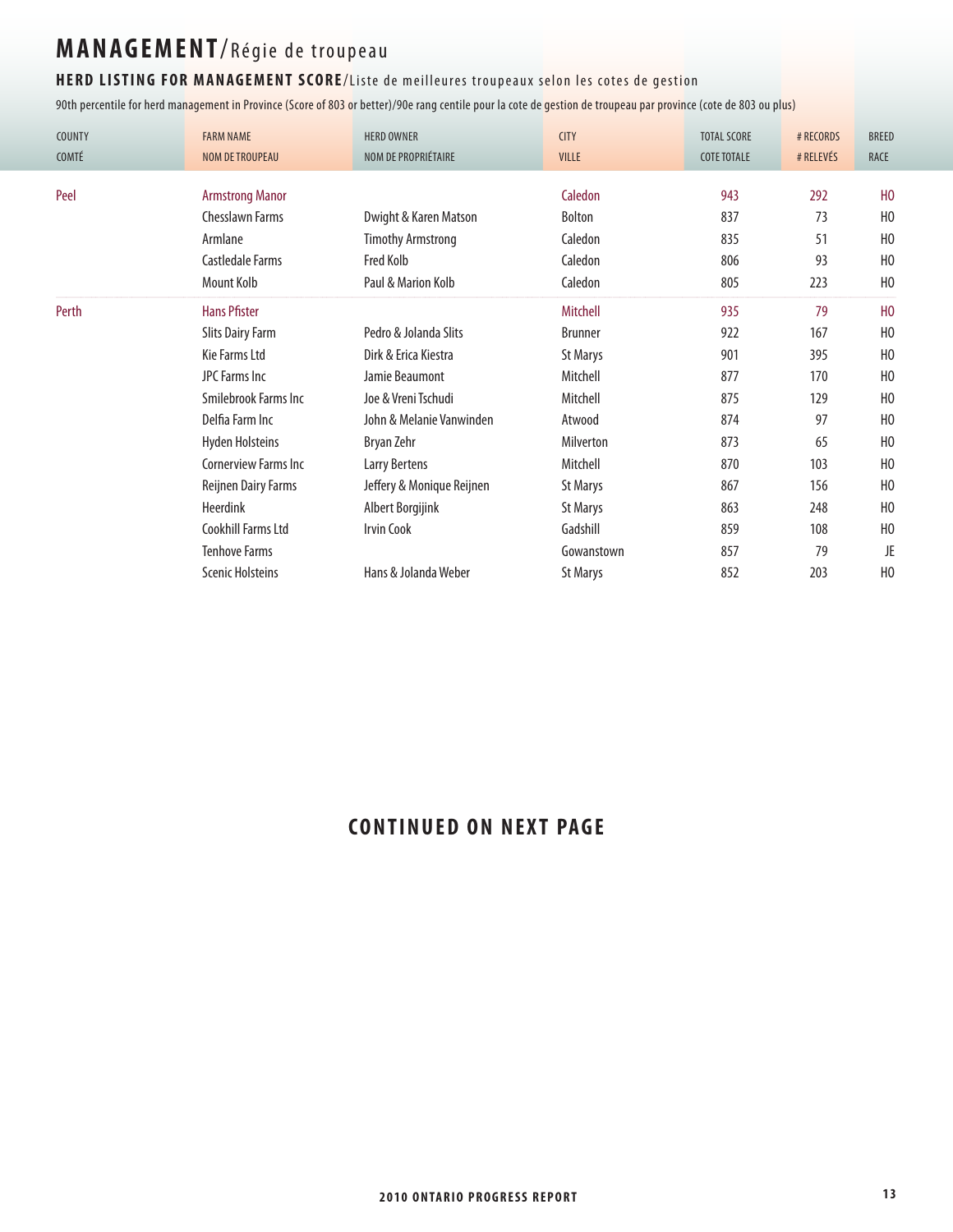#### HERD LISTING FOR MANAGEMENT SCORE/Liste de meilleures troupeaux selon les cotes de gestion

| COUNTY<br>COMTÉ      | <b>FARM NAME</b><br><b>NOM DE TROUPEAU</b> | <b>HERD OWNER</b><br>NOM DE PROPRIÉTAIRE | <b>CITY</b><br>VILLE   | <b>TOTAL SCORE</b><br><b>COTE TOTALE</b> | # RECORDS<br># RELEVÉS | <b>BREED</b><br><b>RACE</b> |
|----------------------|--------------------------------------------|------------------------------------------|------------------------|------------------------------------------|------------------------|-----------------------------|
|                      |                                            |                                          |                        |                                          |                        |                             |
|                      | <b>Baeverdale Farms</b>                    | Leon Baes                                | Mitchell               | 852                                      | 143                    | H <sub>0</sub>              |
|                      | <b>Bennesse Farms Inc</b>                  |                                          | Atwood                 | 851                                      | 103                    | H <sub>0</sub>              |
|                      | M D F                                      | Hans & Daniela Meier                     | Gowanstown             | 849                                      | 62                     | H <sub>0</sub>              |
|                      | Royalmar Farms Ltd                         | <b>Brad Martin</b>                       | Gowanstown             | 843                                      | 54                     | H <sub>0</sub>              |
|                      | Can Be Farm                                | Peter & Nelle Beerepoot                  | Milverton              | 841                                      | 76                     | H <sub>0</sub>              |
|                      | <b>Ivdale Holsteins</b>                    | Ivan & Dale Bundscho                     | Shakespeare            | 840                                      | 58                     | H <sub>0</sub>              |
|                      | Dan Groenestege                            |                                          | Gadshill               | 838                                      | 43                     | H <sub>0</sub>              |
|                      | <b>Birchlawn Farms Ltd</b>                 |                                          | Atwood                 | 835                                      | 528                    | H <sub>0</sub>              |
|                      | <b>Brisbin Farms Ltd</b>                   | Doug & Brenda Brisbin                    | Gowanstown             | 828                                      | 55                     | H <sub>0</sub>              |
|                      | Legacy Holsteins                           | S Dolson & Dr Galbraith                  | Atwood                 | 825                                      | 79                     | H <sub>0</sub>              |
|                      | <b>Shylane Holsteins</b>                   | John McCallum                            | Stratford              | 824                                      | 82                     | H <sub>0</sub>              |
|                      | <b>Skinheir Holsteins</b>                  | Kevin & Pauline Skinner                  | Mitchell               | 823                                      | 33                     | H <sub>0</sub>              |
|                      | F & B Hillfarm                             | <b>Fred Leutenegger</b>                  | Gowanstown             | 822                                      | 99                     | H <sub>0</sub>              |
|                      | <b>Cnossome Holsteins</b>                  | Simon Cnossen                            | <b>Brunner</b>         | 821                                      | 43                     | H <sub>0</sub>              |
|                      | <b>Heulcrest Farm Ltd</b>                  | <b>Remco Dewit</b>                       | <b>St Marys</b>        | 816                                      | 93                     | H <sub>0</sub>              |
|                      | <b>Heidehaven Holsteins</b>                | Wilfred & Patricia Temming               | Stratford              | 816                                      | 50                     | H <sub>0</sub>              |
|                      | Gys & Ria Dewit                            |                                          | <b>St Pauls</b>        | 815                                      | 131                    | H <sub>0</sub>              |
|                      | <b>Braemere Farm</b>                       | Peter Jordan                             | Stratford              | 813                                      | 72                     | JE                          |
|                      | Jubilee Farm                               | Cecil & Nathan Siebenga                  | Atwood                 | 807                                      | 81                     | H <sub>0</sub>              |
|                      | <b>Cloverleaf Holsteins</b>                | <b>Brent &amp; Marilyn Whaley</b>        | Listowel               | 806                                      | 40                     | H <sub>0</sub>              |
|                      | Noordcreek                                 | Marinus & Anja Noordam                   | Gowanstown             | 804                                      | 74                     | H <sub>0</sub>              |
| Peterborough         | <b>Embrdale Farm</b>                       |                                          | <b>Indian River</b>    | 919                                      | 76                     | H <sub>0</sub>              |
| Prescott             | Ferme Mirella Inc                          | Guy & Carol Levac                        | <b>St Bernardin</b>    | 924                                      | 120                    | H <sub>0</sub>              |
|                      | Falling-Star Farms                         | Jeff Macleod                             | St Eugene              | 882                                      | 45                     | H <sub>0</sub>              |
|                      | <b>Donsher Farms</b>                       | Donald & Sheridan Wylie                  | Vankleek Hill          | 874                                      | 138                    | H <sub>0</sub>              |
|                      | <b>Ferme Cavalait</b>                      | Alain & Claudine Poirier                 | Lefaivre               | 871                                      | 49                     | JE                          |
|                      | Ferme Lavigne Inc                          | Alain & Jean-Pierre Lavigne              | St Anne-De-Prescott    | 866                                      | 123                    | H <sub>0</sub>              |
|                      | Duffeynial                                 | Jean-Marie & Felix Duffey                | L'Orignal              | 865                                      | 100                    | H <sub>0</sub>              |
|                      | Ferme Sylvano                              | Sylvain Levac                            | St Bernardin           | 861                                      | 72                     | H <sub>0</sub>              |
|                      | Overdale Farm                              | Gerry Overvest                           | L'Orignal              | 858                                      | 97                     | H <sub>0</sub>              |
|                      | H Desnoyers                                | Henri & Urgel Desnoyers                  | Casselman              | 857                                      | 62                     | H <sub>0</sub>              |
|                      | Wilkridge Farm                             | Ken & Peggy Wilkes                       | Fournier               | 842                                      | 71                     | H <sub>0</sub>              |
|                      | Ontario Inc 1024248                        | Andy Senn                                | <b>St Bernardin</b>    | 831                                      | 397                    | H <sub>0</sub>              |
|                      | Mill Creek Farm                            | Kenny Overvest                           | Alfred                 | 819                                      | 87                     | H <sub>0</sub>              |
|                      | Ferme Serheal                              | Claude & Celine Seguin                   | St Isidore             | 807                                      | 80                     | H <sub>0</sub>              |
| <b>Prince Edward</b> | <b>Prinzhaven Farms</b>                    | <b>Philip Prinzen</b>                    | <b>Bloomfield</b>      | 808                                      | 100                    | H <sub>0</sub>              |
| Renfrew              | <b>Petermann Holsteins</b>                 | Nick & Steph Petermann                   | Pembroke               | 875                                      | 55                     | H <sub>0</sub>              |
|                      | Van Lindenberg Farms Inc                   | Jacobus Vanlindenberg                    | <b>Foresters Falls</b> | 854                                      | 59                     | H <sub>0</sub>              |
|                      | <b>Briscoelea</b>                          | Alex & Betty Briscoe                     | Renfrew                | 816                                      | 47                     | H <sub>0</sub>              |
| Russell              | <b>Rosenhill Farm Inc</b>                  | <b>Andre Hildbrand</b>                   | <b>St Albert</b>       | 943                                      | 106                    | H <sub>0</sub>              |
|                      | Heiwa Farm                                 | <b>Walter Von Ah</b>                     | <b>St Albert</b>       | 932                                      | 120                    | H <sub>0</sub>              |
|                      |                                            |                                          |                        |                                          |                        |                             |
|                      | Ferme A & L Desnoyers                      |                                          | <b>St Albert</b>       | 901                                      | 99                     | H <sub>0</sub>              |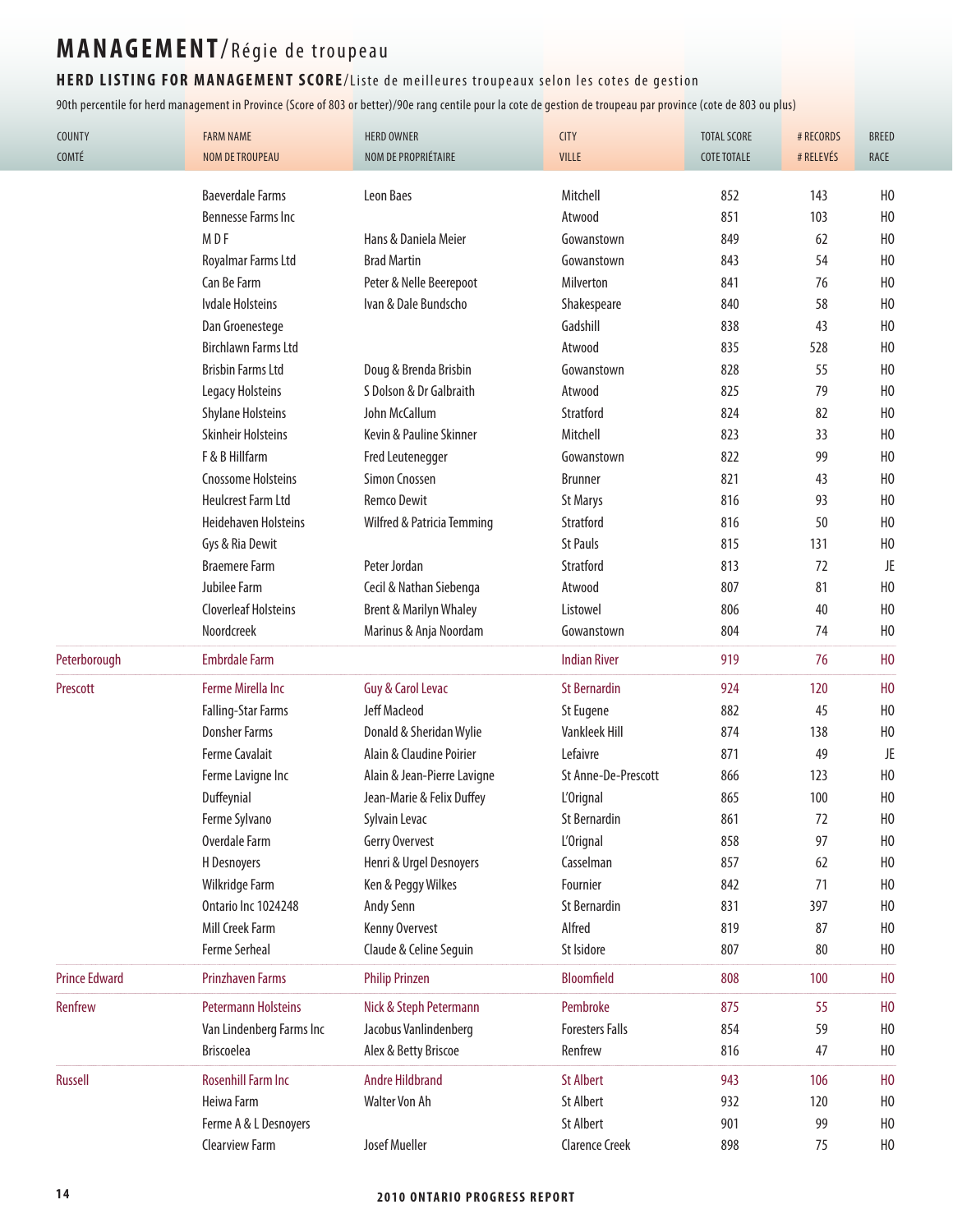#### HERD LISTING FOR MANAGEMENT SCORE/Liste de meilleures troupeaux selon les cotes de gestion

| <b>COUNTY</b>      | <b>FARM NAME</b>               | <b>HERD OWNER</b>                | <b>CITY</b>               | <b>TOTAL SCORE</b> | # RECORDS | <b>BREED</b>   |
|--------------------|--------------------------------|----------------------------------|---------------------------|--------------------|-----------|----------------|
| COMTÉ              | <b>NOM DE TROUPEAU</b>         | NOM DE PROPRIÉTAIRE              | <b>VILLE</b>              | <b>COTE TOTALE</b> | # RELEVÉS | RACE           |
|                    | Sunrise Holsteins Inc          | Edgar & Ramona Kaelin            | <b>Clarence Creek</b>     | 894                | 49        | H <sub>0</sub> |
|                    | Ferme St Malo                  | Jean-Marie Seguin                | <b>St Pascal</b>          | 881                | 76        | H <sub>0</sub> |
|                    | Larchway                       | <b>Scott Rathwell</b>            | Navan                     | 875                | 33        | H <sub>0</sub> |
|                    | Ferme D D Gascon & Fils Inc    | Denis Gascon                     | Sarsfield                 | 860                | 61        | H <sub>0</sub> |
|                    | Ferme Re-Mont Inc              | Louis Raymond                    | Cumberland                | 844                | 74        | H <sub>0</sub> |
|                    | <b>Bertom Farm</b>             | Fred & Theo Vanmunsteren         | Sarsfield                 | 839                | 92        | H <sub>0</sub> |
|                    | Ferme Brissfrance Ltd          | Andre Brisson                    | Embrun                    | 837                | 70        | H <sub>0</sub> |
|                    | Hermenie                       | <b>Denis Latour</b>              | <b>St Albert</b>          | 825                | 86        | H <sub>0</sub> |
|                    | Hasliland                      | Thomas & Paula Meyerhans         | Casselman                 | 820                | 130       | H <sub>0</sub> |
|                    | Marvelridge                    | John & Paul Nyentap              | Russell                   | 811                | 93        | H <sub>0</sub> |
|                    | Ferme Dessaint Inc             | Nicholas Dessaint                | Sarsfield                 | 811                | 69        | H <sub>0</sub> |
|                    | <b>Ferme Troitrefles</b>       | Jacques & Noelle Pasquier        | Embrun                    | 806                | 103       | H <sub>0</sub> |
|                    | Jolyvale                       | Henri & Carole Joly              | Sarsfield                 | 806                | 57        | H <sub>0</sub> |
| Simcoe             | <b>Brihill Holsteins</b>       | <b>Brian &amp; Doris Giffen</b>  |                           | 873                | 40        | H <sub>0</sub> |
|                    | Ray & Donna Klein-Gebbinck     |                                  | <b>Stayner</b><br>Elmvale | 832                | 51        | H <sub>0</sub> |
|                    |                                |                                  |                           |                    |           |                |
| <b>Stormont</b>    | <b>Ginary Farm</b>             | Rene & Angela Schuermann         | <b>Moose Creek</b>        | 880                | 48        | H <sub>0</sub> |
|                    | Ferme Lcm Quesnel Inc          | Marc Quesnel                     | <b>Moose Creek</b>        | 822                | 167       | H <sub>0</sub> |
|                    | <b>Threeloos</b>               | Uwe Loos                         | Avonmore                  | 804                | 74        | H <sub>0</sub> |
| <b>Thunder Bay</b> | <b>Hiddendale Farm</b>         | H & L Streutker                  | <b>Thunder Bay</b>        | 842                | 24        | H <sub>0</sub> |
| <b>Timiskaming</b> | <b>Railside Farm</b>           | Joe & Nicole Holeska             | Englehart                 | 803                | 49        | H <sub>0</sub> |
| Waterloo           | Callumlea Farm                 | Ken & Marie Mcnabb               | <b>New Hamburg</b>        | 975                | 46        | H <sub>0</sub> |
|                    | Eldonna Farm                   | Murray & Sandra Sherk            | Plattsville               | 918                | 100       | H <sub>0</sub> |
|                    | Green Acre Farms Ltd           | Tim, Gary, David & Andrew Wagler | New Hamburg               | 905                | 155       | H <sub>0</sub> |
|                    | Oscar Gingrich                 |                                  | Elmira                    | 900                | 37        | H <sub>0</sub> |
|                    | Sprucemar                      | James & Daniel Martin            | Waterloo                  | 877                | 34        | H <sub>0</sub> |
|                    | Quiet Oak Holsteins            | John & Angela Van Bergeijk       | New Hamburg               | 874                | 124       | H <sub>0</sub> |
|                    | <b>Haley Farms Ltd</b>         |                                  | <b>Breslau</b>            | 874                | 97        | H <sub>0</sub> |
|                    | Murray & Leona Brubacher       |                                  | Elmira                    | 867                | 63        | H <sub>0</sub> |
|                    | <b>Bearsden Holsteins</b>      | <b>Enos Bearinger</b>            | Elmira                    | 853                | 45        | H <sub>0</sub> |
|                    | Melvin & Ellen Gingrich        |                                  | Elmira                    | 853                | 38        | H <sub>0</sub> |
|                    | Jaywest Acre                   | <b>Maynard Martin</b>            | St Jacobs                 | 845                | 42        | H <sub>0</sub> |
|                    | Lewis Weber                    |                                  | Elimra                    | 844                | 56        | H <sub>0</sub> |
|                    | Millvan                        | <b>Amos Martin</b>               | Waterloo                  | 843                | 43        | H <sub>0</sub> |
|                    | Eli Martin                     |                                  | Elmira                    | 843                | 43        | H <sub>0</sub> |
|                    | <b>Orchard Grove Holsteins</b> | <b>David Shantz</b>              | <b>St Clements</b>        | 839                | 40        | H <sub>0</sub> |
|                    | <b>Hanfre Holsteins</b>        | Hans & Frederika Bokdam          | New Hamburg               | 834                | 100       | H <sub>0</sub> |
|                    | Cleossy                        | Cleason Wideman                  | St Jacobs                 | 833                | 39        | H <sub>0</sub> |
|                    | Wayne S Martin                 |                                  | Elmira                    | 830                | 51        | H <sub>0</sub> |
|                    | Len-Ed Holsteins               | <b>Leonard Martin</b>            | Linwood                   | 830                | 40        | H <sub>0</sub> |
|                    | Claynook Farms Ltd             | W, D, & M Wagler                 | New Hamburg               | 827                | 177       | H <sub>0</sub> |
|                    | Maplemar                       | <b>Edgar Martin</b>              | <b>St Clements</b>        | 815                | 37        | H <sub>0</sub> |
|                    | Jaline Holsteins               | Vernon & Emaline Jantzi          | Linwood                   | 813                | 31        | H <sub>0</sub> |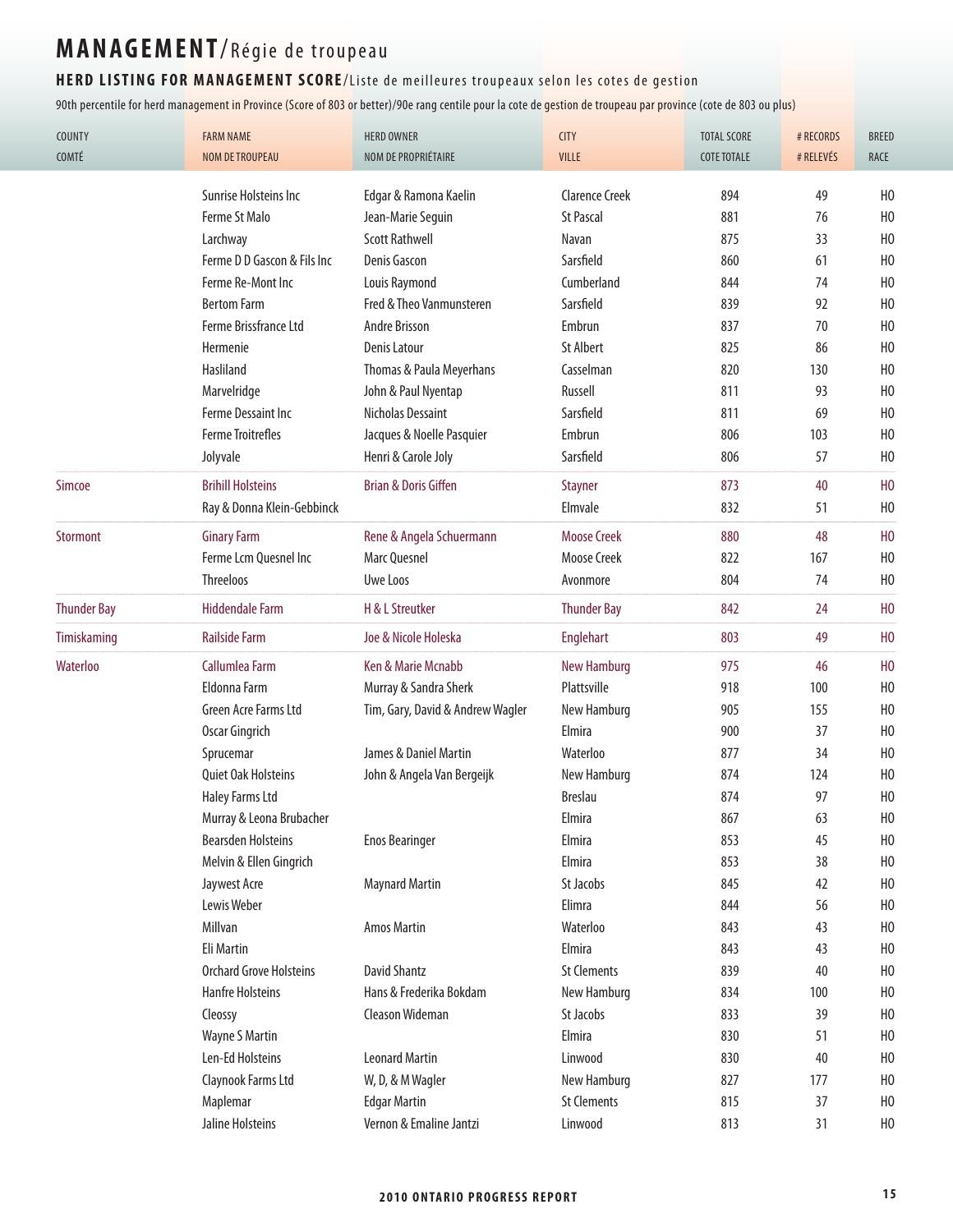#### HERD LISTING FOR MANAGEMENT SCORE/Liste de meilleures troupeaux selon les cotes de gestion

| COUNTY<br>COMTÉ | <b>FARM NAME</b><br><b>NOM DE TROUPEAU</b> | <b>HERD OWNER</b><br>NOM DE PROPRIÉTAIRE | <b>CITY</b><br>VILLE | <b>TOTAL SCORE</b><br><b>COTE TOTALE</b> | # RECORDS<br># RELEVÉS | <b>BREED</b><br>RACE |
|-----------------|--------------------------------------------|------------------------------------------|----------------------|------------------------------------------|------------------------|----------------------|
|                 | Weberlea                                   | <b>Oscar Weber</b>                       | <b>St Clements</b>   | 812                                      | 38                     | JE                   |
|                 | Cedarbrook                                 | <b>Clare Martin</b>                      | Elmira               | 808                                      | 61                     | H <sub>0</sub>       |
|                 | <b>Cherrydale Holsteins</b>                | <b>George Martin</b>                     | Waterloo             | 806                                      | 51                     | JE                   |
|                 | <b>Allen Martin</b>                        |                                          | Elmira               | 805                                      | 31                     | H <sub>0</sub>       |
| Wellington      | <b>Opsterlawn</b>                          | Andy & Marten Bylsma                     | Alma                 | 954                                      | 289                    | H <sub>0</sub>       |
|                 | <b>Cnossen Holsteins</b>                   |                                          | Elora                | 927                                      | 128                    | H <sub>0</sub>       |
|                 | <b>Hillmeadows Farms Inc.</b>              | Doug & Sandy Sikkema                     | Moorefield           | 919                                      | 66                     | H <sub>0</sub>       |
|                 | May Haven                                  | Paul May                                 | Rockwood             | 914                                      | 46                     | H <sub>0</sub>       |
|                 | Elverne Wideman                            |                                          | <b>Mount Forest</b>  | 901                                      | 59                     | H <sub>0</sub>       |
|                 | <b>Bjmar Holsteins</b>                     | Barry & Joyce Martin                     | Drayton              | 900                                      | 50                     | H <sub>0</sub>       |
|                 | Farfield                                   | Murray Schnarr                           | Elora                | 883                                      | 117                    | H <sub>0</sub>       |
|                 | <b>Willocrik Holsteins</b>                 | Lester & Mary Metzger                    | Wallenstein          | 878                                      | 49                     | H <sub>0</sub>       |
|                 | <b>Webton Farms</b>                        | Ray & Sara Weber                         | Alma                 | 876                                      | 74                     | H <sub>0</sub>       |
|                 |                                            | <b>Duane Weber</b>                       |                      |                                          |                        |                      |
|                 | Weblea                                     |                                          | Alma<br>Arthur       | 871                                      | 43                     | H <sub>0</sub>       |
|                 | <b>Elgin Craig</b>                         |                                          |                      | 869                                      | 63                     | H <sub>0</sub>       |
|                 | Robin Nest Acres Inc                       | Oscar & Ella Bowman                      | Wallenstein          | 866                                      | 62                     | H <sub>0</sub>       |
|                 | Andy & Rita Maciukiewicz                   | Andy Maciukiewicz                        | Belwood              | 864                                      | 49                     | H <sub>0</sub>       |
|                 | Porsius Farm                               | <b>Henk Porsius</b>                      | Alma                 | 862                                      | 57                     | H <sub>0</sub>       |
|                 | <b>Marbruck Holsteins</b>                  | Gary & Carolyn Martin                    | <b>Drayton</b>       | 858                                      | 64                     | H <sub>0</sub>       |
|                 | Maple Leaf Farm                            |                                          | <b>Grand Valley</b>  | 856                                      | 39                     | H <sub>0</sub>       |
|                 | <b>Swiss Valley Farms</b>                  | Hans & Margreth Signer                   | Moorefield           | 855                                      | 50                     | BS                   |
|                 | Strathallan                                | <b>Harvey Allan</b>                      | Rockwood             | 855                                      | 46                     | JE                   |
|                 | Kooi Pleats Dairy Inc                      | Willem & Martine Van Der Kooi            | Moorefield           | 850                                      | 101                    | H <sub>0</sub>       |
|                 | Stirtoga Farm Ltd                          | Tom & Jake Devries                       | Drayton              | 844                                      | 109                    | H <sub>0</sub>       |
|                 | <b>Shady Mar Holsteins</b>                 | Fred & Murrel Martin                     | <b>Drayton</b>       | 840                                      | 57                     | H <sub>0</sub>       |
|                 | <b>Barcliff Farm Ltd</b>                   | <b>Phil Vandenberg</b>                   | Moorefield           | 833                                      | 92                     | H <sub>0</sub>       |
|                 | New Obelink Farms Ltd                      | Bart & Evert Rosegaar                    | Arthur               | 831                                      | 281                    | H <sub>0</sub>       |
|                 | Joyvin & Ralbea                            | Kevin & Ralph Martin                     | <b>Drayton</b>       | 824                                      | 69                     | H <sub>0</sub>       |
|                 | Elo & Barbara Bowman                       |                                          | Listowel             | 824                                      | 23                     | H <sub>0</sub>       |
|                 | Dekkerdairy                                | Hans Dekker                              | Palmerston           | 820                                      | 203                    | H <sub>0</sub>       |
|                 | Univ of Guelph Ponsonby Dairy              |                                          | Guelph               | 814                                      | 54                     | H <sub>0</sub>       |
|                 | One Oak Farms Inc                          | <b>Bill &amp; Martha Hiemstra</b>        | Listowel             | 813                                      | 113                    | H <sub>0</sub>       |
|                 | Bellwin                                    | <b>Bellwin Farms Inc</b>                 | Elora                | 812                                      | 73                     | H <sub>0</sub>       |
|                 | <b>Windknoll Holsteins</b>                 | <b>Kevin Martin</b>                      | Elora                | 807                                      | 56                     | H <sub>0</sub>       |
|                 | Kentonvale                                 | Ted, Jean, Randy & Simone Kent           | Elora                | 806                                      | 47                     | JE                   |
|                 | <b>Roadway Maples Ltd</b>                  | <b>Cleon Martin</b>                      | Drayton              | 804                                      | 53                     | H <sub>0</sub>       |
| Wentworth       | <b>Summitholm Holsteins</b>                | Joe Loewith & Sons                       | Lynden               | 980                                      | 398                    | H <sub>0</sub>       |
| York            | <b>Dandyland Holsteins</b>                 |                                          | Schomberg            | 803                                      | 88                     | H <sub>0</sub>       |
|                 | Rexlea Jerseys Inc                         | John Sheardown                           | Schomberg            | 803                                      | 57                     | JE                   |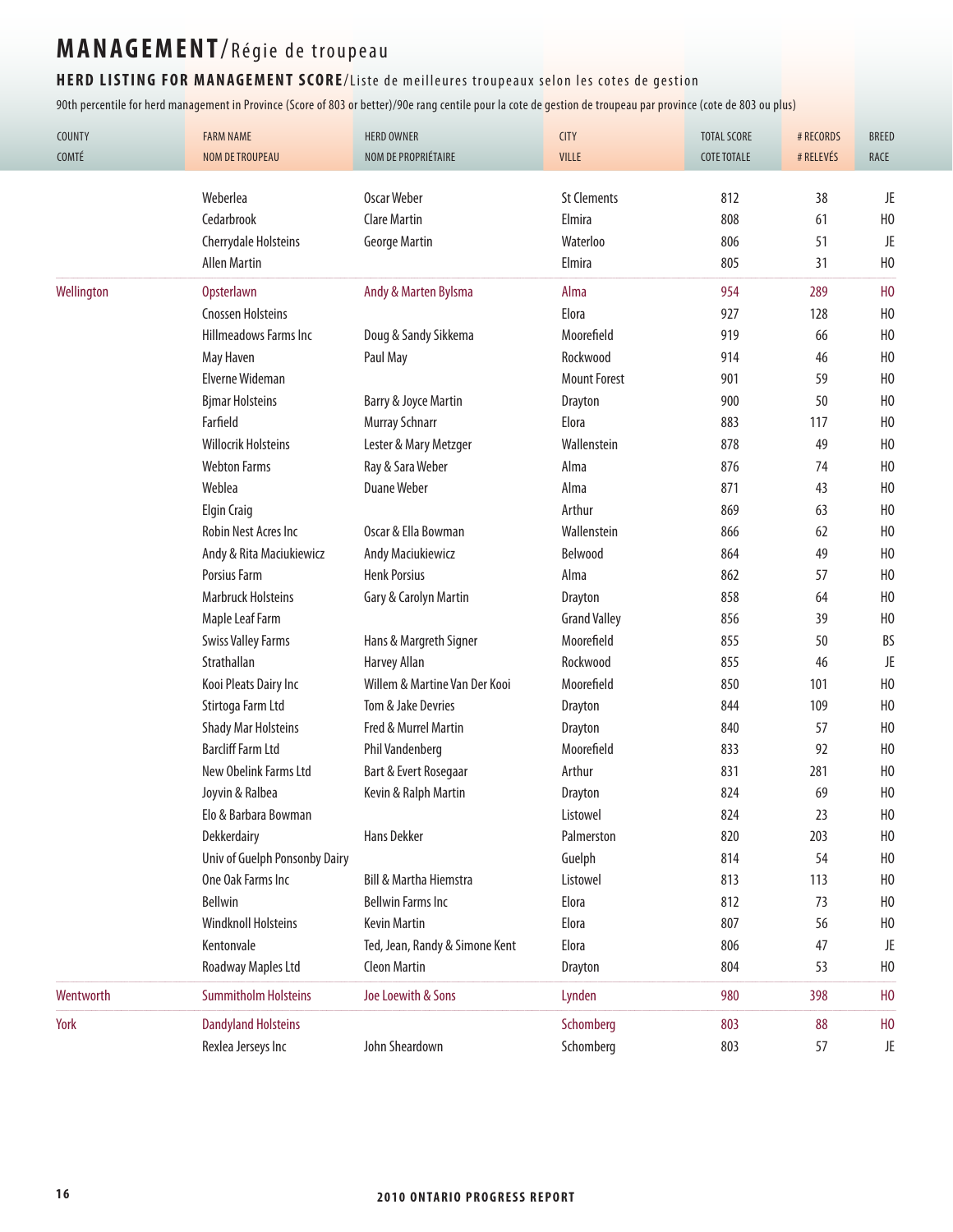### **Publishable Herd Listing Criteria/**Criteres publiables de liste de troupeau

The following rank listings of our highest production herds on Publishable milk recording programs (Supervised or 24 hrs AP) are based on the Annual Summary reports generated for each herd enrolled with CanWest DHI.

This report is a detailed summary of production and BCA for milk, butterfat, and protein for eligible records that reached 305 days in milk, or terminated at or before 305 days in milk, between January 1 and December 31. The following were used in the development of our listings:

**(1) ENROLMENT:** Records must be competed under a Publishable Service Plan.

**(2) NUMBER OF RECORDS:** Herds with at least five records are included.

#### **(3) EQUAL TO OR GREATER THAN COUNTY OR PROVINCIAL AVERAGE:**

All Publishable herds with composite BCAs equal to or greater than the average composite BCA for the province or their respective county/district have been printed.

**(4) PERCENTAGE OF PUBLISHABLE RECORDS:** In order for a herd to be included in the listing, 50% or more of the total records contributing to the herd's average must be Publishable.

**(5) TIES:** In the event of a tie in average composite BCA, the tie is broken in the following sequence: most records, highest herd protein BCA.

**(6) BREED CODES:** Single letters have been used to denote breed: (A) Ayrshire; (H) Holstein; (B) Brown Swiss; (J) Jersey; (G) Guernsey; (M) Milking Shorthorn

**(7) MULTI-BREED:** Herds with averages based on more than one breed are indicated by multiple breed codes at the end of the record. These codes are listed in order of breed predominance within the herd (highest to lowest).

**(8) COUNTY BORDERS:** When a farm borders two counties, the Progress Report listing will be the same as the location indicated on the DFO license.

Ontario production is summarized on an annual basis, not only as a service to herd owners, but also to plot progress of production levels on a provincial, breed and service basis. Many counties/districts use the ranked information to calculate production awards in recognition of dairy producer achievements in their local area.

Le classement suivant des troupeaux les plus productifs inscrits à des programmes officiels de contrôle laitier (service de 24 heures supervisé ou service alternatif publiables), est basé sur le sommaire annuel de produit pour chaque troupeau inscrit auprès de CanWest DHI.

Ce rapport constitue le sommaire détaillé de la production et des MCR de lait, de matière grasse du lait et de protéine pour les animaux admissibles en lactation pendant 305 jours ou dont la lactation s'est terminée à 305 jours ou avant, entre le 1er janvier et le 31 décembre. Ce qui suit a été employé dans le développement de nos listes :

**(1) INSCRIPTION :** Les relevés doivent être inscrits à un plan de service publiable.

**(2) NOMBRE D'ANIMAUX INSCRITS :** Les troupeaux ayant plus de cinq relevés sont compris dans le rapport de production.

#### **(3) ÉGALITÉ OU SUPÉRIORITÉ À LA MOYENNE DU COMTÉ**

**OU DE LA PROVINCE :** Les relevés publiables de tous les troupeaux munis de composants de MCR égaux à ou supérieurs à la moyenne des composants MCR de la province ou de leur compté/district ont été publiés.

**(4) POURCENTAGE DES RELEVÉS PUBLIABLES :** Afin qu'un troupeau soit inclus sur la liste, 50% ou plus, de tous les relevés contribuant à la moyenne du troupeau, doivent être publiables.

**(5) EX-AEQUO :** Dans le cas où il y aurait au moins deux troupeaux avec le total des moyennes de MCR égal, l'ordre serait choisi selon les critères suivants: le nombre de relevés le plus élevé, la moyenne de MCR en protéine la plus élevée.

**(6) CODES DES RACES :** Une seule lettre a été utilisée pour identifier la race: (A) Ayrshire; (H) Holstein; (B) Suisse Brune; (J) Jersey; (G) Guernsey; (M) Shorthorn Laitier

**(7) MOYENNE MULTI-RACE :** On identifie les troupeaux dont la moyenne est basée sur celle de plus d'une race par le code de plusieurs races à la fin du dossier. Ces codes sont classés par ordre d'importance des races dans le troupeau (de la plus importante à la moins importante).

**(8) LIMITES DU COMTÉ :** Lorsqu'une exploitation est à la limite de deux comtés, l'emplacement indiqué dans le classement du Rapport de production serra le même que celui qui est inscrit sur le permis de le DFO.

La production de l'Ontario est résumée chaque année, non seulement pour rendre service aux propriétaires de troupeaux, mais également pour suivre la progression des niveaux de production provinciale, par troupeau et par service. De nombreux comtés et districts se servent des renseignements du classement pour préparer la remise des prix de production soulignant les réussites des producteurs de lait dans leur région.

#### **DHI Privacy Policy Summary**

The information collected by CanWest DHI, voluntarily provided by producers through testing services, is available to customers in paper and electronic forms. Access to information by advisors and/or any other parties via mail, email, website, or otherwise, requires explicit customer consent.

Herds enrolled on DHI services may have information published for awards and recognition purposes with Annual Summaries and year-end publications. Additionally, selected information from all customers will be provided to Canadian Dairy Network for the calculation of genetic indexes and sire proofs. Where applicable, information is provided to various breed associations for recognition and breed improvement programs. Participation in DHI testing programs implies consent for the release of data to these third party organizations, unless otherwise stated to DHI.

From time to time, CanWest DHI provides marketing services to third party agricultural organizations. All methods of distribution of marketing materials maintain producer confidentiality. No producer information is sold, traded or otherwise shared.

CanWest DHI operates under Canada's Personal Information Protection and Electronic Documents Act (PIPEDA).

Please Note: This is a summary of the DHI Privacy Policy. For the complete statement, please visit www.canwestdhi.com.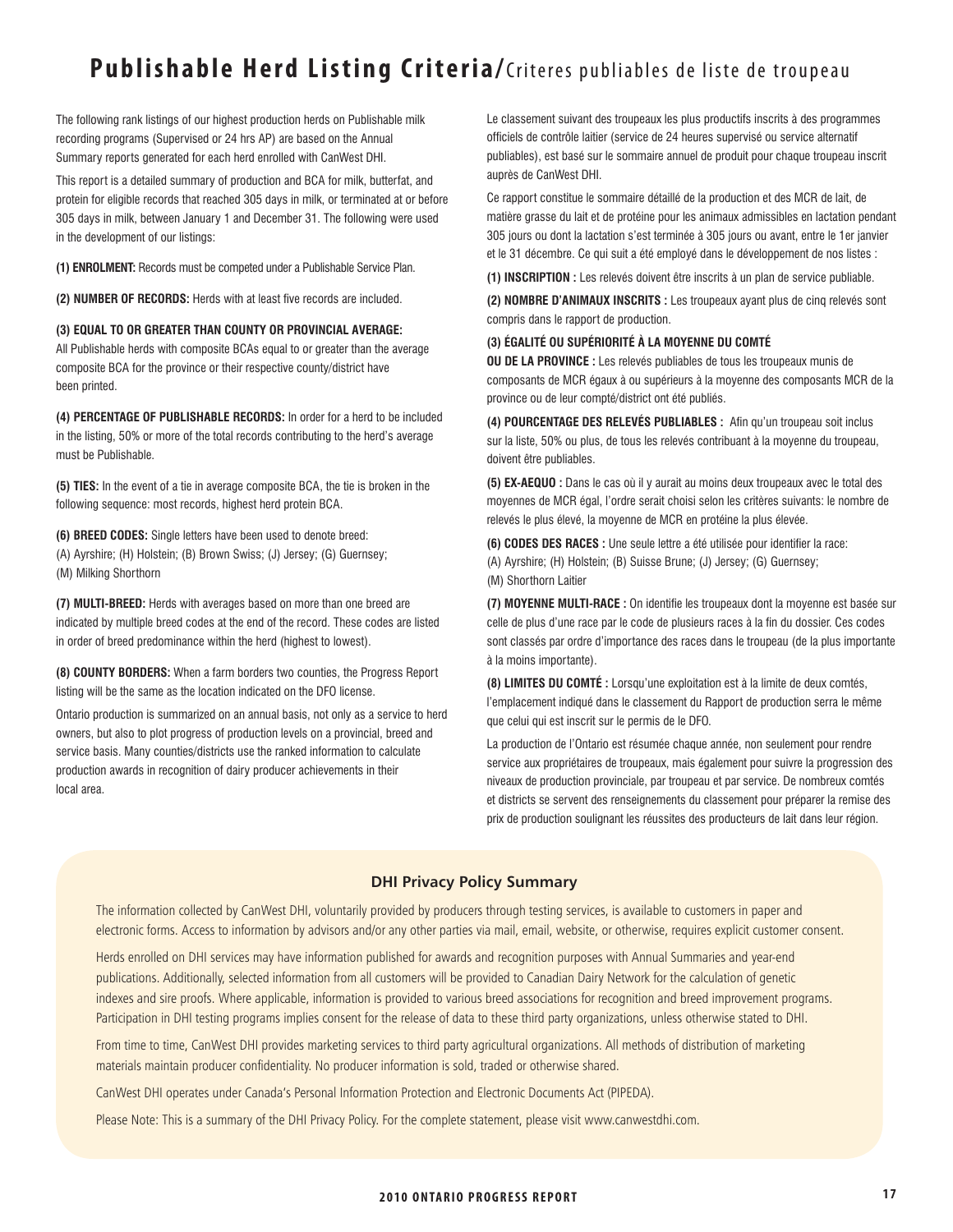Herds equal to or greater than county average composite BCA  $\frac{u}{u}$ 

| ncrus equar to or greater than county average compo         |                                                         |                                |                                    |                             |                     |                             |                    |                  |                  |                |                           |                       |                   |
|-------------------------------------------------------------|---------------------------------------------------------|--------------------------------|------------------------------------|-----------------------------|---------------------|-----------------------------|--------------------|------------------|------------------|----------------|---------------------------|-----------------------|-------------------|
| <b>FARM / OWNER</b><br><b>FERME / PROPRIÉTAIRE</b>          | <b>OWNER</b><br>PROPRIÉTAIRE                            | <b>CITY</b><br>VILLE           | <b>BCA AVERAGE<br/>MCR MOYENNE</b> | <b>BCA MILK</b><br>MCR LAIT | BCA FAT<br>MCR GRAS | BCA PROTEIN<br>MCR PROTÉINE | RECORDS<br>RELEVÉS | MILKKG<br>LAITKG | FATKG<br>GRAS KG | FAT %<br>GRAS  | PROTEIN KG<br>PROTÉINE KG | PROTEIN %<br>PROTÉINE | <b>BREED/RACE</b> |
| ALGOMA (Average 211.5)<br>ONAKNOLL                          | <b>GLENNA PALMER</b>                                    | <b>BRUCE MINES</b>             | 224.3                              | 227                         | 220                 | 226                         | 20                 | 7,997            | 303              | 3.80%          | 255                       | 3.20%                 | M,H               |
|                                                             |                                                         |                                |                                    |                             |                     |                             |                    |                  |                  |                |                           |                       |                   |
| <b>BRANT (Average 207.9)</b>                                |                                                         |                                |                                    |                             |                     |                             |                    |                  |                  |                |                           |                       | H                 |
| <b>BUTTERMINE FARMS INC</b>                                 | <b>CHRIS VANDENBERG</b>                                 | HARLEY<br>PARIS                | 258.7<br>255.7                     | 247                         | 269                 | 260                         | 66                 | 11,290           | 455              | 4.00%          | 377                       | 3.30%                 |                   |
| <b>SPRUCE AVENUE FARMS</b><br><b>BRIDON FARMS INC</b>       | <b>BRIAN SAYLES</b>                                     | PARIS                          | 254.7                              | 263<br>269                  | 251<br>233          | 253<br>262                  | 72<br>76           | 8,561<br>8,505   | 409<br>380       | 4.80%<br>4.50% | 302<br>307                | 3.50%<br>3.60%        | J,H,B<br>J,H      |
| ROVELON HOLSTEINS                                           | <b>GARY CAIN</b>                                        | PARIS                          | 247.3                              | 259                         | 228                 | 255                         | 33                 | $11,787*$        | 387              | 3.30%          | 370                       | 3.10%                 | H,J               |
| BROWNDALE                                                   | <b>ROBERT BROWN</b>                                     | <b>PARIS</b>                   | 241.7                              | 233                         | 260                 | 232                         | 52                 | 10,981           | 459              | 4.20%          | 347                       | 3.20%                 | H,J               |
| TALSMA FARMS INC                                            | <b>STEVE &amp; SHARON TALSMA</b>                        | HARLEY                         | 238.0                              | 237                         | 238                 | 239                         | 54                 | 10,518           | 394              | 3.70%          | 337                       | 3.20%                 | H                 |
| LOLA-MAY FARMS LTD                                          | JOE & WANDA KLOEPFER                                    | HARLEY                         | 237.0                              | 252                         | 223                 | 236                         | 80                 | $11,696*$        | 383              | 3.30%          | 348                       | 3.00%                 | H                 |
| NUTRECO CANADA AGRESEARCH                                   | <b>MICHELLE CARSON</b>                                  | <b>BURFORD</b>                 | 222.0                              | 230                         | 215                 | 221                         | 90                 | 10,427           | 362              | 3.50%          | 319                       | 3.10%                 | H                 |
| <b>VELLENGA FARMS LTD</b>                                   | <b>GORD &amp; LOUIE VELLENGA</b>                        | PARIS                          | 219.3                              | 223                         | 220                 | 215                         | 78                 | 10,195           | 374              | 3.70%          | 314                       | 3.10%                 | H                 |
| <b>ASH LAWN FARMS</b>                                       | <b>GEORGE KYLE</b>                                      | AYR                            | 218.3                              | 223                         | 199                 | 233                         | 47                 | 7,066            | 327              | 4.60%          | 274                       | 3.90%                 | J,H,B             |
| <b>ELM BEND FARMS</b>                                       | <b>TERRY CHARLTON</b>                                   | <b>BRANTFORD</b>               | 214.3                              | 214                         | 214                 | 215                         | 41                 | 10,148           | 375              | 3.70%          | 322                       | 3.20%                 | H                 |
| H & M CHARLTON                                              | MURRAY CHARLTON                                         | <b>BRANTFORD</b>               | 210.0                              | 214                         | 204                 | 212                         | 36                 | 9,787            | 346              | 3.50%          | 309                       | 3.20%                 | H                 |
| <b>BRENBE JERSEYS</b>                                       | <b>BRENT BUTCHER</b>                                    | AYR                            | 208.7                              | 211                         | 202                 | 213                         | 52                 | 7,197            | 339              | 4.70%          | 263                       | 3.70%                 | J,H               |
| <b>BRUCE (Average 208.2)</b>                                |                                                         |                                |                                    |                             |                     |                             |                    |                  |                  |                |                           |                       |                   |
| ALBADON FARMS LTD                                           | MARK & JOSH IRELAND                                     | <b>TEESWATER</b>               | 254.7                              | 251                         | 265                 | 248                         | 156                | $11,330*$        | 443              | 3.90%          | 356                       | 3.10%                 | H                 |
| PREHNBROOK FARMS LTD                                        |                                                         | RIPLEY                         | 252.0                              | 256                         | 254                 | 246                         | 213                | $11,224*$        | 414              | 3.70%          | 344                       | 3.10%                 | H                 |
| ZETHILL FARMS LTD                                           | RUSSELL & JOYCE ZETTLER                                 | <b>HANOVER</b>                 | 249.3                              | 247                         | 259                 | 242                         | 33                 | 11,122           | 430              | 3.90%          | 345                       | 3.10%                 | H                 |
| <b>CHAKELBURG FARMS INC</b>                                 | <b>CHANCY &amp; KELLY BURGESS</b>                       | MILDMAY                        | 244.7                              | 239                         | 253                 | 242                         | 47                 | 11,021           | 434              | 3.90%          | 355                       | 3.20%                 | Н                 |
| ZETTLERDALE FARMS                                           | <b>HOWARD &amp; GLEN ZETTLER</b>                        | <b>CHEPSTOW</b>                | 244.0                              | 242                         | 253                 | 237                         | 57                 | 10,902           | 423              | 3.90%          | 340                       | 3.10%                 | Н                 |
| STARBRITE HOLSTEIN                                          | <b>CHARLES ALBRECHT</b>                                 | MILDMAY                        | 241.7                              | 229                         | 265                 | 231                         | 40                 | 10,315           | 444              | 4.30%          | 332                       | 3.20%                 | H                 |
| <b>IKENDALE FARMS LTD</b>                                   | <b>IKENDALE FARMS LTD</b>                               | WALKERTON                      | 237.0                              | 242                         | 236                 | 233                         | 323                | $10,922*$        | 396              | 3.60%          | 335                       | 3.10%                 | H                 |
| <b>FLORBIL FARMS LTD</b>                                    | JEFF & DAN BROSS                                        | MILDMAY                        | 235.7                              | 223                         | 260                 | 224                         | 57                 | 10,186           | 441              | 4.30%          | 326                       | 3.20%                 | H                 |
| <b>TRINAL FARM</b>                                          | MURRAY & EMMA HORST                                     | <b>TEESWATER</b>               | 235.3                              | 235                         | 245                 | 226                         | 58                 | 10,748           | 416              | 3.90%          | 329                       | 3.10%                 | H                 |
| <b>BELMORAL FARMS LTD</b>                                   | DAVID KIEFFER                                           | <b>TEESWATER</b>               | 234.0                              | 224                         | 257                 | 221                         | 46                 | 10,586           | 450              | 4.30%          | 330                       | 3.10%                 | H                 |
| RAYBROOK HOLSTEINS                                          | RAY & KELLY VANDERWIELEN                                | CHESLEY                        | 233.7                              | 223                         | 240                 | 238                         | 30                 | 10,621           | 424              | 4.00%          | 358                       | 3.40%                 | H                 |
| <b>FRANK &amp; ANNE MARIE TER WOERDS</b><br><b>DON BAKS</b> |                                                         | KINCARDINE<br><b>TEESWATER</b> | 229.7<br>229.0                     | 226<br>226                  | 237<br>236          | 226<br>225                  | 59<br>44           | 10,007<br>10,593 | 390<br>410       | 3.90%<br>3.90% | 319<br>335                | 3.20%<br>3.20%        | H<br>H            |
| RALJAY FARMS/DEEDALE                                        | JAYNE & RALPH DIETRICH                                  | MILDMAY                        | 229.0                              | 228                         | 240                 | 219                         | 43                 | 10,660           | 416              | 3.90%          | 324                       | 3.00%                 | H                 |
| PATIENCE HOLSTEINS LTD                                      |                                                         | MILDMAY                        | 228.7                              | 220                         | 243                 | 223                         | 57                 | 10,472           | 434              | 4.10%          | 337                       | 3.20%                 | H,J               |
| <b>LOWLACE FARMS</b>                                        | JOHN & BJ WALLACE                                       | <b>PORT ELGIN</b>              | 228.3                              | 229                         | 229                 | 227                         | 69                 | 10,219           | 380              | 3.70%          | 324                       | 3.20%                 | H                 |
| RG & G FARMS LTD                                            | <b>GEOFF FARRELL</b>                                    | KINCARDINE                     | 228.0                              | 232                         | 229                 | 223                         | 54                 | 9,842            | 380              | 3.90%          | 308                       | 3.10%                 | H,J               |
| <b>MARTROCK HOLSTEINS</b>                                   | <b>RICHARD MARTIN</b>                                   | <b>TEESWATER</b>               | 227.3                              | 223                         | 238                 | 221                         | 31                 | 10,082           | 399              | 4.00%          | 320                       | 3.20%                 | H                 |
| <b>GRAYCLAY JERSEYS</b>                                     | J & R VANDERWIELEN                                      | ELMWOOD                        | 225.3                              | 233                         | 200                 | 243                         | 27                 | 6,768            | 313              | 4.60%          | 267                       | 3.90%                 |                   |
| <b>CEDAR PATCH</b>                                          | <b>GLEN BURGESS</b>                                     | MILDMAY                        | 225.0                              | 225                         | 223                 | 227                         | 43                 | 8,782            | 381              | 4.30%          | 301                       | 3.40%                 | H,J,B             |
| <b>HOLMDALE FARMS</b>                                       |                                                         | ELMW00D                        | 224.3                              | 229                         | 224                 | 220                         | 103                | 9,850            | 358              | 3.60%          | 302                       | 3.10%                 | H                 |
| RANDY & ROD WEBER                                           |                                                         | ALLENFORD                      | 223.3                              | 223                         | 228                 | 219                         | 70                 | 10,427           | 395              | 3.80%          | 326                       | 3.10%                 | H                 |
| REDFARM HOLSTEINS                                           | <b>JEROEN TE VAARWERK</b>                               | TIVERTON                       | 222.3                              | 228                         | 218                 | 221                         | 93                 | 10,472           | 371              | 3.50%          | 322                       | 3.10%                 | H                 |
| NEIL ZEVENBERGEN                                            |                                                         | <b>HEPWORTH</b>                | 220.0                              | 210                         | 233                 | 217                         | 72                 | 10,114           | 414              | 4.10%          | 331                       | 3.30%                 | Н                 |
| JOHN CATION                                                 |                                                         | PORT ELGIN                     | 219.3                              | 225                         | 217                 | 216                         | 89                 | 10,659           | 382              | 3.60%          | 325                       | 3.00%                 | H                 |
| <b>MARCO &amp; CONNIE VERGEER</b>                           |                                                         | <b>TEESWATER</b>               | 218.7                              | 219                         | 214                 | 223                         | 74                 | 9,760            | 356              | 3.60%          | 318                       | 3.30%                 | Н                 |
| <b>BORTHVIEW FARMS</b>                                      | JEFF & LESLEY BORTH                                     | MILDMAY                        | 218.7                              | 220                         | 224                 | 212                         | 43                 | 9,941            | 376              | 3.80%          | 306                       | 3.10%                 | Η                 |
| <b>HELLS-LEA FARMS LTD</b>                                  | <b>MIKE HAELZLE</b>                                     | MILDMAY                        | 218.7                              | 210                         | 242                 | 204                         | 32                 | 9,803            | 420              | 4.30%          | 303                       | 3.10%                 | Н                 |
| HARMONY HOLSTEINS<br>DUN ROVIN ACRES                        | <b>MARK &amp; MATT HAMEL</b><br><b>CALVIN MCCONNELL</b> | <b>ELMWOOD</b><br>KINCARDINE   | 218.0<br>218.0                     | 219<br>216                  | 223<br>220          | 212<br>218                  | 102<br>42          | 10,184<br>9,082  | 384<br>370       | 3.80%<br>4.10% | 313<br>320                | 3.10%<br>3.50%        | H<br>B            |
| STROELEE 1062946 ONTARIO LTD                                | JOSEPH STROEDER                                         | <b>HANOVER</b>                 | 216.7                              | 217                         | 220                 | 213                         | 31                 | 9,677            | 364              | 3.80%          | 304                       | 3.10%                 | H                 |
| MARLANNA                                                    | <b>LESTER B MARTIN</b>                                  | MILDMAY                        | 216.7                              | 217                         | 225                 | 208                         | 30                 | 10,064           | 385              | 3.80%          | 305                       | 3.00%                 | H                 |
| <b>CARLTON BAUMAN</b>                                       |                                                         | MILDMAY                        | 213.7                              | 211                         | 224                 | 206                         | 23                 | 9,658            | 379              | 3.90%          | 301                       | 3.10%                 | H                 |
| KATE WHALE & WAYNE GAYMAN                                   |                                                         | MILDMAY                        | 213.3                              | 223                         | 203                 | 214                         | 20                 | 9,927            | 336              | 3.40%          | 303                       | 3.10%                 | H                 |
| WILKESVIEW                                                  | <b>MURRAY WILKEN</b>                                    | RIPLEY                         | 211.0                              | 213                         | 210                 | 210                         | 117                | 9,461            | 349              | 3.70%          | 298                       | 3.10%                 | H,A               |
| CHALAMAR                                                    | W & D MCKEE                                             | KINCARDINE                     | 211.0                              | 218                         | 207                 | 208                         | 30                 | 9,834            | 349              | 3.50%          | 299                       | 3.00%                 | H                 |
| TRIMAC                                                      | LYLE & LEIGH MCINTOSH                                   | <b>CLIFFORD</b>                | 211.0                              | 210                         | 210                 | 213                         | 16                 | 9,633            | 357              | 3.70%          | 309                       | 3.20%                 | Η                 |
| FAIRVISTA                                                   | MURRAY RUSSWURM                                         | MILDMAY                        | 210.7                              | 220                         | 189                 | 223                         | 48                 | 6,630            | 307              | 4.60%          | 255                       | 3.80%                 | J                 |
| <b>MDG HOLSTEINS</b>                                        | <b>DENNIS GRUBB</b>                                     | MILDMAY                        | 210.7                              | 203                         | 226                 | 203                         | 31                 | 9,889            | 406              | 4.10%          | 313                       | 3.20%                 | H                 |
| ANNBARLEE FARMS                                             | <b>BART &amp; ANNE DIRVEN</b>                           | <b>HANOVER</b>                 | 209.0                              | 211                         | 203                 | 213                         | 56                 | 9,780            | 351              | 3.60%          | 314                       | 3.20%                 | Η                 |
|                                                             |                                                         |                                |                                    |                             |                     |                             |                    |                  |                  |                |                           |                       |                   |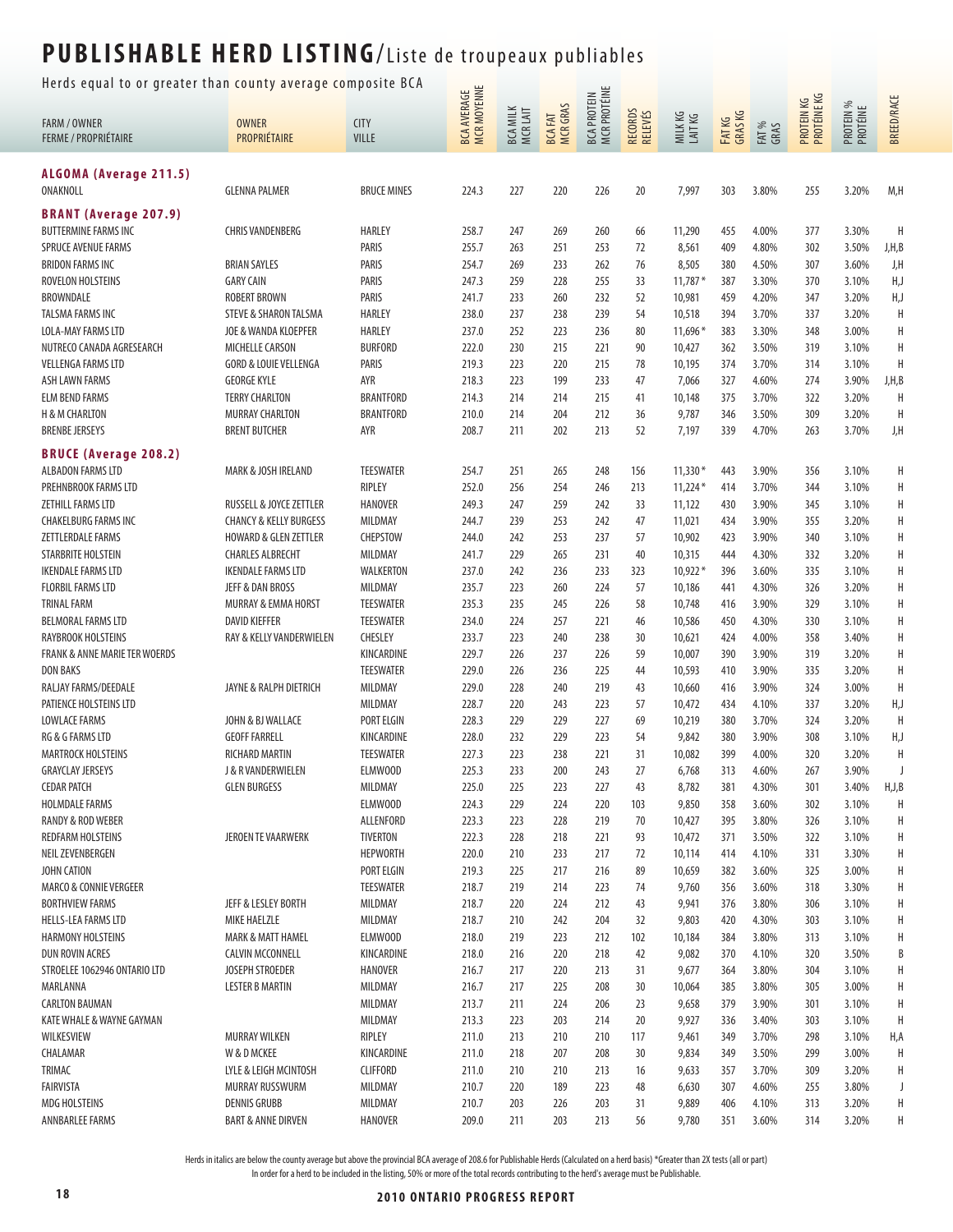Herds equal to or greater than county average composite BCA يونيا الله عليه الله عليه الله عليه الله عليه الله

| nerus equar to or greater than county average composite ben |                                       |                   | <b>MCR MOYENNE</b><br><b>BCA AVERAGE</b> |                 |                     | <b>MCR PROTÉINE</b><br><b>BCA PROTEIN</b> |                    |                    |                   |               | PROTEIN KG<br>PROTÉINE KG |                       | <b>BREED/RACE</b> |
|-------------------------------------------------------------|---------------------------------------|-------------------|------------------------------------------|-----------------|---------------------|-------------------------------------------|--------------------|--------------------|-------------------|---------------|---------------------------|-----------------------|-------------------|
| <b>FARM / OWNER</b>                                         | <b>OWNER</b>                          | <b>CITY</b>       |                                          | <b>BCA MILK</b> |                     |                                           |                    | MILK KG<br>LAIT KG |                   |               |                           | PROTEIN %<br>PROTÉINE |                   |
| <b>FERME / PROPRIÉTAIRE</b>                                 | PROPRIÉTAIRE                          | <b>VILLE</b>      |                                          | MCRLAIT         | BCA FAT<br>MCR GRAS |                                           | RECORDS<br>RELEVÉS |                    | FAT KG<br>GRAS KG | FAT %<br>GRAS |                           |                       |                   |
| A TO Z FARM                                                 | <b>AARON RUETZ</b>                    | MILDMAY           | 208.7                                    | 199             | 223                 | 204                                       | 49                 | 9,183              | 381               | 4.10%         | 298                       | 3.20%                 | Η                 |
| <b>SIGEL FARM</b>                                           | MICHAEL INAUEN                        | RIPLEY            | 208.7                                    | 210             | 207                 | 209                                       | 41                 | 9,010              | 340               | 3.80%         | 296                       | 3.30%                 | H, B              |
| <b>CARLETON (Average 213)</b>                               |                                       |                   |                                          |                 |                     |                                           |                    |                    |                   |               |                           |                       |                   |
| MARVELLANE                                                  | THEO & MARIA NYENTAP                  | RUSSELL           | 279.7                                    | 281             | 276                 | 282                                       | 116                | $12,565*$          | 458               | 3.60%         | 400                       | 3.20%                 | Η                 |
| <b>TOPFARM HOLSTEINS</b>                                    | <b>G &amp; J VANBOKHORST</b>          | OSGOODE           | 270.7                                    | 269             | 269                 | 274                                       | 52                 | 12,073             | 447               | 3.70%         | 390                       | 3.20%                 | Η                 |
| ALEXERIN                                                    | RON & TODD NIXON                      | MANOTICK          | 265.0                                    | 273             | 259                 | 263                                       | 134                | $12,102*$          | 426               | 3.50%         | 371                       | 3.10%                 | Η                 |
| RIVERDOWN HOLSTEINS                                         |                                       | <b>METCALFE</b>   | 249.0                                    | 241             | 262                 | 244                                       | 69                 | 11,126             | 446               | 4.00%         | 356                       | 3.20%                 | H                 |
| <b>OAKSTONE FARM</b>                                        | <b>TODD &amp; CAROLYN STYLES</b>      | <b>KINBURN</b>    | 249.0                                    | 253             | 257                 | 237                                       | 47                 | $11.354*$          | 426               | 3.80%         | 339                       | 3.00%                 | H,B               |
| <b>VELTHUIS FARMS LTD</b>                                   |                                       | OSGOODE           | 247.7                                    | 249             | 253                 | 241                                       | 129                | 11,370             | 429               | 3.80%         | 349                       | 3.10%                 | H                 |
| <b>TILE CROFT FARMS</b>                                     | <b>ELEANOR &amp; JEFF ROBINSON</b>    | OSGOODE           | 247.3                                    | 251             | 236                 | 255                                       | 74                 | $8,581*$           | 332               | 3.90%         | 285                       | 3.30%                 | А                 |
| <b>CORNERVIEW FARM</b>                                      | <b>CHRIS SCHOUTEN</b>                 | RICHMOND          | 238.3                                    | 245             | 239                 | 231                                       | 425                | $10.621*$          | 386               | 3.60%         | 318                       | 3.00%                 | H                 |
| <b>GRUEN VALLEY FARM LTD</b>                                | THOM & WILMA MUELLER                  | <b>VERNON</b>     | 237.7                                    | 240             | 237                 | 236                                       | 73                 | 10,922             | 401               | 3.70%         | 342                       | 3.10%                 | Η                 |
| <b>GLENNHOLME HOLST</b>                                     | <b>BRIAN &amp; JILL RIVINGTON</b>     | CARP              | 237.7                                    | 229             | 253                 | 231                                       | 59                 | 11,076             | 455               | 4.10%         | 354                       | 3.20%                 | H,J               |
| CAVANHILL                                                   | MEL & ANDY CAVANAGH                   | KINBURN           | 237.3                                    | 226             | 257                 | 229                                       | 59                 | 10,908             | 458               | 4.20%         | 349                       | 3.20%                 | Η                 |
| <b>MIDLEE HOLSTEINS</b>                                     | <b>J &amp; C MCDIARMID &amp; SONS</b> | OSGOODE           | 233.0                                    | 242             | 228                 | 229                                       | 84                 | 10,881             | 380               | 3.50%         | 328                       | 3.00%                 | Η                 |
| RANGEDALE FARMS                                             | MIKE & RITA HEUVING                   | OSGOODE           | 229.7                                    | 229             | 237                 | 223                                       | 61                 | 10.698             | 412               | 3.90%         | 332                       | 3.10%                 | Η                 |
| <b>VERNLEA</b>                                              | <b>RUSSELL ANDERSON</b>               | <b>WINCHESTER</b> | 225.3                                    | 227             | 222                 | 227                                       | 62                 | 10,170             | 368               | 3.60%         | 322                       | 3.20%                 | Н                 |
| HILLISLE                                                    | <b>BRUCE &amp; CHERYL HILL</b>        | NEPEAN            | 224.7                                    | 223             | 223                 | 228                                       | 46                 | 9,812              | 364               | 3.70%         | 320                       | 3.30%                 | Н                 |
| <b>BLACKRAPIDS FARMS</b>                                    | PETER & ROSEMARY RUITER               | <b>NEPEAN</b>     | 224.7                                    | 231             | 220                 | 223                                       | 40                 | 10,396             | 366               | 3.50%         | 320                       | 3.10%                 | Η                 |
| <b>DELCREEK HOLSTEINS</b>                                   | PETER RYLAARSDAM                      | <b>WINCHESTER</b> | 224.3                                    | 221             | 228                 | 224                                       | 53                 | 10,299             | 394               | 3.80%         | 331                       | 3.20%                 | Н                 |
| <b>BREEZEHILL HOLSTIENS</b>                                 |                                       | <b>WINCHESTER</b> | 224.0                                    | 221             | 231                 | 220                                       | 54                 | 10,838             | 420               | 3.90%         | 343                       | 3.20%                 | Н                 |
| <b>HILLTONE FARMS</b>                                       | <b>BRUCE &amp; HARVEY HILL</b>        | KINBURN           | 223.3                                    | 218             | 237                 | 215                                       | 41                 | 10,341             | 416               | 4.00%         | 324                       | 3.10%                 | H, B              |
| AYRVALE                                                     | <b>GREG &amp; HEATHER MOUNT</b>       | <b>METCALFE</b>   | 217.7                                    | 218             | 205                 | 230                                       | 33                 | 7,476              | 290               | 3.90%         | 259                       | 3.50%                 | A                 |
| <b>BAKKERCREST</b>                                          | <b>STEVE &amp; SHELLEY BAKKER</b>     | METCALFE          | 216.3                                    | 220             | 216                 | 213                                       | 48                 | 9,901              | 361               | 3.60%         | 305                       | 3.10%                 | Η                 |
|                                                             |                                       |                   |                                          |                 |                     |                                           |                    |                    |                   |               |                           |                       |                   |

#### **CONTINUED ON NEXT PAGE**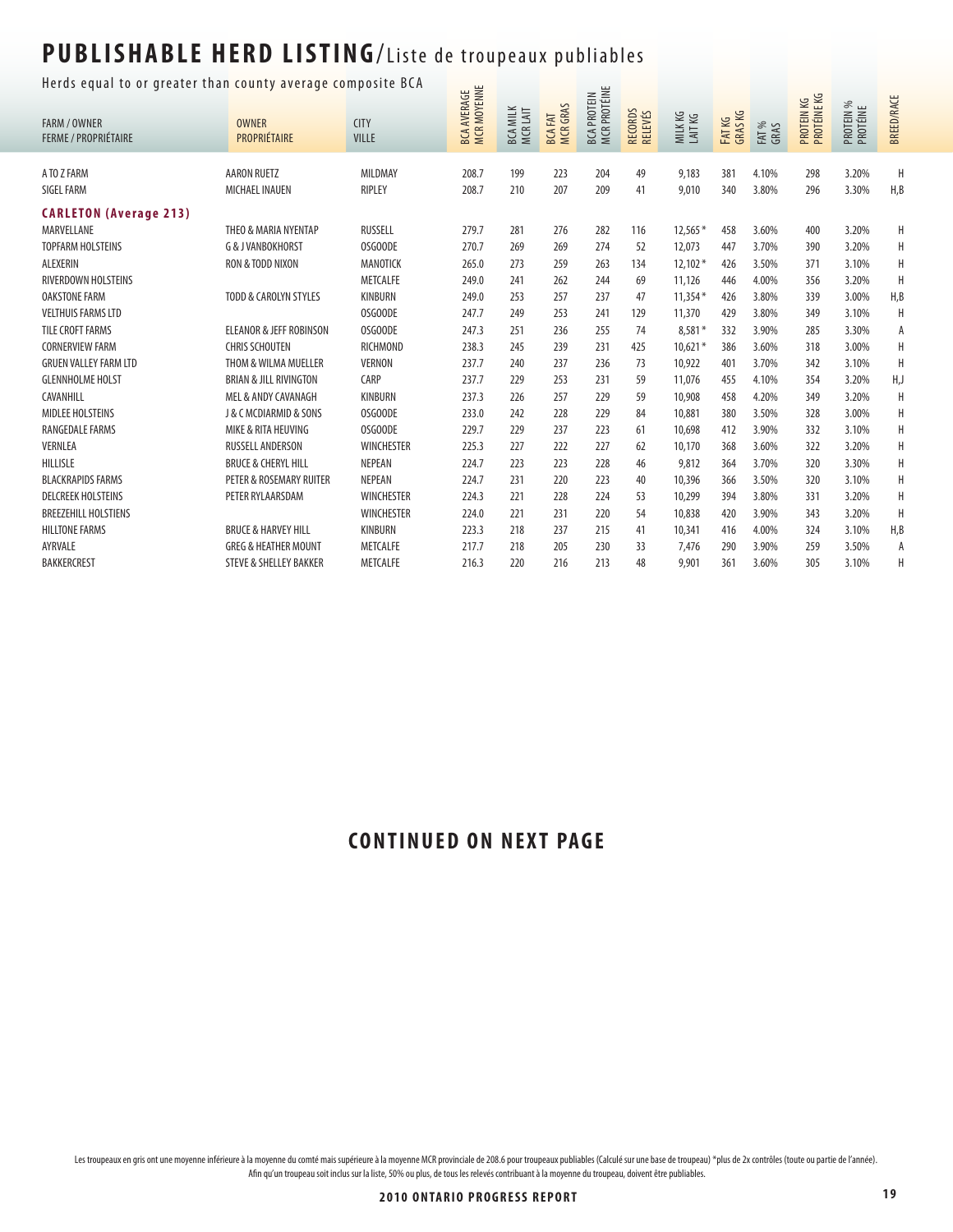Herds equal to or greater than county average composite BCA  $\frac{1}{\cdots}$ 

| nerus equar to or greater than county average composite ben |                                          | BCA AVERAGE<br>MCR MOYENNE               |                |                             | <b>MCR PROTÉINE</b>             |                    |                    |                  |                  | PROTEIN KG<br>PROTÉINE KG |            |                       |                   |
|-------------------------------------------------------------|------------------------------------------|------------------------------------------|----------------|-----------------------------|---------------------------------|--------------------|--------------------|------------------|------------------|---------------------------|------------|-----------------------|-------------------|
| <b>FARM / OWNER</b>                                         | <b>OWNER</b>                             | <b>CITY</b>                              |                | <b>BCA MILK</b><br>MCR LAIT | <b>MCRGRAS</b><br><b>BCAFAT</b> | <b>BCA PROTEIN</b> | RECORDS<br>RELEVÉS | MILKKG<br>LAITKG | FATKG<br>GRAS KG |                           |            | PROTEIN %<br>PROTÉINE | <b>BREED/RACE</b> |
| <b>FERME / PROPRIÉTAIRE</b>                                 | PROPRIÉTAIRE                             | VILLE                                    |                |                             |                                 |                    |                    |                  |                  | FAT %<br>GRAS             |            |                       |                   |
| <b>ACREDALE FARM</b>                                        | <b>JANET ACRES</b>                       | KARS                                     | 214.3          | 218                         | 215                             | 210                |                    | 9,978            | 365              | 3.70%                     |            | 3.10%                 | Η                 |
| <b>DALMENY HOLSTEINS</b>                                    | DAN & NANCY MCDIARMID                    | OSGOODE                                  | 214.3          | 215                         | 217                             | 211                | 66<br>60           | 9,989            | 375              | 3.80%                     | 306<br>311 | 3.10%                 | Η                 |
| <b>BARRY &amp; SHELLEY WADDELL</b>                          |                                          | <b>EDWARDS</b>                           | 214.3          | 221                         | 212                             | 210                | 58                 | 9,924            | 353              | 3.60%                     | 301        | 3.00%                 | Н                 |
| <b>FRED &amp; SHARON STUYT</b>                              |                                          | RICHMOND                                 | 213.3          | 212                         | 214                             | 214                | 43                 | 10,052           | 376              | 3.70%                     | 322        | 3.20%                 | Η                 |
| WEEBERLAC                                                   | TIM & DIANE GRONIGER                     | CARLSBAD SPRING                          | 209.7          | 200                         | 224                             | 205                | 30                 | 9,297            | 389              | 4.20%                     | 304        | 3.30%                 | H, J              |
| <b>CITY OF KAWARTHA LAKES (AVERAGE 201.7)</b>               |                                          |                                          |                |                             |                                 |                    |                    |                  |                  |                           |            |                       |                   |
| KNOXDALE                                                    | <b>JOHN KNOX</b>                         | <b>FENELON FALLS</b>                     | 247.3          | 251                         | 233                             | 258                | 52                 | 7,156            | 267              | 3.70%                     | 239        | 3.30%                 | M,H               |
| MISTY SPRINGS/PIEPERS HOLSTEINS                             | <b>D &amp; K KROEKENSTOEL</b>            | <b>LITTLE BRITAIN</b>                    | 238.0          | 240                         | 232                             | 242                | 58                 | 11,263           | 403              | 3.60%                     | 361        | 3.20%                 | H                 |
| <b>HELLING HOLSTEINS</b>                                    | <b>KURTIS PEETERS</b>                    | OMEMEE                                   | 226.0          | 220                         | 237                             | 221                | 21                 | 10,815           | 431              | 4.00%                     | 342        | 3.20%                 | Η                 |
| <b>SCHAICREST</b>                                           | <b>BOB VAN-SCHAIK</b>                    | <b>WOODVILLE</b>                         | 225.0          | 233                         | 220                             | 222                | 41                 | 11,149           | 387              | 3.50%                     | 336        | 3.00%                 | Н                 |
| <b>TOMALYNN FARMS</b>                                       | TOM & BRAD HAWMAN                        | OMEMEE                                   | 217.3          | 212                         | 229                             | 211                | 37                 | 10,220           | 408              | 4.00%                     | 323        | 3.20%                 | Η                 |
| VALE-O-SKENE                                                | <b>BILL TROUP</b>                        | <b>LITTLE BRITTAIN</b>                   | 214.0          | 216                         | 213                             | 213                | 35                 | 9,855            | 361              | 3.70%                     | 309        | 3.10%                 | Η                 |
| <b>IRCHEL</b>                                               | KURT & ALISON SCHMID                     | <b>LITTLE BRITAIN</b>                    | 210.0          | 220                         | 190                             | 220                | 57                 | 6,614            | 310              | 4.70%                     | 251        | 3.80%                 | J                 |
| <b>SCHAHILL</b>                                             | <b>HENRY VAN SCHAIK</b>                  | <b>OAKWOOD</b>                           | 210.0          | 208                         | 213                             | 209                | 35                 | 9,924            | 375              | 3.80%                     | 316        | 3.20%                 | Η                 |
| <b>CALEDON JERSEYS</b>                                      | <b>BRUCE MCKEOWN</b>                     | <b>WOODVILLE</b>                         | 206.7          | 218                         | 186                             | 216                | 26                 | 6,815            | 314              | 4.60%                     | 255        | 3.70%                 | J                 |
| <b>EDENCROFT FARM</b>                                       | <b>SCOTT TAMLIN</b>                      | <b>WOODVILLE</b>                         | 206.3          | 206                         | 210                             | 203                | 29                 | 9,709            | 365              | 3.80%                     | 302        | 3.10%                 | Η                 |
| THURSTHILL FARMS                                            | <b>KEITH THURSTON</b>                    | LINDSAY                                  | 204.0          | 206                         | 201                             | 205                | 86                 | 9,636            | 347              | 3.60%                     | 304        | 3.20%                 | Η                 |
| <b>ENGLIDALE FARM</b>                                       | <b>STEVE &amp; JIM ENGLISH</b>           | LINDSAY                                  | 202.0          | 200                         | 205                             | 201                | 57                 | 9,493            | 360              | 3.80%                     | 302        | 3.20%                 | Η                 |
| GARVUE                                                      |                                          | LINDSAY                                  | 202.0          | 202                         | 189                             | 215                | 30                 | 9,996            | 347              | 3.50%                     | 337        | 3.40%                 | Η                 |
| <b>GLENAMORE JERSEYS</b>                                    |                                          | <b>WOODVILLE</b>                         | 201.7          | 208                         | 186                             | 211                | 28                 | 6,270            | 302              | 4.80%                     | 242        | 3.90%                 | J                 |
| <b>COCHRANE (AVERAGE 201.4)</b>                             |                                          |                                          |                |                             |                                 |                    |                    |                  |                  |                           |            |                       |                   |
| <b>SHADYLANE FARMS</b>                                      |                                          | MATHESON                                 | 221.0          | 224                         | 215                             | 224                | 53                 | 10,308           | 365              | 3.50%                     | 326        | 3.20%                 | H                 |
| <b>HAASEN FARMS LIMITED</b>                                 | <b>HAASEN FARMS LTD</b>                  | <b>TIMMINS</b>                           | 208.0          | 206                         | 213                             | 205                | 56                 | 9,433            | 363              | 3.80%                     | 301        | 3.20%                 | H, B              |
| <b>DUFFERIN (AVERAGE 207.5)</b>                             |                                          |                                          |                |                             |                                 |                    |                    |                  |                  |                           |            |                       |                   |
| SWISSBELL                                                   | WALTER & MARLIE KAEHLI                   | <b>GRAND VALLEY</b>                      | 246.3          | 259                         | 231                             | 249                | 69                 | 7,606            | 367              | 4.80%                     | 277        | 3.60%                 | J                 |
| <b>FALCONCREST</b>                                          | <b>WERNER MEYER</b>                      | <b>GRAND VALLEY</b>                      | 234.0          | 232                         | 230                             | 240                | 40                 | 10,486           | 386              | 3.70%                     | 346        | 3.30%                 | H                 |
| <b>KENTVILLE HOLSTEINS</b>                                  | <b>KEVIN MCGRISKEN</b>                   | SHELBURNE                                | 232.3          | 232                         | 236                             | 229                | 28                 | 10,357           | 396              | 3.80%                     | 326        | 3.10%                 | H,J               |
| <b>BRANKE HOLSTEINS</b>                                     | <b>BRUCE HORSLEY</b>                     | SHELBURNE                                | 225.0          | 228                         | 218                             | 229                | 33                 | 9,768            | 368              | 3.80%                     | 320        | 3.30%                 | H,J               |
| <b>TRI-KAMP FARMS</b>                                       | <b>JAKE KAMPHUIS</b>                     | ORANGEVILLE                              | 224.3          | 217                         | 230                             | 226                | 56                 | 9,679            | 381              | 3.90%                     | 320        | 3.30%                 | H                 |
| <b>BESLEA FARM LTD</b>                                      |                                          | SHELBURNE                                | 221.7          | 218                         | 220                             | 227                | 81                 | 9,568            | 370              | 3.90%                     | 321        | 3.40%                 | H, J, G           |
| <b>MARSVILLE HOLSTEINS</b>                                  | <b>MELIS BROUWER</b>                     | GRANDVALLEY                              | 219.3          | 221                         | 219                             | 218                | 70                 | 10,011           | 368              | 3.70%                     | 315        | 3.10%                 | H                 |
| DEAKSVIEW                                                   | RON & LISA DEAKEN                        | <b>GRAND VALLEY</b>                      | 218.0          | 216                         | 222                             | 216                | 53                 | 9,866            | 377              | 3.80%                     | 313        | 3.20%                 | Η                 |
| AUKHOLME<br><b>RODAH</b>                                    | ED AUKEMA<br><b>DAVID HAWTHORNE</b>      | SHELBURNE                                | 217.0          | 221                         | 210                             | 220                | 40                 | 10,179           | 359              | 3.50%                     | 322        | 3.20%                 | Н                 |
| COLMONT                                                     | JOE OOSTERHOF                            | SHELBURNE<br><b>GRAND VALLEY</b>         | 212.3<br>207.7 | 212<br>211                  | 212<br>202                      | 213<br>210         | 47<br>43           | 9,527<br>9,522   | 355<br>339       | 3.70%<br>3.60%            | 306<br>301 | 3.20%<br>3.20%        | Η<br>Н            |
|                                                             |                                          |                                          |                |                             |                                 |                    |                    |                  |                  |                           |            |                       |                   |
| <b>DUNDAS (AVERAGE 212.6)</b>                               |                                          |                                          |                |                             |                                 |                    |                    |                  |                  |                           |            |                       |                   |
| ROSAYRE                                                     | KEN & SHIRLEY ROSE                       | MOUNTAIN                                 | 288.7          | 288                         | 290                             | 288                | 33                 | 10,409           | 429              | 4.10%                     | 341        | 3.30%                 | А                 |
| SIGNATURE HOLSTEINS<br><b>WESTERGREEN FARM</b>              | MICHAEL FARLINGER                        | MORRISBURG                               | 258.0          | 257                         | 259                             | 258                | 37                 | 12,014           | 450              | 3.70%                     | 383        | 3.20%                 | H,J               |
| <b>WINTERGREEN FARMS</b>                                    | G, J & M WESTERVELT<br>CARL SEARS & SONS | <b>BRINSTON</b><br><b>SOUTH MOUNTAIN</b> | 257.3<br>255.0 | 260<br>259                  | 260<br>250                      | 252<br>256         | 89<br>53           | 11,552           | 429<br>416       | 3.70%                     | 357<br>366 | 3.10%<br>3.10%        | H<br>Η            |
| <b>VERSPEEK FARMS LTD</b>                                   | P & C VERSPEEK                           | <b>WINCHESTER</b>                        | 254.0          | 262                         | 249                             | 251                | 78                 | 11,639<br>11,680 | 415              | 3.60%<br>3.60%            | 358        | 3.10%                 | H,J               |
| <b>BRUGLINE FARMS LTD</b>                                   | <b>GARRY BRUGMANS</b>                    | CHESTERVILLE                             | 244.0          | 249                         | 241                             | 242                | 98                 | 11,535           | 414              | 3.60%                     | 356        | 3.10%                 | Η                 |
| STRADERHILL FARMS                                           | JOHN DE VRIES                            | WILLIAMSBURG                             | 243.7          | 247                         | 244                             | 240                | 32                 | 11,028           | 404              | 3.70%                     | 340        | 3.10%                 | Η                 |
| NICK & OLIVER THURLER                                       |                                          | SOUTH MOUNTAIN                           | 239.7          | 252                         | 225                             | 242                | 244                | $11,005*$        | 365              | 3.30%                     | 338        | 3.10%                 | H                 |
| WINRIGHT                                                    | <b>BRIAN &amp; AUDREY ENRIGHT</b>        | <b>WINCHESTER</b>                        | 234.0          | 235                         | 229                             | 238                | 78                 | 10,926           | 395              | 3.60%                     | 351        | 3.20%                 | Η                 |
| JOHN & GERALD JAQUEMET                                      |                                          | <b>WINCHESTER</b>                        | 232.7          | 231                         | 230                             | 237                | 80                 | 10,398           | 384              | 3.70%                     | 340        | 3.30%                 | H, B              |
| ANNALEA                                                     | <b>HANS SCHULER</b>                      | CHESTERVILLE                             | 232.3          | 234                         | 232                             | 231                | 65                 | 10,644           | 392              | 3.70%                     | 334        | 3.10%                 | Η                 |
| RICRODREG HOLSTEINS                                         | <b>DWIGHT GILMER &amp; SONS LTD</b>      | <b>SOUTH MOUNTAIN</b>                    | 232.0          | 233                         | 230                             | 233                | 144                | 10,475           | 382              | 3.60%                     | 334        | 3.20%                 | H                 |
| VRIESDALE                                                   | <b>HENRY &amp; ROBERT VELTHUIS</b>       | MOUNTAIN                                 | 231.0          | 233                         | 228                             | 232                | 112                | 10,770           | 391              | 3.60%                     | 341        | 3.20%                 | H                 |
| <b>GLEN HAVEN FARMS</b>                                     | <b>TOM MACGREGOR</b>                     | CRYSLER                                  | 231.0          | 231                         | 226                             | 236                | 43                 | 10,223           | 379              | 3.70%                     | 333        | 3.30%                 | H,G               |
| <b>JUSTAPLANE FARM</b>                                      | DOUG CARRUTHERS                          | CRYSLER                                  | 227.7          | 226                         | 230                             | 227                | 33                 | 10,520           | 401              | 3.80%                     | 337        | 3.20%                 | H,J               |
| CHESTBAR                                                    | JACK & MICHAEL HOOGEVEEN                 | CHESTERVILLE                             | 227.3          | 233                         | 227                             | 222                | 43                 | 10,480           | 378              | 3.60%                     | 318        | 3.00%                 | Η                 |
| NATION VALLEY FARMS                                         | JIM & CAROL ANN BYVELDS                  | CHESTERVILLE                             | 224.3          | 226                         | 220                             | 227                | 70                 | 10,484           | 377              | 3.60%                     | 334        | 3.20%                 | H                 |
| <b>BERGRIDGE FARMS</b>                                      | BRIAN & LIZ VANDENBERG                   | WINCHESTER                               | 224.3          | 225                         | 230                             | 218                | 38                 | 10,130           | 384              | 3.80%                     | 312        | 3.10%                 | Η                 |
| <b>FREDWILL HOLSTEINS</b>                                   | ALBERT & LINDA HARBERS                   | <b>BRINSTON</b>                          | 224.0          | 223                         | 232                             | 217                | 69                 | 9,634            | 372              | 3.90%                     | 299        | 3.10%                 | Η                 |
| <b>BIG HORN FARM</b>                                        | ANDY & RUTH PUENTER                      | CHESTERVILLE                             | 223.7          | 226                         | 227                             | 218                | 87                 | 9,903            | 370              | 3.70%                     | 305        | 3.10%                 | H, B              |
| MELNA HOLSTEINS                                             | JOS & FRANCINE MELENHORST                | <b>WINCHESTER</b>                        | 223.3          | 221                         | 235                             | 214                | 43                 | 10,572           | 417              | 3.90%                     | 326        | 3.10%                 | Η                 |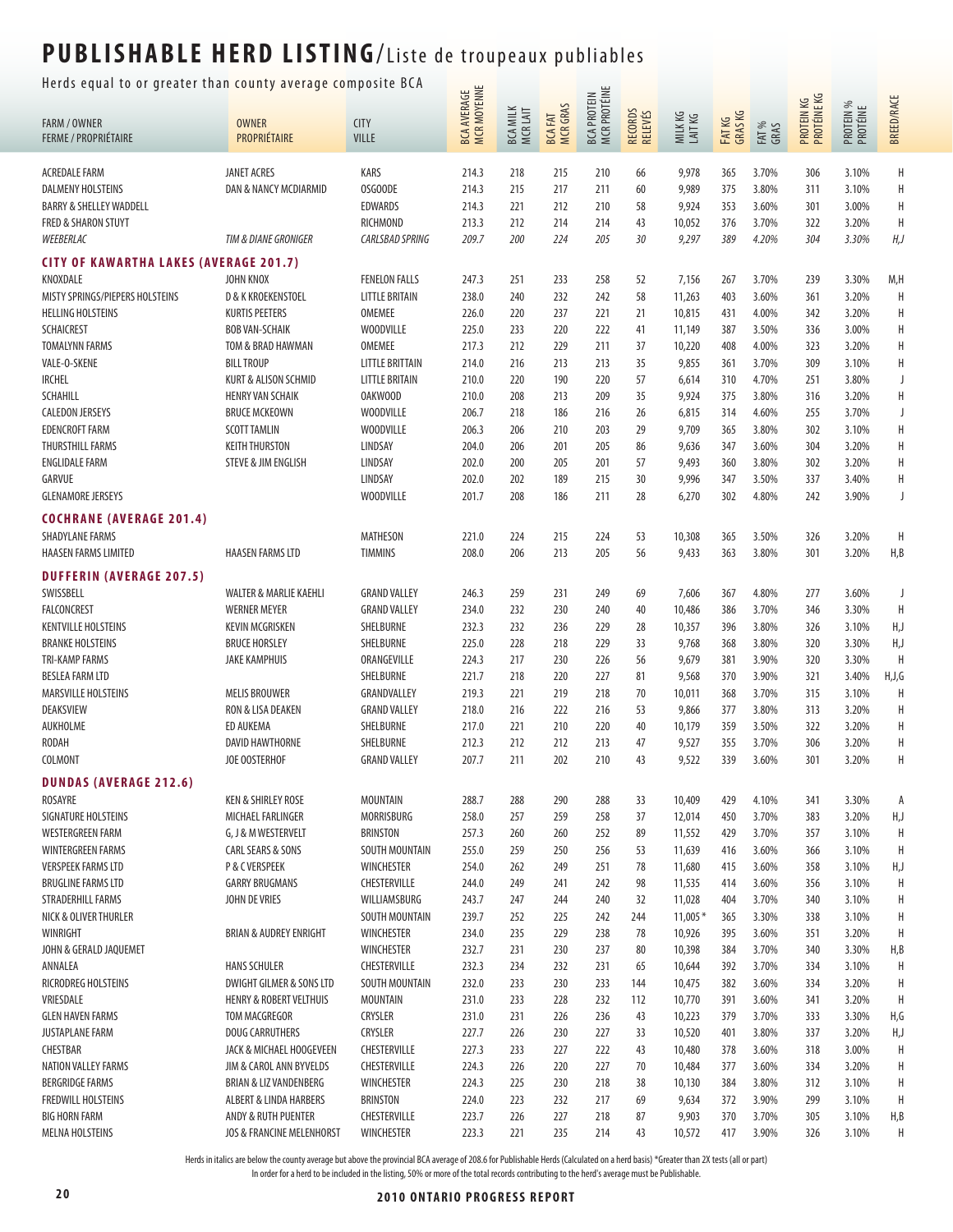#### Herds equal to or greater than county average composite BCA  $\frac{1}{\cdots}$

| nerus equar to or greater than county average compo |                                                  |                           |                            |                             |                     |                             |                    |                  |                  |                |                           |                       |                   |
|-----------------------------------------------------|--------------------------------------------------|---------------------------|----------------------------|-----------------------------|---------------------|-----------------------------|--------------------|------------------|------------------|----------------|---------------------------|-----------------------|-------------------|
| FARM / OWNER                                        | <b>OWNER</b>                                     | <b>CITY</b>               | BCA AVERAGE<br>MCR MOYENNE | <b>BCA MILK</b><br>MCR LAIT | BCA FAT<br>MCR GRAS | BCA PROTEIN<br>MCR PROTÉINE | RECORDS<br>RELEVÉS | MILKKG<br>LAITKG | FATKG<br>GRAS KG | FAT %<br>GRAS  | PROTEIN KG<br>PROTÉINE KG | PROTEIN %<br>PROTÉINE | <b>BREED/RACE</b> |
| <b>FERME / PROPRIÉTAIRE</b>                         | PROPRIÉTAIRE                                     | <b>VILLE</b>              |                            |                             |                     |                             |                    |                  |                  |                |                           |                       |                   |
| <b>HAVELEA HOLSTEINS</b>                            | JOHN HAVEKES JR                                  | <b>MOUNTAIN</b>           | 223.3                      | 226                         | 225                 | 219                         | 23                 | 10,103           | 373              | 3.70%          | 310                       | 3.10%                 | H                 |
| MOUNTAIN RIDGE FARM                                 | JAMPEN & DALY                                    | <b>MOUNTAIN</b>           | 223.0                      | 221                         | 222                 | 226                         | 33                 | 9,718            | 371              | 3.80%          | 318                       | 3.30%                 | H, M, J           |
| <b>HARMONY VIEW</b>                                 | <b>EVAN &amp; JACQUIE PORTEOUS</b>               | <b>WINCHESTER</b>         | 222.3                      | 214                         | 230                 | 223                         | 31                 | 9,619            | 381              | 4.00%          | 319                       | 3.30%                 | H                 |
| <b>TIBBEN FARMS</b>                                 | <b>MIKE TIBBEN</b>                               | <b>BRINSTON</b>           | 221.7                      | 226                         | 220                 | 219                         | 117                | 9,788            | 356              | 3.60%          | 304                       | 3.10%                 | Η                 |
| <b>WEENARDA FARMS</b>                               | JOHN & RINA GRONIGER                             | <b>IROQUOIS</b>           | 221.3                      | 230                         | 217                 | 217                         | 46                 | 10,734           | 374              | 3.50%          | 320                       | 3.00%                 | Н                 |
| <b>HARTHAVEN FARMS</b>                              | <b>PERRY HART</b>                                | MORRISBURG                | 220.7                      | 225                         | 224                 | 213                         | 36                 | 10,387           | 382              | 3.70%          | 311                       | 3.00%                 | Η                 |
| <b>BRABANTIA FARMS INC</b>                          | <b>ROBERT BYVELDS</b>                            | WILLIAMSBURG              | 219.3                      | 228                         | 209                 | 221                         | 120                | 9,971            | 340              | 3.40%          | 308                       | 3.10%                 | Н                 |
| COACHSIDE                                           | <b>DAVID FAWCETT</b>                             | <b>WINCHESTER</b>         | 218.0                      | 216                         | 221                 | 217                         | 33                 | 9,959            | 379              | 3.80%          | 317                       | 3.20%                 | Η                 |
| JAMES-DEAN HOLSTEINS                                | DEAN, PARKER & TERRY BOYD                        | SOUTH MOUNTAIN            | 215.7                      | 210                         | 224                 | 213                         | 51                 | 10,305           | 406              | 3.90%          | 331                       | 3.20%                 | Η                 |
| <b>CANDU FARM</b>                                   | FRED & DEBORAH DINGS                             | CHESTERVILLE              | 215.7                      | 227                         | 203                 | 217                         | 44                 | 10,727           | 357              | 3.30%          | 325                       | 3.00%                 | Η                 |
| SANDYCREEK FARMS                                    | <b>MARTIN &amp; DAVE VERBURG</b>                 | <b>IROQUOIS</b>           | 215.0                      | 219                         | 211                 | 215                         | 48                 | 9,686            | 345              | 3.60%          | 302                       | 3.10%                 | Η                 |
| <b>MOREVIEW FARMS</b>                               | <b>BARBARA MERKLEY SONS</b>                      | MOREWOOD                  | 214.7                      | 221                         | 208                 | 215                         | 51                 | 10,971           | 381              | 3.50%          | 336                       | 3.10%                 | Н                 |
| <b>HELMCREST</b>                                    | RICHARD HELMER                                   | <b>WINCHESTER</b>         | 211.7                      | 209                         | 210                 | 216                         | 43                 | 9,683            | 361              | 3.70%          | 318                       | 3.30%                 | Н                 |
| <b>DEJO FARMS INC</b>                               |                                                  | <b>MORRISBURG</b>         | 210.7                      | 213                         | 212                 | 207                         | 63                 | 9,631            | 357              | 3.70%          | 298                       | 3.10%                 | $\boldsymbol{H}$  |
| <b>WINWOOD HOLSTEINS</b>                            | <b>KEVIN &amp; DIANNE SCHEEPERS</b>              | <b>WINCHESTER</b>         | 209.0                      | 214                         | 207                 | 206                         | 43                 | 9,954            | 355              | 3.60%          | 303                       | 3.00%                 | H                 |
| <b>SMIRLHOLM</b>                                    | <b>GLENN SMIRLE</b>                              | <b>MOREWOOD</b>           | 209.0                      | 215                         | 206                 | 206                         | 34                 | 9,778            | 354              | 3.60%          | 301                       | 3.10%                 | H, J              |
| <b>SMITHVIEW FARMS</b>                              | <b>ROBERT SMITH</b>                              | <b>BRINSTON</b>           | 208.7                      | 209                         | 211                 | 206                         | 42                 | 9,455            | 355              | 3.80%          | 299                       | 3.20%                 | $\boldsymbol{H}$  |
| <b>DURHAM (AVERAGE 191.4)</b>                       |                                                  |                           |                            |                             |                     |                             |                    |                  |                  |                |                           |                       |                   |
| SUNNYFIELD HOLSTEINS                                | <b>B &amp; S SNODDON</b>                         | SUNDERLAND                | 240.7                      | 242                         | 239                 | 241                         | 68                 | 10,680           | 393              | 3.70%          | 339                       | 3.20%                 | Η                 |
| <b>VERDURELEA JERSEYS</b>                           | PETER & CHARLOTTE DOBLE                          | SUNDERLAND                | 236.0                      | 245                         | 218                 | 245                         | 75                 | 7,284            | 350              | 4.80%          | 276                       | 3.80%                 | J                 |
| RAIVUE FARMS LTD                                    | WM & ROBERT RAINES                               | SUNDERLAND                | 234.0                      | 237                         | 234                 | 231                         | 64                 | 11,133           | 406              | 3.60%          | 344                       | 3.10%                 | Н                 |
| <b>ODYSSEY</b>                                      | HILDA BALLING                                    | SEAGRAVE                  | 229.7                      | 230                         | 229                 | 230                         | 28                 | 10,893           | 402              | 3.70%          | 344                       | 3.20%                 | Н                 |
| O'CONNOR LAND & CATTLE CO                           |                                                  | <b>AJAX</b>               | 229.3                      | 230                         | 229                 | 229                         | 101                | 10,290           | 379              | 3.70%          | 327                       | 3.20%                 | Н                 |
| ALMET FARMS LTD                                     | RON METCALF & DAN AITKEN                         | BOWMANVILLE               | 229.3                      | 226                         | 232                 | 230                         | 47                 | 10,459           | 398              | 3.80%          | 338                       | 3.20%                 | Η                 |
| LARCO                                               | DAVE & INGRID LARMER                             | <b>BLACKSTOCK</b>         | 229.0                      | 227                         | 226                 | 234                         | 24                 | 10,940           | 402              | 3.70%          | 357                       | 3.30%                 | Η                 |
| <b>GLEN ROBERT FARM</b>                             | ROBERT POWELL                                    | <b>PORT PERRY</b>         | 227.0                      | 228                         | 217                 | 236                         | 64                 | 8,241            | 321              | 3.90%          | 280                       | 3.40%                 | A,H               |
| <b>VALCROFT</b>                                     | <b>MURRAY STONE</b>                              | SUNDERLAND                | 225.3                      | 220                         | 230                 | 226                         | 49                 | 9,991            | 388              | 3.90%          | 326                       | 3.30%                 | H                 |
| <b>JIM MILLER</b>                                   | <b>ELMDEN FARMS</b>                              | SUNDERLAND                | 225.0                      | 223                         | 224                 | 228                         | 91                 | 10,446           | 389              | 3.70%          | 340                       | 3.30%                 | H                 |
| <b>WILLDINA FARMS</b>                               | JOHN DEVRIES                                     | BOWMANVILLE               | 217.7                      | 216                         | 220                 | 217                         | 58                 | 9,438            | 382              | 4.00%          | 311                       | 3.30%                 | H,J               |
| PHILLHAVN HOLSTEINS                                 | MARY, ROB & DALE PHILLIPS                        | SUNDERLAND                | 215.0                      | 215                         | 211                 | 219                         | 46                 | 9,459            | 349              | 3.70%          | 313                       | 3.30%                 | H,B               |
| <b>BEAVERBROCK</b>                                  | <b>MERLYN DOBLE</b>                              | CANNINGTON<br>ENNISKILLEN | 214.0                      | 213                         | 212                 | 217                         | 39                 | 9,888            | 368              | 3.70%          | 319                       | 3.20%                 | H,J<br>H          |
| LANDOMILLS<br><b>VALVIEW FARM</b>                   | <b>JAMES MILLSON</b><br><b>BASTIAAN BENSCHOP</b> | <b>PORT PERRY</b>         | 213.0<br>212.7             | 218<br>216                  | 210<br>204          | 211<br>218                  | 43<br>11           | 9,879<br>10,008  | 352<br>350       | 3.60%<br>3.50% | 303<br>320                | 3.10%<br>3.20%        | Η                 |
| ALEAH FARMS LTD                                     | <b>WILLIAM YATES</b>                             | <b>BEAVERTON</b>          | 212.0                      | 216                         | 208                 | 212                         | 76                 | 10,279           | 366              | 3.60%          | 319                       | 3.10%                 | Η                 |
| MAPLEBROUGH                                         | MICHAEL RISEBROUGH                               | <b>UXBRIDGE</b>           | 211.3                      | 210                         | 213                 | 211                         | 37                 | 9,094            | 362              | 4.00%          | 298                       | 3.30%                 | H,J               |
| CLARKVALLEY                                         | <b>RUSS &amp; KATHY CLARK</b>                    | <b>WOODVILLE</b>          | 211.3                      | 217                         | 208                 | 209                         | 22                 | 10,420           | 370              | 3.60%          | 319                       | 3.10%                 | H                 |
| MARKLEA                                             | JOHN RISEBROUGH                                  | MOUNT ALBERT              | 210.7                      | 211                         | 215                 | 206                         | 79                 | 9,508            | 359              | 3.80%          | 296                       | 3.10%                 | H                 |
| MUSTHAVEN FARMS LTD                                 | G, C & C MUSTARD                                 | <b>UXBRIDGE</b>           | 208.3                      | 204                         | 214                 | 207                         | 50                 | 9,555            | 371              | 3.90%          | 308                       | 3.20%                 | Н                 |
| <b>EMLANE FARMS LTD</b>                             | <b>SCOTT WILSON</b>                              | <b>PORT PERRY</b>         | 207.0                      | 201                         | 212                 | 208                         | 32                 | 9,121            | 356              | 3.90%          | 300                       | 3.30%                 | H                 |
| JERRANN HOLSTEINS                                   | <b>JERRY KEA</b>                                 | <b>WOODVILLE</b>          | 206.0                      | 211                         | 198                 | 209                         | 56                 | 9,514            | 331              | 3.50%          | 300                       | 3.20%                 | Η                 |
| <b>ELMCROFT HOLSTEINS</b>                           | <b>GARY JEBSON</b>                               | SUNDERLAND                | 204.7                      | 208                         | 200                 | 206                         | 41                 | 9,681            | 349              | 3.60%          | 305                       | 3.20%                 | H,J               |
| <b>ROBERT ASHTON</b>                                | ROBERT ASHTON                                    | PORT PERRY                | 204.3                      | 206                         | 202                 | 205                         | 55                 | 9,245            | 353              | 3.80%          | 297                       | 3.20%                 | H,J               |
| MOSSIDE HOLSTEINS                                   | <b>DOUG RENNIE</b>                               | SUNDERLAND                | 204.0                      | 206                         | 202                 | 204                         | 32                 | 9,473            | 345              | 3.60%          | 300                       | 3.20%                 | Η                 |
| <b>HIGH POINT FARMS</b>                             | <b>ROBERT SMITH</b>                              | <b>PORT PERRY</b>         | 203.3                      | 194                         | 215                 | 201                         | 33                 | 8,935            | 367              | 4.10%          | 292                       | 3.30%                 | Η                 |
| ALTONA LEA FARMS                                    | <b>FRANK &amp; GLENN BARKEY</b>                  | <b>BLACKSTOCK</b>         | 203.0                      | 197                         | 208                 | 204                         | 45                 | 9,119            | 356              | 3.90%          | 299                       | 3.30%                 | Η                 |
| SHADYWAY FARMS LIMITED                              |                                                  | SUNDERLAND                | 202.0                      | 204                         | 202                 | 200                         | 73                 | 9,105            | 335              | 3.70%          | 284                       | 3.10%                 | H                 |
| <b>KEEMUSE HOLSTEINS</b>                            | JIM KIEZEBRINK                                   | CANNINGTON                | 201.3                      | 208                         | 192                 | 204                         | 46                 | 8,416            | 315              | 3.70%          | 272                       | 3.20%                 | H,J,M             |
| PARBRO FARMS LTD                                    | RON & KAREN PARRISH                              | <b>UXBRIDGE</b>           | 199.3                      | 202                         | 199                 | 197                         | 106                | 9,466            | 344              | 3.60%          | 292                       | 3.10%                 | Н                 |
| <b>ELMHEIGHTS</b>                                   | <b>REG &amp; JANE SHIER</b>                      | CANNINGTON                | 199.3                      | 207                         | 185                 | 206                         | 38                 | 9,348            | 309              | 3.30%          | 297                       | 3.20%                 | Н                 |
| <b>ENNISKILLEN JERSEYS</b>                          | <b>TIM SARGENT</b>                               | <b>HAMPTON</b>            | 198.7                      | 202                         | 181                 | 213                         | 47                 | 6,448            | 313              | 4.90%          | 257                       | 4.00%                 | J                 |
| <b>WILLOW HILL FARMS</b>                            | ORWIN BANDSTRA                                   | NEWCASTLE                 | 196.3                      | 203                         | 191                 | 195                         | 46                 | 9,744            | 339              | 3.50%          | 296                       | 3.00%                 | Η                 |
| <b>HIGHVIEW HOLSTEINS LTD</b>                       | <b>GRANT EVANS</b>                               | PORT PERRY                | 196.0                      | 195                         | 199                 | 194                         | 139                | 9,305            | 350              | 3.80%          | 292                       | 3.10%                 | Η                 |
| BRADWOOD                                            | BOB WOOD                                         | CANNINGTON                | 196.0<br>196.0             | 194                         | 197                 | 197                         | 51                 | 9,343            | 355              | 3.80%          | 303                       | 3.20%                 | H,J               |
| WILADA<br>WETHERHOLME                               | DAVE & BERNICE ANDREWS<br>JOHN & LYNN WETHERAL   | CANNINGTON<br>SUNDERLAND  | 194.7                      | 197<br>194                  | 194<br>199          | 197<br>191                  | 34<br>28           | 9,153<br>8,817   | 338<br>340       | 3.70%<br>3.90% | 292<br>278                | 3.20%<br>3.20%        | H,J<br>H,J        |
| HOLTBYHOLME HOLSTEINS                               | <b>ROGER HOLTBY</b>                              | PORT PERRY                | 194.0                      | 190                         | 197                 | 195                         | 31                 | 8,996            | 348              | 3.90%          | 294                       | 3.30%                 | Η                 |
| <b>VANHAVEN HOLSTEINS</b>                           | <b>GARY VANDERPOST</b>                           | <b>UXBRIDGE</b>           | 193.3                      | 191                         | 192                 | 197                         | 28                 | 8,748            | 326              | 3.70%          | 288                       | 3.30%                 | Н                 |
| <b>TAMLANE FARMS</b>                                | DAVID TAMBLYN                                    | <b>ORONO</b>              | 192.3                      | 189                         | 196                 | 192                         | 37                 | 8,924            | 342              | 3.80%          | 288                       | 3.20%                 | Η                 |
|                                                     |                                                  |                           |                            |                             |                     |                             |                    |                  |                  |                |                           |                       |                   |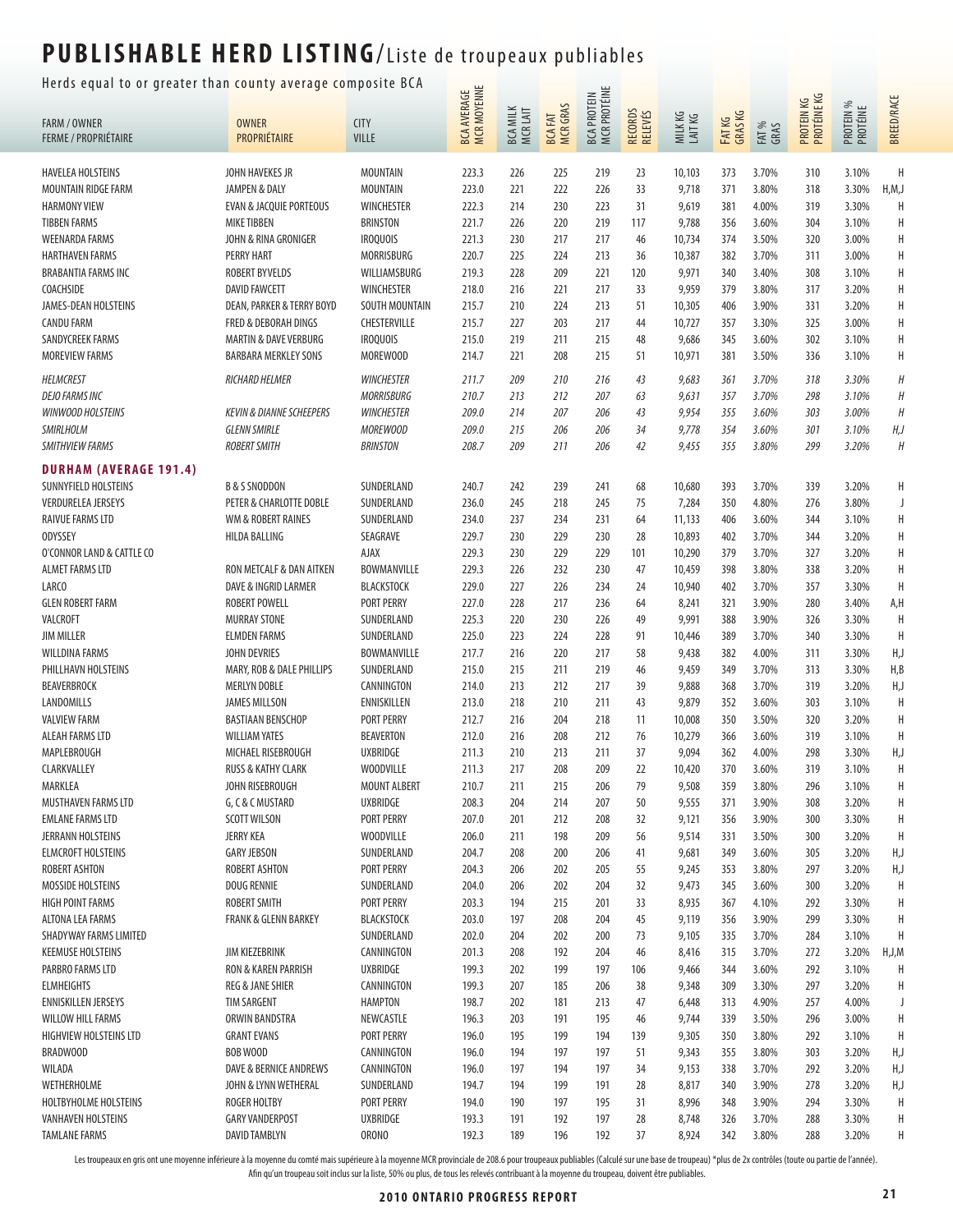Herds equal to or greater than county average composite BCA  $\frac{1}{\sqrt{2}}$ 

| ncius cyuar to or yrcater than county average compo |                                     |                            |                                          |                             |                                 | <b>MCR PROTÉINE</b><br><b>BCA PROTEIN</b> |                    |                    |                  |                | PROTEIN KG<br>PROTÉINE KG |                       |                   |
|-----------------------------------------------------|-------------------------------------|----------------------------|------------------------------------------|-----------------------------|---------------------------------|-------------------------------------------|--------------------|--------------------|------------------|----------------|---------------------------|-----------------------|-------------------|
| <b>FARM / OWNER</b>                                 | <b>OWNER</b>                        | <b>CITY</b>                | <b>MCR MOYENNE</b><br><b>BCA AVERAGE</b> | <b>BCA MILK</b><br>MCR LAIT | <b>MCRGRAS</b><br><b>BCAFAT</b> |                                           | RECORDS<br>RELEVÉS | MILK KG<br>LAIT KG | FATKG<br>GRAS KG | FAT %<br>GRAS  |                           | PROTEIN %<br>PROTÉINE | <b>BREED/RACE</b> |
| <b>FERME / PROPRIÉTAIRE</b>                         | PROPRIÉTAIRE                        | <b>VILLE</b>               |                                          |                             |                                 |                                           |                    |                    |                  |                |                           |                       |                   |
| <b>ELGIN (AVERAGE 210.5)</b>                        |                                     |                            |                                          |                             |                                 |                                           |                    |                    |                  |                |                           |                       |                   |
| SPRINGERHILL FARMS                                  | <b>HARRY &amp; GRACE SCHIPPER</b>   | EDEN                       | 252.3                                    | 262                         | 243                             | 252                                       | 172                | $11,119*$          | 401              | 3.60%          | 348                       | 3.10%                 | H, J, A           |
| <b>BUIS FARMS</b>                                   | <b>LARRY BUIS</b>                   | AYLMER                     | 247.0                                    | 245                         | 254                             | 242                                       | 53                 | 10,971             | 421              | 3.80%          | 344                       | 3.10%                 | H                 |
| <b>GENTLE ACRES</b>                                 | <b>JOHN GENT</b>                    | SPRINGFIELD                | 247.0                                    | 255                         | 242                             | 244                                       | 33                 | 11,624             | 409              | 3.50%          | 354                       | 3.00%                 | H                 |
| SILVERRIDGE FARMS                                   | <b>CHARLIE DYKXHOORN</b>            | SPRINGFIELD                | 240.0                                    | 238                         | 239                             | 243                                       | 110                | 10,935             | 408              | 3.70%          | 355                       | 3.20%                 | H,A               |
| DONKELMAN FARMS LTD                                 |                                     | TILLSONBURG                | 232.0                                    | 234                         | 231                             | 231                                       | 184                | 10,360             | 380              | 3.70%          | 325                       | 3.10%                 | Η                 |
| <b>MAPLEKEYS FARMS</b>                              | PAUL VIS                            | AYLMER                     | 229.0                                    | 228                         | 229                             | 230                                       | 238                | 10,372             | 387              | 3.70%          | 332                       | 3.20%                 | Η                 |
| <b>BUTTERMOOR FARMS LTD</b>                         | JIM & JEANETTE JENKINS              | <b>BELMONT</b>             | 224.3                                    | 228                         | 219                             | 226                                       | 92                 | 10,181             | 364              | 3.60%          | 322                       | 3.20%                 | H                 |
| <b>VERHOEF DAIRY FARM INC</b>                       | R & K VERHOEF                       | <b>BELMONT</b>             | 222.7                                    | 224                         | 223                             | 221                                       | 141                | 10,114             | 377              | 3.70%          | 318                       | 3.10%                 | H,J               |
| NARWOOD DAIRY FARM                                  | DON & DIANE CATT                    | ST THOMAS                  | 222.7                                    | 216                         | 235                             | 217                                       | 35                 | 10,322             | 419              | 4.10%          | 328                       | 3.20%                 | Н                 |
| <b>HALDREY FARMS LTD</b>                            | DAVID & MAUREEN JENKINS             | <b>BELMONT</b>             | 219.0                                    | 219                         | 217                             | 221                                       | 42                 | 10,537             | 387              | 3.70%          | 336                       | 3.20%                 | Н                 |
| LIDDLEROCK HOLSTEINS                                | <b>WRAY &amp; CAROLE BOWEN</b>      | AYLMER                     | 217.7                                    | 218                         | 221                             | 214                                       | 54                 | 10,234             | 385              | 3.80%          | 319                       | 3.10%                 | Н                 |
| WOOLLEY FARMS INC                                   | RUSSELL WOOLLEY                     | SPRINGFIELD                | 217.3                                    | 213                         | 221                             | 218                                       | 43                 | 9,405              | 362              | 3.80%          | 305                       | 3.20%                 | Н                 |
| <b>DOHNER FARM</b>                                  | PETER DOHNER                        | <b>PORT BURWELL</b>        | 215.7                                    | 225                         | 197                             | 225                                       | 59                 | 10,031             | 326              | 3.20%          | 319                       | 3.20%                 | Н                 |
| <b>HARTVELD FARMS LTD</b>                           | <b>BRUCE HARTEMINK</b>              | AYLMER                     | 215.0                                    | 216                         | 214                             | 215                                       | 53                 | 9,481              | 349              | 3.70%          | 300                       | 3.20%                 | Н                 |
| ANKOR DAIRY FARM                                    | ANKO GUIKEMA                        | <b>BELMONT</b>             | 213.3                                    | 212                         | 216                             | 212                                       | 100                | 9,763              | 369              | 3.80%          | 310                       | 3.20%                 | Η                 |
| NIHOLM HOSTEINS                                     | <b>RON NIGH</b>                     | SPRINGFIELD                | 212.3                                    | 214                         | 214                             | 209                                       | 33                 | 9,962              | 369              | 3.70%          | 311                       | 3.10%                 | Η                 |
| KARDY                                               | <b>HARDY COLLARD</b>                | SHEDDEN                    | 212.0                                    | 220                         | 211                             | 205                                       | 115                | $9,947*$           | 354              | 3.60%          | 295                       | 3.00%                 | Η                 |
| SKIPWELL FARMS INC                                  | <b>GERALD &amp; GRACE SCHIPPER</b>  | AYLMER                     | 210.3                                    | 207                         | 211                             | 213                                       | 300                | 9,418              | 356              | 3.80%          | 308                       | 3.30%                 | H, A              |
| <b>ESSEX-KENT (AVERAGE 208.6)</b>                   |                                     |                            |                                          |                             |                                 |                                           |                    |                    |                  |                |                           |                       |                   |
| <b>GREENRIDGE DAIRY</b>                             | <b>H &amp; M WANGER</b>             | RIDGETOWN                  | 250.0                                    | 256                         | 246                             | 248                                       | 51                 | 11,332             | 404              | 3.60%          | 350                       | 3.10%                 | Н                 |
| PAUL & MARY LYN TYTGAT                              |                                     | HARROW                     | 236.7                                    | 235                         | 248                             | 227                                       | 12                 | 10,576             | 415              | 3.90%          | 326                       | 3.10%                 | Η                 |
| <b>DAIRY BARN</b>                                   | RIDGETOWN COLLEGE                   | RIDGETOWN                  | 235.0                                    | 233                         | 238                             | 234                                       | 31                 | 10,727             | 405              | 3.80%          | 342                       | 3.20%                 | Н                 |
| JANSEN FARMS 'MERLIN' LTD                           | <b>MARTIN JANSEN</b>                | <b>MERLIN</b>              | 224.0                                    | 228                         | 224                             | 220                                       | 51                 | 10,563             | 385              | 3.60%          | 324                       | 3.10%                 | Η                 |
| <b>LILAC ROW FARMS</b>                              | <b>BERNARD NELSON</b>               | KINGSVILLE                 | 221.0                                    | 223                         | 222                             | 218                                       | 81                 | 10,633             | 392              | 3.70%          | 328                       | 3.10%                 | Н                 |
| FOXLAND JERSEYS INC                                 | <b>MARK STANNARD</b>                | KINGSVILLE                 | 221.0                                    | 233                         | 198                             | 232                                       | 34                 | 7,003              | 322              | 4.60%          | 265                       | 3.80%                 | J                 |
| <b>HERBERT DAIRY FARMS</b>                          | PATRICK E HERBERT                   | THAMESVILLE                | 213.7                                    | 213                         | 210                             | 218                                       | 23                 | 9,613              | 351              | 3.70%          | 314                       | 3.30%                 | Н                 |
| <b>FRONTENAC (AVERAGE 210.0)</b><br><b>REDROCK</b>  | <b>SHAWN MOSIER</b>                 | <b>BATTERSEA</b>           | 301.7                                    | 312                         |                                 | 310                                       |                    | 10,753             | 462              | 4.30%          | 379                       | 3.50%                 |                   |
| RUSTOWIL FARM                                       | WILLIAM MORELAND                    | <b>JOYCEVILLE</b>          | 282.0                                    | 266                         | 283<br>304                      | 276                                       | 26<br>64           | 12,940             | 547              | 4.20%          | 423                       | 3.30%                 | J,H<br>Η          |
| <b>SHANLAKE FARM</b>                                | <b>DUDLEY SHANNON</b>               | INVERARY                   | 240.7                                    | 236                         | 251                             | 235                                       | 37                 | 10,785             | 426              | 3.90%          | 342                       | 3.20%                 | H                 |
| GROENWAY                                            | MH & DM GROENEWEGEN                 | HARROWSMITH                | 227.0                                    | 228                         | 220                             | 233                                       | 67                 | 10,250             | 372              | 3.60%          | 334                       | 3.30%                 | H,J               |
| <b>ORSERDALE FARMS</b>                              | <b>LLOYD ORSER</b>                  | SYDENHAM                   | 223.3                                    | 234                         | 215                             | 221                                       | 28                 | $10,489*$          | 374              | 3.60%          | 321                       | 3.10%                 | H,J               |
| ROYALTY HOLSTEINS/JERSEYS                           | JOHN BEERWORT JR                    | <b>JOYCEVILLE</b>          | 223.3                                    | 229                         | 220                             | 221                                       | 13                 | 10,049             | 370              | 3.70%          | 313                       | 3.10%                 | H,J               |
| GARY, SUSAN & KENT CURTIS                           |                                     | <b>JOYCEVILLE</b>          | 215.7                                    | 210                         | 228                             | 209                                       | 52                 | 9,783              | 394              | 4.00%          | 310                       | 3.20%                 | Η                 |
| <b>GLENGARRY (AVERAGE 209.2)</b>                    |                                     |                            |                                          |                             |                                 |                                           |                    |                    |                  |                |                           |                       |                   |
| <b>EURO FLAIR</b>                                   | <b>WAYNE KOGGEL</b>                 | DALKEITH                   | 276.3                                    | 274                         | 276                             | 279                                       | 41                 | 12,593             | 473              | 3.80%          | 410                       | 3.30%                 | Η                 |
| RIMANN'S MAPLEBOOM FARM                             | OTTO RIMANN                         | WILLIAMSTOWN               | 268.7                                    | 271                         | 269                             | 266                                       | 69                 | 10,003             | 399              | 4.00%          | 341                       | 3.40%                 | B,H               |
| CHANMAR                                             | <b>CHRISTIAN &amp; A M GLAUDE</b>   | <b>BAINSVILLE</b>          | 254.0                                    | 250                         | 260                             | 252                                       | 38                 | 11,023             | 425              | 3.90%          | 355                       | 3.20%                 | Η                 |
| <b>KERRYDALE FARMS LTD</b>                          | <b>KERRY MCDONALD</b>               | WILLIAMSTOWN               | 252.3                                    | 254                         | 252                             | 251                                       | 58                 | 11,412             | 420              | 3.70%          | 359                       | 3.10%                 | Η                 |
| <b>TANSYMOSS</b>                                    | S, A & P CHADDOCK                   | LANCASTER                  | 243.3                                    | 246                         | 242                             | 242                                       | 77                 | 10,806 *           | 395              | 3.70%          | 339                       | 3.10%                 | Н                 |
| <b>DUNMATT FARM</b>                                 | JOSEF & KAREN ODERMATT              | DUNVEGAN                   | 238.0                                    | 237                         | 232                             | 245                                       | 135                | $10,571*$          | 386              | 3.70%          | 350                       | 3.30%                 | H, B              |
| DORISHAVEN FARM                                     | THOMAS & INGRID BILL                | MAXVILLE                   | 236.7                                    | 244                         | 230                             | 236                                       | 17                 | 10,395             | 365              | 3.50%          | 323                       | 3.10%                 | Н                 |
| <b>GLENHAVEN FARMS</b>                              | TOM PASCO                           | WILLIAMSTOWN               | 236.0                                    | 239                         | 230                             | 239                                       | 114                | $11,246*$          | 401              | 3.60%          | 356                       | 3.20%                 | Н                 |
| MINDY FARMS INC                                     | PETER & ANNE VANSLEEUWEN            | LANCASTER                  | 234.3                                    | 237                         | 233                             | 233                                       | 123                | 10,351             | 379              | 3.70%          | 326                       | 3.10%                 | Н                 |
| <b>GLENGARRY STOCK FARMS INC</b>                    | ROBERT MACINTOSH                    | <b>APPLE HILL</b>          | 231.0                                    | 229                         | 232                             | 232                                       | 51                 | 10,544             | 398              | 3.80%          | 339                       | 3.20%                 | Н                 |
| <b>KIRKLEA FARMS</b>                                | ROBERT MACDONALD                    | DALKEITH                   | 230.3                                    | 231                         | 234                             | 226                                       | 35                 | 10,635             | 399              | 3.80%          | 331                       | 3.10%                 | Н                 |
| STURKENBOOM DAIRY FARM INC                          |                                     | WILLIAMSTOWN               | 230.0                                    | 229                         | 229                             | 232                                       | 79                 | 10,348             | 383              | 3.70%          | 333                       | 3.20%                 | Н                 |
| <b>MARVANS INC</b>                                  | <b>COREY VANSLEEUWEN</b>            | WILLIAMSTOWN               | 228.3                                    | 234                         | 227                             | 224                                       | 70                 | 10,278             | 371              | 3.60%          | 314                       | 3.10%                 | Η                 |
| <b>GLEN MALCOLM FARM</b>                            | ALEC CUMMING                        | WILLIAMSTOWN               | 225.0                                    | 223                         | 215                             | 237                                       | 45                 | 7,538              | 301              | 4.00%          | 263                       | 3.50%                 | A,M               |
| BRIDGEND                                            | <b>LEIGHTON MCDONELL</b>            | NORTH LANCASTER            | 225.0                                    | 232                         | 220                             | 223                                       | 45                 | 10,471             | 367              | 3.50%          | 320                       | 3.10%                 | Н                 |
| <b>DONASTER</b>                                     | DONALD E MACMASTER                  | ALEXANDRIA                 | 224.7                                    | 237                         | 204                             | 233                                       | 33                 | 10,188             | 327              | 3.20%          | 320                       | 3.10%                 | Н                 |
| <b>IRVINELEA FARM INC</b>                           | DOUGLAS & STEWART IRVINE            | DALKEITH                   | 223.7                                    | 221                         | 228                             | 222                                       | 47                 | 9,945              | 381              | 3.80%          | 318                       | 3.20%                 | Η                 |
| <b>MISTY MEADOWS</b>                                | ROBERT LANCASTER                    | NORTH LANCASTER            | 223.7                                    | 228                         | 218                             | 225                                       | 45                 | 7,729              | 303              | 3.90%          | 250                       | 3.20%                 | A,H               |
| DOLLART FARMS INC                                   |                                     | <b>GLEN ROBERTSON</b>      | 223.0                                    | 215                         | 232                             | 222                                       | 86                 | 9,790              | 391              | 4.00%          | 321                       | 3.30%                 | Η                 |
| <b>DENLORN FARMS LTD</b><br><b>CARRY ON</b>         | PAUL ST DENIS<br>TONY & CINDY VOGEL | BAINSVILLE<br>WILLIAMSTOWN | 222.3<br>221.3                           | 220<br>220                  | 226<br>223                      | 221<br>221                                | 38<br>48           | 9,921<br>9,982     | 377<br>377       | 3.80%<br>3.80% | 317<br>320                | 3.20%<br>3.20%        | Η<br>H,A          |
|                                                     |                                     |                            |                                          |                             |                                 |                                           |                    |                    |                  |                |                           |                       |                   |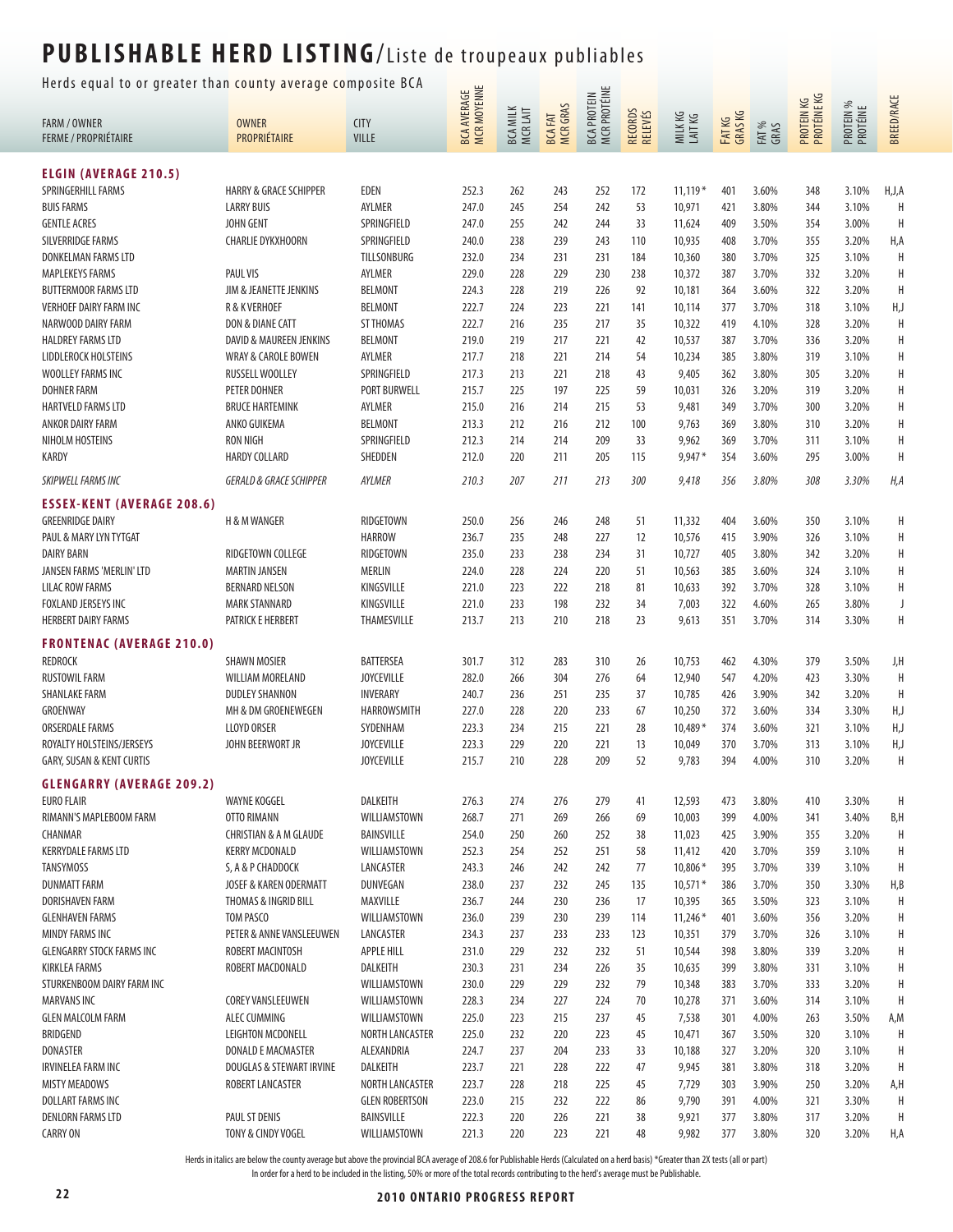#### Herds equal to or greater than county average composite BCA  $\frac{1}{\sqrt{2}}$

| nerus equar to or greater than county average composite ben<br><b>FARM / OWNER</b><br><b>FERME / PROPRIÉTAIRE</b> | <b>OWNER</b><br>PROPRIÉTAIRE       | <b>CITY</b><br><b>VILLE</b> | <b>MCR MOYENNE</b><br><b>BCA AVERAGE</b> | <b>BCA MILK</b><br>MCRLAIT | <b>MCRGRAS</b><br><b>BCAFAT</b> | MCR PROTÉINE<br><b>BCA PROTEIN</b> | <b>RECORDS</b><br><b>RELEVÉS</b> | MILKKG<br>LAITKG | FATKG<br>GRAS KG | FAT %<br>GRAS | PROTÉINE KG<br>5X<br>PROTEIN H | PROTEIN %<br>PROTÉINE | <b>BREED/RACE</b> |
|-------------------------------------------------------------------------------------------------------------------|------------------------------------|-----------------------------|------------------------------------------|----------------------------|---------------------------------|------------------------------------|----------------------------------|------------------|------------------|---------------|--------------------------------|-----------------------|-------------------|
| <b>HEIDI FARMS INC</b>                                                                                            | PAUL OEGGERLI                      | <b>BAINSVILLE</b>           | 221.0                                    | 225                        | 212                             | 226                                | 264                              | 9.972            | 350              | 3.50%         | 320                            | 3.20%                 | H                 |
| FRASERLOCH                                                                                                        | <b>JACK FRASER</b>                 | MAXVILLE                    | 220.3                                    | 220                        | 223                             | 218                                | 33                               | 9,149            | 347              | 3.80%         | 290                            | 3.20%                 | H                 |
| <b>GLENEIL FARMS</b>                                                                                              | <b>NEIL &amp; IAN FRASER</b>       | <b>DALKEITH</b>             | 220.0                                    | 222                        | 218                             | 220                                | 40                               | 10,061           | 370              | 3.70%         | 319                            | 3.20%                 | H,J               |
| <b>DENVAN FARMS</b>                                                                                               | <b>ADRIAN ST DENIS</b>             | ALEXANDRIA                  | 219.3                                    | 220                        | 218                             | 220                                | 54                               | 9,530            | 349              | 3.70%         | 304                            | 3.20%                 | H                 |
| <b>GLEN MALCOLM FARM</b>                                                                                          | MACNAUGHTON CUMMING                | WILLIAMSTOWN                | 218.7                                    | 221                        | 210                             | 225                                | 103                              | 7,440            | 292              | 3.90%         | 249                            | 3.30%                 | A,M               |
| <b>GLENSPRINGS FARMS LTD</b>                                                                                      | <b>DONALD THOMSON</b>              | <b>MARTINTOWN</b>           | 214.7                                    | 219                        | 205                             | 220                                | 62                               | 10,255           | 356              | 3.50%         | 328                            | 3.20%                 | H                 |
| <b>GLEBOURNE</b>                                                                                                  | C & D OSBORNE FARM LTD             | <b>BAINSVILLE</b>           | 212.0                                    | 210                        | 221                             | 205                                | 62                               | 9,526            | 373              | 3.90%         | 296                            | 3.10%                 | H                 |
| <b>LOCHDALE</b>                                                                                                   | <b>DAVID MACMILLAN</b>             | ALEXANDRIA                  | 211.3                                    | 211                        | 212                             | 211                                | 53                               | 9,912            | 368              | 3.70%         | 315                            | 3.20%                 | Н                 |
| LOCHAY                                                                                                            | DARRELL & GLENN HAY                | ALEXANDRIA                  | 211.0                                    | 213                        | 205                             | 215                                | 27                               | 9,997            | 357              | 3.60%         | 321                            | 3.20%                 | Н                 |
| <b>GLENGARRY FARMS INC</b>                                                                                        | <b>IAN CUMMING</b>                 | <b>WILLIAMSTOWN</b>         | 208.7                                    | 213                        | 206                             | 207                                | 14                               | $6.911*$         | 278              | 4.00%         | 221                            | 3.20%                 | A                 |
| <b>GRENVILLE (AVERAGE 211.1)</b>                                                                                  |                                    |                             |                                          |                            |                                 |                                    |                                  |                  |                  |               |                                |                       |                   |
| <b>GERANN HOLSTEINS</b>                                                                                           | JOHN & DAWN WYNANDS                | CARDINAL                    | 273.0                                    | 276                        | 270                             | 273                                | 151                              | 12,499           | 452              | 3.60%         | 394                            | 3.20%                 | Н                 |
| <b>CRYSTAL BROOK FARM</b>                                                                                         | <b>MICHAEL HALL</b>                | <b>MOUNTAIN</b>             | 260.0                                    | 262                        | 262                             | 256                                | 29                               | 11,461           | 429              | 3.70%         | 358                            | 3.10%                 | Н                 |
| <b>BENOAKS HOLSTEINS</b>                                                                                          | <b>RUSSELL BENNETT</b>             | SPENCERVILLE                | 242.3                                    | 253                        | 233                             | 241                                | 40                               | 11,619           | 396              | 3.40%         | 353                            | 3.00%                 | Н                 |
| CLEARYDALE                                                                                                        | <b>DOUGLAS CLEARY</b>              | SPENCERVILLE                | 236.0                                    | 239                        | 231                             | 238                                | 130                              | 10.826*          | 387              | 3.60%         | 343                            | 3.20%                 | Н                 |
| KEMPTVILLE COLLEGE, U OF G                                                                                        | <b>KEMPTVILLE CAMPUS</b>           | <b>KEMPTVILLE</b>           | 233.7                                    | 232                        | 227                             | 242                                | 26                               | 10,362           | 377              | 3.60%         | 344                            | 3.30%                 | Н                 |
| RIDEAUSIDE FARMS INC                                                                                              | <b>CHARLES &amp; JAMES BENNETT</b> | <b>KEMPTVILLE</b>           | 233.3                                    | 240                        | 229                             | 231                                | 236                              | $10,640*$        | 377              | 3.50%         | 326                            | 3.10%                 | Н                 |
| <b>KENORA FARMS</b>                                                                                               | PAUL & ANDREW HENDERSON            | SPENCERVILLE                | 226.0                                    | 229                        | 222                             | 227                                | 153                              | 10,298           | 369              | 3.60%         | 325                            | 3.20%                 | H                 |
| <b>CARKNER FARMS LTD</b>                                                                                          | <b>H &amp; R CARKNER</b>           | MERRICKVILLE                | 225.7                                    | 220                        | 232                             | 225                                | 55                               | 10.439           | 409              | 3.90%         | 337                            | 3.20%                 | H                 |
| SOMEROAL                                                                                                          | <b>ALLAN SOMERVILLE</b>            | SPENCERVILLE                | 219.0                                    | 225                        | 211                             | 221                                | 135                              | 10,242           | 358              | 3.50%         | 321                            | 3.10%                 | H,A               |
| SNOWDAME HOLSTEINS                                                                                                | <b>BRUCE SNOWDON</b>               | MERRICKVILLE                | 219.0                                    | 220                        | 224                             | 213                                | 62                               | 10,108           | 382              | 3.80%         | 311                            | 3.10%                 | H                 |
| DANYOWEN FARM                                                                                                     | RICHARD SCHUTTEN                   | SPENCERVILLE                | 216.3                                    | 217                        | 216                             | 216                                | 76                               | 9,914            | 366              | 3.70%         | 312                            | 3.10%                 | Н                 |
| <b>CURVUE FARMS LTD</b>                                                                                           |                                    | <b>JASPER</b>               | 214.3                                    | 215                        | 220                             | 208                                | 80                               | 9.172            | 347              | 3.80%         | 283                            | 3.10%                 | H                 |
| <b>LOCUS LANE</b>                                                                                                 | <b>SCOTT CONNELL</b>               | <b>BROCKVILLE</b>           | 212.3                                    | 213                        | 207                             | 217                                | 79                               | 10,003           | 360              | 3.60%         | 323                            | 3.20%                 | $\sf H$           |

#### **CONTINUED ON NEXT PAGE**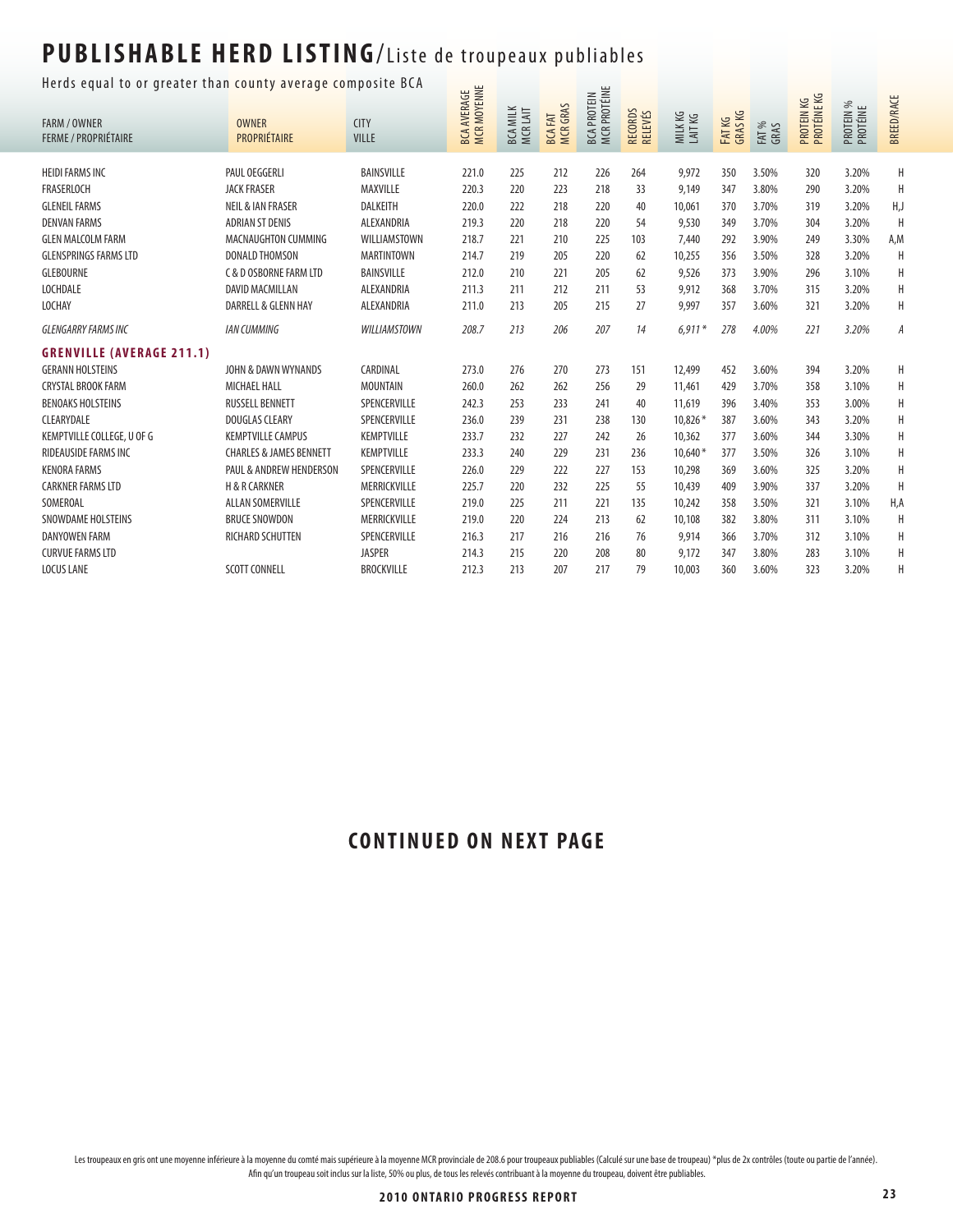Herds equal to or greater than county average composite BCA  $\frac{1}{\sqrt{2}}$ 

| ncias equal to or greater than county average comp |                                      |                         | <b>MCR MOYENNE</b><br><b>BCA AVERAGE</b> |                            |                     | BCA PROTEIN<br>MCR PROTÉINE |                    |                    |                  |                |                           |                       |                   |
|----------------------------------------------------|--------------------------------------|-------------------------|------------------------------------------|----------------------------|---------------------|-----------------------------|--------------------|--------------------|------------------|----------------|---------------------------|-----------------------|-------------------|
| <b>FARM / OWNER</b><br><b>FERME / PROPRIÉTAIRE</b> | <b>OWNER</b><br>PROPRIÉTAIRE         | <b>CITY</b><br>VILLE    |                                          | <b>BCA MILK</b><br>MCRLAIT | BCA FAT<br>MCR GRAS |                             | RECORDS<br>RELEVÉS | MILK KG<br>LAIT KG | FATKG<br>GRAS KG | FAT %<br>GRAS  | PROTEIN KG<br>PROTÉINE KG | PROTEIN %<br>PROTÉINE | <b>BREED/RACE</b> |
| <b>GREY (AVERAGE 195.4)</b>                        |                                      |                         |                                          |                            |                     |                             |                    |                    |                  |                |                           |                       |                   |
| <b>GLENWIN HOLSTEINS</b>                           | PATTI ALSOP                          | SINGHAMPTON             | 264.3                                    | 268                        | 260                 | 265                         | 88                 | 12,454             | 449              | 3.60%          | 390                       | 3.10%                 | Η                 |
| <b>REINDEROCK FARMS</b>                            | <b>HENRY REINDERS</b>                | <b>MEAFORD</b>          | 236.0                                    | 234                        | 239                 | 235                         | 49                 | $10,573*$          | 401              | 3.80%          | 338                       | 3.20%                 | H                 |
| PAUL & KATHRYN MARTIN                              |                                      | <b>MOUNT FOREST</b>     | 235.3                                    | 243                        | 232                 | 231                         | 38                 | 10,667             | 379              | 3.60%          | 325                       | 3.00%                 | Η                 |
| <b>MAPLE LINE FARMS</b>                            | DICK & MARIAN NOBLE                  | MEAFORD                 | 226.3                                    | 228                        | 222                 | 229                         | 57                 | 10,048             | 364              | 3.60%          | 322                       | 3.20%                 | Н                 |
| <b>GAMBLANE FARMS</b>                              | <b>IAN GAMBLE</b>                    | CHATSWORTH              | 223.7                                    | 228                        | 225                 | 218                         | 37                 | 10,222             | 375              | 3.70%          | 313                       | 3.10%                 | H                 |
| BRILYN                                             | <b>BRIAN HASTIE</b>                  | DURHAM                  | 223.0                                    | 227                        | 213                 | 229                         | 27                 | 10,791             | 376              | 3.50%          | 346                       | 3.20%                 | H, B              |
| WIGMANA FARMS                                      | S & D FRANKLAND                      | DUNDALK                 | 221.0                                    | 213                        | 223                 | 227                         | 68                 | 8,451              | 375              | 4.40%          | 303                       | 3.60%                 | H,J               |
| <b>SAENTIS FARMS INC</b>                           | <b>TOM NAGEL</b>                     | <b>SHALLOW LAKE</b>     | 219.7                                    | 227                        | 212                 | 220                         | 69                 | 10,399             | 359              | 3.50%          | 319                       | 3.10%                 | H                 |
| <b>G &amp; L PARKIN FARMS LTD</b>                  | LARRY & HEATHER PARKIN               | <b>OWEN SOUND</b>       | 217.0                                    | 215                        | 227                 | 209                         | 42                 | 9,925              | 389              | 3.90%          | 306                       | 3.10%                 | Η                 |
| <b>VERNLA</b>                                      | <b>VERNON MARTIN</b>                 | <b>MOUNT FOREST</b>     | 214.7                                    | 218                        | 210                 | 216                         | 29                 | 10,199             | 365              | 3.60%          | 321                       | 3.10%                 | Η                 |
| SACHOLM FARMS                                      | PAUL SACHS                           | <b>DOBBINGTON</b>       | 213.3                                    | 218                        | 206                 | 216                         | 37                 | 9,942              | 350              | 3.50%          | 313                       | 3.10%                 | Н                 |
| <b>MARVIN BAUMAN</b>                               |                                      | <b>MOUNT FOREST</b>     | 212.7                                    | 216                        | 211                 | 211                         | 11                 | 9,148              | 331              | 3.60%          | 284                       | 3.10%                 | Н                 |
| MILLBROOKE                                         | E & K MEULENDYK                      | <b>BADJEROS</b>         | 209.0                                    | 200                        | 234                 | 193                         | 35                 | 9,465              | 413              | 4.40%          | 289                       | 3.10%                 | Н                 |
| SPRUCE LANE HOLSTEINS LTD                          |                                      | CHESLEY                 | 208.0                                    | 211                        | 209                 | 204                         | 45                 | 9,401              | 345              | 3.70%          | 289                       | 3.10%                 | Н                 |
| MURLONE HOLSTEINS                                  | <b>MURRAY BREEDON</b>                | MARKDALE                | 207.7                                    | 206                        | 220                 | 197                         | 52                 | 9,697              | 386              | 4.00%          | 296                       | 3.10%                 | Н                 |
| VALLEYKIRK                                         | R & M KIRKCONNELL                    | <b>OWEN SOUND</b>       | 203.0                                    | 203                        | 206                 | 200                         | 47                 | 9,642              | 361              | 3.70%          | 300                       | 3.10%                 | H                 |
| <b>VICKHAVEN HOLSTEINS</b>                         | <b>PAUL VICKERS</b>                  | MEAFORD                 | 202.0                                    | 204                        | 201                 | 201                         | 40                 | 9,188              | 336              | 3.70%          | 288                       | 3.10%                 | Н                 |
| <b>LORMARR LEA</b>                                 | ROB GOODWILL                         | <b>OWEN SOUND</b>       | 201.3                                    | 200                        | 206                 | 198                         | 63                 | 9,351              | 357              | 3.80%          | 293                       | 3.10%                 | Н                 |
| <b>BOJUDABROOK</b>                                 | <b>BOB &amp; JUDY PRINGLE</b>        | <b>CHATSWORTH</b>       | 200.3                                    | 203                        | 200                 | 198                         | 20                 | 9,098              | 331              | 3.60%          | 282                       | 3.10%                 | H                 |
| PAULLYN FARMS                                      | PAUL HILL                            | <b>AYTON</b>            | 199.7                                    | 202                        | 189                 | 208                         | 60                 | 6,081              | 306              | 5.00%          | 237                       | 3.90%                 | J,H               |
| NAYLORCROFT                                        | STEPHEN NAYLOR                       | MEAFORD                 | 199.7                                    | 196                        | 204                 | 199                         | 31                 | 9,301              | 360              | 3.90%          | 299                       | 3.20%                 | H                 |
| <b>FOOTHILL FARMS</b>                              | RANDY WOODHOUSE                      | CLARKSBURG              | 199.0                                    | 197                        | 205                 | 195                         | 45                 | 9,443              | 364              | 3.90%          | 296                       | 3.10%                 | H                 |
| UNIQUE HOLSTEINS                                   |                                      | <b>MT FOREST</b>        | 199.0                                    | 201                        | 195                 | 201                         | 35                 | 9,277              | 336              | 3.60%          | 296                       | 3.20%                 | H,J               |
| MARFLO HOLSTEINS                                   | <b>FLOYD MARTIN</b>                  | <b>MOUNT FOREST</b>     | 198.7                                    | 198                        | 202                 | 196                         | 50                 | 9,235              | 350              | 3.80%          | 290                       | 3.10%                 | H                 |
| <b>DONRICH</b>                                     | DON DIETRICH                         | DESBORO                 | 198.7                                    | 195                        | 205                 | 196                         | 29                 | 9,130              | 355              | 3.90%          | 290                       | 3.20%                 | H                 |
| <b>BLAJOY &amp; CLARBRO HOLSTEINS</b>              | <b>BLAIN CLARKE</b>                  | DUNDALK                 | 198.3                                    | 200                        | 196                 | 199                         | 63                 | 9,533              | 348              | 3.70%          | 300                       | 3.10%                 | Н                 |
| <b>SELECT EXPORT</b>                               |                                      | <b>HANOVER</b>          | 198.3                                    | 196                        | 206                 | 193                         | 62                 | 9,248              | 362              | 3.90%          | 290                       | 3.10%                 | Н                 |
| <b>INNEBROUGH FARM</b>                             | MAXINE INNES DO HOLBOUG              | <b>MT FOREST</b>        | 198.0                                    | 200                        | 195                 | 199                         | 21                 | 9,100              | 331              | 3.60%          | 289                       | 3.20%                 | Η                 |
| <b>BRISTAL ACRES</b>                               | <b>BRIAN BETTS</b>                   | <b>FLESHERTON</b>       | 197.7                                    | 199                        | 193                 | 201                         | 30                 | 9,351              | 336              | 3.60%          | 299                       | 3.20%                 | Н                 |
| <b>MERVIN WEBER</b>                                | ROB & ALICE BUMSTEAD                 | <b>MOUNT FOREST</b>     | 197.0                                    | 204                        | 193                 | 194                         | 31                 | 9,686              | 340              | 3.50%          | 292                       | 3.00%                 | Н                 |
| LOYALYN                                            |                                      | <b>OWEN SOUND</b>       | 196.0                                    | 201                        | 199                 | 188                         | 33                 | 9,327              | 343              | 3.70%          | 278                       | 3.00%                 | Н                 |
| <b>HALDIMAND (AVERAGE 206.3)</b>                   |                                      |                         |                                          |                            |                     |                             |                    |                    |                  |                |                           |                       |                   |
| <b>RONWARD FARMS</b>                               | <b>WARD GEE</b>                      | <b>FISHERVILLE</b>      | 259.0                                    | 262                        | 265                 | 250                         | 34                 | 11,640             | 436              | 3.70%          | 355                       | 3.00%                 | H                 |
| <b>DEBOER HOLST</b>                                | <b>BEN &amp; ANIETA DEBOER</b>       | SELKIRK                 | 243.0                                    | 237                        | 244                 | 248                         | 81                 | 10,850             | 413              | 3.80%          | 360                       | 3.30%                 | Η                 |
| <b>HIGHESTATE FARMS</b>                            | TED HEEG                             | HAGERSVILLE             | 236.7                                    | 243                        | 226                 | 241                         | 73                 | 10,933             | 378              | 3.50%          | 345                       | 3.20%                 | Н                 |
| TIL-EL                                             | <b>TILSTRA BROS</b>                  | DUNVILLE                | 234.0                                    | 235                        | 240                 | 227                         | 82                 | 10,521             | 398              | 3.80%          | 323                       | 3.10%                 | Η                 |
| TIERSDALE HOLSTEINS                                | PETE & HELEN TIERSMA                 | DUNNVILLE               | 229.7                                    | 227                        | 230                 | 232                         | 58                 | 10,662             | 401              | 3.80%          | 347                       | 3.30%                 | H                 |
| <b>HEEG DALE SONS LTD</b>                          | <b>ALLAN HEEG</b>                    | DUNNVILLE               | 219.3                                    | 219                        | 221                 | 218                         | 119                | 9,700              | 365              | 3.80%          | 308                       | 3.20%                 | Η                 |
| <b>KEYLAS FARMS LTD</b><br>ARDROSS HOLSTEINS       | DOUGLAS WINGER<br>DALE & DAVE LANG   | CAYUGA                  | 218.3                                    | 223<br>214                 | 216<br>213          | 216                         | 66                 | 10,408             | 375              | 3.60%<br>3.70% | 319                       | 3.10%                 | Н<br>Η            |
| PARKLEA FARMS LTD                                  | <b>ALLAN PARKE</b>                   | CALEDONIA<br>CALEDONIA  | 215.0<br>214.7                           | 217                        | 207                 | 218<br>220                  | 93<br>53           | 9,840<br>10,222    | 363<br>359       | 3.50%          | 318<br>326                | 3.20%<br>3.20%        | Η                 |
| <b>DYKEMAVALE FARMS</b>                            | <b>FRANK DYKSTRA</b>                 | <b>JARVIS</b>           | 213.7                                    | 218                        | 212                 | 211                         | 35                 | 9,944              | 359              | 3.60%          | 307                       | 3.10%                 | Η                 |
| <b>ZANTS HOLSTEINS</b>                             | <b>CHRIS ZANTINGH</b>                | DUNNVILLE               | 212.3                                    | 214                        | 214                 | 209                         | 69                 | 9,633              | 356              | 3.70%          | 299                       | 3.10%                 | Η                 |
| <b>RICH VALLEY JERSEYS</b>                         | <b>C &amp; V RICHARDSON</b>          | CALEDONIA               | 209.3                                    | 217                        | 189                 | 222                         | 33                 | 6,641              | 312              | 4.70%          | 257                       | 3.90%                 | J                 |
| BEECHWOOD                                          | MURRAY ROULSTON                      | HAGERSVILLE             | 208.0                                    | 207                        | 209                 | 208                         | 43                 | 9,581              | 359              | 3.70%          | 306                       | 3.20%                 | Η                 |
| VAN DER MOLEN INC                                  | RAY VAN DER MOLEN                    | <b>JARVIS</b>           | 207.7                                    | 211                        | 205                 | 207                         | 69                 | 9,383              | 339              | 3.60%          | 293                       | 3.10%                 | H, B              |
| HEATHERICK                                         | ANDREW & ALISON TOPP                 | DUNNVILLE               | 207.3                                    | 208                        | 208                 | 206                         | 48                 | 9,369              | 347              | 3.70%          | 294                       | 3.10%                 | H                 |
| RICHVALE HOLST                                     | <b>GRANT RICHARDSON</b>              | DUNNVILLE               | 206.3                                    | 210                        | 207                 | 202                         | 65                 | 9,615              | 353              | 3.70%          | 295                       | 3.10%                 | Η                 |
| <b>HALTON (AVERAGE 203.0)</b>                      |                                      |                         |                                          |                            |                     |                             |                    |                    |                  |                |                           |                       |                   |
|                                                    |                                      |                         |                                          |                            |                     |                             |                    |                    | 425              |                |                           |                       | Η                 |
| SWISSLINE DAIRY FARM<br>KITCHOLM                   | <b>WALTER EGGER</b><br>JOHN KITCHING | MILTON<br><b>MOFFAT</b> | 226.0<br>214.7                           | 225<br>216                 | 236<br>216          | 217<br>212                  | 37<br>45           | 10,935<br>9,716    | 361              | 3.90%<br>3.70% | 333<br>303                | 3.00%<br>3.10%        | Η                 |
| SOUTHBRAE                                          | ROBERT LINHAM                        | <b>LIMEHOUSE</b>        | 206.0                                    | 205                        | 212                 | 201                         | 26                 | 9,347              | 359              | 3.80%          | 292                       | 3.10%                 | H, B              |
|                                                    |                                      |                         |                                          |                            |                     |                             |                    |                    |                  |                |                           |                       |                   |
| <b>HASTINGS (AVERAGE 212.4)</b>                    |                                      |                         |                                          |                            |                     |                             |                    |                    |                  |                |                           |                       |                   |
| HOLLYLANE JERSEYS                                  | ROGER & DIANE JARRELL RAY            | CORBYVILLE              | 268.0                                    | 282                        | 251                 | 271                         | 44                 | 8,440              | 407              | 4.80%          | 308                       | 3.60%                 | J                 |
| LAZIERLANE                                         | <b>MIKE LAZIER</b>                   | CORBYVILLE              | 266.3                                    | 263                        | 270                 | 266                         | 27                 | 11,697             | 447              | 3.80%          | 376                       | 3.20%                 | Η                 |
| DONNANVIEW                                         | DONNIE DONNAN                        | STIRLING                | 258.3                                    | 257                        | 262                 | 256                         | 65                 | 11,966             | 451              | 3.80%          | 378                       | 3.20%                 | Н                 |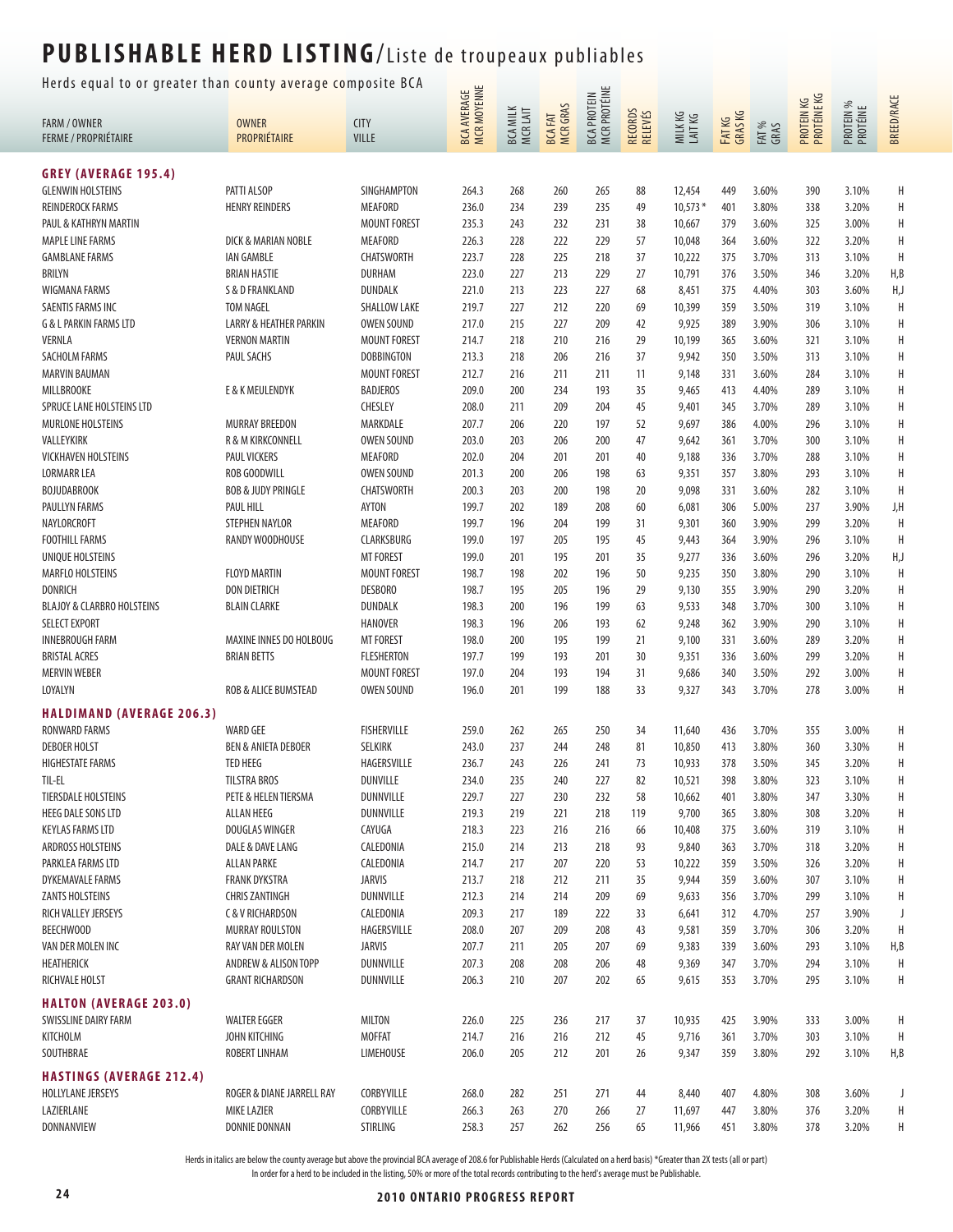#### Herds equal to or greater than county average composite BCA  $\Box$

| nerus equar to or greater than county average composite ben<br><b>FARM / OWNER</b><br><b>FERME / PROPRIÉTAIRE</b> | <b>OWNER</b><br>PROPRIÉTAIRE                  | <b>CITY</b><br><b>VILLE</b>         | <b>MCR MOYENNE</b><br>AVERAGE<br>BCA. | <b>BCA MILK</b><br>MCRLAIT | <b>MCRGRAS</b><br><b>BCA FAT</b> | MCR PROTÉINE<br><b>BCA PROTEIN</b> | <b>RECORDS</b><br><b>RELEVÉS</b> | MILK KG<br>LAIT KG | <b>GRASKG</b><br><b>FATKG</b> | FAT %<br>GRAS  | PROTÉINE KG<br>УX<br>PROTEIN H | PROTEIN %<br>PROTÉINE | <b>BREED/RACE</b> |
|-------------------------------------------------------------------------------------------------------------------|-----------------------------------------------|-------------------------------------|---------------------------------------|----------------------------|----------------------------------|------------------------------------|----------------------------------|--------------------|-------------------------------|----------------|--------------------------------|-----------------------|-------------------|
|                                                                                                                   |                                               |                                     |                                       | 251                        |                                  | 252                                | 32                               |                    | 442                           |                |                                | 3.20%                 |                   |
| <b>CHADWICK FARMS INC</b><br><b>FLORIDAVIEW FARMS</b>                                                             | WAYNE & BRIAN CHADWICK<br><b>DUANE REDDEN</b> | <b>DESERONTO</b><br><b>STIRLING</b> | 255.3<br>239.0                        | 241                        | 263<br>236                       | 240                                | 49                               | 11,338<br>10,949   | 399                           | 3.90%<br>3.60% | 364<br>347                     | 3.20%                 | Η<br>Н            |
| DONNANDALE                                                                                                        |                                               | <b>STIRLING</b>                     | 231.7                                 | 234                        | 227                              | 234                                | 252                              | 10,511             | 378                           | 3.60%          | 334                            | 3.20%                 | Н                 |
| <b>ALHOLM FARM</b>                                                                                                | A & G THOMPSON                                | <b>ROSLIN</b>                       | 226.7                                 | 235                        | 213                              | 232                                | 59                               | 10,848             | 363                           | 3.30%          | 341                            | 3.10%                 | H                 |
| <b>KLAY KNOLL</b>                                                                                                 | A & P KOOISTRA                                | <b>STIRLING</b>                     | 224.7                                 | 223                        | 229                              | 222                                | 80                               | 10,323             | 393                           | 3.80%          | 326                            | 3.20%                 | H                 |
| <b>R-J FARMS</b>                                                                                                  | <b>ROBERT JARRELL</b>                         | CORBYVILLE                          | 224.3                                 | 239                        | 196                              | 238                                | 72                               | 8,308              | 327                           | 3.90%          | 294                            | 3.50%                 | J,H               |
| <b>SILLSWAY FARMS</b>                                                                                             | JEFF & BRIAN SILLS                            | <b>ROSLIN</b>                       | 224.0                                 | 227                        | 222                              | 223                                | 87                               | 10,723             | 389                           | 3.60%          | 334                            | 3.10%                 | H                 |
| <b>GARHAVEN FARM</b>                                                                                              | TIM & GARY HUNT                               | <b>TWEED</b>                        | 220.3                                 | 218                        | 221                              | 222                                | 35                               | 9,216              | 375                           | 4.10%          | 308                            | 3.30%                 | H,J               |
| JONGENOTTER FARMS                                                                                                 | A & P JONGENOTTER                             | <b>FOXBORO</b>                      | 220.0                                 | 224                        | 212                              | 224                                | 64                               | 10,246             | 359                           | 3.50%          | 326                            | 3.20%                 | Н                 |
| RONADA FARMS                                                                                                      | A BERGVELD & R HANNAH                         | BELLEVILLE                          | 217.7                                 | 226                        | 201                              | 226                                | 53                               | 6,978              | 333                           | 4.80%          | 264                            | 3.80%                 | J                 |
| RAWDONVIEW FARM                                                                                                   | COLIN & DAVID LAKE                            | STIRLING                            | 216.7                                 | 218                        | 214                              | 218                                | 60                               | 10,133             | 368                           | 3.60%          | 322                            | 3.20%                 | Н                 |
| <b>APPENROSE FARMS</b>                                                                                            | <b>GLEN SPENCER</b>                           | <b>STIRLING</b>                     | 211.7                                 | 216                        | 207                              | 212                                | 58                               | 10,158             | 362                           | 3.60%          | 316                            | 3.10%                 | $\boldsymbol{H}$  |
| <b>CHARCON HOLSTEINS</b>                                                                                          | <b>CHARLES DOORNBOS</b>                       | <b>FOXBORO</b>                      | 210.7                                 | 214                        | 207                              | 211                                | 30                               | 9,589              | 343                           | 3.60%          | 301                            | 3.10%                 | Н                 |
| RICHLAND                                                                                                          | <b>GARY RICHARDSON</b>                        | <b>STIRLING</b>                     | 209.7                                 | 210                        | 209                              | 210                                | 60                               | 9,922              | 366                           | 3.70%          | 314                            | 3.20%                 | Η                 |
| <b>HUFFMANDALE HOLSTEINS</b>                                                                                      | E & E HUFFMAN                                 | <b>CORBYVILLE</b>                   | 209.0                                 | 212                        | 206                              | 209                                | 61                               | 9,641              | 348                           | 3.60%          | 304                            | 3.20%                 | Н                 |
|                                                                                                                   |                                               |                                     |                                       |                            |                                  |                                    |                                  |                    |                               |                |                                |                       |                   |
| <b>HURON (AVERAGE 209.4)</b>                                                                                      |                                               |                                     |                                       |                            |                                  |                                    |                                  |                    |                               |                |                                |                       |                   |
| <b>SWISS LANE</b>                                                                                                 | A & T RECHSTEINER                             | <b>LISTOWEL</b>                     | 290.7                                 | 303                        | 286                              | 283                                | 53                               | 11,981             | 446                           | 3.70%          | 382                            | 3.20%                 | B,H               |
| <b>GUBELMANN BROWN SWISS</b>                                                                                      | <b>ERNST GUBELMANN</b>                        | <b>WALTON</b>                       | 283.7                                 | 275                        | 285                              | 291                                | 58                               | 10,285             | 429                           | 4.20%          | 380                            | 3.70%                 | B                 |
| <b>HEATHER HOLME FARMS</b>                                                                                        | <b>GLEN MCNEIL</b>                            | <b>GODERICH</b>                     | 271.3                                 | 259                        | 289                              | 266                                | 36                               | 12,137             | 503                           | 4.10%          | 397                            | 3.30%                 | H                 |
| <b>EVERGREEN HOLSTEINS</b>                                                                                        | <b>ROBERT &amp; ANDREA VAN NES</b>            | <b>ETHEL</b>                        | 266.7                                 | 276                        | 254                              | 270                                | 251                              | 11,721             | 403                           | 3.40%          | 368                            | 3.10%                 | Н                 |
| JIM & JUDY SNYDER                                                                                                 |                                               | DASHWOOD                            | 244.3                                 | 246                        | 226                              | 261                                | 40                               | 7.009              | 259                           | 3.70%          | 242                            | 3.50%                 | M                 |
| WOODVUE FARMS INC                                                                                                 | <b>STEVEN HERN</b>                            | <b>WOODHAM</b>                      | 242.7                                 | 250                        | 237                              | 241                                | 41                               | 11,095             | 391                           | 3.50%          | 339                            | 3.10%                 | Н                 |
| <b>GERTHEA</b>                                                                                                    | <b>GERRY &amp; THEA RIJKHOFF</b>              | <b>WALTON</b>                       | 241.3                                 | 246                        | 246                              | 232                                | 9                                | 11,673             | 429                           | 3.70%          | 350                            | 3.00%                 | H                 |
| MEERAGOLD FARMS LTD                                                                                               | <b>H &amp; A VANDERMEER</b>                   | <b>KIPPEN</b>                       | 236.3                                 | 241                        | 230                              | 238                                | 45                               | 10,897             | 386                           | 3.50%          | 342                            | 3.10%                 | H                 |

#### **CONTINUED ON NEXT PAGE**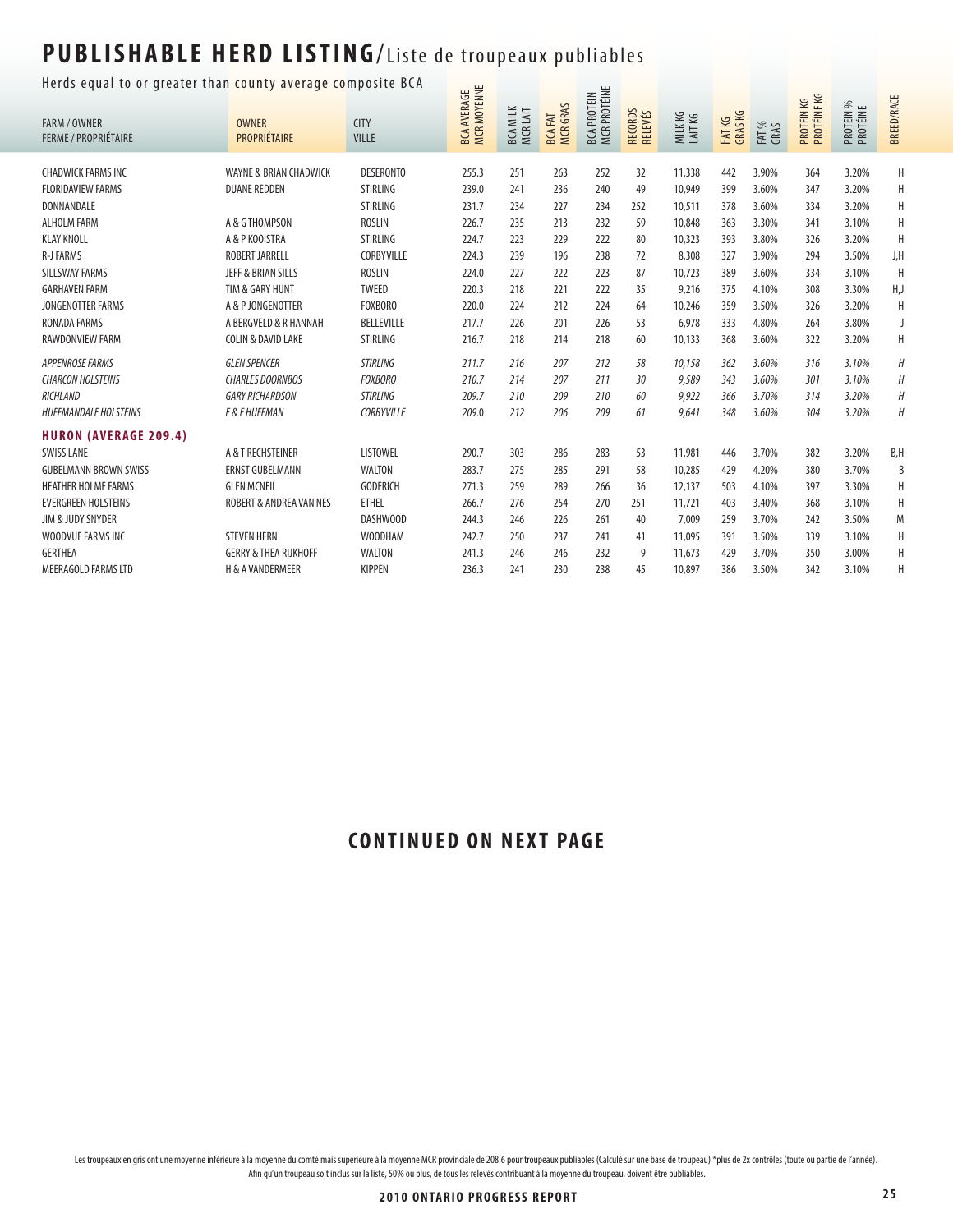### Herds equal to or greater than county average composite BCA  $\frac{u}{u}$   $\equiv$

| uur to or greater thun county average compo                       |                                                                    |                         |                                          |                             |                                  |                                           |                    |                    |                   |                |                           |                       |                   |
|-------------------------------------------------------------------|--------------------------------------------------------------------|-------------------------|------------------------------------------|-----------------------------|----------------------------------|-------------------------------------------|--------------------|--------------------|-------------------|----------------|---------------------------|-----------------------|-------------------|
| <b>FARM / OWNER</b>                                               | <b>OWNER</b>                                                       | <b>CITY</b>             | <b>MCR MOYENNE</b><br><b>BCA AVERAGE</b> | <b>BCA MILK</b><br>MCR LAIT | <b>MCRGRAS</b><br><b>BCA FAT</b> | <b>MCR PROTÉINE</b><br><b>BCA PROTEIN</b> | RECORDS<br>RELEVÉS | MILK KG<br>LAIT KG | FAT KG<br>GRAS KG | FAT %<br>GRAS  | PROTEIN KG<br>PROTÉINE KG | PROTEIN %<br>PROTÉINE | <b>BREED/RACE</b> |
| <b>FERME / PROPRIÉTAIRE</b>                                       | PROPRIÉTAIRE                                                       | <b>VILLE</b>            |                                          |                             |                                  |                                           |                    |                    |                   |                |                           |                       |                   |
| HOMESTEADER HOLSTEINS INC                                         | <b>LEO MILTENBURG</b>                                              | <b>LUCKNOW</b>          | 235.0                                    | 233                         | 246                              | 226                                       | 62                 | 10,654             | 419               | 3.90%          | 328                       | 3.10%                 | H                 |
| WINHAVEN FARMS LTD                                                | <b>P WINKEL &amp; W PRATT</b>                                      | <b>FORDWICH</b>         | 234.0                                    | 230                         | 243                              | 229                                       | 46                 | 10,452             | 407               | 3.90%          | 329                       | 3.10%                 | H                 |
| VAN DIETEN FARMS INC                                              | <b>HANK VAN DIETEN</b>                                             | SEAFORTH                | 233.3                                    | 236                         | 230                              | 234                                       | 49                 | 10,749             | 390               | 3.60%          | 341                       | 3.20%                 | H, B              |
| <b>WILLVERN FARMS</b>                                             | PAUL GIBBINGS                                                      | <b>CLINTON</b>          | 233.0                                    | 227                         | 239                              | 233                                       | 40                 | 10,403             | 407               | 3.90%          | 339                       | 3.30%                 | H                 |
| JOHN VERBURG                                                      |                                                                    | <b>LONDESBOROUGH</b>    | 231.7                                    | 228                         | 239                              | 228                                       | 39                 | 10,026             | 389               | 3.90%          | 317                       | 3.20%                 | Η                 |
| <b>GUNTENSPERGER DAIRY INC</b>                                    | <b>KARL GUNTENSPERGER</b>                                          | SEAFORTH                | 231.3                                    | 233                         | 229                              | 232                                       | 121                | 10,045             | 365               | 3.60%          | 319                       | 3.20%                 | Н                 |
| <b>HAAG FARMS INC FARM #1</b>                                     |                                                                    | <b>BRUSSELS</b>         | 231.0                                    | 233                         | 238                              | 222                                       | 76                 | 10,823             | 408               | 3.80%          | 327                       | 3.00%                 | Н                 |
| JOHN M. BRAND                                                     |                                                                    | <b>CLINTON</b>          | 229.7                                    | 241                         | 209                              | 239                                       | 100                | 6,748              | 317               | 4.70%          | 255                       | 3.80%                 | J                 |
| <b>DAIRYBURG</b>                                                  | <b>MARK &amp; JACOBUS VERBURG</b>                                  | <b>AUBURN</b>           | 229.0                                    | 239                         | 218                              | 230                                       | 61                 | 10,897             | 369               | 3.40%          | 334                       | 3.10%                 | Н                 |
| <b>VINKELAAR FARMS</b>                                            | JAN & STEVELIEN BOKKERS                                            | <b>DUBLIN</b>           | 228.7                                    | 231                         | 224                              | 231                                       | 49                 | 10,356             | 374               | 3.60%          | 331                       | 3.20%                 | Н                 |
| ROWILL JERSEYS                                                    |                                                                    | SEAFORTH                | 227.7                                    | 237                         | 204                              | 242                                       | 95                 | 6,701              | 313               | 4.70%          | 259                       | 3.90%                 | J                 |
| <b>ECKERLEA ACRES</b>                                             | <b>CHRISTA ECKERT</b>                                              | SEAFORTH                | 226.3                                    | 232                         | 225                              | 222                                       | 198                | $10,112*$          | 366               | 3.60%          | 310                       | 3.10%                 | H                 |
| <b>HIEVAN HOLSTEINS</b>                                           | <b>JOHN VANHIE</b>                                                 | CREDITON                | 225.3                                    | 224                         | 223                              | 229                                       | 20                 | 10,330             | 380               | 3.70%          | 334                       | 3.20%                 | H                 |
| <b>KESI FARMS</b>                                                 | KEES & IVONNE VAN ESVELD                                           | <b>CLINTON</b>          | 224.3                                    | 226                         | 223                              | 224                                       | 87                 | 10,015             | 366               | 3.70%          | 317                       | 3.20%                 | Н                 |
| <b>VINSELAAR HOLSTEINS INC</b>                                    | ROBERT VAN DEN HENGEL                                              | SEAFORTH                | 223.7                                    | 226                         | 222                              | 223                                       | 41                 | 10,199             | 370               | 3.60%          | 319                       | 3.10%                 | $\sf H$           |
| <b>BYLSMA FARMS</b>                                               | AUKE, CHRIS & JEFF BYLSMA                                          | <b>BLYTH</b>            | 222.3                                    | 220                         | 231                              | 216                                       | 99                 | 10,149             | 397               | 3.90%          | 318                       | 3.10%                 | H,J               |
| JOYROD HOLSTEINS                                                  | RODNEY & JOYCE SHANTZ                                              | <b>GORRIE</b>           | 220.0                                    | 222                         | 217                              | 221                                       | 42                 | 10,224             | 371               | 3.60%          | 323                       | 3.20%                 | H                 |
| ROLLING LANDS FARMS                                               | <b>T &amp; A VANHITTERSUM</b>                                      | <b>BLYTH</b>            | 219.7                                    | 220                         | 218                              | 221                                       | 95                 | 9,632              | 356               | 3.70%          | 309                       | 3.20%                 | Н                 |
| <b>FAIRLAINE FARMS</b>                                            | K & M RUTHERFORD                                                   | WINGHAM                 | 218.3                                    | 223                         | 222                              | 210                                       | 21                 | 10,168             | 375               | 3.70%          | 307                       | 3.00%                 | Η                 |
| ROYALAIR FARMS                                                    | <b>BLAIR BEUERMANN</b>                                             | <b>DUBLIN</b>           | 214.3                                    | 220                         | 208                              | 215                                       | 74                 | 9,866              | 347               | 3.50%          | 307                       | 3.10%                 | $\mathsf H$       |
| <b>CRESCENT LANE FARMS LTD</b>                                    | PETER SCHUTTEL                                                     | <b>GODERICH</b>         | 214.0                                    | 216                         | 207                              | 219                                       | 150                | 9,960              | 355               | 3.60%          | 320                       | 3.20%                 | H,B               |
| JADENRICH HOLSTEINS                                               | <b>DENNIS &amp; JANICE GINGRICH</b>                                | <b>GORRIE</b>           | 214.0                                    | 218                         | 211                              | 213                                       | 50                 | 9,910              | 356               | 3.60%          | 308                       | 3.10%                 | H                 |
| PAULOR                                                            | PAUL & LORRAIN FRANKEN                                             | <b>CLINTON</b>          | 213.7                                    | 223                         | 196                              | 222                                       | 36                 | 7,287              | 331               | 4.50%          | 269                       | 3.70%                 | J,H               |
| <b>KOERSEN DAIRY</b>                                              | JAN & JOKE KOERSEN                                                 | <b>FORDWICH</b>         | 213.3                                    | 208                         | 217                              | 215                                       | 100                | 9,424              | 365               | 3.90%          | 311                       | 3.30%                 | H                 |
| <b>MAITLAND HILL</b>                                              | <b>M &amp; M SHANTZ</b>                                            | GORRIE                  | 213.3                                    | 215                         | 205                              | 220                                       | 38                 | 9,820              | 348               | 3.50%          | 319                       | 3.20%                 | H                 |
| DUTCHDALE                                                         | PERRY VAN OSCH                                                     | <b>LUCKNOW</b>          | 210.7                                    | 214                         | 209                              | 209                                       | 54                 | 9,845              | 359               | 3.60%          | 307                       | 3.10%                 | H,J               |
| <b>LAURLEE FARM</b>                                               | LEROY & LAURIE MARTIN                                              | <b>FORDWICH</b>         | 210.7                                    | 213                         | 207                              | 212                                       | 45                 | 9,935              | 357               | 3.60%          | 314                       | 3.20%                 | H                 |
| <b>GENESIS</b>                                                    | PAUL & VIRGINIA WARWICK                                            | <b>EXETER</b>           | 210.3                                    | 219                         | 192                              | 220                                       | 42                 | 6,367              | 304               | 4.80%          | 243                       | 3.80%                 | J                 |
| <b>BLYTH HILL HOLSTEINS</b>                                       | LIEVEN & NELE VERSCHAEVE                                           | <b>BLYTH</b>            | 209.7                                    | 212                         | 207                              | 210                                       | 57                 | 9,499              | 345               | 3.60%          | 300                       | 3.20%                 | Н                 |
| <b>HYLAND HOLSTEINS</b>                                           | JOHN CALDERWOOD                                                    | <b>KIPPEN</b>           | 209.3                                    | 211                         | 207                              | 210                                       | 54                 | 9,673              | 353               | 3.60%          | 309                       | 3.20%                 | Н                 |
| <b>KENORA-RAINY RIVER (AVERAGE 203.0)</b><br><b>EMO HOLSTEINS</b> | <b>BERNIE ZIMMERMAN</b>                                            | EM <sub>0</sub>         | 217.3                                    | 202                         | 250                              | 200                                       | 32                 | 9,235              | 428               | 4.60%          | 292                       | 3.20%                 | Η                 |
| <b>LAMBTON (AVERAGE 192.5)</b>                                    |                                                                    |                         |                                          |                             |                                  |                                           |                    |                    |                   |                |                           |                       |                   |
| MOOREGLEN FARMS                                                   | <b>MELVIN ANDERSON</b>                                             | MOORETOWN               | 222.0                                    | 220                         | 223                              | 223                                       | 180                | 9,757              | 367               | 3.80%          | 315                       | 3.20%                 | Η                 |
| ERROLEA HOLSTEINS                                                 | RICHARD SOMERVILLE                                                 | CAMLACHIE               | 217.3                                    | 216                         | 211                              | 225                                       | 25                 | 9,827              | 361               | 3.70%          | 327                       | 3.30%                 | H,J               |
| <b>FORBESVUE FARMS INC</b>                                        |                                                                    | SARNIA                  | 217.0                                    | 223                         | 210                              | 218                                       | 156                | 10,159             | 354               | 3.50%          | 316                       | 3.10%                 | Η                 |
| A H DAIRY FARM                                                    | <b>HENK DEJONG</b>                                                 | <b>WATFORD</b>          | 217.0                                    | 214                         | 218                              | 219                                       | 131                | 9,681              | 365               | 3.80%          | 314                       | 3.20%                 | Н                 |
| VAN ENGELEN DAIRY FARMS LTD                                       | MIKE & ED VAN ENGELEN                                              | THEDFORD                | 214.7                                    | 214                         | 216                              | 214                                       | 292                | 9,500              | 356               | 3.70%          | 302                       | 3.20%                 | Η                 |
| <b>CHARLYN JERSEYS</b>                                            | KEN & KAREN KINGDON                                                | <b>FOREST</b>           | 214.7                                    | 219                         | 201                              | 224                                       | 40                 | 6,884              | 337               | 4.90%          | 264                       | 3.80%                 | J,H               |
| JEFF & BRENDA STEWARDSON                                          |                                                                    | THEDFORD                | 213.7                                    | 214                         | 213                              | 214                                       | 236                | 9,682              | 357               | 3.70%          | 309                       | 3.20%                 | H                 |
| <b>EXCELSIOR FARM</b>                                             | JOHN DEELSTRA                                                      | WYOMING                 | 213.7                                    | 214                         | 211                              | 216                                       | 87                 | 9,154              | 347               | 3.80%          | 305                       | 3.30%                 | H,B,G             |
| MIDEON HOLSTEINS INC                                              | <b>HENK PASTOOR</b>                                                | PETROLIA                | 211.0                                    | 218                         | 204                              | 211                                       | 104                | 9,595              | 333               | 3.50%          | 295                       | 3.10%                 | H                 |
| <b>WILLOW LANE</b>                                                | <b>BRIAN SLAUGHTER</b>                                             | FOREST                  | 210.0                                    | 213                         | 201                              | 216                                       | 25                 | 10,088             | 354               | 3.50%          | 325                       | 3.20%                 | Н                 |
| DRAGHORN JERSEYS                                                  | DON DUNLOP                                                         | CROTON                  | 207.7                                    | 213                         | 192                              | 218                                       | 21                 | 6,304              | 309               | 4.90%          | 244                       | 3.90%                 | J                 |
| PERCHLANE FARMS                                                   |                                                                    | SARNIA                  | 206.0                                    | 201                         | 208                              | 209                                       | 39                 | 9,129              | 351               | 3.80%          | 303                       | 3.30%                 | H                 |
| <b>BARCREST</b>                                                   | MIKE & BECKY BARNES                                                | <b>FOREST</b>           | 196.3                                    | 200                         | 189                              | 200                                       | 40                 | 8,828              | 321               | 3.60%          | 285                       | 3.20%                 | H,J               |
| <b>STARLYTE FARMS</b>                                             | <b>SCOTT STEVEN</b>                                                | <b>WARWICK TOWNSHIP</b> | 193.7                                    | 193                         | 199                              | 189                                       | 78                 | 8,760              | 336               | 3.80%          | 273                       | 3.10%                 | H                 |
| <b>LANARK (AVERAGE 197.4)</b>                                     |                                                                    |                         |                                          |                             |                                  |                                           |                    |                    |                   |                |                           |                       |                   |
| ZIEVIEW                                                           | DARYL ZIEBARTH                                                     | PAKENHAM                | 256.3                                    | 256                         | 267                              | 246                                       | 41                 | 12,359             | 476               | 3.90%          | 374                       | 3.00%                 | Н                 |
| <b>NANDALE FARMS</b>                                              | JOHN & BETH NANNE                                                  | PAKENHAM                | 238.7                                    | 241                         | 237                              | 238                                       | 38                 | 10,624             | 389               | 3.70%          | 335                       | 3.20%                 | H                 |
| <b>JOCKBRAE FARMS LIMITED</b>                                     | <b>JAMES FOSTER</b>                                                | <b>CARLETON PLACE</b>   | 233.3                                    | 232                         | 231                              | 237                                       | 58                 | 10,982             | 405               | 3.70%          | 354                       | 3.20%                 | Н                 |
| <b>PENLOW FARMS</b>                                               | ALLAN & DONNA LOWRY                                                | ALMONTE                 | 232.7                                    | 231                         | 234                              | 233                                       | 40                 | 11,087             | 415               | 3.70%          | 354                       | 3.20%                 | Н                 |
| <b>TWINPEAK FARMS</b>                                             | PETER & DIANA NANNE                                                | PAKENHAM                | 219.7                                    | 218                         | 226                              | 215                                       | 39                 | 9,782              | 376               | 3.80%          | 307                       | 3.10%                 | Н                 |
| <b>BONNIEVIEW FARMS</b><br><b>ELM CREFT FARM</b>                  | <b>FRANK &amp; BRAD CAMERON</b><br><b>GEORGE &amp; MARY OLIVER</b> | PERTH<br>PERTH          | 215.3<br>214.7                           | 214<br>220                  | 215<br>211                       | 217<br>213                                | 71<br>70           | 9,964<br>10,662    | 371<br>377        | 3.70%<br>3.50% | 321<br>327                | 3.20%<br>3.10%        | H<br>Н            |
| <b>ENNVIEW FARM</b>                                               | <b>TOM ENNIS</b>                                                   | PERTH                   | 207.7                                    | 205                         | 211                              | 207                                       | 52                 | 9,877              | 377               | 3.80%          | 316                       | 3.20%                 | Н                 |
|                                                                   |                                                                    |                         |                                          |                             |                                  |                                           |                    |                    |                   |                |                           |                       |                   |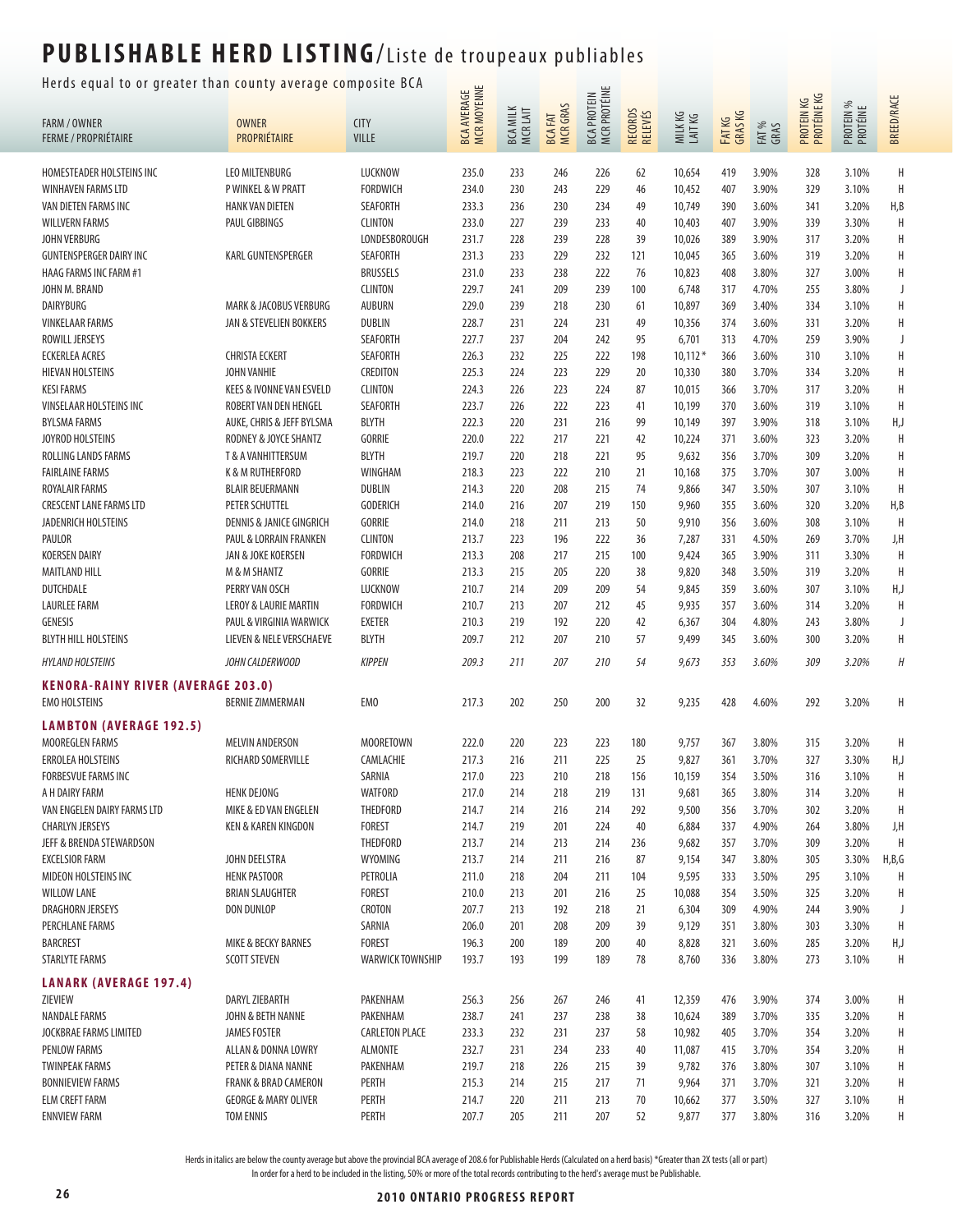Herds equal to or greater than county average composite BCA  $\frac{1}{\sqrt{2}}$ 

| neras equar to or greater than county average composite |                                  | <b>MCR MOYENNE</b><br><b>BCA AVERAGE</b> |       |                            | MCR PROTÉINE<br><b>BCA PROTEIN</b> |     |                    |                  |                   |               |                           |                       |                   |
|---------------------------------------------------------|----------------------------------|------------------------------------------|-------|----------------------------|------------------------------------|-----|--------------------|------------------|-------------------|---------------|---------------------------|-----------------------|-------------------|
| <b>FARM / OWNER</b>                                     | <b>OWNER</b>                     | <b>CITY</b>                              |       |                            |                                    |     |                    |                  |                   |               |                           |                       | <b>BREED/RACE</b> |
| <b>FERME / PROPRIÉTAIRE</b>                             | PROPRIÉTAIRE                     | VILLE                                    |       | <b>BCA MILK</b><br>MCRLAIT | <b>MCRGRAS</b><br><b>BCAFAT</b>    |     | RECORDS<br>RELEVÉS | MILKKG<br>LAITKG | FAT KG<br>GRAS KG | FAT %<br>GRAS | PROTEIN KG<br>PROTÉINE KG | PROTEIN %<br>PROTÉINE |                   |
| <b>LEEDS (AVERAGE 203.0)</b>                            |                                  |                                          |       |                            |                                    |     |                    |                  |                   |               |                           |                       |                   |
| <b>LILLIES DALE HOLSTEINS</b>                           | <b>LEO BAUMANN</b>               | LYN                                      | 292.0 | 293                        | 297                                | 286 | 68                 | 12,844           | 486               | 3.80%         | 400                       | 3.10%                 | H                 |
| <b>LEANN FARMS</b>                                      | <b>LEONARD ROTH</b>              | MALLORYTOWN                              | 270.7 | 274                        | 266                                | 272 | 79                 | 12,402           | 448               | 3.60%         | 393                       | 3.20%                 | $\overline{H}$    |
| SEELBY HOLSTEINS LTD                                    | <b>DAN SIMPSON</b>               | <b>SEELEYS BAY</b>                       | 250.7 | 242                        | 265                                | 245 | 89                 | 11,134           | 453               | 4.10%         | 357                       | 3.20%                 | H                 |
| <b>GREAVESTON HOLSTEINS</b>                             | RON & ANDREW GREAVES             | <b>NORTH AUGUSTA</b>                     | 249.0 | 253                        | 242                                | 252 | 92                 | $11,381*$        | 402               | 3.50%         | 361                       | 3.20%                 | $\overline{H}$    |
| <b>DONNAVILLE HOLSTEINS</b>                             | <b>RICHARD SHANE</b>             | LYN                                      | 242.0 | 242                        | 246                                | 238 | 48                 | 11,286           | 424               | 3.80%         | 352                       | 3.10%                 | H                 |
| MAPLELYN HOLSTEINS                                      | ED & JANET WYNANDS               | LYN                                      | 236.7 | 232                        | 237                                | 241 | 59                 | 10,625           | 403               | 3.80%         | 351                       | 3.30%                 | H                 |
| <b>LOMBARD DALE</b>                                     | R & L MACMILLAN                  | <b>LOMBARDY</b>                          | 228.3 | 233                        | 220                                | 232 | 49                 | 8,333            | 319               | 3.80%         | 271                       | 3.30%                 | A,H               |
| <b>HILL VIEW FARMS</b>                                  | WILLIAM DWYRE                    | ELGIN                                    | 228.0 | 223                        | 237                                | 224 | 92                 | 10,291           | 405               | 3.90%         | 329                       | 3.20%                 | H                 |
| COOLIGAN CREEK FARM INC                                 | <b>JOHN BONGERS</b>              | <b>ELGIN</b>                             | 226.3 | 220                        | 231                                | 228 | 65                 | 9,863            | 383               | 3.90%         | 323                       | 3.30%                 | H                 |
| PURITY HOLSTEINS                                        | <b>KELVIN KERR</b>               | ADDISON                                  | 225.0 | 218                        | 236                                | 221 | 21                 | 10,374           | 421               | 4.10%         | 336                       | 3.20%                 | H                 |
| <b>ROOSBURG FARMS</b>                                   | NICK & JOHN VERBURG              | <b>ATHENS</b>                            | 223.0 | 218                        | 231                                | 220 | 73                 | 10,237           | 401               | 3.90%         | 326                       | 3.20%                 | $\overline{H}$    |
| <b>GOLDENDALE FARM</b>                                  |                                  | LANSDOWNE                                | 222.7 | 221                        | 223                                | 224 | 81                 | 10,375           | 386               | 3.70%         | 332                       | 3.20%                 | H                 |
| <b>EVENSTAR</b>                                         | SCOTT & JOYCE JACKSON            | GANANOQUE                                | 218.7 | 218                        | 223                                | 215 | 43                 | 9,942            | 378               | 3.80%         | 312                       | 3.10%                 | $\overline{H}$    |
| <b>JOBO FARMS</b>                                       | H & A OOSTERHOF                  | NORTH AUGUSTA                            | 217.7 | 212                        | 225                                | 216 | 72                 | 9,674            | 382               | 3.90%         | 314                       | 3.20%                 | H                 |
| <b>CHANTCRES FARMS</b>                                  | <b>RONALD CHANT</b>              | PORTLAND                                 | 212.7 | 209                        | 216                                | 213 | 67                 | 9,509            | 365               | 3.80%         | 306                       | 3.20%                 | H                 |
| <b>TANGLIN FARM</b>                                     | <b>STEPHEN COOTE</b>             | <b>FRANKVILLE</b>                        | 208.7 | 206                        | 211                                | 209 | 71                 | 9,312            | 354               | 3.80%         | 301                       | 3.20%                 | H                 |
| MOUNT AIRY HOLSTEINS                                    | NEIL, SCOTT & JOE MODLER         | GANANOQUE                                | 206.3 | 203                        | 214                                | 202 | 71                 | 9,374            | 367               | 3.90%         | 296                       | 3.20%                 | H,A               |
| <b>BRIERHILL HOLSTEINS</b>                              | SID & JOE VANDERWERF             | <b>LYNDHURST</b>                         | 206.3 | 201                        | 220                                | 198 | 35                 | 9,197            | 375               | 4.10%         | 287                       | 3.10%                 | H                 |
| <b>LENNOX-ADDINGTON (AVERAGE 206.4)</b>                 |                                  |                                          |       |                            |                                    |     |                    |                  |                   |               |                           |                       |                   |
| <b>HYKABODE</b>                                         | ALLAN HUYCK                      | <b>BATH</b>                              | 277.0 | 283                        | 280                                | 268 | 51                 | 12,943 *         | 481               | 3.70%         | 391                       | 3.00%                 | H,J               |
| <b>LOCUST DELL</b>                                      | <b>ROBERT GROOMS</b>             | <b>NAPANEE</b>                           | 238.7 | 256                        | 228                                | 232 | 31                 | 11,423           | 377               | 3.30%         | 329                       | 2.90%                 | H                 |
| POPLARDELL HOLSTEINS                                    | <b>BRUCE CAUGHEY</b>             | STELLA                                   | 238.0 | 227                        | 251                                | 236 | 41                 | 10,742           | 442               | 4.10%         | 355                       | 3.30%                 | H                 |
| <b>RIPPLEBROOK</b>                                      | <b>KEVIN MACLEAN</b>             | <b>NAPANEE</b>                           | 227.3 | 234                        | 223                                | 225 | 109                | 10,815           | 382               | 3.50%         | 330                       | 3.10%                 | H                 |
| SUNBORN                                                 | JOHN MACLAUGHLIN                 | <b>TAMWORTH</b>                          | 226.0 | 231                        | 222                                | 225 | 58                 | 10,403           | 371               | 3.60%         | 322                       | 3.10%                 | $\mathsf H$       |
| <b>ENRICO FARMS</b>                                     | RICK KELDERMAN                   | NAPANEE                                  | 219.0 | 220                        | 214                                | 223 | 51                 | 10,020           | 363               | 3.60%         | 323                       | 3.20%                 | $\overline{H}$    |
| <b>HOMETOWN JERSEYS</b>                                 | <b>NEIL &amp; MELANIE HUNTER</b> | <b>BATH</b>                              | 218.3 | 222                        | 205                                | 228 | 43                 | 7,213            | 339               | 4.70%         | 272                       | 3.80%                 | J,H               |
| <b>SUTTON FARMS</b>                                     | JACK & ROB SUTTON                | NAPANEE                                  | 210.0 | 212                        | 205                                | 213 | 70                 | 10,012           | 358               | 3.60%         | 319                       | 3.20%                 | H                 |
| MARTINGALE                                              | <b>CLARKE MARTIN</b>             | SELBY                                    | 206.7 | 207                        | 205                                | 208 | 66                 | 9,506            | 350               | 3.70%         | 304                       | 3.20%                 | H                 |
| <b>MANITOULIN-SUDBURY WEST (AVERAGE 221.3)</b>          |                                  |                                          |       |                            |                                    |     |                    |                  |                   |               |                           |                       |                   |
| <b>OSHADENAH HOLSTEINS</b>                              | RONALD & JAMES ANSTICE           | TEHKUMMAH                                | 237.3 | 234                        | 236                                | 242 | 42                 | 10,657           | 397               | 3.70%         | 349                       | 3.30%                 | H                 |
| <b>MIDDLESEX (AVERAGE 206.0)</b>                        |                                  |                                          |       |                            |                                    |     |                    |                  |                   |               |                           |                       |                   |
| <b>STANTON BROS LTD</b>                                 | LAURIE, JIM & JEFF STANTON       | <b>ILDERTON</b>                          | 257.0 | 261                        | 259                                | 251 | 581                | $11,760*$        | 433               | 3.70%         | 360                       | 3.10%                 | H                 |
| <b>GOLDEN MEADOW HOLSTEINS</b>                          | <b>KENNETH HUTCHESON</b>         | <b>MOSSLEY</b>                           | 254.7 | 258                        | 250                                | 256 | 82                 | 10,639           | 412               | 3.90%         | 347                       | 3.30%                 | H,J               |

#### **CONTINUED ON NEXT PAGE**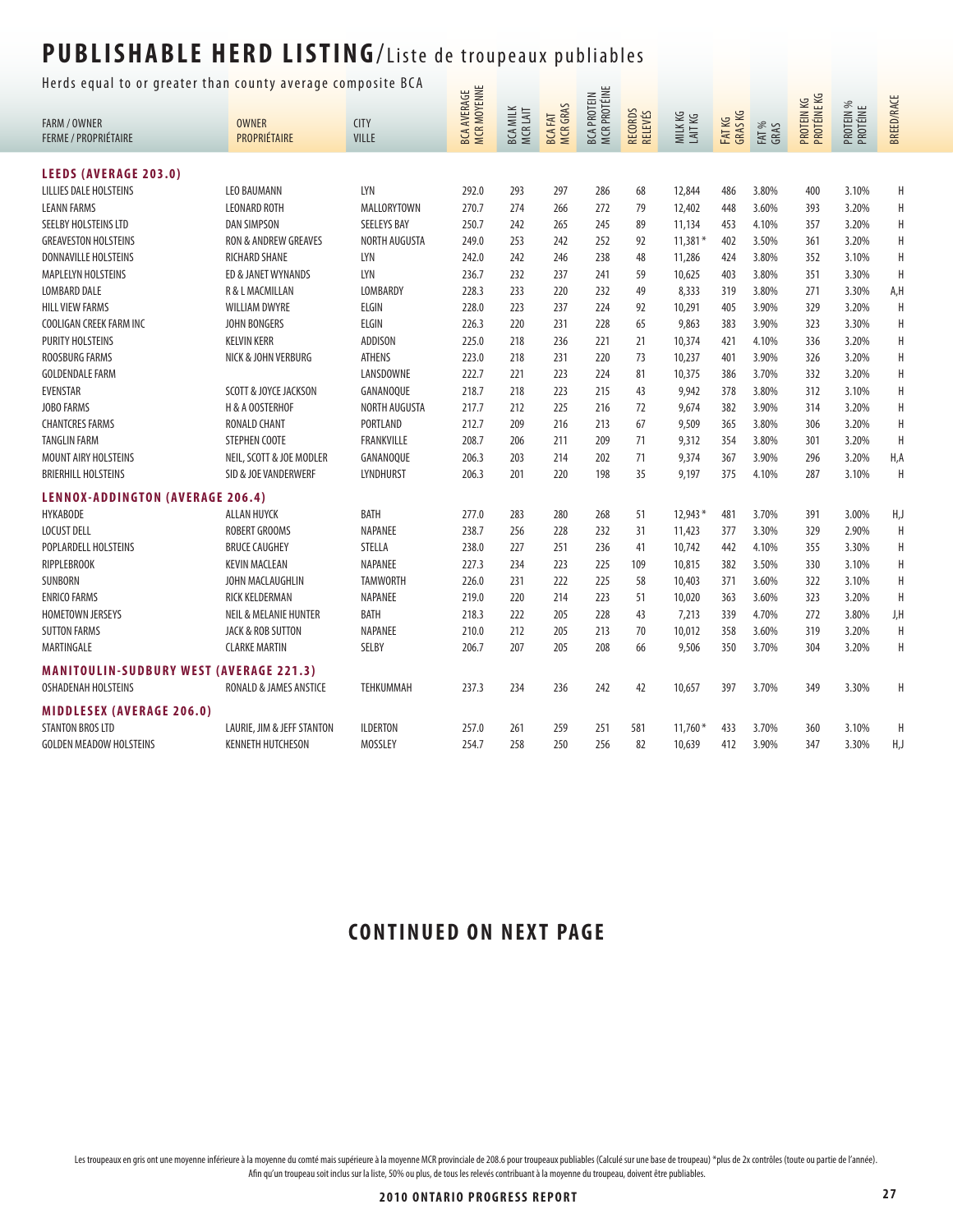#### Herds equal to or greater than county average composite BCA  $\frac{1}{\cdots}$

|                                       | nerus equar to or greater than county average compo |                       |                            |                             |                                   | <b>MCR PROTÉINE</b> |                    |                    |                   |                |                           |                       |                   |
|---------------------------------------|-----------------------------------------------------|-----------------------|----------------------------|-----------------------------|-----------------------------------|---------------------|--------------------|--------------------|-------------------|----------------|---------------------------|-----------------------|-------------------|
| FARM / OWNER                          | <b>OWNER</b>                                        | <b>CITY</b>           | BCA AVERAGE<br>MCR MOYENNE | <b>BCA MILK</b><br>MCR LAIT | <b>MCR GRAS</b><br><b>BCA FAT</b> | <b>BCA PROTEIN</b>  | RECORDS<br>RELEVÉS | MILK KG<br>LAIT KG | FAT KG<br>GRAS KG |                | PROTEIN KG<br>PROTÉINE KG | PROTEIN %<br>PROTÉINE | <b>BREED/RACE</b> |
| <b>FERME / PROPRIÉTAIRE</b>           | PROPRIÉTAIRE                                        | <b>VILLE</b>          |                            |                             |                                   |                     |                    |                    |                   | FAT %<br>GRAS  |                           |                       |                   |
| DAIRY ACRES FARMS LTD                 | <b>ERVIN BRYANT</b>                                 | <b>STRATHROY</b>      | 253.7                      | 259                         | 252                               | 250                 | 142                | $11,484*$          | 415               | 3.60%          | 353                       | 3.10%                 | Н                 |
| O'NEIL FARMS                          | <b>STEVE O'NEIL</b>                                 | THORNDALE             | 253.0                      | 256                         | 247                               | 256                 | 66                 | 10,666             | 382               | 3.60%          | 341                       | 3.20%                 | Η                 |
| LONDEDGE HOLSTEINS INC                | TED & DAVE BROWN                                    | <b>ILDERTON</b>       | 252.7                      | 257                         | 255                               | 246                 | 67                 | $11,564*$          | 426               | 3.70%          | 353                       | 3.10%                 | H                 |
| <b>MARVALE FARMS LTD</b>              | <b>JAMES MARR</b>                                   | MOSSLEY               | 242.7                      | 244                         | 248                               | 236                 | 44                 | 11,080             | 417               | 3.80%          | 340                       | 3.10%                 | H                 |
| <b>CAVANALECK FARM LTD</b>            |                                                     | <b>BELMONT</b>        | 236.7                      | 231                         | 239                               | 240                 | 73                 | 10,624             | 409               | 3.80%          | 351                       | 3.30%                 | Н                 |
| PLOVER HAVEN FARMS                    | W & C VAN DEN OETELAAR                              | <b>ILDERTON</b>       | 235.0                      | 235                         | 229                               | 241                 | 67                 | 10,646             | 385               | 3.60%          | 346                       | 3.30%                 | Н                 |
| NEWLANDS FARMS LTD                    | <b>WILLIAM GRIEVE</b>                               | <b>DORCHESTER</b>     | 230.7                      | 228                         | 238                               | 226                 | 68                 | 10,525             | 408               | 3.90%          | 333                       | 3.20%                 | Н                 |
| <b>WHITE CROSS FARMS</b>              | WILLY & DORIE KROSSE                                | ARVA                  | 230.3                      | 230                         | 230                               | 231                 | 106                | 10,257             | 382               | 3.70%          | 328                       | 3.20%                 | H                 |
| <b>HIGHBRIDGE FARM</b>                | A & J HOOGERBRUGGE                                  | PARKHILL              | 225.7                      | 221                         | 231                               | 225                 | 76                 | 9,704              | 378               | 3.90%          | 316                       | 3.30%                 | Н                 |
| <b>BLOEMEN DAIRY FARMS</b>            |                                                     | LUCAN                 | 225.3                      | 226                         | 223                               | 227                 | 374                | 10,119             | 371               | 3.70%          | 323                       | 3.20%                 | H                 |
| <b>ECHOGLEN FARM</b>                  | PAUL HUNTER                                         | <b>DORCHESTER</b>     | 225.3                      | 225                         | 225                               | 226                 | 32                 | 10,038             | 383               | 3.80%          | 324                       | 3.20%                 | H,J               |
| NUVIEW                                | <b>GERALD &amp; DAVID JOHNSON</b>                   | THORNDALE             | 225.0                      | 228                         | 223                               | 224                 | 63                 | 9,975              | 370               | 3.70%          | 316                       | 3.20%                 | H,J               |
| <b>WONHAVEN FARM</b>                  | <b>GEORGE &amp; DAVID WONNACOTT</b>                 | ARVA                  | 225.0                      | 230                         | 226                               | 219                 | 28                 | 10,041             | 365               | 3.60%          | 305                       | 3.00%                 | H                 |
| <b>BLOOMFIELD FARMS LTD</b>           | <b>BARRY &amp; BRIAN BLOOMFIELD</b>                 | <b>ILDERTON</b>       | 223.7                      | 226                         | 219                               | 226                 | 68                 | 10,244             | 366               | 3.60%          | 324                       | 3.20%                 | Н                 |
| <b>UCLUTH</b>                         | <b>CHRISTINE &amp; JOHN LAMB</b>                    | <b>BELMONT</b>        | 223.3                      | 231                         | 215                               | 224                 | 60                 | 10,436             | 360               | 3.40%          | 321                       | 3.10%                 | Н                 |
| <b>CADDEDALE HOLSTEINS</b>            | <b>STEVEN CADDEY</b>                                | <b>DORCHESTER</b>     | 223.3                      | 222                         | 224                               | 224                 | 36                 | 9,877              | 369               | 3.70%          | 318                       | 3.20%                 | Н                 |
| <b>GREENWAY FARMS LTD</b>             | ED GROENEWEGEN                                      | LUCAN                 | 220.3                      | 223                         | 222                               | 216                 | 54                 | 10,130             | 374               | 3.70%          | 311                       | 3.10%                 | H                 |
| <b>BACKX DAIRY FARMS</b>              | MICHIEL & MARIAN BACKX                              | <b>STRATHROY</b>      | 219.7                      | 218                         | 221                               | 220                 | 171                | 9,825              | 369               | 3.80%          | 315                       | 3.20%                 | H                 |
| SLEEGERDALE FARMS LTD                 | <b>HARRY SLEEGERS</b>                               | <b>BELMONT</b>        | 219.3                      | 220                         | 210                               | 228                 | 64                 | 8,654              | 350               | 4.00%          | 300                       | 3.50%                 | H,J               |
| <b>NEW GLADE FARM</b>                 | HARRY VAN DEN NIEUWELAAR                            | THAMESFORD            | 218.7                      | 218                         | 213                               | 225                 | 69                 | 9,478              | 344               | 3.60%          | 311                       | 3.30%                 | Η                 |
| FLETCHDALE JERSEY FARM LTD            | RAY & ARCHIE FLETCHER                               | LONDON                | 216.7                      | 229                         | 192                               | 229                 | 38                 | 7,134              | 324               | 4.50%          | 271                       | 3.80%                 | $\mathsf{I}$      |
| <b>DORTHOLME</b>                      | JOHN DORTMANS JR                                    | <b>STRATHROY</b>      | 216.3                      | 207                         | 229                               | 213                 | 45                 | 9,539              | 402               | 4.20%          | 314                       | 3.30%                 | H,J,B             |
| CORNITA                               | <b>CORNE VERHEYEN</b>                               | PARKHILL              | 216.0                      | 219                         | 216                               | 213                 | 149                | 9,767              | 358               | 3.70%          | 303                       | 3.10%                 | Η                 |
| <b>GROGAST FARM LTD</b>               | SIMON DEGROOT                                       | <b>STRATHROY</b>      | 215.3                      | 210                         | 225                               | 211                 | 39                 | 9,936              | 393               | 4.00%          | 316                       | 3.20%                 | H                 |
| <b>ZOLA FARMS</b>                     | RUDY SCHUURMAN                                      | <b>MOSSLEY</b>        | 214.3                      | 216                         | 209                               | 218                 | 94                 | 9,490              | 350               | 3.70%          | 308                       | 3.20%                 | H,J               |
| <b>COMRIE FARMS LTD</b>               | NORM MCNAUGHTON                                     | LONDON                | 213.7                      | 214                         | 220                               | 207                 | 36                 | 9,882              | 376               | 3.80%          | 303                       | 3.10%                 | H                 |
| HILLMARK HOLSTEINS                    | <b>GERALD HILL</b>                                  | <b>ILDERTON</b>       | 213.3                      | 212                         | 213                               | 215                 | 34                 | 9,501              | 355               | 3.70%          | 306                       | 3.20%                 | H                 |
| <b>HOOGENDOORN FARMS</b>              | M & H HOOGENDOORN                                   | <b>APPIN</b>          | 209.7                      | 206                         | 212                               | 211                 | 114                | 9,268              | 354               | 3.80%          | 303                       | 3.30%                 | Н                 |
| KORTANNE FARMS LTD                    | JOHN DEKORT                                         | DENFIELD              | 209.3                      | 216                         | 199                               | 213                 | 64                 | 9,637              | 331               | 3.40%          | 304                       | 3.20%                 | Н                 |
| ELLIOTTDALE HOLSTEINS                 | JOHN ELLIOTT                                        | THORNDALE             | 207.7                      | 210                         | 207                               | 206                 | 73                 | 9,521              | 347               | 3.60%          | 297                       | 3.10%                 | Н                 |
| <b>MEDWAY FARMS</b>                   | <b>COURT CARMICHAEL</b>                             | <b>ILDERTON</b>       | 206.7                      | 211                         | 203                               | 206                 | 41                 | 9,810              | 351               | 3.60%          | 305                       | 3.10%                 | H                 |
| <b>NIAGARA (AVERAGE 206.8)</b>        |                                                     |                       |                            |                             |                                   |                     |                    |                    |                   |                |                           |                       |                   |
| <b>FREUREHAVEN FARMS LTD</b>          |                                                     | WELLANDPORT           | 256.0                      | 260                         | 251                               | 257                 | 22                 | 11,325             | 405               | 3.60%          | 356                       | 3.10%                 | Н                 |
| <b>BAARCREEK HOLSTEINS</b>            | DICK & BONNIE BAARDA                                | SMITHVILLE            | 242.7                      | 240                         | 245                               | 243                 | 35                 | 10,754             | 409               | 3.80%          | 345                       | 3.20%                 | H                 |
| SUMMERS FARM LTD                      |                                                     | <b>FONTHILL</b>       | 240.7                      | 241                         | 240                               | 241                 | 80                 | 10,816             | 398               | 3.70%          | 344                       | 3.20%                 | H                 |
| <b>SILVER HOLME</b>                   | SILVERHOLME HOLSTEINS LTD                           | <b>ST ANNS</b>        | 239.0                      | 248                         | 232                               | 237                 | 52                 | 11,090             | 383               | 3.50%          | 339                       | 3.10%                 | Н                 |
| <b>HAWS FARMS</b>                     | DAVE & SHARON HAWS                                  | GRASSIE               | 234.3                      | 238                         | 230                               | 235                 | 42                 | 10,721             | 384               | 3.60%          | 338                       | 3.20%                 | Н                 |
| <b>WHITNELL HOLSTEINS</b>             | HOWARD AUGUSTINE                                    | WAINFLEET             | 233.7                      | 229                         | 234                               | 238                 | 30                 | 10,539             | 398               | 3.80%          | 345                       | 3.30%                 | Η                 |
| MAROBING FARMS LTD<br>ABBYLAYNE       | ROB & TRISH VAN WYNGAARDEN<br>ALBERT FLEDDERUS      | <b>ST ANNS</b>        | 231.3<br>230.7             | 230<br>230                  | 236                               | 228                 | 33                 | 11,034             | 419               | 3.80%<br>3.80% | 346                       | 3.10%<br>3.10%        | H                 |
| <b>FEEDERLANE &amp; MOTTLE</b>        | DON & KEN GREEN                                     | LOWBANKS<br>WAINFLEET | 228.0                      | 229                         | 234<br>227                        | 228<br>228          | 61<br>53           | 10,488<br>10,552   | 395<br>387        | 3.70%          | 330<br>334                | 3.20%                 | H<br>Н            |
| HOMEVALLEY HOLSTEINS LTD              | RICHARD & MARION RAHM                               | WELLANDPORT           | 224.0                      | 221                         | 228                               | 223                 | 45                 | 9,998              | 384               | 3.80%          | 322                       | 3.20%                 | Н                 |
| <b>VELLHAVEN FARM INC</b>             | DAVID & MARLENE VELLENGA                            | SMITHVILLE            | 224.0                      | 222                         | 228                               | 222                 | 35                 | 10,378             | 395               | 3.80%          | 329                       | 3.20%                 | Н                 |
| MAPLELAWN FARM                        | <b>DAVE MCKINNELL</b>                               | SMITHVILLE            | 221.7                      | 218                         | 238                               | 209                 | 22                 | 10,196             | 412               | 4.00%          | 309                       | 3.00%                 | H                 |
| MILSTEIN FARMS INC                    |                                                     | WAINFLEET             | 217.0                      | 216                         | 216                               | 219                 | 86                 | 9,926              | 368               | 3.70%          | 320                       | 3.20%                 | Н                 |
| <b>GREENVIEW</b>                      | <b>RON YUNGBLUT</b>                                 | <b>FONTHILL</b>       | 215.7                      | 218                         | 218                               | 211                 | 35                 | 9,881              | 366               | 3.70%          | 304                       | 3.10%                 | Н                 |
| <b>HENRY HUIZINGA</b>                 | HUIZTEIN FARMS INC                                  | WAINFLEET             | 214.0                      | 210                         | 220                               | 212                 | 83                 | 9,647              | 374               | 3.90%          | 309                       | 3.20%                 | Η                 |
| ROSE RIDGE FARMS                      |                                                     | WELLAND               | 212.3                      | 208                         | 221                               | 208                 | 38                 | 9,189              | 363               | 4.00%          | 292                       | 3.20%                 | H                 |
| <b>EVERCREST HOLSTEINS</b>            | <b>JERRY &amp; ALICE EVERS</b>                      | WELLANDPORT           | 207.3                      | 202                         | 210                               | 210                 | 38                 | 8,128              | 352               | 4.30%          | 282                       | 3.50%                 | H,J               |
| NIPISSING-PARRY SOUND (AVERAGE 203.3) |                                                     |                       |                            |                             |                                   |                     |                    |                    |                   |                |                           |                       |                   |
| PARVIEW FARMS INC                     | JAMES & MICHELLE PARSONS                            | <b>CACHE BAY</b>      | 246.3                      | 240                         | 255                               | 244                 | 45                 | 10,522             | 416               | 4.00%          | 341                       | 3.20%                 | Н                 |
| <b>GROLEA FARM</b>                    | <b>BLAIR &amp; CHERIE GROVE</b>                     | MATTAWA               | 238.7                      | 238                         | 237                               | 241                 | 24                 | 10,640             | 393               | 3.70%          | 343                       | 3.20%                 | H                 |
| <b>FERME VERNER FARM</b>              | <b>FRANCE &amp; CARMEN BEAUDRY</b>                  | VERNER                | 224.7                      | 221                         | 232                               | 221                 | 36                 | 9,958              | 388               | 3.90%          | 317                       | 3.20%                 | H                 |
| FERME CASCADES SEGUIN INC             | JACQUES & ANGELE SEGUIN                             | NOELVILLE             | 219.0                      | 215                         | 221                               | 221                 | 69                 | 9,419              | 360               | 3.80%          | 310                       | 3.30%                 | Н                 |
| <b>DUROCHER HOLSTEINS</b>             | PAUL BEAUDRY LOUISE RIBERDY                         | <b>VERNER</b>         | 216.7                      | 216                         | 219                               | 215                 | 32                 | 10,187             | 383               | 3.80%          | 323                       | 3.20%                 | Н                 |
| LA FERME IDEALE LTEE                  | MARC & ALAIN SEGUIN                                 | NOELVILLE             | 215.0                      | 210                         | 223                               | 212                 | 85                 | 9,520              | 377               | 4.00%          | 306                       | 3.20%                 | H                 |
| <b>FERME BONTEMPS</b>                 | <b>C&amp;FRAINVILLE</b>                             | <b>VERNER</b>         | 213.3                      | 211                         | 212                               | 217                 | 24                 | 9,643              | 362               | 3.80%          | 317                       | 3.30%                 | Н                 |
| <b>KELLY LANE FARMS</b>               | ED BUTLER                                           | NOELVILLE             | 208.7                      | 214                         | 199                               | 213                 | 31                 | 6,344              | 319               | 5.00%          | 240                       | 3.80%                 | J                 |
|                                       |                                                     |                       |                            |                             |                                   |                     |                    |                    |                   |                |                           |                       |                   |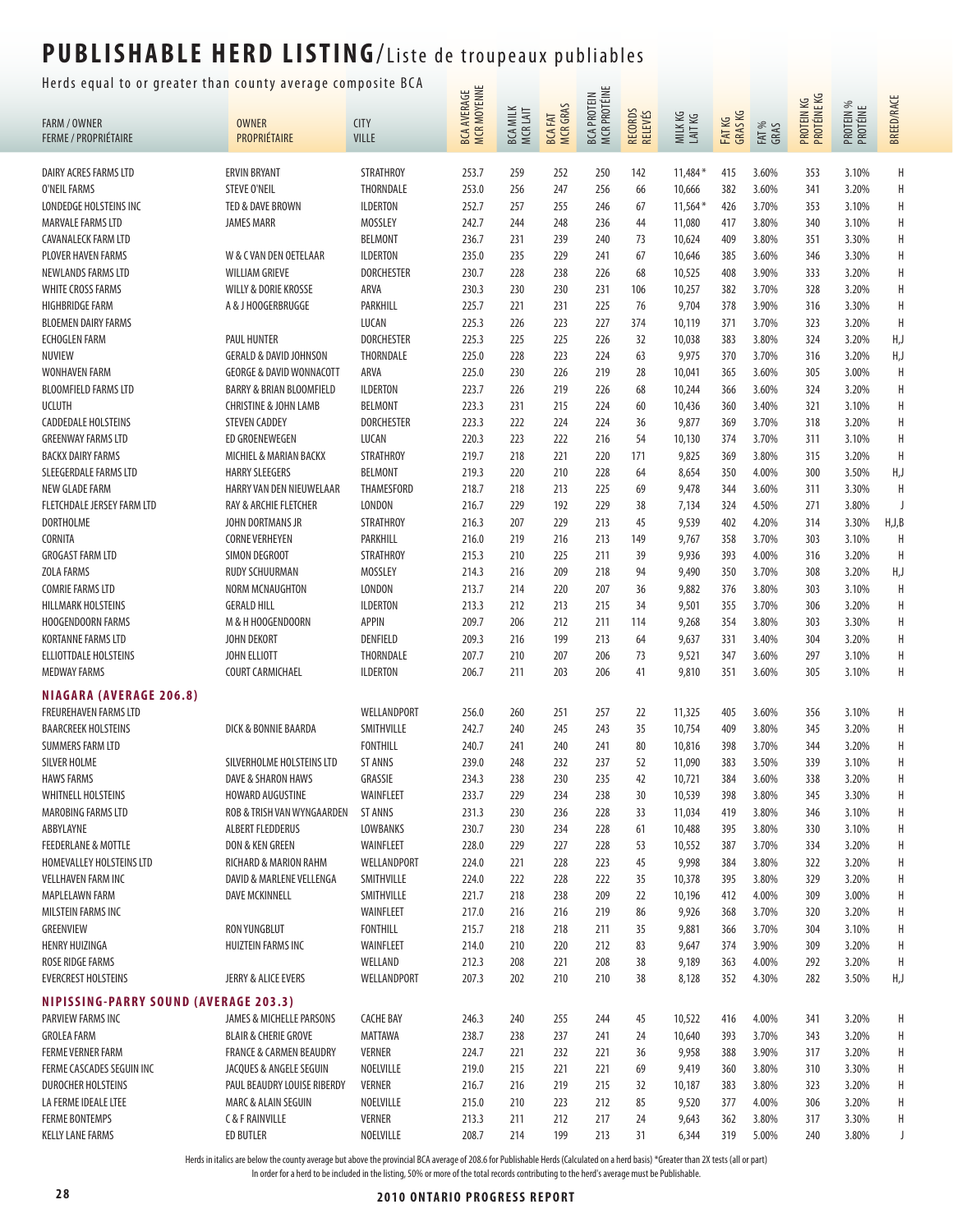Herds equal to or greater than county average composite BCA  $\frac{1}{\sqrt{2}}$ 

|                                                    | ncias equal to or greater than county average composite ben |                             |                                   |                            |                                 |                                    |                                  |                  |                   |               |                           |                       |                   |
|----------------------------------------------------|-------------------------------------------------------------|-----------------------------|-----------------------------------|----------------------------|---------------------------------|------------------------------------|----------------------------------|------------------|-------------------|---------------|---------------------------|-----------------------|-------------------|
| <b>FARM / OWNER</b><br><b>FERME / PROPRIÉTAIRE</b> | <b>OWNER</b><br>PROPRIÉTAIRE                                | <b>CITY</b><br><b>VILLE</b> | MCR MOYENNE<br><b>BCA AVERAGE</b> | <b>BCA MILK</b><br>MCRLAIT | <b>MCRGRAS</b><br><b>BCAFAT</b> | MCR PROTÉINE<br><b>BCA PROTEIN</b> | <b>RECORDS</b><br><b>RELEVÉS</b> | MILKKG<br>LAITKG | FAT KG<br>GRAS KG | FAT %<br>GRAS | PROTÉINE KG<br>PROTEIN KG | PROTEIN %<br>PROTÉINE | <b>BREED/RACE</b> |
| <b>NORFOLK (AVERAGE 218.8)</b>                     |                                                             |                             |                                   |                            |                                 |                                    |                                  |                  |                   |               |                           |                       |                   |
| <b>MARBANK FARMS LTD</b>                           | JACK & ANKJE BOOTSMA                                        | PORT DOVER                  | 256.0                             | 265                        | 256                             | 247                                | 99                               | 12,078 *         | 433               | 3.60%         | 359                       | 3.00%                 | H                 |
| <b>GARY WATT</b>                                   |                                                             | WATERFORD                   | 244.7                             | 250                        | 237                             | 247                                | 58                               | 10,932           | 385               | 3.50%         | 344                       | 3.10%                 | Η                 |
| <b>KEITH &amp; GARY CHIPPS</b>                     |                                                             | DELHI                       | 229.0                             | 236                        | 228                             | 223                                | 44                               | 10,704           | 383               | 3.60%         | 321                       | 3.00%                 | Н                 |
| <b>MEADOW LYNN J FARMS</b>                         | <b>FRED JUDD</b>                                            | <b>SIMCOE</b>               | 217.0                             | 229                        | 198                             | 224                                | 36                               | 6,954            | 325               | 4.70%         | 258                       | 3.70%                 | J                 |
| <b>REYER &amp; ANNA VANDER STEEGE</b>              |                                                             | <b>WATERFORD</b>            | 209.7                             | 219                        | 198                             | 212                                | 83                               | 8,487            | 306               | 3.60%         | 284                       | 3.30%                 | B, H              |
| <b>NORTHUMBERLAND (AVERAGE 200.1)</b>              |                                                             |                             |                                   |                            |                                 |                                    |                                  |                  |                   |               |                           |                       |                   |
| <b>HOFTYZER FARMS</b>                              | ALBERT HOFTYZER                                             | <b>FRANKFORD</b>            | 266.0                             | 268                        | 269                             | 261                                | 82                               | 12,280           | 455               | 3.70%         | 379                       | 3.10%                 | H                 |
| ROLLING ACRES                                      | JANE & HERMAN KAPTEYN                                       | <b>COBOURG</b>              | 240.3                             | 244                        | 242                             | 235                                | 78                               | 10,877           | 400               | 3.70%         | 334                       | 3.10%                 | Н                 |
| <b>STIRLANE FARM</b>                               | <b>BRUCE &amp; PETER STEWART</b>                            | <b>BRIGHTON</b>             | 239.3                             | 244                        | 240                             | 234                                | 33                               | 11,120           | 405               | 3.60%         | 339                       | 3.00%                 | H                 |
| <b>LOVSHIN FARMS LTD</b>                           | NORMAN LOVSHIN                                              | <b>COBOURG</b>              | 237.3                             | 235                        | 238                             | 239                                | 34                               | 11,213           | 422               | 3.80%         | 360                       | 3.20%                 | H                 |
| <b>COMBHAVEN FARMS</b>                             | WAYNE & DAVE MCCOMB                                         | CASTLETON                   | 236.7                             | 238                        | 232                             | 240                                | 42                               | 11,006           | 399               | 3.60%         | 351                       | 3.20%                 | H                 |
| SUNNYBROOKE                                        | <b>RONALD WATSON</b>                                        | CAMPBELLFORD                | 231.7                             | 237                        | 232                             | 226                                | 38                               | 10,465           | 378               | 3.60%         | 318                       | 3.00%                 | H                 |
| <b>DORLAND FARMS LTD</b>                           | <b>WILLIAM DORLAND</b>                                      | <b>BRIGHTON</b>             | 231.3                             | 229                        | 238                             | 227                                | 120                              | 10,312           | 398               | 3.90%         | 327                       | 3.20%                 | H                 |
| WILLIPET                                           | <b>WILLIAM PETHERICK</b>                                    | CAMPBELLFORD                | 222.0                             | 221                        | 227                             | 218                                | 59                               | 10,256           | 389               | 3.80%         | 321                       | 3.10%                 | H                 |
| STONYBROOK HOLSTEINS                               | <b>HOSKIN FARMS LTD</b>                                     | <b>COBOURG</b>              | 221.0                             | 222                        | 229                             | 212                                | 269                              | 9,876            | 378               | 3.80%         | 302                       | 3.10%                 | H,J               |
| KINGSWAY HOLSTEINS                                 | <b>GORD MCMILLAN</b>                                        | <b>HASTINGS</b>             | 219.7                             | 220                        | 219                             | 220                                | 64                               | 10,205           | 378               | 3.70%         | 324                       | 3.20%                 | H                 |
| <b>WILL-O-LANE FARM</b>                            | <b>DALE LOUCKS</b>                                          | CAMPBELLFORD                | 218.7                             | 216                        | 220                             | 220                                | 53                               | 10.071           | 379               | 3.80%         | 324                       | 3.20%                 | H                 |
| <b>HARKEN HOLSTEINS</b>                            | <b>KEN &amp; HARMONY MCCULLOCH</b>                          | CAMPBELLFORD                | 218.7                             | 222                        | 213                             | 221                                | 36                               | 10,692           | 380               | 3.60%         | 335                       | 3.10%                 | Н                 |
| AVONLEA GENETICS                                   |                                                             | <b>BRIGHTON</b>             | 218.3                             | 219                        | 212                             | 224                                | 36                               | 6,439            | 336               | 5.20%         | 249                       | 3.90%                 | J                 |
| <b>CURLHOLM/CURLHAVEN FARMS</b>                    |                                                             | CAMPBELLFORD                | 216.0                             | 219                        | 214                             | 215                                | 47                               | 10,321           | 373               | 3.60%         | 320                       | 3.10%                 | H                 |
| <b>COMBVIEW FARMS LTD</b>                          | <b>BOB &amp; MARION MCCOMB</b>                              | CASTLETON                   | 215.3                             | 216                        | 217                             | 213                                | 52                               | 9,873            | 368               | 3.70%         | 307                       | 3.10%                 | H                 |
| <b>OCONCREST</b>                                   | PAUL O'CONNOR                                               | <b>HASTINGS</b>             | 214.3                             | 200                        | 233                             | 210                                | 9                                | 9,221            | 401               | 4.30%         | 308                       | 3.30%                 | H                 |
| <b>RAINBOWS END</b>                                | <b>BRIAN ATKINSON</b>                                       | WARKWORTH                   | 212.3                             | 212                        | 212                             | 213                                | 39                               | 9,976            | 370               | 3.70%         | 317                       | 3.20%                 | H                 |
| <b>ALMERSON FARMS</b>                              | <b>EVAN &amp; MARILYN PETHERICK</b>                         | CAMPBELLFORD                | 211.3                             | 208                        | 219                             | 207                                | 47                               | 9,538            | 380               | 4.00%         | 304                       | 3.20%                 | H,J               |
| <b>MARTLAND FARMS</b>                              | <b>MARTIN &amp; DEANNA OPSTEEN</b>                          | <b>BRIGHTON</b>             | 211.3                             | 214                        | 212                             | 208                                | 29                               | 9,717            | 358               | 3.70%         | 302                       | 3.10%                 | H                 |
| <b>DONALEA FARMS</b>                               | <b>KELLY SHARPE</b>                                         | <b>BRIGHTON</b>             | 210.0                             | 215                        | 202                             | 213                                | 35                               | 9,428            | 329               | 3.50%         | 297                       | 3.20%                 | H                 |
| <b>WEBB VIEW FARMS</b>                             | <b>JAMES WEBB</b>                                           | <b>ROSENEATH</b>            | 209.3                             | 211                        | 207                             | 210                                | 52                               | 10.185           | 370               | 3.60%         | 321                       | 3.20%                 | H                 |

### **CONTINUED ON NEXT PAGE**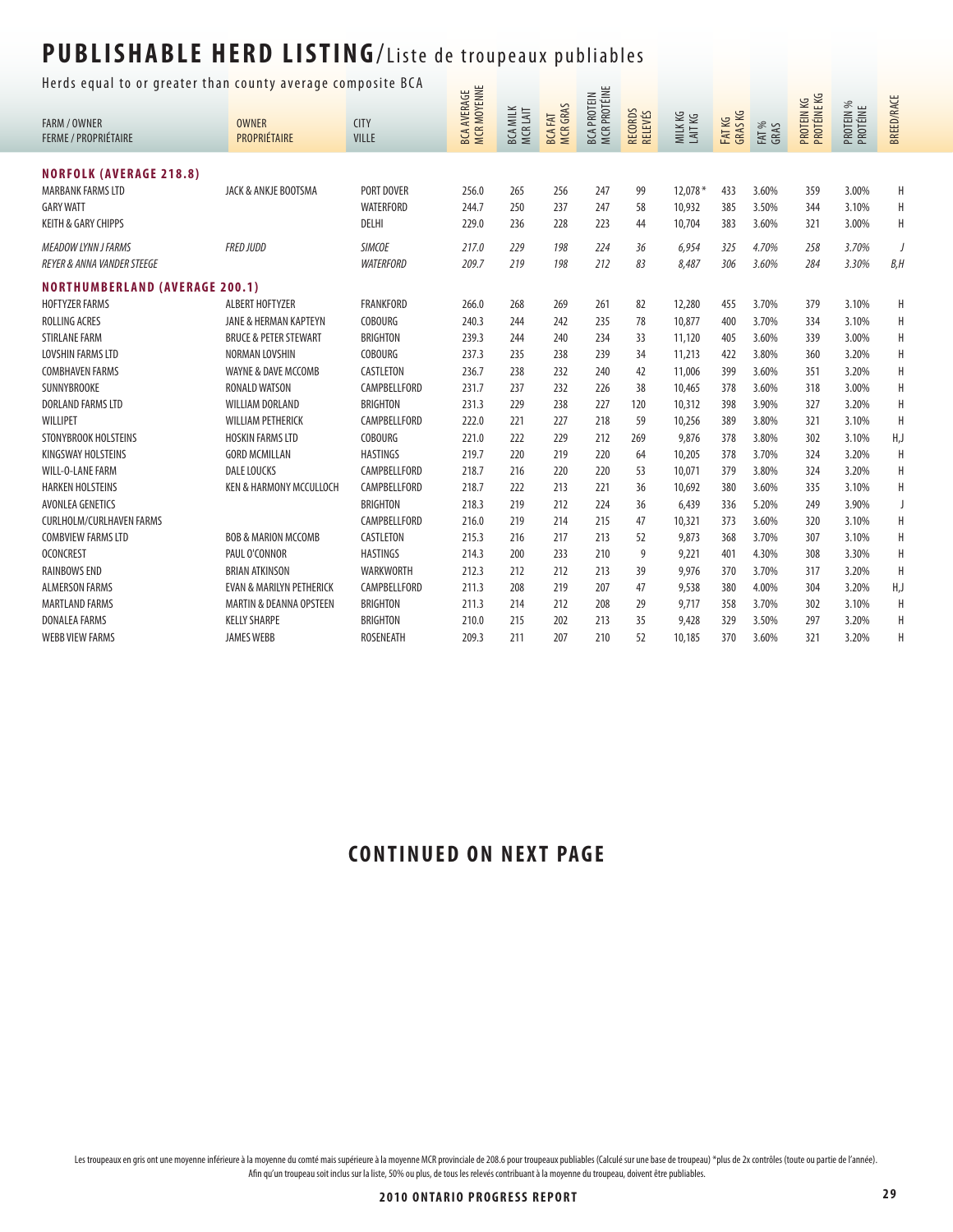### Herds equal to or greater than county average composite BCA  $\frac{u}{u}$   $\equiv$

| BCA AVERAGE<br>MCR MOYENNE<br><b>MCR PROTÉINE</b><br><b>BCA PROTEIN</b><br>PROTEIN KG<br>PROTÉINE KG<br><b>MCR GRAS</b><br><b>BCA MILK</b><br>MCR LAIT<br>RECORDS<br>RELEVÉS<br>FAT KG<br>GRAS KG<br>MILKKG<br>LAITKG<br><b>BCA FAT</b><br><b>OWNER</b><br><b>CITY</b><br>FARM / OWNER<br>FAT %<br>GRAS<br>PROPRIÉTAIRE<br><b>FERME / PROPRIÉTAIRE</b><br><b>VILLE</b><br>ARCADIA FARMS<br><b>BOYD &amp; JIM NELSON</b><br>CODRINGTON<br>208.3<br>210<br>209<br>48<br>9,665<br>352<br>3.60%<br>306<br>206<br>BALTIMORE<br>206.3<br>202<br>37<br>9,521<br>364<br>MILVALEA HOLSTEINS<br><b>BART &amp; NANCY NELSON</b><br>205<br>212<br>3.80%<br>297 | <b>BREED/RACE</b><br>PROTEIN %<br>PROTÉINE<br>Н<br>3.20%<br>Η<br>3.10%<br>Н<br>3.20%<br>Н<br>3.30%<br>Η<br>3.20% |
|----------------------------------------------------------------------------------------------------------------------------------------------------------------------------------------------------------------------------------------------------------------------------------------------------------------------------------------------------------------------------------------------------------------------------------------------------------------------------------------------------------------------------------------------------------------------------------------------------------------------------------------------------|------------------------------------------------------------------------------------------------------------------|
|                                                                                                                                                                                                                                                                                                                                                                                                                                                                                                                                                                                                                                                    |                                                                                                                  |
|                                                                                                                                                                                                                                                                                                                                                                                                                                                                                                                                                                                                                                                    |                                                                                                                  |
|                                                                                                                                                                                                                                                                                                                                                                                                                                                                                                                                                                                                                                                    |                                                                                                                  |
| MERLHOLME<br>CAMPBELLFORD<br>205.3<br>206<br>206<br>204<br>9,575<br>356<br><b>WILLIAM MERRILL</b><br>34<br>3.70%<br>302                                                                                                                                                                                                                                                                                                                                                                                                                                                                                                                            |                                                                                                                  |
| <b>FOXDALE LTD</b><br><b>WOOLER</b><br><b>JERRY &amp; PETER FOX</b><br>204.0<br>207<br>192<br>213<br>33<br>9,656<br>333<br>3.40%<br>316                                                                                                                                                                                                                                                                                                                                                                                                                                                                                                            |                                                                                                                  |
| BARDALE<br>W BARNUM<br>CAMPBELLFORD<br>202.3<br>202<br>204<br>201<br>28<br>9,249<br>347<br>3.80%<br>293                                                                                                                                                                                                                                                                                                                                                                                                                                                                                                                                            |                                                                                                                  |
| <b>DAVID GLOVER</b><br>WARKWORTH<br>202<br>MADAGLO<br>201.0<br>198<br>203<br>94<br>9,429<br>342<br>3.60%<br>299                                                                                                                                                                                                                                                                                                                                                                                                                                                                                                                                    | Н<br>3.20%                                                                                                       |
| 200.7<br><b>FRANK MCKELVIE</b><br>CAMPBELLFORD<br>204<br>200<br>198<br>50<br>9,463<br>343<br>3.60%<br>291                                                                                                                                                                                                                                                                                                                                                                                                                                                                                                                                          | Η<br>3.10%                                                                                                       |
| <b>OXFORD (AVERAGE 221.1)</b>                                                                                                                                                                                                                                                                                                                                                                                                                                                                                                                                                                                                                      |                                                                                                                  |
| 78<br>13,875 *<br><b>CITY VIEW FARMS</b><br><b>DAVID INNES</b><br><b>WOODSTOCK</b><br>298.3<br>301<br>303<br>291<br>516<br>3.70%<br>426                                                                                                                                                                                                                                                                                                                                                                                                                                                                                                            | Η<br>3.10%                                                                                                       |
| <b>WOODSTOCK</b><br>312<br>57<br>13,546 *<br>PARADIGM HOLSTEINS<br>STEVE VANDENDOOL<br>296.3<br>288<br>289<br>466<br>3.40%<br>402                                                                                                                                                                                                                                                                                                                                                                                                                                                                                                                  | Η<br>3.00%                                                                                                       |
| 279.0<br>284<br>$12,760*$<br><b>GREIDEN FARMS LTD</b><br><b>CEES HAANSTRA</b><br><b>ST MARYS</b><br>291<br>262<br>480<br>485<br>3.80%<br>373                                                                                                                                                                                                                                                                                                                                                                                                                                                                                                       | Η<br>2.90%                                                                                                       |
| LAKESIDE<br>276.0<br><b>BUSHY VIEW FARM</b><br>MIKE UNHOLZER<br>264<br>298<br>266<br>12,260<br>515<br>4.20%<br>390<br>60                                                                                                                                                                                                                                                                                                                                                                                                                                                                                                                           | H<br>3.20%                                                                                                       |
| <b>ELARDA FARMS LTD</b><br>COEN, JAN & GERRIT VAN WELY<br><b>EMBRO</b><br>271.7<br>$12,262*$<br>271<br>278<br>468<br>3.80%<br>266<br>169<br>383                                                                                                                                                                                                                                                                                                                                                                                                                                                                                                    | H,J<br>3.10%                                                                                                     |
| DOANLEA<br>DONALD DOAN<br>NORWICH<br>270.7<br>275<br>275<br>262<br>92<br>$12,852*$<br>479<br>3.70%<br>387                                                                                                                                                                                                                                                                                                                                                                                                                                                                                                                                          | H,A<br>3.00%                                                                                                     |
| LAKESIDE<br>271<br>322<br>RINGIA FARMS LTD<br><b>GJALT MULDER</b><br>267.0<br>265<br>265<br>$12,109*$<br>461<br>3.80%<br>385                                                                                                                                                                                                                                                                                                                                                                                                                                                                                                                       | H<br>3.20%                                                                                                       |
| <b>EMBRO</b><br>73<br>WILLIAM D MCINTOSH<br>266.7<br>252<br>296<br>252<br>11,094<br>507<br>4.60%<br>360                                                                                                                                                                                                                                                                                                                                                                                                                                                                                                                                            | H,J<br>3.20%                                                                                                     |
| TILLSONBURG<br>259<br>ALTOFARM<br>OTTO ZONDAG<br>261.7<br>262<br>264<br>56<br>11,570<br>434<br>3.80%<br>376                                                                                                                                                                                                                                                                                                                                                                                                                                                                                                                                        | Η<br>3.20%                                                                                                       |
| <b>MOUNT ELGIN</b><br>259<br><b>BUISTLANE FARMS LTD</b><br><b>KLAAS &amp; GERDA BUIST</b><br>260.3<br>259<br>263<br>53<br>11,825<br>439<br>3.70%<br>382                                                                                                                                                                                                                                                                                                                                                                                                                                                                                            | Н<br>3.20%                                                                                                       |
| TAVISTOCK<br>WALNUTLAWN<br><b>BURNELL &amp; DARLENE ZEHR</b><br>258.7<br>250<br>273<br>253<br>66<br>11,806<br>480<br>4.10%<br>378                                                                                                                                                                                                                                                                                                                                                                                                                                                                                                                  | H<br>3.20%                                                                                                       |
| SPERO HOLSTEINS LTD<br>DAVID & JOYCE VANDERSPEK<br><b>EMBRO</b><br>257.0<br>253<br>255<br>11,840 *<br>426<br>263<br>96<br>3.60%<br>365                                                                                                                                                                                                                                                                                                                                                                                                                                                                                                             | H,J<br>3.10%                                                                                                     |
| HAMMONDVIEW<br>INGERSOLL<br>253.3<br>256<br>244<br>260<br>109<br>11,572<br>407<br>3.50%<br>373                                                                                                                                                                                                                                                                                                                                                                                                                                                                                                                                                     | Η<br>3.20%                                                                                                       |
| WILJAVEN<br>WILL & JACQUELINE KOOT<br>THAMESFORD<br>253.3<br>255<br>253<br>252<br>10,974<br>404<br>3.70%<br>43<br>346                                                                                                                                                                                                                                                                                                                                                                                                                                                                                                                              | Η<br>3.20%                                                                                                       |
| <b>BLAIR W KELNER</b><br><b>WOODSTOCK</b><br>253.0<br>261<br>252<br>246<br>40<br>11,319<br>406<br>3.60%<br>340                                                                                                                                                                                                                                                                                                                                                                                                                                                                                                                                     | Н<br>3.00%                                                                                                       |
| <b>EMBRO</b><br>SHINESS HOLSTEINS LTD<br><b>GLEN &amp; DAN MATHESON</b><br>250.7<br>262<br>246<br>244<br>90<br>$11,529*$<br>402<br>3.50%<br>343                                                                                                                                                                                                                                                                                                                                                                                                                                                                                                    | H<br>3.00%                                                                                                       |
| SMITHDEN HOLSTEINS<br><b>JAMES SMITH</b><br><b>WOODSTOCK</b><br>250.3<br>244<br>255<br>252<br>90<br>11,293<br>441<br>3.90%<br>370                                                                                                                                                                                                                                                                                                                                                                                                                                                                                                                  | H,J<br>3.30%                                                                                                     |
| <b>WARDWAY FARM</b><br><b>BRUCE WARD</b><br><b>WOODSTOCK</b><br>250.0<br>252<br>255<br>243<br>45<br>11,814<br>445<br>3.80%<br>363                                                                                                                                                                                                                                                                                                                                                                                                                                                                                                                  | Η<br>3.10%                                                                                                       |
| <b>EMBRO</b><br>249.3<br>9<br>ALMAC HOLSTEINS LTD<br>ROBERT & BARB MCINTOSH<br>246<br>263<br>239<br>11,198<br>445<br>4.00%<br>347                                                                                                                                                                                                                                                                                                                                                                                                                                                                                                                  | Н<br>3.10%                                                                                                       |
| INGERSOLL<br>249.0<br>259<br>223<br>265<br>68<br>$7,770*$<br><b>GROBROOK FARM LTD</b><br>NICK GROOT & JOS HEINSBROEK<br>362<br>4.70%<br>302                                                                                                                                                                                                                                                                                                                                                                                                                                                                                                        | 3.90%<br>J                                                                                                       |
| INGERSOLL<br>KLOEPFER HOLDINGS LTD<br>248.0<br>247<br>254<br>243<br>151<br>$11,275*$<br>431<br>3.80%<br>353                                                                                                                                                                                                                                                                                                                                                                                                                                                                                                                                        | Η<br>3.10%                                                                                                       |
| <b>EMBRO</b><br><b>WILMARLEA FARMS</b><br>JOHN & WILLARD MACKAY<br>248.0<br>252<br>250<br>242<br>119<br>$11,226*$<br>415<br>3.70%<br>343                                                                                                                                                                                                                                                                                                                                                                                                                                                                                                           | Η<br>3.10%                                                                                                       |
| 247.3<br>254<br>LORNE BRENNEMAN FARMS LTD<br>DALE & MONIQUE BRENNEMAN<br><b>TAVISTOCK</b><br>247<br>241<br>138<br>11,417<br>413<br>3.60%<br>345                                                                                                                                                                                                                                                                                                                                                                                                                                                                                                    | Η<br>3.00%                                                                                                       |
| ROESBETT HOLSTEINS<br><b>GERRY &amp; DEBBIE ROEFS</b><br>LAKESIDE<br>247.3<br>242<br>251<br>249<br>33<br>10,916<br>425<br>3.90%<br>359                                                                                                                                                                                                                                                                                                                                                                                                                                                                                                             | H,J<br>3.30%                                                                                                     |
| <b>EMBRO</b><br><b>HAZELDOM &amp; HANALEE HOLSTEINS</b><br><b>HANK HAZELEGER</b><br>246.7<br>240<br>257<br>243<br>83<br>11,110<br>442<br>4.00%<br>358                                                                                                                                                                                                                                                                                                                                                                                                                                                                                              | H<br>3.20%                                                                                                       |
| <b>EMBRO</b><br>$11,915*$<br><b>DONEAN FARMS INC</b><br>DOUG MATHESON<br>246.7<br>259<br>241<br>240<br>51<br>411<br>3.40%<br>350<br><b>STIEK FARMS INC</b>                                                                                                                                                                                                                                                                                                                                                                                                                                                                                         | Н<br>2.90%                                                                                                       |
| <b>TAVISTOCK</b><br>ERIK & MIRJAM ROTTEVEEL<br>246.3<br>247<br>251<br>241<br>116<br>$11,274*$<br>426<br>3.80%<br>350<br>NICOLAAS & WILMA ZELDENRIJK<br><b>MT ELGIN</b><br>245.7<br>NEW GALMA DAIRY<br>241<br>248<br>248<br>109<br>11,126<br>425<br>3.80%<br>364                                                                                                                                                                                                                                                                                                                                                                                    | Н<br>3.10%<br>Η<br>3.30%                                                                                         |
| 10,980*<br><b>ELMWOLD FARMS</b><br><b>CHRIS &amp; PAUL BUCHNER</b><br>BROWNSVILLE<br>244.3<br>250<br>242<br>241<br>160<br>395<br>3.60%<br>337                                                                                                                                                                                                                                                                                                                                                                                                                                                                                                      | Η<br>3.10%                                                                                                       |
| <b>EMBRO</b><br><b>GEMINAECHO</b><br><b>GEORGE OFIELD</b><br>244.3<br>21<br>8,526<br>249<br>232<br>252<br>335<br>3.90%<br>287                                                                                                                                                                                                                                                                                                                                                                                                                                                                                                                      | 3.40%<br>A,J                                                                                                     |
| KARNVILLA<br>DEAN & DOUG KARN<br><b>WOODSTOCK</b><br>241.3<br>237<br>248<br>239<br>82<br>11,182<br>436<br>3.90%<br>357                                                                                                                                                                                                                                                                                                                                                                                                                                                                                                                             | Н<br>3.20%                                                                                                       |
| <b>WIKKERINK FARMS LTD</b><br><b>ROGER WIKKERINK</b><br>NORWICH<br>240.7<br>234<br>244<br>244<br>56<br>10,634<br>411<br>3.90%<br>351                                                                                                                                                                                                                                                                                                                                                                                                                                                                                                               | 3.30%<br>Н                                                                                                       |
| <b>EMBRO</b><br>WERKHOLM HOLSTEINS LTD<br><b>FRANK &amp; KEVIN WERKEMA</b><br>240.3<br>245<br>236<br>74<br>$10,932*$<br>397<br>335<br>240<br>3.60%                                                                                                                                                                                                                                                                                                                                                                                                                                                                                                 | 3.10%<br>Н                                                                                                       |
| LAKESIDE<br><b>OOSTVIEW FARM LTD</b><br>HUGH & ROELAND VAN OOSTVEEN<br>239.7<br>238<br>247<br>234<br>119<br>428<br>3.80%<br>347<br>11,144                                                                                                                                                                                                                                                                                                                                                                                                                                                                                                          | Н<br>3.10%                                                                                                       |
| MAYBLOSSOM<br><b>EMBRO</b><br>JOOST & BONNIE JONGERT<br>239.7<br>239<br>239<br>241<br>104<br>405<br>3.70%<br>10,934<br>349                                                                                                                                                                                                                                                                                                                                                                                                                                                                                                                         | Η<br>3.20%                                                                                                       |
| BEACHVILLE<br><b>MARKVALE HOLSTEINS</b><br>C & W MARKUS<br>239.3<br>238<br>239<br>241<br>97<br>10,741<br>408<br>3.80%<br>350                                                                                                                                                                                                                                                                                                                                                                                                                                                                                                                       | H,J<br>3.30%                                                                                                     |
| <b>EMBRO</b><br>LOCHALSH HOLSTEINS INC<br>238.7<br>227<br>413<br>245<br>244<br>124<br>$11,191*$<br>3.70%<br>330                                                                                                                                                                                                                                                                                                                                                                                                                                                                                                                                    | 2.90%<br>Н                                                                                                       |
| <b>KELDERVIEW HOLSTEINS</b><br>P & B OP DEN KELDER<br>SALFORD<br>238.7<br>243<br>342<br>243<br>230<br>117<br>10,759<br>377<br>3.50%                                                                                                                                                                                                                                                                                                                                                                                                                                                                                                                | 3.20%<br>Н                                                                                                       |
| <b>BRUCEVALE</b><br><b>BRUCE SCHMIDT</b><br><b>TAVISTOCK</b><br>238.7<br>234<br>241<br>115<br>11,520<br>412<br>3.60%<br>365<br>241                                                                                                                                                                                                                                                                                                                                                                                                                                                                                                                 | 3.20%<br>Н                                                                                                       |
| <b>EMBRO</b><br><b>JOGVIEW FARMS LTD</b><br>JIM & NIC MUTSAERS<br>237.7<br>236<br>242<br>235<br>38<br>10,829<br>411<br>3.80%<br>343                                                                                                                                                                                                                                                                                                                                                                                                                                                                                                                | Н<br>3.20%                                                                                                       |
| <b>CRESSLEA FARM</b><br>PLATTSVILLE<br>JOHN CRESSMAN<br>237.3<br>233<br>244<br>235<br>49<br>416<br>3.90%<br>10,656<br>342                                                                                                                                                                                                                                                                                                                                                                                                                                                                                                                          | 3.20%<br>Н                                                                                                       |
| <b>SKEEVIEW FARMS</b><br>THAMESFORD<br>BOB, CATHY & WILL LUYBEN<br>237.3<br>243<br>253<br>6,699<br>322<br>4.80%<br>265<br>216<br>48                                                                                                                                                                                                                                                                                                                                                                                                                                                                                                                | J<br>4.00%                                                                                                       |
| ACMELEA<br>JOHN PALMER<br>NORWICH<br>237.0<br>245<br>227<br>239<br>10,705<br>370<br>3.50%<br>335<br>63                                                                                                                                                                                                                                                                                                                                                                                                                                                                                                                                             | Н<br>3.10%                                                                                                       |
| <b>CANADAIRY FARM</b><br>NEIL & SUZANNE STOOP<br>SALFORD<br>236.3<br>233<br>248<br>228<br>20<br>10,560<br>418<br>4.00%<br>328                                                                                                                                                                                                                                                                                                                                                                                                                                                                                                                      | Н<br>3.10%                                                                                                       |
| WYKHOLME FARM<br><b>WOODSTOCK</b><br>243<br>235<br>69<br>$10,909*$<br>384<br>JOHN & MELANIE VANWYK<br>236.0<br>230<br>3.50%<br>337                                                                                                                                                                                                                                                                                                                                                                                                                                                                                                                 | Н<br>3.10%                                                                                                       |
| <b>BELL CITY JERSEYS LTD</b><br>PRINCETON<br>235.7<br>248<br>253<br>206<br>25<br>7,565<br>336<br>4.40%<br>282                                                                                                                                                                                                                                                                                                                                                                                                                                                                                                                                      | 3.70%<br>J                                                                                                       |
| FRAMAN<br><b>BRAD FRASER</b><br><b>EMBRO</b><br>234.3<br>228<br>72<br>$11,014*$<br>399<br>332<br>241<br>234<br>3.60%                                                                                                                                                                                                                                                                                                                                                                                                                                                                                                                               | 3.00%<br>Н                                                                                                       |
| <b>LEM-LAR FARMS LTD</b><br><b>DANIEL LAEMMLER</b><br><b>WOODSTOCK</b><br>234.3<br>221<br>253<br>229<br>44<br>10,308<br>440<br>4.30%<br>338                                                                                                                                                                                                                                                                                                                                                                                                                                                                                                        | Н<br>3.30%                                                                                                       |
| INGERSOLL<br>HAMMONDOWNS FARMS<br>DAVID HAMMOND<br>234.0<br>228<br>245<br>229<br>182<br>9,878<br>394<br>4.00%<br>316                                                                                                                                                                                                                                                                                                                                                                                                                                                                                                                               | Н<br>3.20%                                                                                                       |
| <b>HARPHIL HOLSTEINS</b><br>BROWNSVILLE<br>233.7<br>235<br>PETER & INA VAN HAREN<br>233<br>233<br>40<br>388<br>3.70%<br>334<br>$10,363*$                                                                                                                                                                                                                                                                                                                                                                                                                                                                                                           | Н<br>3.20%                                                                                                       |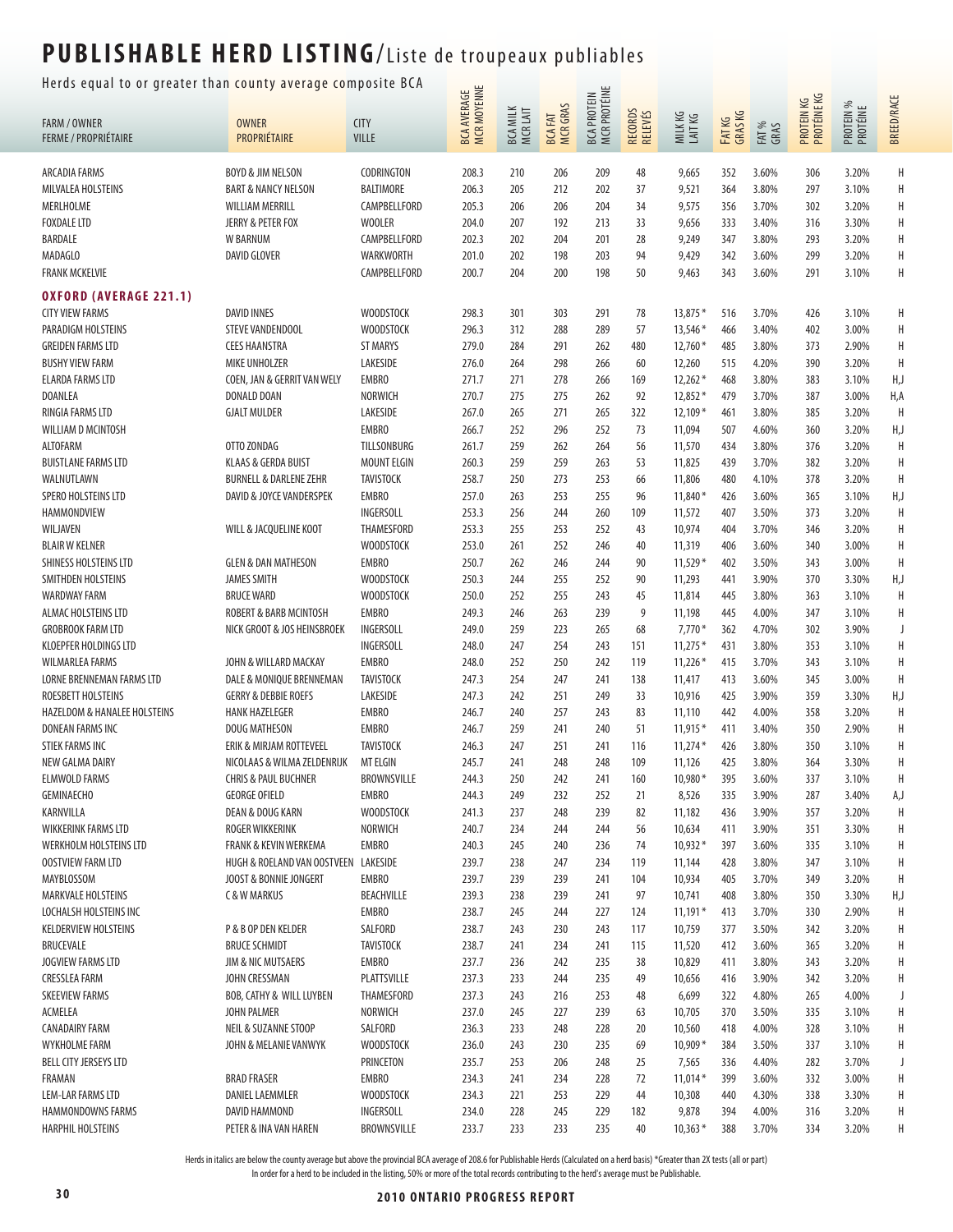#### Herds equal to or greater than county average composite BCA  $\Box$

| ncias equal to or greater than county average composite |                                      |                   | MCR MOYENNE<br><b>BCA AVERAGE</b> |                            |                                  | <b>MCR PROTÉINE</b><br><b>BCA PROTEIN</b> |                    |                  |                   |               | PROTEIN KG<br>PROTÉINE KG |                       | <b>BREED/RACE</b> |
|---------------------------------------------------------|--------------------------------------|-------------------|-----------------------------------|----------------------------|----------------------------------|-------------------------------------------|--------------------|------------------|-------------------|---------------|---------------------------|-----------------------|-------------------|
| <b>FARM / OWNER</b>                                     | <b>OWNER</b>                         | <b>CITY</b>       |                                   |                            |                                  |                                           |                    |                  |                   |               |                           |                       |                   |
| <b>FERME / PROPRIÉTAIRE</b>                             | PROPRIÉTAIRE                         | VILLE             |                                   | <b>BCA MILK</b><br>MCRLAIT | <b>MCRGRAS</b><br><b>BCA FAT</b> |                                           | RECORDS<br>RELEVÉS | MILKKG<br>LAITKG | FAT KG<br>GRAS KG | FAT %<br>GRAS |                           | PROTEIN %<br>PROTÉINE |                   |
|                                                         |                                      |                   |                                   |                            |                                  |                                           |                    |                  |                   |               |                           |                       |                   |
| <b>MAPLEBURG HOLSTEINS</b>                              | <b>ROBERT &amp; DORTHY GARFAT</b>    | <b>WOODSTOCK</b>  | 233.7                             | 232                        | 237                              | 232                                       | 33                 | 10,535           | 404               | 3.80%         | 338                       | 3.20%                 | H,J               |
| SUNNYDENE FARMS LTD                                     | <b>LEROY BUCKRELL</b>                | BURGESSVILLE      | 232.7                             | 240                        | 225                              | 233                                       | 90                 | 10,681           | 374               | 3.50%         | 332                       | 3.10%                 | H,J               |
| STEVELEIGH HOLSTEINS                                    | <b>STEVE WITMER</b>                  | <b>WOODSTOCK</b>  | 232.7                             | 235                        | 225                              | 238                                       | 42                 | 10,750           | 381               | 3.50%         | 344                       | 3.20%                 | H                 |
| <b>VONBURG FARMS</b>                                    | CARL & LISA VONDERVOORT              | <b>WOODSTOCK</b>  | 232.7                             | 239                        | 229                              | 230                                       | 34                 | 11,337           | 404               | 3.60%         | 345                       | 3.00%                 | H                 |
| DON RICHARDSON                                          |                                      | <b>ST MARYS</b>   | 232.7                             | 242                        | 215                              | 241                                       | 30                 | 8,930            | 304               | 3.40%         | 285                       | 3.20%                 | H,M               |
| <b>VREDERIJK DAIRY</b>                                  | DIRK-JAN GRIFFIOEN                   | <b>TAVISTOCK</b>  | 232.0                             | 236                        | 238                              | 222                                       | 99                 | $10,418*$        | 392               | 3.80%         | 313                       | 3.00%                 | H                 |
| HAZELCREST                                              | JOHN & NANCY HAZELEGER               | <b>EMBRO</b>      | 231.7                             | 223                        | 247                              | 225                                       | 55                 | 10,465           | 432               | 4.10%         | 335                       | 3.20%                 | H,J               |
| <b>HILLGRAZE FARMS LTD</b>                              | PETER & HARRY SLAGER                 | <b>TAVISTOCK</b>  | 231.0                             | 228                        | 234                              | 231                                       | 87                 | 10,494           | 398               | 3.80%         | 338                       | 3.20%                 | H                 |
| HIGHHAVEN HOLSTEINS INC                                 | <b>DIRK HEEG</b>                     | <b>TAVISTOCK</b>  | 231.0                             | 229                        | 234                              | 230                                       | 87                 | 10,326           | 391               | 3.80%         | 330                       | 3.20%                 | H                 |
| MARKWOOD FARMS INC                                      | PETER & PAULINE MARKUS               | <b>BEACHVILLE</b> | 230.7                             | 230                        | 227                              | 235                                       | 91                 | 10,060           | 369               | 3.70%         | 328                       | 3.30%                 | H                 |
| <b>JASAL HOLSTEINS</b>                                  | JIM & KATH & DAVID GRIEVE            | <b>EMBRO</b>      | 230.7                             | 235                        | 228                              | 229                                       | 59                 | $10.619*$        | 384               | 3.60%         | 329                       | 3.10%                 | H,J               |
| NEW MORNING HOLSTEINS                                   | COR & LIA NOOM                       | <b>BRIGHT</b>     | 230.3                             | 230                        | 233                              | 228                                       | 158                | 10,425           | 391               | 3.80%         | 329                       | 3.20%                 | H                 |
| <b>WESTRANDER FARMS</b>                                 | JAN VAN BARNEVELD                    | TILLSONBURG       | 230.0                             | 233                        | 223                              | 234                                       | 122                | 10,276           | 364               | 3.50%         | 329                       | 3.20%                 | H                 |
| <b>SUGAR HILL</b>                                       | JONATHAN & SHELLY HOWE               | <b>EMBRO</b>      | 230.0                             | 236                        | 215                              | 239                                       | 50                 | 7,480            | 357               | 4.80%         | 283                       | 3.80%                 | J,M,A             |
| KOUWENBERG DAIRY INC                                    | ARJAN KOUWENBERG                     | SALFORD           | 229.3                             | 230                        | 229                              | 229                                       | 116                | 10,377           | 386               | 3.70%         | 330                       | 3.20%                 | H,J               |
| ZORLAND FARMS LTD                                       | <b>ROBERT &amp; SCOTT MCROBERTS</b>  | <b>EMBRO</b>      | 228.3                             | 231                        | 227                              | 227                                       | 64                 | 10,383           | 379               | 3.70%         | 324                       | 3.10%                 | H                 |
| <b>GREENHOLM FARMS</b>                                  | <b>GORDON GREEN</b>                  | <b>EMBRO</b>      | 228.0                             | 229                        | 234                              | 221                                       | 152                | 10,665           | 403               | 3.80%         | 326                       | 3.10%                 | H                 |
| <b>DYKSTRAVIEW DAIRY</b>                                | <b>IMMO DYKSTRA</b>                  | <b>MT ELGIN</b>   | 227.0                             | 225                        | 225                              | 231                                       | 99                 | 10,274           | 381               | 3.70%         | 335                       | 3.30%                 | H                 |
| <b>GREENMOOR FARMS</b>                                  | PAUL SHULMAN                         | <b>EMBRO</b>      | 226.3                             | 231                        | 217                              | 231                                       | 87                 | 6,807            | 348               | 5.10%         | 258                       | 3.80%                 | J                 |
| <b>HARCOLM FARMS LTD</b>                                | <b>DWIGHT HARGREAVES</b>             | BEACHVILLE        | 226.3                             | 227                        | 222                              | 230                                       | 38                 | 9,794            | 372               | 3.80%         | 320                       | 3.30%                 | H,J               |
| <b>STONEHENGE HOLSTEINS</b>                             | <b>GLEN SNIDER</b>                   | <b>HICKSON</b>    | 226.0                             | 229                        | 223                              | 226                                       | 72                 | 10,841           | 391               | 3.60%         | 340                       | 3.10%                 | H                 |
| <b>MARKRIDGE HOLSTEINS</b>                              | <b>DARRYL &amp; GARY MARKUS</b>      | BEACHVILLE        | 226.0                             | 225                        | 227                              | 226                                       | 32                 | 10,369           | 390               | 3.80%         | 332                       | 3.20%                 | H                 |
| <b>GLEN ATHOLL</b>                                      | <b>GORDON &amp; RONALD MARSHALL</b>  | <b>WOODSTOCK</b>  | 226.0                             | 230                        | 228                              | 220                                       | 20                 | 10.976           | 403               | 3.70%         | 334                       | 3.00%                 | H                 |
| <b>KLYNHILL HOLSTEINS</b>                               | HEIN & THEA VAN DER KLYN             | BURGESSVILLE      | 224.7                             | 225                        | 224                              | 225                                       | 85                 | 10,001           | 371               | 3.70%         | 319                       | 3.20%                 | H                 |
| DAIRYDALE                                               | JOHN GARNER                          | <b>EMBRO</b>      | 224.3                             | 226                        | 228                              | 219                                       | 78                 | $9,911*$         | 370               | 3.70%         | 307                       | 3.10%                 | H                 |
| <b>COMPASS DAIRY FARM</b>                               | <b>BEN DE BEER</b>                   | <b>MT ELGIN</b>   | 224.0                             | 223                        | 225                              | 224                                       | 247                | 10,011           | 375               | 3.70%         | 320                       | 3.20%                 | H                 |
| <b>LARENWOOD FARMS LTD</b>                              |                                      | <b>DRUMBO</b>     | 224.0                             | 234                        | 219                              | 219                                       | 83                 | 10,525           | 365               | 3.50%         | 314                       | 3.00%                 | H                 |
| <b>FRAHOLME</b>                                         | <b>WAYNE FRASER</b>                  | <b>EMBRO</b>      | 224.0                             | 223                        | 228                              | 221                                       | 67                 | 10,139           | 384               | 3.80%         | 318                       | 3.10%                 | H                 |
| <b>RENHOPE FARM LTD</b>                                 | <b>RALPH RENKEMA</b>                 | <b>WOODSTOCK</b>  | 224.0                             | 230                        | 223                              | 219                                       | 49                 | 10,312           | 373               | 3.60%         | 313                       | 3.00%                 | H                 |
| JAN VAN ROEKEL                                          |                                      | INGERSOLL         | 223.7                             | 231                        | 220                              | 220                                       | 107                | 10,477           | 370               | 3.50%         | 317                       | 3.00%                 | H                 |
| MARSTOU FARMS LTD                                       | MARINUS STOUWDAM                     | <b>WOODSTOCK</b>  | 223.3                             | 222                        | 225                              | 223                                       | 83                 | 10,020           | 377               | 3.80%         | 320                       | 3.20%                 | H                 |
| <b>VANVIEW FARMS INC</b>                                |                                      | BURGESSVILLE      | 223.0                             | 221                        | 227                              | 221                                       | 76                 | 9,923            | 379               | 3.80%         | 316                       | 3.20%                 | H                 |
| <b>HOENHORST FARMS LTD</b>                              | <b>GERRIT &amp; MARGRIET WENSINK</b> | <b>INNERKIP</b>   | 222.0                             | 222                        | 220                              | 224                                       | 276                | 9,715            | 357               | 3.70%         | 312                       | 3.20%                 | H                 |
|                                                         |                                      |                   |                                   |                            |                                  |                                           |                    |                  |                   |               |                           |                       |                   |

#### **CONTINUED ON NEXT PAGE**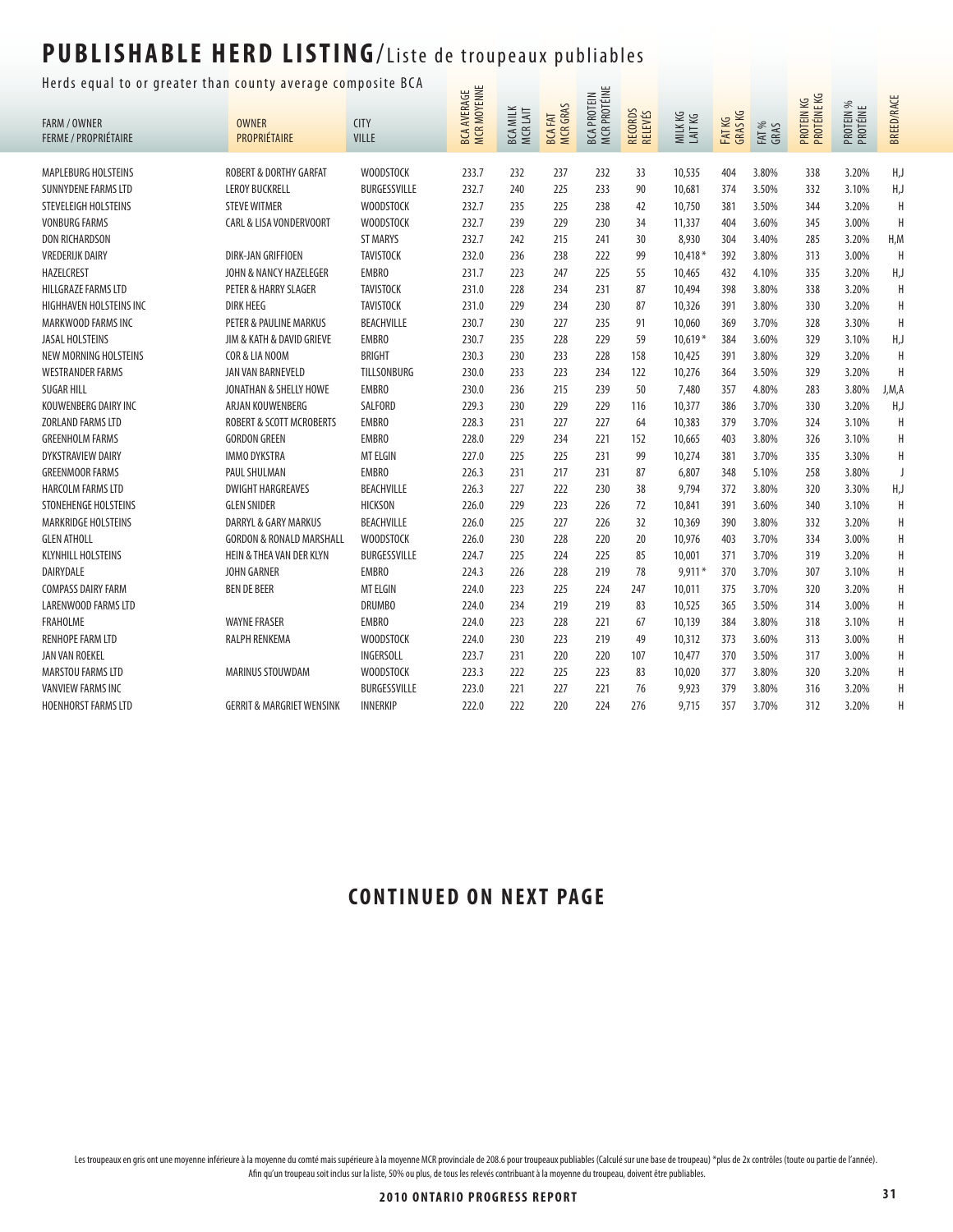Herds equal to or greater than county average composite BCA  $\frac{1}{\cdots}$ 

| neras equar to or greater than county average comp     |                                       |                                      |                                   |                                            |                     |                                           |                    |                  |                   |                |                           |                       |                   |
|--------------------------------------------------------|---------------------------------------|--------------------------------------|-----------------------------------|--------------------------------------------|---------------------|-------------------------------------------|--------------------|------------------|-------------------|----------------|---------------------------|-----------------------|-------------------|
| <b>FARM / OWNER</b><br><b>FERME / PROPRIÉTAIRE</b>     | <b>OWNER</b><br>PROPRIÉTAIRE          | <b>CITY</b><br><b>VILLE</b>          | MCR MOYENNE<br><b>BCA AVERAGE</b> | <b>MILK</b><br><b>BCA MILK</b><br>MCR LAIT | BCA FAT<br>MCR GRAS | <b>MCR PROTÉINE</b><br><b>BCA PROTEIN</b> | RECORDS<br>RELEVÉS | MILKKG<br>LAITKG | FAT KG<br>GRAS KG | FAT %<br>GRAS  | PROTEIN KG<br>PROTÉINE KG | PROTEIN %<br>PROTÉINE | <b>BREED/RACE</b> |
| FRIESIANA HOLSTEINS LTD                                | <b>PETER DEBOER</b>                   | TILLSONBURG                          | 221.7                             | 222                                        | 222                 | 221                                       | 124                | 9,984            | 372               | 3.70%          | 317                       | 3.20%                 | Н                 |
| <b>WITVIEW FARM</b>                                    | <b>HUGH DEWIT</b>                     | <b>EMBRO</b>                         | 221.7                             | 220                                        | 227                 | 218                                       | 46                 | 9,852            | 376               | 3.80%          | 310                       | 3.10%                 | Η                 |
| <b>ROBERT LESLIE</b>                                   |                                       | INGERSOLL                            | 221.7                             | 222                                        | 222                 | 221                                       | 36                 | 10,179           | 376               | 3.70%          | 322                       | 3.20%                 | H                 |
| DRIANNEH GREEN DAIRY LTD                               | ARNOLD DEBOER                         | <b>MT ELGIN</b>                      | 221.3                             | 218                                        | 226                 | 220                                       | 122                | 9,643            | 371               | 3.80%          | 310                       | 3.20%                 | Н                 |
| <b>MORNINGMIST FARM</b>                                | JIM & CATHY MASON                     | <b>WOODSTOCK</b>                     | 220.7                             | 228                                        | 206                 | 228                                       | 42                 | 6,838            | 331               | 4.80%          | 257                       | 3.80%                 | J,H               |
| <b>DARCROFT FARM LTD</b>                               | PAUL & ELLEN MACLEOD                  | <b>WOODSTOCK</b>                     | 220.0                             | 214                                        | 230                 | 216                                       | 65                 | 9,712            | 387               | 4.00%          | 312                       | 3.20%                 | H                 |
| JANAL FARM                                             |                                       | <b>EMBRO</b>                         | 220.0                             | 218                                        | 227                 | 215                                       | 32                 | 9,705            | 376               | 3.90%          | 306                       | 3.20%                 | $\boldsymbol{H}$  |
| NATHAN WADE                                            |                                       | <b>WOODSTOCK</b>                     | 219.7                             | 229                                        | 201                 | 229                                       | 33                 | 6,598            | 315               | 4.80%          | 250                       | 3.80%                 | J                 |
| <b>GRENELLEN HOLST</b>                                 | <b>BRAD GREEN</b>                     | <b>EMBRO</b>                         | 219.3                             | 220                                        | 221                 | 217                                       | 84                 | 10,149           | 379               | 3.70%          | 318                       | 3.10%                 | Н                 |
| <b>FARAMACK</b>                                        | <b>GORDON M MACKAY</b>                | <b>EMBRO</b>                         | 219.3                             | 220                                        | 221                 | 217                                       | 82                 | 9,828            | 365               | 3.70%          | 309                       | 3.10%                 | $\boldsymbol{H}$  |
| <b>GLENBERT</b>                                        | <b>GLEN SIM</b>                       | <b>EMBRO</b>                         | 219.3                             | 214                                        | 230                 | 214                                       | 56                 | 10,058           | 401               | 4.00%          | 318                       | 3.20%                 | H                 |
| PIER DAIRY FARM                                        | <b>GERDA &amp; BAS PIER</b>           | SALFORD                              | 219.0                             | 219                                        | 221                 | 217                                       | 100                | 9,645            | 361               | 3.70%          | 305                       | 3.20%                 | $\boldsymbol{H}$  |
| <b>DANENSVIEW FARMS INC</b>                            | JACK & JANE DANEN                     | <b>TAVISTOCK</b>                     | 218.3                             | 219                                        | 221                 | 215                                       | 74                 | 10,110           | 379               | 3.70%          | 314                       | 3.10%                 | Н                 |
| <b>MAPLESTAR JERSEYS</b>                               | ROSS MUSSELMAN<br><b>HARRY DEGIER</b> | <b>TAVISTOCK</b><br><b>TAVISTOCK</b> | 218.3<br>217.7                    | 232<br>217                                 | 198                 | 225                                       | 18                 | 7,338            | 337               | 4.60%          | 268                       | 3.70%                 | J<br>Н            |
| <b>GIERCREST FARMS LTD</b><br><b>VIEWLAND FARM LTD</b> | <b>DAVE OLDER</b>                     | <b>THAMESFORD</b>                    | 216.7                             | 216                                        | 215<br>217          | 221<br>217                                | 118<br>53          | 9,871<br>9,743   | 363<br>363        | 3.70%<br>3.70% | 319<br>312                | 3.20%<br>3.20%        | H                 |
| <b>MARJEN FARMS</b>                                    | <b>MARDINE PELDERS</b>                | <b>EMBRO</b>                         | 216.3                             | 217                                        | 221                 | 211                                       | 82                 | 9,694            | 367               | 3.80%          | 300                       | 3.10%                 | $\boldsymbol{H}$  |
| <b>CLAESSIC FIELDS</b>                                 | JOHN & JO-ANN CLAESSENS               | INGERSOLL                            | 216.3                             | 223                                        | 200                 | 226                                       | 63                 | 6,841            | 329               | 4.80%          | 262                       | 3.80%                 | J,H               |
| <b>GAMVILLE FARM LTD</b>                               | <b>GERARD &amp; GERDA SCHRYVER</b>    | <b>EMBRO</b>                         | 215.7                             | 218                                        | 211                 | 218                                       | 94                 | 9,726            | 347               | 3.60%          | 309                       | 3.20%                 | $\boldsymbol{H}$  |
| GRANCLARE                                              | <b>DALE BUTCHER</b>                   | <b>PRINCETON</b>                     | 215.3                             | 221                                        | 211                 | 214                                       | 84                 | 6,878            | 346               | 5.00%          | 249                       | 3.60%                 | J,H               |
| <b>MARBRO FARMS</b>                                    | ROSS & GORDON MARSHALL                | <b>WOODSTOCK</b>                     | 215.3                             | 222                                        | 210                 | 214                                       | 49                 | 9,241            | 364               | 3.90%          | 296                       | 3.20%                 | H,J               |
| JANERIC FARMS LTD                                      | <b>NEAL HOWARD</b>                    | <b>WOODSTOCK</b>                     | 214.7                             | 213                                        | 212                 | 219                                       | 64                 | 9,496            | 355               | 3.70%          | 311                       | 3.30%                 | H,J               |
| <b>HIGHLAND VIEW HOLSTEINS</b>                         | NICO BYL                              | SALFORD                              | 214.7                             | 217                                        | 212                 | 215                                       | 30                 | 10,076           | 365               | 3.60%          | 317                       | 3.10%                 | $\boldsymbol{H}$  |
| INNLAWN                                                | <b>FRED INNES</b>                     | <b>EMBRO</b>                         | 213.7                             | 213                                        | 220                 | 208                                       | 47                 | 9,808            | 376               | 3.80%          | 304                       | 3.10%                 | $\boldsymbol{H}$  |
| <b>JOREN HOLSTEINS</b>                                 | <b>SHAYNE &amp; VAL JONES</b>         | <b>WOODSTOCK</b>                     | 213.3                             | 216                                        | 211                 | 213                                       | 41                 | 9,066            | 357               | 3.90%          | 293                       | 3.20%                 | H, J              |
| <b>GREEN ALDA FARM INC</b>                             | <b>CECIL HOFSTETTER</b>               | PLATTSVILLE                          | 213.3                             | 210                                        | 223                 | 207                                       | 36                 | 9,377            | 373               | 4.00%          | 296                       | 3.20%                 | $\boldsymbol{H}$  |
| <b>HUBLEA FARMS</b>                                    | <b>KEITH &amp; PENNY HUBBARD</b>      | <b>BRIGHT</b>                        | 213.0                             | 208                                        | 222                 | 209                                       | 34                 | 9,717            | 386               | 4.00%          | 310                       | 3.20%                 | $\boldsymbol{H}$  |
| JANSEN FARMS LTD                                       | JEFF & CHRIS JANSEN                   | <b>WOODSTOCK</b>                     | 212.7                             | 213                                        | 209                 | 216                                       | 120                | 9,501            | 347               | 3.70%          | 308                       | 3.20%                 | Н                 |
| <b>GRENOOK FARMS INC</b>                               | <b>BOB &amp; KAREN GREEN</b>          | <b>EMBRO</b>                         | 212.7                             | 212                                        | 220                 | 206                                       | 69                 | 9,713            | 373               | 3.80%          | 301                       | 3.10%                 | $\boldsymbol{H}$  |
| <b>MARTHAVEN HOLSTEINS</b>                             | <b>JOHN MARTIN</b>                    | <b>WOODSTOCK</b>                     | 212.3                             | 212                                        | 213                 | 212                                       | 17                 | 10,182           | 376               | 3.70%          | 319                       | 3.10%                 | $\boldsymbol{H}$  |
| <b>ORNUM FARMS LTD</b>                                 | <b>FRED MUNRO</b>                     | <b>EMBRO</b>                         | 211.7                             | 208                                        | 220                 | 207                                       | 79                 | 9,307            | 366               | 3.90%          | 295                       | 3.20%                 | $\boldsymbol{H}$  |
| <b>DESTINATION DAIRY LTD</b>                           | ALLARDUS NAUTA                        | <b>WOODSTOCK</b>                     | 211.3                             | 207                                        | 216                 | 211                                       | 124                | 9,413            | 364               | 3.90%          | 305                       | 3.20%                 | Н                 |
| <b>FARALARY HILL FARMS LTD</b>                         | <b>STEVE &amp; TERESA MACKAY</b>      | <b>EMBRO</b>                         | 211.0                             | 214                                        | 211                 | 208                                       | 184                | 9,630            | 354               | 3.70%          | 298                       | 3.10%                 | Н                 |
| <b>LEEHOLM HOLSTEINS</b>                               | <b>PAT LEE</b>                        | <b>OTTERVILLE</b>                    | 211.0                             | 207                                        | 216                 | 210                                       | 79                 | 9,365            | 362               | 3.90%          | 302                       | 3.20%                 | $\boldsymbol{H}$  |
| <b>WAYLYN HOLSTEINS LTD</b>                            | <b>HERMAN OLTHAAR</b>                 | SALFORD                              | 210.7                             | 203                                        | 219                 | 210                                       | 68                 | 9,146            | 366               | 4.00%          | 300                       | 3.30%                 | $\boldsymbol{H}$  |
| <b>NOORLAND</b>                                        | JAN NOORLAND                          | <b>TILLSONBURG</b>                   | 210.3                             | 211                                        | 210                 | 210                                       | 69                 | 9,607            | 356               | 3.70%          | 304                       | 3.20%                 | $\boldsymbol{H}$  |
| <b>BRI-LIN JERSEYS</b>                                 | <b>BRIAN &amp; LINDA RAYMER</b>       | <b>BRIGHT</b>                        | 210.3                             | 217                                        | 194                 | 220                                       | 36                 | 6,843            | 329               | 4.80%          | 263                       | 3.80%                 |                   |
| <b>SPRINGTOP FARMS LTD</b>                             |                                       | BURGESSVILLE                         | 209.3                             | 212                                        | 205                 | 211                                       | 35                 | 9,640            | 346               | 3.60%          | 306                       | 3.20%                 | Н                 |
| <b>PEEL (AVERAGE 205.2)</b><br>ARMSTRONG MANOR         |                                       | CALEDON                              | 275.0                             | 273                                        | 278                 | 274                                       | 255                | $12,085*$        | 456               | 3.80%          | 386                       | 3.20%                 | Н                 |
| <b>CHESSLAWN FARMS</b>                                 | <b>D &amp; K MATSON</b>               | <b>BOLTON</b>                        | 253.0                             | 253                                        | 253                 | 253                                       | 59                 | 11,435           | 425               | 3.70%          | 364                       | 3.20%                 | Η                 |
| <b>CASTLEDALE FARMS</b>                                | <b>FRED KOLB</b>                      | CALEDON                              | 231.7                             | 235                                        | 233                 | 227                                       | 83                 | 10,575           | 389               | 3.70%          | 325                       | 3.10%                 | H                 |
| ARMLANE                                                | TIMOTHY ARMSTRONG                     | CALEDON                              | 227.3                             | 227                                        | 232                 | 223                                       | 41                 | 10,385           | 405               | 3.90%          | 328                       | 3.20%                 | H,J               |
| <b>BRYLCO &amp; TWINLOCUST</b>                         | BRYAN & LLOYD COOK                    | CALEDON                              | 224.7                             | 223                                        | 235                 | 216                                       | 103                | 10,092           | 395               | 3.90%          | 310                       | 3.10%                 | H                 |
| APPLEVUE FARMS                                         | <b>GORDON LAIDLAW</b>                 | <b>BRAMPTON</b>                      | 220.7                             | 223                                        | 220                 | 219                                       | 66                 | 10,160           | 371               | 3.70%          | 316                       | 3.10%                 | H                 |
| <b>SHARPE LANE FARMS</b>                               | <b>LESLIE &amp; DARLENE SHARPE</b>    | <b>ORTON</b>                         | 219.3                             | 228                                        | 203                 | 227                                       | 29                 | 9,952            | 348               | 3.50%          | 321                       | 3.20%                 | H,J               |
| <b>MOUNT KOLB</b>                                      | PAUL & MARION KOLB                    | CALEDON                              | 219.0                             | 219                                        | 220                 | 218                                       | 195                | 9,960            | 371               | 3.70%          | 315                       | 3.20%                 | H                 |
| REIDISLE                                               | WILLIAM & NANCY REID                  | CALEDON                              | 216.3                             | 208                                        | 229                 | 212                                       | 104                | 9,378            | 382               | 4.10%          | 304                       | 3.20%                 | Н                 |
| <b>JAMESTON HOLSTEIN</b>                               | <b>JAMES JOHNSTON</b>                 | <b>BRAMPTON</b>                      | 215.3                             | 210                                        | 226                 | 210                                       | 55                 | 9,839            | 392               | 4.00%          | 313                       | 3.20%                 | Н                 |
| <b>ACKLEN FARM</b>                                     | <b>GLEN JUDGE</b>                     | CHELTENHAM                           | 212.7                             | 215                                        | 215                 | 208                                       | 42                 | 9,671            | 359               | 3.70%          | 298                       | 3.10%                 | Н                 |
| SPRING HEDGE FARM                                      | JIM MOORE                             | <b>TERRA COTTA</b>                   | 211.7                             | 202                                        | 218                 | 215                                       | 35                 | 9,604            | 384               | 4.00%          | 322                       | 3.40%                 | Н                 |
| <b>SKYLINE HOLSTEINS</b>                               | <b>RICK CARBERRY</b>                  | CALEDON                              | 209.7                             | 199                                        | 231                 | 199                                       | 63                 | 9,391            | 404               | 4.30%          | 297                       | 3.20%                 | H                 |
| <b>PERTH (AVERAGE 212.6)</b>                           |                                       |                                      |                                   |                                            |                     |                                           |                    |                  |                   |                |                           |                       |                   |
| <b>ERBCREST FARM</b>                                   | <b>DELMER &amp; DAN ERB</b>           | MILVERTON                            | 274.7                             | 270                                        | 289                 | 265                                       | 47                 | 12,335           | 486               | 3.90%          | 383                       | 3.10%                 | Н                 |
| <b>CONLEE FARMS</b>                                    | RALPH CONEYBEARE                      | LISTOWEL                             | 273.0                             | 267                                        | 287                 | 265                                       | 24                 | 12,374           | 490               | 4.00%          | 387                       | 3.10%                 | H                 |
| <b>ROBWYNN</b>                                         | ROBERT & TIM TRACHSEL                 | <b>TAVISTOCK</b>                     | 272.0                             | 271                                        | 275                 | 270                                       | 96                 | 12,233           | 462               | 3.80%          | 390                       | 3.20%                 | Н                 |
|                                                        |                                       |                                      |                                   |                                            |                     |                                           |                    |                  |                   |                |                           |                       |                   |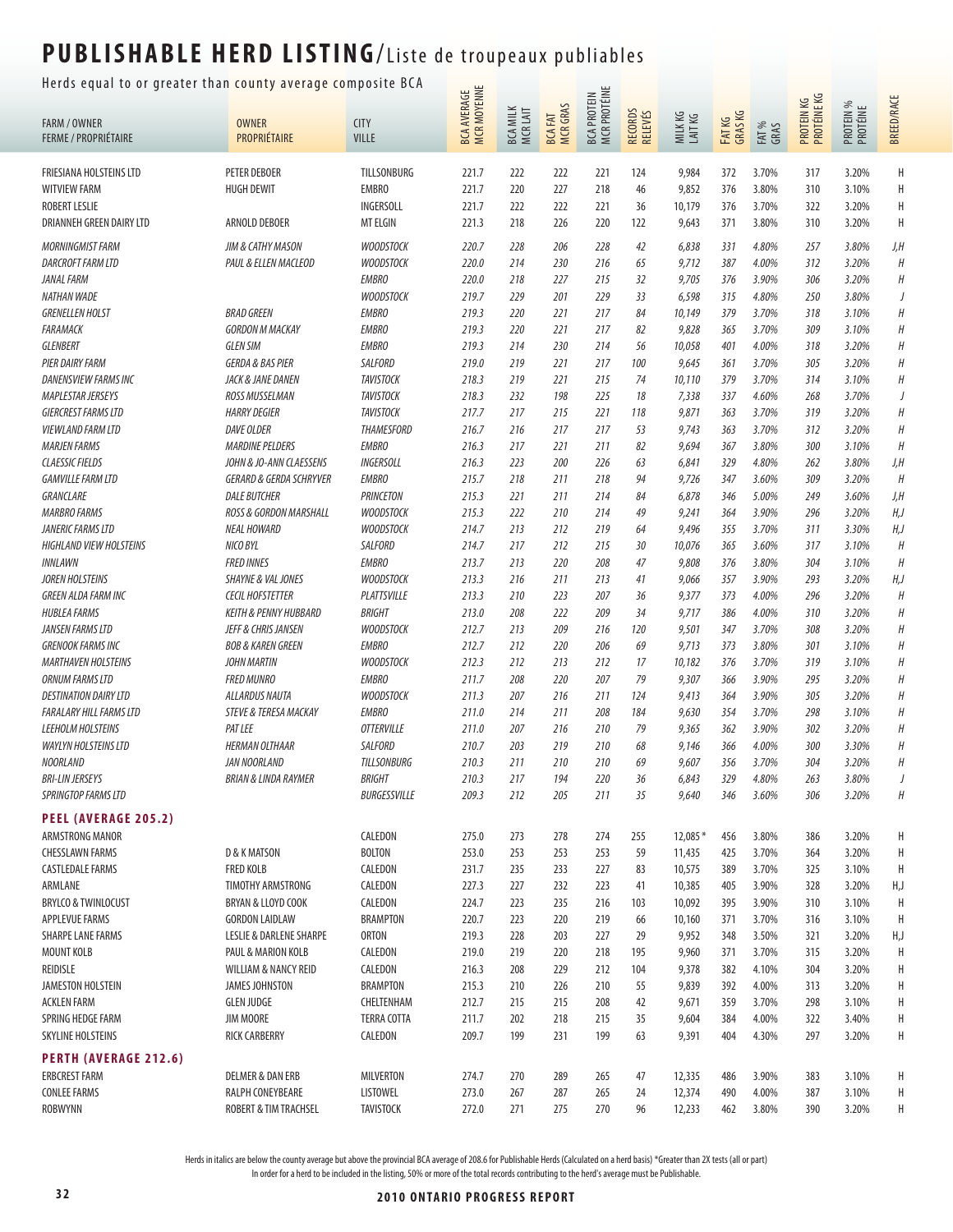### Herds equal to or greater than county average composite BCA  $\frac{1}{\mu}$

| uur to or greuter thun county uveruge co |                                       |                  | <b>MCR MOYENNE</b><br><b>BCA AVERAGE</b> |                             |                                  | BCA PROTEIN<br>MCR PROTÉINE |                    |                  |                   |               | PROTEIN KG<br>PROTÉINE KG |                       | <b>BREED/RACE</b> |
|------------------------------------------|---------------------------------------|------------------|------------------------------------------|-----------------------------|----------------------------------|-----------------------------|--------------------|------------------|-------------------|---------------|---------------------------|-----------------------|-------------------|
| <b>FARM / OWNER</b>                      | <b>OWNER</b>                          | <b>CITY</b>      |                                          |                             |                                  |                             |                    |                  |                   |               |                           |                       |                   |
| <b>FERME / PROPRIÉTAIRE</b>              | PROPRIÉTAIRE                          | <b>VILLE</b>     |                                          | <b>BCA MILK</b><br>MCR LAIT | <b>MCR GRAS</b><br><b>BCAFAT</b> |                             | RECORDS<br>RELEVÉS | MILKKG<br>LAITKG | FAT KG<br>GRAS KG | FAT %<br>GRAS |                           | PROTEIN %<br>PROTÉINE |                   |
| <b>HYDEN HOLSTEINS</b>                   | <b>BRYAN ZEHR</b>                     | <b>MILVERTON</b> | 270.0                                    | 271                         | 281                              | 258                         | 50                 | $11,945*$        | 462               | 3.90%         | 362                       | 3.00%                 | Н                 |
| CORNERVIEW FARMS INC                     | <b>LARRY BERTENS</b>                  | MITCHELL         | 256.3                                    | 264                         | 248                              | 257                         | 89                 | 11,790           | 412               | 3.50%         | 364                       | 3.10%                 | Н                 |
| <b>LEGACY HOLSTEINS</b>                  | <b>DOLSON &amp; GALBRAITH</b>         | ATWOOD           | 256.0                                    | 272                         | 245                              | 251                         | 54                 | 12,484*          | 418               | 3.30%         | 367                       | 2.90%                 | H                 |
| <b>BLAUTAL FARM</b>                      | <b>TED NEUBRAND</b>                   | <b>BORNHOLM</b>  | 251.0                                    | 251                         | 255                              | 247                         | 32                 | 11,798           | 444               | 3.80%         | 368                       | 3.10%                 | H                 |
| <b>VELDMAN FARMS INC</b>                 | <b>HENK VELDMAN</b>                   | HENSALL          | 247.3                                    | 249                         | 249                              | 244                         | 164                | 11,007           | 407               | 3.70%         | 343                       | 3.10%                 | H                 |
| <b>HANS PFISTER</b>                      |                                       | MITCHELL         | 247.0                                    | 248                         | 253                              | 240                         | 62                 | 11,683           | 442               | 3.80%         | 359                       | 3.10%                 | H, B              |
| <b>BRAEMERE FARM</b>                     | PETER JORDAN                          | <b>STRATFORD</b> | 242.3                                    | 252                         | 223                              | 252                         | 66                 | 7,274            | 349               | 4.80%         | 277                       | 3.80%                 | J                 |
| HEERDINK                                 | ALBERT BORGIJINK                      | <b>ST MARYS</b>  | 240.7                                    | 239                         | 248                              | 235                         | 214                | 10,728           | 413               | 3.80%         | 336                       | 3.10%                 | Н                 |
| <b>VINKSLAND FARMS</b>                   | <b>BRIAN &amp; LIANNE VINK</b>        | <b>ST PAULS</b>  | 240.3                                    | 241                         | 243                              | 237                         | 84                 | 10,962           | 409               | 3.70%         | 342                       | 3.10%                 | H                 |
| <b>JUBILEE FARM</b>                      | <b>CECIL &amp; NATHAN SIEBENGA</b>    | ATWOOD           | 238.0                                    | 235                         | 246                              | 233                         | 75                 | 10,265           | 398               | 3.90%         | 324                       | 3.20%                 | H                 |
| <b>BAEVERDALE FARMS</b>                  | <b>LEON BAES</b>                      | <b>MITCHELL</b>  | 237.3                                    | 234                         | 240                              | 238                         | 105                | 10,455*          | 397               | 3.80%         | 339                       | 3.20%                 | H                 |
| <b>ATHLONE FARMS</b>                     | <b>BRIAN ANDERSON</b>                 | <b>TAVISTOCK</b> | 236.3                                    | 231                         | 244                              | 234                         | 141                | 9,928            | 403               | 4.10%         | 324                       | 3.30%                 | H,J               |
| GYS & RIA DEWIT                          |                                       | <b>ST PAULS</b>  | 235.7                                    | 238                         | 240                              | 229                         | 116                | 10,919           | 408               | 3.70%         | 334                       | 3.10%                 | Н                 |
| <b>STELLETE</b>                          | STEFAN & LETICIA MUELLER              | <b>MILVERTON</b> | 235.3                                    | 239                         | 237                              | 230                         | 48                 | 10,955           | 404               | 3.70%         | 335                       | 3.10%                 | Н                 |
| SKINHEIR HOLSTEINS                       | KEVIN & PAULINE SKINNER               | <b>MITCHELL</b>  | 235.0                                    | 231                         | 245                              | 229                         | 28                 | 10,342           | 406               | 3.90%         | 327                       | 3.20%                 | Н                 |
| <b>CHALANE FARMS</b>                     | <b>ALAN CLELAND</b>                   | <b>LISTOWEL</b>  | 234.7                                    | 235                         | 236                              | 233                         | 50                 | 10,356           | 386               | 3.70%         | 327                       | 3.20%                 | Н                 |
| <b>CLAREMOUNT HOLSTEINS</b>              | <b>GLEN KRANTZ</b>                    | <b>STRATFORD</b> | 234.7                                    | 233                         | 239                              | 232                         | 26                 | 10,857           | 412               | 3.80%         | 342                       | 3.20%                 | Н                 |
| MARELVUE FARMS                           | ELI & ELIZABETH MARTIN                | GOWANSTOWN       | 233.7                                    | 230                         | 239                              | 232                         | 60                 | 10,268           | 397               | 3.90%         | 332                       | 3.20%                 | Н                 |
| <b>IVDALE HOLSTEINS</b>                  | <b>IVAN &amp; DALE BUNDSCHO</b>       | SHAKESPEARE      | 232.0                                    | 231                         | 234                              | 231                         | 47                 | 10,547           | 397               | 3.80%         | 337                       | 3.20%                 | Н                 |
| SMILEBROOK FARMS INC                     | JOE & VRENI TSCHUDI                   | <b>MITCHELL</b>  | 231.7                                    | 231                         | 240                              | 224                         | 106                | 10,372           | 400               | 3.90%         | 321                       | 3.10%                 | Н                 |
|                                          |                                       | <b>STRATFORD</b> | 231.7                                    | 237                         | 230                              |                             | 45                 |                  | 372               | 3.60%         | 317                       | 3.00%                 | H                 |
| HEIDEHAVEN HOLSTEINS                     | <b>WILFRED &amp; PATRICIA TEMMING</b> |                  |                                          |                             |                                  | 228                         |                    | 10,411           |                   |               |                           |                       |                   |
| <b>ROGER SPRIEL</b>                      |                                       | <b>ST MARYS</b>  | 231.3                                    | 235                         | 227                              | 232<br>230                  | 87                 | 10,478           | 374               | 3.60%         | 328                       | 3.10%                 | Н<br>Н            |
| WALLACEVIEW HOLSTEINS                    | JOHN & GARRY KOOBS                    | PALMERSTON       | 230.7                                    | 229                         | 233                              |                             | 93                 | 10,597           | 401               | 3.80%         | 338                       | 3.20%                 |                   |
| JPC FARMS INC                            | <b>JAMIE BEAUMONT</b>                 | <b>MITCHELL</b>  | 230.3                                    | 231                         | 234                              | 226                         | 157                | 10,367           | 389               | 3.80%         | 322                       | 3.10%                 | Н                 |
| <b>KEVCREST HOLSTEINS</b>                | <b>KEVIN BEUERMANN</b>                | MITCHELL         | 228.7                                    | 229                         | 225                              | 232                         | 47                 | 10,367           | 377               | 3.60%         | 334                       | 3.20%                 | Н                 |
| SQUIBBLAND                               | <b>DEAN &amp; DEBBIE SQUIBB</b>       | <b>ST PAULS</b>  | 228.0                                    | 225                         | 231                              | 228                         | 60                 | 10,797           | 409               | 3.80%         | 347                       | 3.20%                 | Н                 |
| <b>SCENIC HOLSTEINS</b>                  | <b>HANS &amp; JOLANDA WEBER</b>       | <b>ST MARYS</b>  | 226.7                                    | 230                         | 229                              | 221                         | 168                | 10,295           | 381               | 3.70%         | 315                       | 3.10%                 | Н                 |
| <b>MAPLEVUE FARMS</b>                    |                                       | <b>LISTOWEL</b>  | 226.7                                    | 231                         | 225                              | 224                         | 48                 | 10,699           | 386               | 3.60%         | 329                       | 3.10%                 | Н                 |
| <b>CARRONBROOK FARMS</b>                 | JOHN LOUWAGIE                         | MITCHELL         | 226.7                                    | 229                         | 226                              | 225                         | 46                 | 10,188           | 373               | 3.70%         | 319                       | 3.10%                 | Н                 |
| REIJNEN DAIRY FARMS                      | JEFFERY & MONIQUE REIJNEN             | <b>ST MARYS</b>  | 226.3                                    | 235                         | 216                              | 228                         | 125                | 10,318           | 353               | 3.40%         | 320                       | 3.10%                 | Н                 |
| <b>WEBACRE FARMS LTD</b>                 | <b>GARY WEBER</b>                     | PALMERSTON       | 225.7                                    | 227                         | 226                              | 224                         | 39                 | 10,484           | 389               | 3.70%         | 329                       | 3.10%                 | H                 |
| SHYLANE HOLSTEINS                        | JOHN MCCALLUM                         | <b>STRATFORD</b> | 225.3                                    | 222                         | 236                              | 218                         | 66                 | 10,326           | 405               | 3.90%         | 321                       | 3.10%                 | H                 |
| <b>MILGLEN FARMS</b>                     | <b>LINDA &amp; JEFF MILLS</b>         | <b>ST MARYS</b>  | 225.3                                    | 228                         | 222                              | 226                         | 54                 | 9,986            | 363               | 3.60%         | 317                       | 3.20%                 | H,J               |
| SHALOM FM ALFALEA IN                     | <b>BRUCE CRESSMAN</b>                 | <b>LISTOWEL</b>  | 225.0                                    | 233                         | 217                              | 225                         | 38                 | 10,466           | 361               | 3.40%         | 323                       | 3.10%                 | Н                 |
| SUTHERHILL FARMS                         | <b>GLEN STANDEAVEN</b>                | <b>ST MARYS</b>  | 224.3                                    | 219                         | 232                              | 222                         | 78                 | 10,433           | 408               | 3.90%         | 334                       | 3.20%                 | Н                 |
| SOUTHEAST HOLSTEINS                      | <b>HENRY &amp; KANDY-JOY KLOOSTER</b> | <b>TAVISTOCK</b> | 223.3                                    | 229                         | 221                              | 220                         | 109                | 10,250           | 369               | 3.60%         | 314                       | 3.10%                 | Н                 |
| GOLDENLANE                               | <b>LUKE HOEGGER</b>                   | <b>MITCHELL</b>  | 223.3                                    | 225                         | 220                              | 225                         | 71                 | 9,969            | 362               | 3.60%         | 316                       | 3.20%                 | Η                 |
| ROYAL ACRES                              | JIM & HEATHER ROBINSON                | <b>LISTOWEL</b>  | 223.0                                    | 224                         | 227                              | 218                         | 47                 | 10,268           | 385               | 3.70%         | 317                       | 3.10%                 | Н                 |
| <b>NOORDCREEK</b>                        | MARINUS & ANJA NOORDAM                | GOWANSTOWN       | 222.7                                    | 225                         | 222                              | 221                         | 53                 | 10,200           | 373               | 3.70%         | 318                       | 3.10%                 | Н                 |
| F & B HILLFARM                           | FRED LEUTENEGGER                      | GOWANSTOWN       | 222.3                                    | 226                         | 224                              | 217                         | 77                 | 10,238           | 376               | 3.70%         | 312                       | 3.00%                 | H                 |
| <b>DNA FARMS INC</b>                     | DAVID & ANNAMARIE MURRAY              | MITCHELL         | 222.3                                    | 227                         | 218                              | 222                         | 42                 | 8,870            | 352               | 4.00%         | 288                       | 3.20%                 | H,J               |
| <b>COOKVIEW</b>                          | <b>KEVIN COOK</b>                     | <b>STRATFORD</b> | 222.3                                    | 221                         | 226                              | 220                         | 33                 | 9,527            | 364               | 3.80%         | 303                       | 3.20%                 | H                 |

#### **CONTINUED ON NEXT PAGE**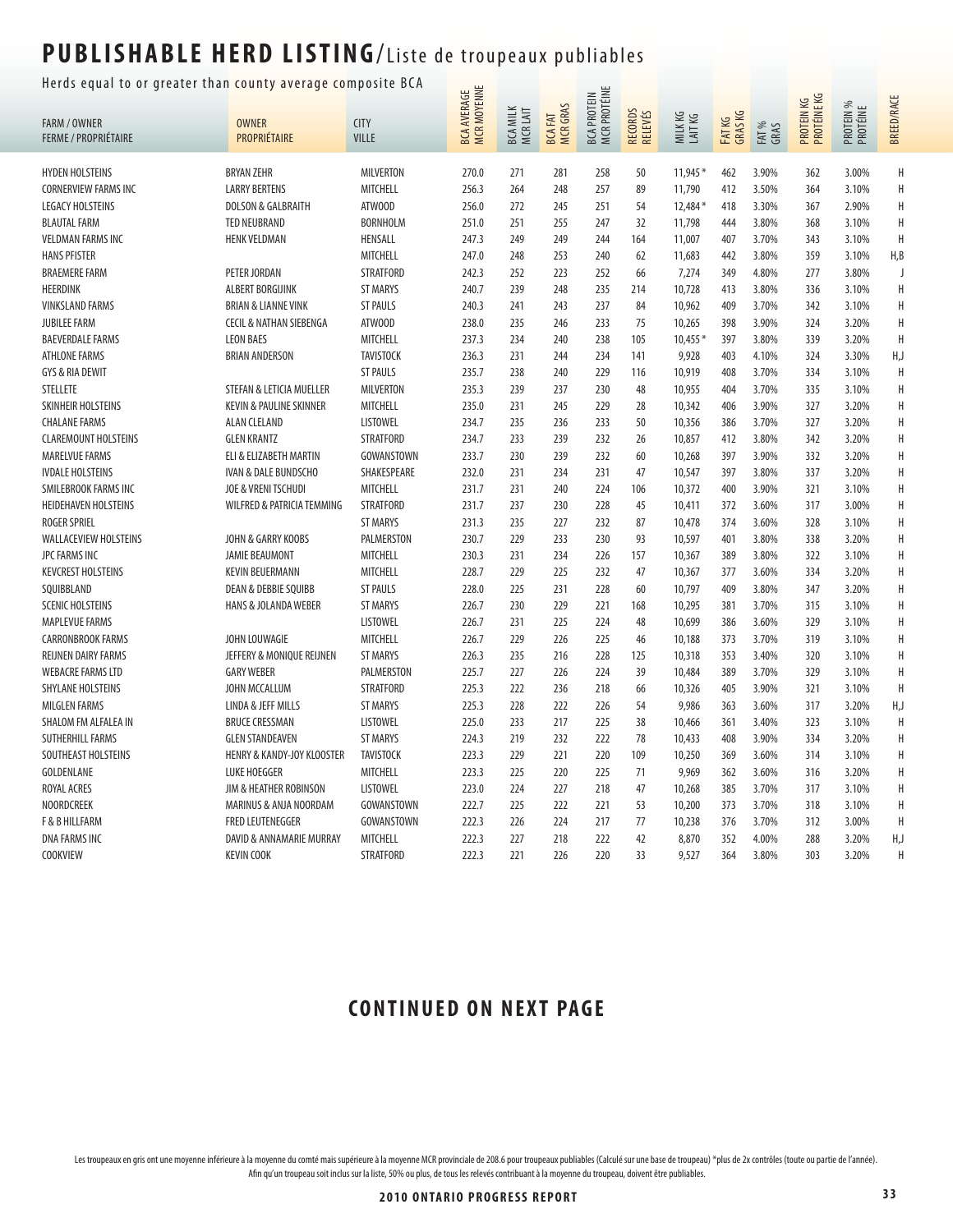#### Herds equal to or greater than county average composite BCA  $\frac{1}{\cdots}$

|                                             | aar to or greater than county average co |                                 | <b>MCR MOYENNE</b> |                             |                                  | MCR PROTÉINE       |                    |                  |                   |                |                           |                       |                   |
|---------------------------------------------|------------------------------------------|---------------------------------|--------------------|-----------------------------|----------------------------------|--------------------|--------------------|------------------|-------------------|----------------|---------------------------|-----------------------|-------------------|
| <b>FARM / OWNER</b>                         | <b>OWNER</b>                             | <b>CITY</b>                     | <b>BCA AVERAGE</b> | <b>BCA MILK</b><br>MCR LAIT | <b>MCRGRAS</b><br><b>BCA FAT</b> | <b>BCA PROTEIN</b> | RECORDS<br>RELEVÉS | MILKKG<br>LAITKG | FAT KG<br>GRAS KG |                | PROTEIN KG<br>PROTÉINE KG | PROTEIN %<br>PROTÉINE | <b>BREED/RACE</b> |
| <b>FERME / PROPRIÉTAIRE</b>                 | PROPRIÉTAIRE                             | <b>VILLE</b>                    |                    |                             |                                  |                    |                    |                  |                   | FAT %<br>GRAS  |                           |                       |                   |
|                                             |                                          |                                 |                    |                             |                                  |                    |                    |                  |                   |                |                           |                       |                   |
| SQUIBBHAVEN                                 | DAVID SQUIBB                             | <b>STAFFA</b>                   | 222.0              | 227                         | 218                              | 221                | 35                 | 10,614           | 376               | 3.50%          | 327                       | 3.10%                 | H                 |
| DE WITT HAVEN INC                           | <b>RALPH &amp; HEATHER DEWITT</b>        | <b>STRATFORD</b>                | 221.7              | 220                         | 224                              | 221                | 74                 | 9,695            | 366               | 3.80%          | 311                       | 3.20%                 | H                 |
| <b>WEBERACRES FARMS LTD</b>                 | <b>RANDY WEBER</b>                       | <b>LISTOWEL</b>                 | 221.7              | 232                         | 214                              | 219                | 73                 | 10,355           | 354               | 3.40%          | 311                       | 3.00%                 | H                 |
| <b>FRASERDELL FARM</b>                      | <b>JOHN NEEB</b>                         | <b>STRATFORD</b>                | 221.7              | 225                         | 217                              | 223                | 61                 | 10,284           | 366               | 3.60%          | 324                       | 3.20%                 | Н                 |
| DELFIA FARM INC                             | JOHN & MELANIE VANWINDEN                 | ATWOOD                          | 221.0              | 220                         | 226                              | 217                | 78                 | 10,122           | 387               | 3.80%          | 318                       | 3.10%                 | H                 |
| <b>HINZ HAVEN FARMS LTD</b>                 | FRED HINZ                                | <b>MITCHELL</b>                 | 221.0              | 230                         | 213                              | 220                | 35                 | 10,465           | 360               | 3.40%          | 320                       | 3.10%                 | $\mathsf H$       |
| MACLEANVIEW                                 | <b>SCOTT MACLEAN</b>                     | <b>STAFFA</b>                   | 220.3              | 225                         | 216                              | 220                | 53                 | 10,363           | 367               | 3.50%          | 321                       | 3.10%                 | H                 |
| JOHN & ROB MCINTOSH                         |                                          | <b>ST MARYS</b>                 | 220.3              | 219                         | 214                              | 228                | 49                 | 10,113           | 365               | 3.60%          | 334                       | 3.30%                 | $\mathsf H$       |
| <b>LENSLAKE FARMS</b>                       | <b>HENNO &amp; HENRIET LENSVELT</b>      | GOWANSTOWN                      | 220.3              | 212                         | 233                              | 216                | 48                 | 9,365            | 383               | 4.10%          | 305                       | 3.30%                 | $\mathsf H$       |
| NEEBVIEW                                    | <b>KEITH NEEB</b>                        | GADSHILL                        | 220.3              | 219                         | 227                              | 215                | 43                 | 9,791            | 375               | 3.80%          | 305                       | 3.10%                 | H                 |
| <b>BIRCHLAWN FARMS LTD</b>                  |                                          | ATWOOD                          | 220.0              | 219                         | 221                              | 220                | 387                | 9,562            | 359               | 3.80%          | 306                       | 3.20%                 | H                 |
| <b>ROBERN FARMS</b>                         | <b>ROBERT KELLY</b>                      | ATWOOD                          | 219.7              | 216                         | 231                              | 212                | 49                 | 9,715            | 385               | 4.00%          | 304                       | 3.10%                 | $\overline{H}$    |
| <b>TENHOVE FARMS</b>                        |                                          | GOWANSTOWN                      | 219.3              | 227                         | 209                              | 222                | 66                 | 7,977            | 348               | 4.40%          | 278                       | 3.50%                 | J,H               |
| <b>BRISBIN FARMS LTD</b>                    | DOUG & BRENDA BRISBIN                    | GOWANSTOWN                      | 219.3              | 220                         | 224                              | 214                | 49                 | 10,200           | 385               | 3.80%          | 314                       | 3.10%                 | $\mathsf H$       |
| ROYALMAR FARMS LTD                          | <b>BRAD MARTIN</b>                       | GOWANSTOWN                      | 219.3              | 215                         | 222                              | 221                | 45                 | 9,736            | 372               | 3.80%          | 317                       | 3.30%                 | $\mathsf H$       |
| <b>VERACITY HOLSTEIN</b>                    | <b>LEROY COOK</b>                        | <b>STRATFORD</b>                | 219.0              | 217                         | 223                              | 217                | 60                 | 9,793            | 373               | 3.80%          | 311                       | 3.20%                 | H                 |
| STEVERSVILL                                 | <b>FRANK STEVERS</b>                     | GADSHILL                        | 219.0              | 216                         | 223                              | 218                | 54                 | 9,305            | 358               | 3.80%          | 299                       | 3.20%                 | H                 |
| M D F                                       | <b>HANS &amp; DANIELA MEIER</b>          | GOWANSTOWN                      | 219.0              | 216                         | 225                              | 216                | 49                 | 9,491            | 365               | 3.80%          | 302                       | 3.20%                 | $\mathsf H$       |
| <b>RALEON HOLSTEINS</b>                     | <b>CLEON &amp; VERA SAUDER</b>           | <b>NEWTON</b>                   | 219.0              | 222                         | 215                              | 220                | 39                 | 9,779            | 350               | 3.60%          | 308                       | 3.10%                 | H                 |
| STONEHAVEN FARM                             | <b>LEROY SKINNER</b>                     | <b>MITCHELL</b>                 | 219.0              | 226                         | 216                              | 215                | 38                 | 10,285           | 364               | 3.50%          | 311                       | 3.00%                 | $\mathsf H$       |
| <b>BENNESSE FARMS INC</b>                   |                                          | ATWOOD                          | 218.7              | 219                         | 221                              | 216                | 80                 | 9,742            | 365               | 3.70%          | 306                       | 3.10%                 | H                 |
| <b>HILANT FARMS</b>                         | <b>GARRY &amp; KAREN HILL</b>            | <b>ST PAULS</b>                 | 218.0              | 223                         | 211                              | 220                | 57                 | 10,285           | 361               | 3.50%          | 322                       | 3.10%                 | Н                 |
| LOGGANLANE                                  | J & N LOGGAN                             | <b>TAVISTOCK</b>                | 217.7              | 219                         | 217                              | 217                | 16                 | 10,171           | 376               | 3.70%          | 321                       | 3.20%                 | Н                 |
| <b>GERBERNOOK HOLSTEINS</b>                 | RICHARD & BRADLEY GERBER                 | <b>BRUNNER</b>                  | 217.3              | 219                         | 216                              | 217                | 63                 | 9,936            | 364               | 3.70%          | 313                       | 3.20%                 | H<br>H            |
| <b>CARLDOT FARMS LTD</b>                    | <b>LARRY KRANTZ</b>                      | <b>STRATFORD</b>                | 216.7              | 209                         | 233                              | 208                | 44<br>53           | 9,796            | 403               | 4.10%          | 309                       | 3.20%                 | H                 |
| <b>DIETVIEW</b><br>ZEHRDALE                 | ROBERT DIETRICH<br><b>DALE ZEHR</b>      | SHAKESPEARE<br><b>MILVERTON</b> | 216.0<br>215.0     | 216<br>220                  | 220<br>216                       | 212<br>209         | 29                 | 10,049           | 378<br>360        | 3.80%<br>3.60% | 312<br>298                | 3.10%<br>3.00%        | $\mathsf H$       |
| DANKIM                                      | <b>DANIEL MARTIN</b>                     | GOWANSTOWN                      | 214.7              | 217                         | 213                              | 214                | 43                 | 9,872<br>10,175  | 371               | 3.60%          | 318                       | 3.10%                 | H                 |
| SPRING VIEW FARM                            | <b>LANTZ &amp; HYATT</b>                 | MILVERTON                       | 214.7              | 218                         | 204                              |                    | 41                 |                  | 318               | 4.50%          | 257                       |                       | J,A,H             |
| <b>CNOSSOME HOLSTEINS</b>                   | SIMON & ANDREA CNOSSEN                   | <b>BRUNNER</b>                  | 214.7              | 221                         | 208                              | 222<br>215         | 36                 | 7,073<br>9,959   | 348               | 3.50%          | 310                       | 3.60%<br>3.10%        | H                 |
| <b>TALMANAC HOLSTEINS</b>                   | <b>CLIFF &amp; VAL THOMSON</b>           | <b>GRANTON</b>                  | 214.3              | 218                         | 204                              | 221                | 29                 | 9,971            | 349               | 3.50%          | 321                       | 3.20%                 | H                 |
| AVONFARM                                    | <b>HENRY WYDEVEN</b>                     | <b>ST MARYS</b>                 | 213.3              | 213                         | 217                              | 210                | 85                 | 10,116           | 382               | 3.80%          | 315                       | 3.10%                 | $\mathsf H$       |
| <b>KENILYN FARMS LIMITED</b>                | <b>KEN JACKSON</b>                       | <b>STRATFORD</b>                | 212.7              | 217                         | 211                              | 210                | 85                 | 9,620            | 346               | 3.60%          | 296                       | 3.10%                 | H                 |
| <b>FERNCREST FARMS INC</b>                  | <b>DEAN &amp; ELLEN BAUMAN</b>           | NEWTON                          | 212.7              | 211                         | 213                              | 214                | 38                 | 9,687            | 361               | 3.70%          | 311                       | 3.20%                 | H                 |
|                                             |                                          |                                 |                    |                             |                                  |                    |                    |                  |                   |                |                           |                       |                   |
| <b>KARL RASZMANN</b>                        |                                          | <b>MONKTON</b>                  | 212.3              | 218                         | 196                              | 223                | 82                 | 9,434            | 315               | 3.30%          | 308                       | 3.30%                 | $\boldsymbol{H}$  |
| COOKHILL FARMS LTD                          | <b>IRVIN COOK</b>                        | GADSHILL                        | 212.0              | 213                         | 213                              | 210                | 78                 | 9,857            | 369               | 3.70%          | 309                       | 3.10%                 | H, J              |
| <b>PAUL MARTIN</b>                          |                                          | ATWOOD                          | 212.0              | 215                         | 212                              | 209                | 55                 | 9,724            | 354               | 3.60%          | 299                       | 3.10%                 | Н                 |
| SHELDALE                                    | <b>DAVID MARTIN</b>                      | GOWANSTOWN                      | 211.3              | 216                         | 206                              | 212                | 62                 | $9,381*$         | 331               | 3.50%          | 294                       | 3.10%                 | H                 |
| <b>WEBERDREAM HOLSTEINS</b>                 | <b>MIKE WEBER</b>                        | BRUNNER                         | 211.3              | 213                         | 208                              | 213                | 31                 | 10,099           | 366               | 3.60%          | 320                       | 3.20%                 | H                 |
| POP-A-TOP HOLSTEINS                         | <b>KEVIN SQUIBB</b>                      | ST.PAULS                        | 211.3              | 217                         | 205                              | 212                | 16                 | 10,343           | 362               | 3.50%          | 319                       | 3.10%                 | Н                 |
| STARDALE ACRES INC                          | <b>JOHN &amp; KEN STARK</b>              | <b>LISTOWEL</b>                 | 210.3              | 205                         | 215                              | 211                | 35                 | 9,413            | 365               | 3.90%          | 306                       | 3.30%                 | Н                 |
| <b>WAYCREST HOLSTEINS</b>                   |                                          | ATWOOD                          | 210.3              | 203                         | 223                              | 205                | 32                 | 9,482            | 387               | 4.10%          | 304                       | 3.20%                 | H                 |
| <b>TIMELEN</b>                              | <b>TIM SHUTE</b>                         | ST MARYS                        | 210.0              | 222                         | 196                              | 212                | 31                 | 10,321           | 339               | 3.30%          | 313                       | 3.00%                 | H                 |
| <b>DANZEL HOLSTEINS</b>                     | <b>ED &amp; JULIE DANEN</b>              | SHAKESPEARE                     | 209.7              | 214                         | 206                              | 209                | 78                 | 10,246           | 365               | 3.60%          | 315                       | 3.10%                 | Н                 |
| <b>ELHAVEN FARMS INC</b>                    | DAVID MEADOWS                            | <b>STRATFORD</b>                | 209.7              | 210                         | 214                              | 205                | 57                 | 9,676            | 365               | 3.80%          | 299                       | 3.10%                 | Н                 |
| <b>GELRIA FARMS</b><br><b>BAINHOLM FARM</b> | PAUL NYLAND<br><b>BOB BAIN</b>           | DUBLIN<br><b>STRATFORD</b>      | 209.7<br>209.7     | 212                         | 207<br>213                       | 210<br>208         | 51                 | 9,654            | 350<br>359        | 3.60%<br>3.80% | 305                       | 3.20%                 | H<br>H            |
| RICHARD SKINNER & FAMILY                    | <b>RONALD SKINNER</b>                    | MITCHELL                        | 209.7              | 208<br>219                  | 193                              | 217                | 45<br>32           | 9,492<br>8,047   | 314               | 3.90%          | 300<br>275                | 3.20%<br>3.40%        | J,H               |
| <b>DITON FARMS LTD</b>                      | <b>ANTHONY &amp; LYNN KOOT</b>           | ST PAULS                        | 209.3              | 214                         | 210                              | 204                | 36                 | 9,566            | 346               | 3.60%          | 289                       | 3.00%                 | $\boldsymbol{H}$  |
| SENNIBRAE                                   | <b>KEITH INNES</b>                       | ST PAULS                        | 208.7              | 207                         | 208                              | 211                | 51                 | 9,547            |                   |                | 308                       |                       | Н                 |
|                                             |                                          |                                 |                    |                             |                                  |                    |                    |                  | 354               | 3.70%          |                           | 3.20%                 |                   |
| <b>PETERBOROUGH (AVERAGE 195.4)</b>         |                                          |                                 |                    |                             |                                  |                    |                    |                  |                   |                |                           |                       |                   |
| <b>EMBRDALE FARM</b>                        |                                          | <b>INDIAN RIVER</b>             | 251.0              | 251                         | 261                              | 241                | 60                 | $11,604*$        | 448               | 3.90%          | 355                       | 3.10%                 | Η                 |
| <b>BARGEOLANE FARMS</b>                     | <b>BLAYNE BARR</b>                       | WARSAW                          | 229.0              | 224                         | 234                              | 229                | 54                 | 10,244           | 398               | 3.90%          | 333                       | 3.30%                 | H                 |
| <b>LARMVIEW HOLSTEINS</b>                   | ANDREW LARMER                            | MILLBROOK                       | 227.0              | 222                         | 233                              | 226                | 34                 | 10,191           | 397               | 3.90%          | 331                       | 3.20%                 | Н                 |
|                                             |                                          |                                 |                    |                             |                                  |                    |                    |                  |                   |                |                           |                       |                   |

Herds in italics are below the county average but above the provincial BCA average of 208.6 for Publishable Herds (Calculated on a herd basis) \*Greater than 2X tests (all or part)

In order for a herd to be included in the listing, 50% or more of the total records contributing to the herd's average must be Publishable.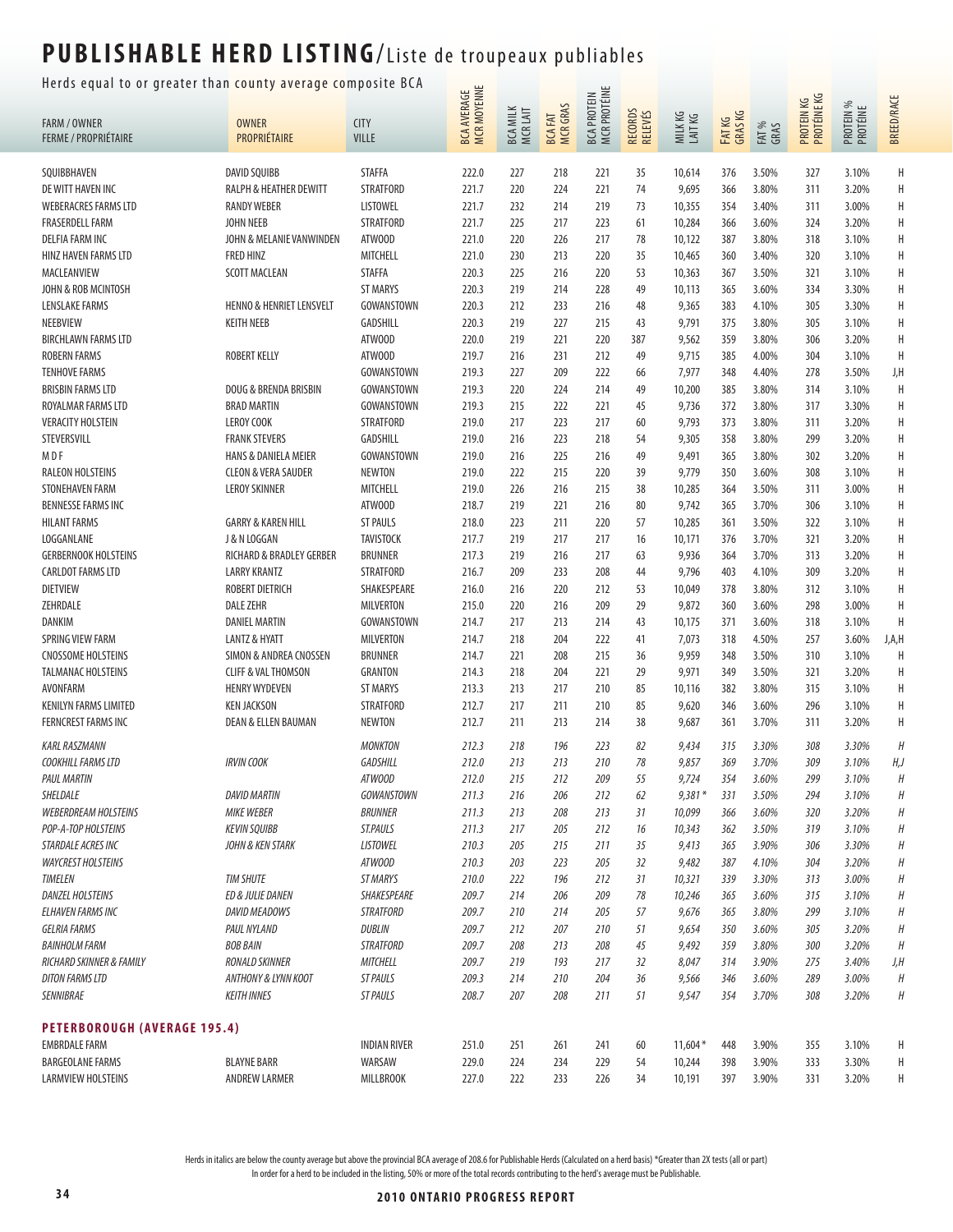#### Herds equal to or greater than county average composite BCA  $\Box$

|                                 | uur to or greuter thun county uverage co |                      | <b>MCR MOYENNE</b><br><b>BCA AVERAGE</b> |                             |                                  | <b>MCR PROTÉINE</b><br><b>BCA PROTEIN</b> |                    |                   |                  |               | PROTEIN KG<br>PROTÉINE KG |                       | <b>BREED/RACE</b> |
|---------------------------------|------------------------------------------|----------------------|------------------------------------------|-----------------------------|----------------------------------|-------------------------------------------|--------------------|-------------------|------------------|---------------|---------------------------|-----------------------|-------------------|
| <b>FARM / OWNER</b>             | <b>OWNER</b>                             | <b>CITY</b>          |                                          | <b>MILK</b>                 | <b>MCR GRAS</b><br><b>BCAFAT</b> |                                           |                    | MILKKG<br>LAIT KG |                  |               |                           |                       |                   |
| <b>FERME / PROPRIÉTAIRE</b>     | PROPRIÉTAIRE                             | <b>VILLE</b>         |                                          | <b>BCA MILK</b><br>MCR LAIT |                                  |                                           | RECORDS<br>RELEVÉS |                   | FATKG<br>GRAS KG | FAT %<br>GRAS |                           | PROTEIN %<br>PROTÉINE |                   |
|                                 |                                          |                      |                                          |                             |                                  |                                           |                    |                   |                  |               |                           |                       |                   |
| <b>CALIENTE FARM</b>            | <b>JOHN FRENCH</b>                       | <b>MILLBROOK</b>     | 226.3                                    | 227                         | 221                              | 231                                       | 26                 | 10,632            | 384              | 3.60%         | 343                       | 3.20%                 | Н                 |
| NEWCORNER                       | <b>BILL VAN ENGEN</b>                    | <b>MILLBROOK</b>     | 223.7                                    | 215                         | 230                              | 226                                       | 39                 | 10,031            | 396              | 3.90%         | 334                       | 3.30%                 | Н                 |
| RONBETH HOLSTEINS               | <b>DEAN &amp; WAYNE WARNER</b>           | <b>HASTINGS</b>      | 220.7                                    | 214                         | 230                              | 218                                       | 51                 | 10,192            | 404              | 4.00%         | 328                       | 3.20%                 | H                 |
| <b>HURSTELM</b>                 | ANDY & ROB ELMHURST                      | <b>HASTINGS</b>      | 219.3                                    | 223                         | 221                              | 214                                       | 32                 | 10,592            | 388              | 3.70%         | 322                       | 3.00%                 | H                 |
| <b>CROVALLEY HOLSTEINS</b>      | JOHN CROWLEY                             | <b>HASTINGS</b>      | 218.7                                    | 212                         | 224                              | 220                                       | 63                 | 9,740             | 384              | 3.90%         | 322                       | 3.30%                 | H,J               |
| <b>VELAN FARMS</b>              | RANDY & KEVIN MORTON                     | CAVAN                | 217.0                                    | 215                         | 217                              | 219                                       | 37                 | 10,190            | 380              | 3.70%         | 330                       | 3.20%                 | H                 |
| <b>STILLBROOK FARMS</b>         | ROY STILLMAN & SONS                      | <b>KEENE</b>         | 216.0                                    | 212                         | 217                              | 219                                       | 89                 | 9,907             | 374              | 3.80%         | 324                       | 3.30%                 | Η                 |
| WELLSFARM                       | JOHN VAN BEEK                            | NORWOOD              | 215.0                                    | 220                         | 211                              | 214                                       | 44                 | 10,015            | 360              | 3.60%         | 311                       | 3.10%                 | H, B              |
| <b>ARMDALE FARM</b>             | <b>GLEN ARMSTRONG</b>                    | <b>MILLBROOK</b>     | 211.0                                    | 213                         | 214                              | 206                                       | 32                 | 9,758             | 362              | 3.70%         | 300                       | 3.10%                 | H                 |
| <b>KARLINA FARMS</b>            | <b>DON HEERINGA</b>                      | FRASERVILLE          | 206.3                                    | 207                         | 205                              | 207                                       | 84                 | 10,181            | 373              | 3.70%         | 323                       | 3.20%                 | H                 |
| <b>TARALEY HOLSTEINS</b>        | <b>FRANCIS CROWLEY</b>                   | NORWOOD              | 205.7                                    | 205                         | 201                              | 211                                       | 52                 | 9,742             | 355              | 3.60%         | 317                       | 3.30%                 | H                 |
| <b>CARLOW FARMS</b>             | <b>MURRAY CARLOW</b>                     | <b>INDIAN RIVER</b>  | 205.3                                    | 212                         | 201                              | 203                                       | 71                 | 9,654             | 340              | 3.50%         | 294                       | 3.00%                 | Н                 |
| <b>SEDGROSE FARMS</b>           | ROBERT SEDGWICK & SONS                   | NORWOOD              | 201.7                                    | 198                         | 205                              | 202                                       | 62                 | 9,338             | 360              | 3.90%         | 304                       | 3.30%                 | H                 |
| <b>MELVIN DAVIS</b>             |                                          | PETERBOROUGH         | 199.3                                    | 197                         | 205                              | 196                                       | 42                 | 9,204             | 355              | 3.90%         | 290                       | 3.20%                 | Н                 |
| <b>KEDEB ACRES</b>              | KEITH & DEBRA KIDD                       | PETERBOROUGH         | 197.3                                    | 197                         | 193                              | 202                                       | 34                 | 9,725             | 350              | 3.60%         | 314                       | 3.20%                 | H                 |
| LYNMARK HOLSTEINS               | <b>TIM SHEARER</b>                       | NORWOOD              | 195.7                                    | 198                         | 188                              | 201                                       | 37                 | 7.051             | 264              | 3.70%         | 230                       | 3.30%                 | M,H,J             |
| <b>PRESCOTT (AVERAGE 211.7)</b> |                                          |                      |                                          |                             |                                  |                                           |                    |                   |                  |               |                           |                       |                   |
| <b>FERME SERHEAL</b>            | <b>CLAUDE &amp; CELINE SEGUIN</b>        | <b>ST ISIDORE</b>    | 298.0                                    | 299                         | 301                              | 294                                       | 60                 | 13,519            | 505              | 3.70%         | 424                       | 3.10%                 | Н                 |
| <b>FERME FREDERIC LTD</b>       | LUC FREDETTE                             | PLANTAGENET          | 291.3                                    | 286                         | 299                              | 289                                       | 83                 | $13,205*$         | 512              | 3.90%         | 424                       | 3.20%                 | Η                 |
| FERME MIRELLA INC               | <b>GUY &amp; CAROL LEVAC</b>             | ST BERNARDIN         | 265.7                                    | 268                         | 271                              | 258                                       | 100                | 12,167            | 454              | 3.70%         | 371                       | 3.00%                 | Н                 |
| <b>FERME LAVIGNE INC</b>        | ALAIN & JEAN-PIERRE LAVIGNE              | ST ANNE-DE-PRESCOTT  | 262.0                                    | 271                         | 263                              | 252                                       | 94                 | $12,178*$         | 438              | 3.60%         | 360                       | 3.00%                 | H                 |
| <b>FERME SYLVANO</b>            | SYLVAIN A LEVAC                          | <b>ST BERNARDIN</b>  | 256.3                                    | 261                         | 256                              | 252                                       | 59                 | 11,778            | 428              | 3.60%         | 362                       | 3.10%                 | H                 |
| <b>FERME CAVALAIT</b>           | ALAIN & CLAUDINE POIRIER                 | LEFAIVRE             | 253.0                                    | 262                         | 238                              | 259                                       | 44                 | 8,468             | 387              | 4.60%         | 305                       | 3.60%                 | J,H               |
| <b>FERME RAYNAUD</b>            | MARC & STEPHANIE RAYNAUD                 | <b>VANKLEEK HILL</b> | 247.7                                    | 241                         | 251                              | 251                                       | 67                 | 10,963            | 423              | 3.90%         | 362                       | 3.30%                 | H                 |
| RYANDALE FARM                   | <b>CHRISTOPHER RYAN</b>                  | <b>FOURNIER</b>      | 244.3                                    | 249                         | 232                              | 252                                       | 35                 | 11,199            | 387              | 3.50%         | 362                       | 3.20%                 | H                 |
| <b>OVERDALE FARM REG'D</b>      | <b>GERRY OVERVEST</b>                    | <b>L'ORIGNAL</b>     | 239.3                                    | 240                         | 239                              | 239                                       | 79                 | 11,301            | 416              | 3.70%         | 357                       | 3.20%                 | Η                 |
| <b>RAYVON HILL</b>              | YVON RAVARY                              | <b>VANKLEEK HILL</b> | 239.3                                    | 236                         | 244                              | 238                                       | 74                 | 10,605            | 406              | 3.80%         | 341                       | 3.20%                 | Н                 |
| <b>WILKRIDGE FARM</b>           | <b>KEN &amp; PEGGY WILKES</b>            | <b>FOURNIER</b>      | 238.7                                    | 238                         | 243                              | 235                                       | 61                 | 11,048            | 418              | 3.80%         | 346                       | 3.10%                 | H                 |
| <b>BEAVER RAY</b>               | <b>REMI LEROUX</b>                       | ST ANNE-DE-PRESCOTT  | 236.3                                    | 225                         | 244                              | 240                                       | 72                 | 10,388            | 422              | 4.10%         | 352                       | 3.40%                 | H,A               |
| <b>FERME LYANNE INC</b>         | YANNICK BERCIER                          | LEFAIVRE             | 236.0                                    | 234                         | 230                              | 244                                       | 42                 | 10,343            | 376              | 3.60%         | 343                       | 3.30%                 | Η                 |
| <b>FERME TWO BRIDGE</b>         | <b>GUY GAUTHIER</b>                      | ST BERNARDIN         | 235.3                                    | 233                         | 234                              | 239                                       | 133                | 10,111            | 377              | 3.70%         | 330                       | 3.30%                 | H                 |
| <b>DUFFEYNIAL</b>               | JEAN-MARIE & FELIX DUFFEY                | <b>L'ORIGNAL</b>     | 233.7                                    | 237                         | 232                              | 232                                       | 89                 | 10,521            | 382              | 3.60%         | 328                       | 3.10%                 | Н                 |
| FERME AGRIGUAY INC              | ROBERT CASTONGUAY                        | <b>ST ISIDORE</b>    | 229.7                                    | 226                         | 238                              | 225                                       | 168                | 9,967             | 390              | 3.90%         | 317                       | 3.20%                 | Η                 |
| <b>HUDESNOYERS</b>              | <b>HENRI &amp; URGEL DESNOYERS</b>       | CASSELMAN            | 229.7                                    | 235                         | 226                              | 228                                       | 47                 | 10,831            | 386              | 3.60%         | 334                       | 3.10%                 | Н                 |
| DANDYDALE FARMS                 | SCOTT & MITZI DANDY                      | <b>VANKLEEK HILL</b> | 229.0                                    | 225                         | 232                              | 230                                       | 57                 | 10,377            | 396              | 3.80%         | 336                       | 3.20%                 | H                 |
| SONIBRAND FARM INC              | ARNOLD & ANNA KURATLE                    | <b>ST ISIDORE</b>    | 227.7                                    | 226                         | 233                              | 224                                       | 78                 | 10,158            | 389              | 3.80%         | 321                       | 3.20%                 | H                 |
| HASPENGOUW FARM INC             | MARC & JOSEE VALKENBORG                  | CASSELMAN            | 227.7                                    | 229                         | 220                              | 234                                       | 56                 | 10,345            | 369              | 3.60%         | 337                       | 3.30%                 | Η                 |
| <b>HAERLE FARM</b>              | THOMAS & CHRISTA HAERLE                  | <b>ST ISIDORE</b>    | 220.3                                    | 221                         | 219                              | 221                                       | 91                 | 9,889             | 363              | 3.70%         | 315                       | 3.20%                 | H                 |
| <b>DONSHER FARMS</b>            | DONALD & SHERIDAN WYLIE                  | <b>VANKLEEK HILL</b> | 219.3                                    | 220                         | 218                              | 220                                       | 121                | 10,446            | 384              | 3.70%         | 330                       | 3.20%                 | Η                 |
| <b>FERME MELVALE</b>            | JACQUES LAMARCHE                         | LEFAIVRE             | 218.3                                    | 215                         | 228                              | 212                                       | 59                 | 9,917             | 388              | 3.90%         | 309                       | 3.10%                 | Η                 |
| <b>MILL CREEK FARM</b>          | <b>KENNY OVERVEST</b>                    | <b>ALFRED</b>        | 216.7                                    | 218                         | 220                              | 212                                       | 65                 | 9,633             | 362              | 3.80%         | 299                       | 3.10%                 | H                 |
| ICK BEL INC                     | RICHARD & JOHANNE LABELLE                | ST ISIDORE           | 215.3                                    | 216                         | 214                              | 216                                       | 39                 | 10,474            | 385              | 3.70%         | 330                       | 3.20%                 | H                 |
|                                 |                                          |                      |                                          |                             |                                  |                                           |                    |                   |                  |               |                           |                       |                   |

#### **CONTINUED ON NEXT PAGE**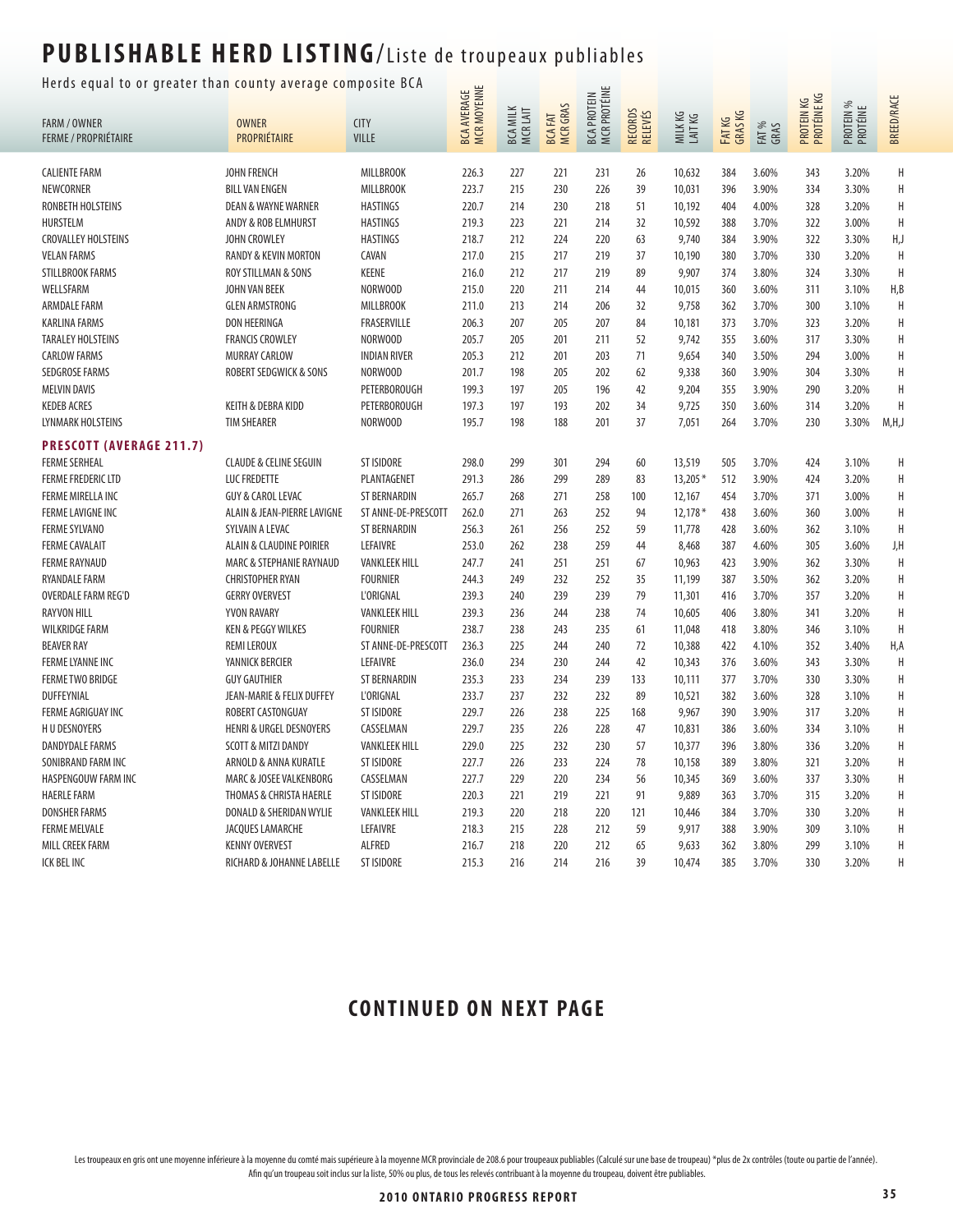#### Herds equal to or greater than county average composite BCA  $\frac{1}{\cdots}$

| ncias equal to or greater than county average composite ben |                                         |                                      |                                    |                             |                                  |                                    |                    |                    |                  |                |                           |                       |                   |
|-------------------------------------------------------------|-----------------------------------------|--------------------------------------|------------------------------------|-----------------------------|----------------------------------|------------------------------------|--------------------|--------------------|------------------|----------------|---------------------------|-----------------------|-------------------|
| <b>FARM / OWNER</b><br><b>FERME / PROPRIÉTAIRE</b>          | <b>OWNER</b><br>PROPRIÉTAIRE            | <b>CITY</b><br><b>VILLE</b>          | <b>BCA AVERAGE<br/>MCR MOYENNE</b> | <b>BCA MILK</b><br>MCR LAIT | <b>MCRGRAS</b><br><b>BCA FAT</b> | MCR PROTÉINE<br><b>BCA PROTEIN</b> | RECORDS<br>RELEVÉS | MILKKG<br>LAITKG   | FATKG<br>GRAS KG | FAT %<br>GRAS  | PROTEIN KG<br>PROTÉINE KG | PROTEIN %<br>PROTÉINE | <b>BREED/RACE</b> |
| <b>BARBROOK FARMS LTD</b>                                   |                                         | <b>VANKLEEK HILL</b>                 | 214.7                              | 211                         | 217                              | 216                                | 92                 | 9,799              | 373              | 3.80%          | 319                       | 3.30%                 | Η                 |
| YORELLEA FARMS                                              | RALPH & JEFF LEROY                      | <b>ST EUGENE</b>                     | 212.3                              | 211                         | 216                              | 210                                | 64                 | 9,687              | 367              | 3.80%          | 306                       | 3.20%                 | H                 |
| <b>CRONUS FARMS</b>                                         | <b>DUANE TOLHURST</b>                   | <b>VANKLEEK HILL</b>                 | 209.3                              | 206                         | 213                              | 209                                | 9                  | 7,932              | 327              | 4.10%          | 261                       | 3.30%                 | A,H               |
| <b>REDSTONE FARM</b>                                        | STEFAN & LINDA KUNZ                     | <b>ST EUGENE</b>                     | 209.0                              | 201                         | 218                              | 208                                | 95                 | 9,043              | 366              | 4.00%          | 298                       | 3.30%                 | H                 |
| S & J VILLENEUVE & SONS                                     | STEPHANE VILLENEUVE                     | <b>HAWKESBURY</b>                    | 209.0                              | 204                         | 207                              | 216                                | 53                 | 9,506              | 359              | 3.80%          | 320                       | 3.40%                 | H                 |
| <b>PRINCE EDWARD (AVERAGE 209.4)</b>                        |                                         |                                      |                                    |                             |                                  |                                    |                    |                    |                  |                |                           |                       |                   |
| OUROWN                                                      | <b>WALTER &amp; VALERIE MILLER</b>      | <b>HILLIER</b>                       | 275.0                              | 276                         | 272                              | 277                                | 51                 | 12,371             | 452              | 3.70%          | 395                       | 3.20%                 | H                 |
| ROYALCROFT HOLSTEINS                                        | WAYNE & RYAN KUIPERS                    | <b>BLOOMFIELD</b>                    | 254.0                              | 252                         | 263                              | 247                                | 44                 | 11,517             | 447              | 3.90%          | 361                       | 3.10%                 | H, B              |
| KUIPERSCREST                                                | <b>JASEN KUIPERS</b>                    | <b>BLOOMFIELD</b>                    | 235.3                              | 239                         | 231                              | 236                                | 54                 | 11,490             | 411              | 3.60%          | 360                       | 3.10%                 | H                 |
| KUIPERSVIEW                                                 | <b>JIM KUIPERS</b>                      | WELLINGTON                           | 227.0                              | 231                         | 230                              | 220                                | 31                 | 11,130             | 409              | 3.70%          | 335                       | 3.00%                 | H                 |
| <b>PRINZHAVEN FARMS</b><br>KOOPYCREST HOLSTEINS             | PHILIP PRINZEN<br><b>SHAWN KOOPMANS</b> | <b>BLOOMFIELD</b><br><b>PICTON</b>   | 225.0<br>224.3                     | 233<br>226                  | 216<br>223                       | 226<br>224                         | 84<br>40           | 9,527<br>10,455    | 359<br>386       | 3.80%<br>3.70% | 305<br>333                | 3.20%<br>3.20%        | H, J, B<br>H, B   |
| <b>KAMINK FARMS LTD</b>                                     | <b>BILL KAMINK</b>                      | CONSECON                             | 219.0                              | 219                         | 223                              | 215                                | 52                 | 10,392             | 393              | 3.80%          | 325                       | 3.10%                 | H, B              |
| <b>GRAHAM FARMS</b>                                         | <b>HUGH GRAHAM</b>                      | <b>PICTON</b>                        | 215.0                              | 216                         | 212                              | 217                                | 61                 | 9,794              | 363              | 3.70%          | 316                       | 3.20%                 | H,J               |
| <b>RENFREW (AVERAGE 207.7)</b>                              |                                         |                                      |                                    |                             |                                  |                                    |                    |                    |                  |                |                           |                       |                   |
| <b>GOULDHAVEN FARMS</b>                                     | <b>BARRY R GOULD</b>                    | <b>FORESTERS FALL</b>                | 283.0                              | 281                         | 284                              | 284                                | 30                 | 12,696             | 474              | 3.70%          | 407                       | 3.20%                 | Η                 |
| VAN LINDENBERG FARMS INC                                    | JACOBUS VANLINDENBERG                   | <b>FORESTERS FALLS</b>               | 253.7                              | 256                         | 265                              | 240                                | 47                 | 11,958             | 457              | 3.80%          | 355                       | 3.00%                 | H                 |
| <b>DIRO HOLSTEINS</b>                                       | <b>GERRY &amp; LINDA ROOK</b>           | COBDEN                               | 240.3                              | 238                         | 242                              | 241                                | 35                 | 10,682             | 404              | 3.80%          | 345                       | 3.20%                 | Η                 |
| PETERMANN HOLSTEINS                                         | NICK & STEPH PETERMANN                  | PEMBROKE                             | 238.3                              | 247                         | 233                              | 235                                | 47                 | 11,284             | 397              | 3.50%          | 343                       | 3.00%                 | H,J               |
| PRODUCER HOLSTEINS                                          | <b>JOHN BEIMERS</b>                     | PEMBROKE                             | 237.7                              | 236                         | 240                              | 237                                | 46                 | 10,549             | 397              | 3.80%          | 337                       | 3.20%                 | Η                 |
| PINEHAVEN HOLSTEINS                                         | <b>KEVIN AGNEW</b>                      | COBDEN                               | 236.0                              | 235                         | 239                              | 234                                | 37                 | 11,089             | 418              | 3.80%          | 349                       | 3.10%                 | Η                 |
| DOJO HOLSTEINS                                              | DONALD & JOANNE RUSSELL                 | COBDEN                               | 233.0                              | 218                         | 262                              | 219                                | 21                 | 10,216             | 457              | 4.50%          | 326                       | 3.20%                 | Н                 |
| DONDEN HOLSTEINS BRISCOE<br>MCGAGHRAN & EGAN                |                                         | <b>RENFREW</b><br>COBDEN             | 228.3<br>223.0                     | 230<br>221                  | 229<br>226                       | 226<br>222                         | 47<br>47           | 10,933<br>9,909    | 403<br>376       | 3.70%<br>3.80% | 340<br>316                | 3.10%<br>3.20%        | Н<br>Η            |
| <b>BRILEA FARMS</b>                                         | <b>BRIAN LEACH</b>                      | COBDEN                               | 220.0                              | 219                         | 217                              | 224                                | 31                 | 10,388             | 377              | 3.60%          | 335                       | 3.20%                 | Η                 |
| <b>TWIN CREEK FARM</b>                                      | PETER & PHILIP WITT                     | PEMBROKE                             | 218.7                              | 219                         | 222                              | 215                                | 63                 | 9,851              | 369              | 3.70%          | 307                       | 3.10%                 | Η                 |
| <b>STRAATHOF FARMS</b>                                      | JOHN STRAATHOF                          | <b>ARNPRIOR</b>                      | 218.0                              | 217                         | 219                              | 218                                | 87                 | 9,842              | 369              | 3.70%          | 314                       | 3.20%                 | Η                 |
| <b>DREAMISH HOLSTEINS</b>                                   | <b>GERALD &amp; LISA ROBINSON</b>       | COBDEN                               | 216.3                              | 211                         | 216                              | 222                                | 34                 | 9,942              | 374              | 3.80%          | 330                       | 3.30%                 | Η                 |
| BRISCOELEA                                                  | ALEX & BETTY BRISCOE                    | RENFREW                              | 213.7                              | 209                         | 221                              | 211                                | 38                 | 9,648              | 377              | 3.90%          | 309                       | 3.20%                 | Η                 |
| <b>HENNESSEE CREEK FARMS</b>                                | <b>CHRIS &amp; AMANDA BUCHOLTZ</b>      | PEMBROKE                             | 212.7                              | 214                         | 209                              | 215                                | 39                 | 9,741              | 354              | 3.60%          | 313                       | 3.20%                 | Η                 |
| <b>GUS &amp; ALISON KELLY</b><br><b>CMCBHOLSTEINS</b>       | STEWART & VERA MCBRIDE                  | COBDEN                               | 211.3<br>210.0                     | 210<br>206                  | 212<br>214                       | 212<br>210                         | 31<br>47           | 9,780              | 368<br>373       | 3.80%<br>3.80% | 314<br>314                | 3.20%<br>3.20%        | H<br>H            |
| <b>ROBDOT FARMS</b>                                         | STEPHEN EDWARDS                         | COBDEN<br>COBDEN                     | 210.0                              | 210                         | 213                              | 207                                | 35                 | 9,770<br>9,484     | 358              | 3.80%          | 297                       | 3.10%                 | H,M               |
| <b>HAY-WAY FARMS</b>                                        | <b>WAYNE WHITMORE</b>                   | PEMBROKE                             | 209.0                              | 216                         | 200                              | 211                                | 99                 | 10,043             | 346              | 3.40%          | 312                       | 3.10%                 | H                 |
| <b>RUSSELL (AVERAGE 226.5)</b>                              |                                         |                                      |                                    |                             |                                  |                                    |                    |                    |                  |                |                           |                       |                   |
| <b>HEIWA FARM</b>                                           | <b>WALTER VON AH</b>                    | <b>ST ALBERT</b>                     | 279.3                              | 276                         | 275                              | 287                                | 96                 | 11,763             | 447              | 3.80%          | 399                       | 3.40%                 | H, B              |
| BRABANTDALE FARMS LTD                                       | <b>CHRIS &amp; JOHN NOOYEN</b>          | NAVAN                                | 275.7                              | 268                         | 286                              | 273                                | 78                 | $12,242*$          | 483              | 3.90%          | 398                       | 3.30%                 | H                 |
| <b>BERTOM FARM</b>                                          | FRED & THEO VANMUNSTEREN                | SARSFIELD                            | 264.3                              | 263                         | 268                              | 262                                | 73                 | 11,648             | 442              | 3.80%          | 371                       | 3.20%                 | Н                 |
| SUNRISE HOLSTEINS INC                                       | EDGAR & RAMONA KAELIN                   | <b>CLARENCE CREEK</b>                | 264.3                              | 265                         | 272                              | 256                                | 44                 | 11,376             | 435              | 3.80%          | 351                       | 3.10%                 | Η                 |
| <b>BERWEN HOLSTEINS</b>                                     | <b>BERT &amp; WENDY MOLENAAR</b>        | CUMBERLAND                           | 263.0                              | 259                         | 271                              | 259                                | 33                 | 11,431             | 442              | 3.90%          | 364                       | 3.20%                 | Η                 |
| <b>FERME RE-MONT INC</b>                                    | LOUIS RAYMOND                           | CUMBERLAND                           | 262.3                              | 258                         | 262                              | 267                                | 60                 | 11,493             | 432              | 3.80%          | 378                       | 3.30%                 | Н                 |
| <b>CLEARVIEW FARM</b>                                       | <b>JOSEF MUELLER</b>                    | <b>CLARENCE CREEK</b>                | 261.0                              | 265                         | 264                              | 254                                | 58                 | 11,637             | 429              | 3.70%          | 355                       | 3.10%                 | Η                 |
| RUSLAND FARM INC<br>SHADYLANE                               | R SCHOENI                               | CUMBERLAND<br>RUSSELL                | 259.7<br>249.7                     | 262<br>255                  | 267<br>246                       | 250<br>248                         | 87<br>112          | $12,024*$<br>9,138 | 455<br>362       | 3.80%<br>4.00% | 364<br>292                | 3.00%<br>3.20%        | Η<br>А            |
| <b>FERME PROSPERE INC</b>                                   | LUC & SYLVIE DUTRISAC                   | ORLEANS                              | 249.0                              | 239                         | 259                              | 249                                | 64                 | 10,894             | 438              | 4.00%          | 362                       | 3.30%                 | Η                 |
| MELISTAR                                                    | <b>MARC BERGERON</b>                    | VARS                                 | 248.7                              | 242                         | 255                              | 249                                | 63                 | 11,241             | 440              | 3.90%          | 366                       | 3.30%                 | Н                 |
| <b>JOLYVALE</b>                                             | <b>HENRI &amp; CAROLE JOLY</b>          | SARSFIELD                            | 247.3                              | 247                         | 242                              | 253                                | 39                 | 11,030             | 403              | 3.70%          | 359                       | 3.30%                 | Н                 |
| ROSENHILL FARM INC                                          | ANDRE HILDBRAND                         | <b>ST ALBERT</b>                     | 246.7                              | 245                         | 254                              | 241                                | 84                 | 11,286             | 433              | 3.80%          | 352                       | 3.10%                 | Η                 |
| <b>GERANIK</b>                                              | <b>GERALD BENOIT</b>                    | <b>ST ALBERT</b>                     | 244.7                              | 245                         | 245                              | 244                                | 107                | 11,385             | 422              | 3.70%          | 359                       | 3.20%                 | Η                 |
| <b>FERME ST MALO</b>                                        | JEAN-MARIE SEGUIN                       | <b>ST PASCAL</b>                     | 239.7                              | 233                         | 248                              | 238                                | 66                 | 10,647             | 418              | 3.90%          | 345                       | 3.20%                 | Η                 |
| HASLILAND                                                   | THOMAS & PAULA MEYERHANS                | CASSELMAN                            | 235.0                              | 231                         | 240                              | 234                                | 99                 | 10,626             | 409              | 3.80%          | 340                       | 3.20%                 | Η                 |
| <b>FERME ANDRAIN</b><br><b>FERME DESCAYER &amp; FILS</b>    | SYLVAIN GENIER<br><b>FRANCOIS CAYER</b> | <b>ST ALBERT</b><br><b>ST ALBERT</b> | 234.3<br>234.0                     | 230<br>228                  | 239<br>244                       | 234<br>230                         | 38<br>66           | 9,946<br>10,278    | 383<br>410       | 3.90%<br>4.00% | 323<br>331                | 3.20%<br>3.20%        | Η<br>H            |
| SMYGWATYS HOLSTEINS                                         | <b>RAY &amp; TERRY SMYGWATY</b>         | RUSSELL                              | 234.0                              | 234                         | 237                              | 231                                | 41                 | 10,758             | 405              | 3.80%          | 339                       | 3.20%                 | Η                 |
| <b>BOLDI</b>                                                | J & L OESCHGER                          | VARS                                 | 233.7                              | 225                         | 241                              | 235                                | 52                 | 10,376             | 413              | 4.00%          | 344                       | 3.30%                 | Н                 |
| MARVELRIDGE                                                 | JOHN & PAUL NYENTAP                     | RUSSELL                              | 233.3                              | 232                         | 234                              | 234                                | 70                 | 10,716             | 399              | 3.70%          | 342                       | 3.20%                 | Η                 |
| LA FERME GILLETTE                                           | <b>GILLES PATENAUDE</b>                 | EMBRUN                               | 232.0                              | 236                         | 236                              | 224                                | 449                | $10,574*$          | 392              | 3.70%          | 320                       | 3.00%                 | Η                 |
|                                                             |                                         |                                      |                                    |                             |                                  |                                    |                    |                    |                  |                |                           |                       |                   |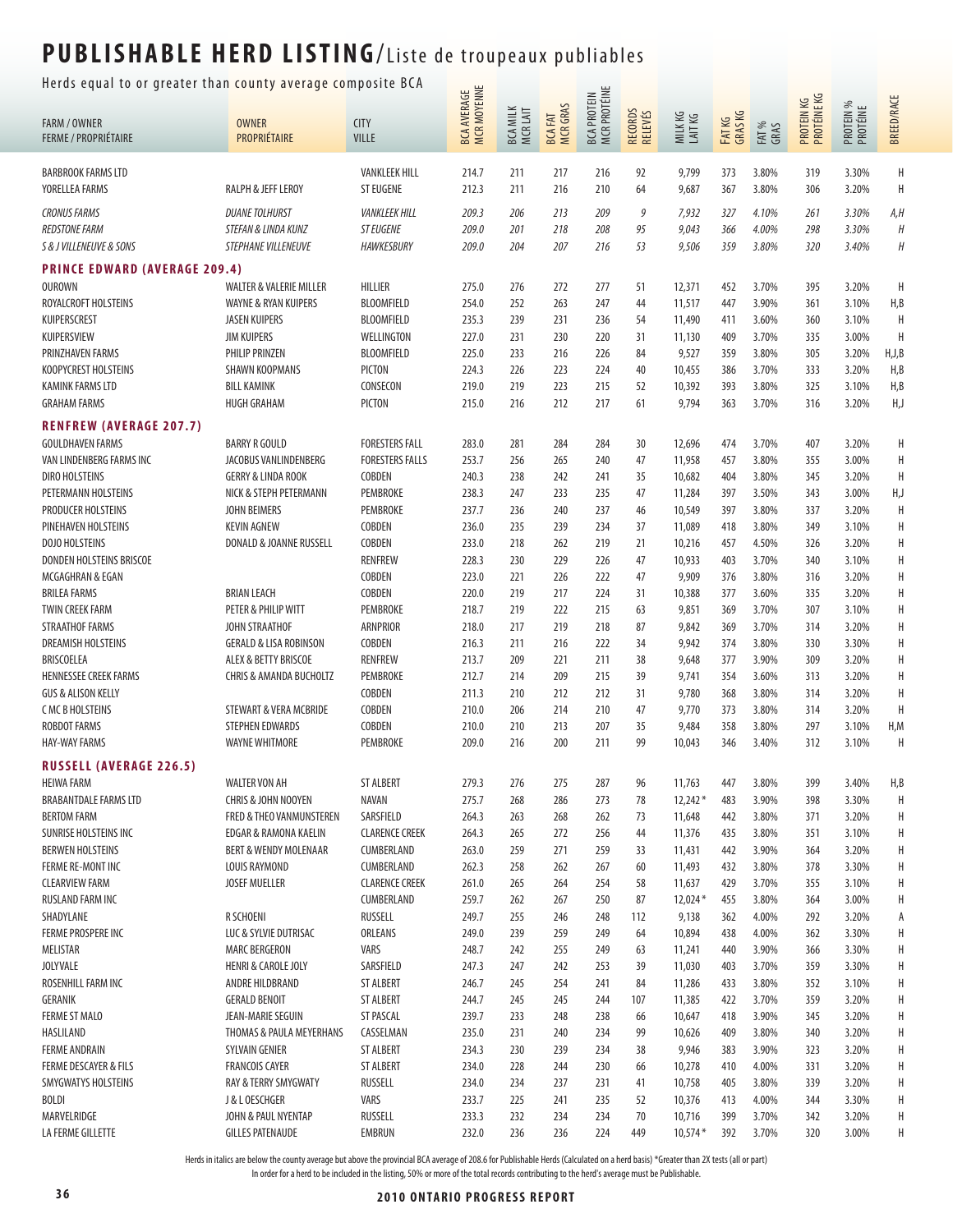#### Herds equal to or greater than county average composite BCA  $\frac{1}{\sqrt{2}}$

| nerus equar to or greater than county average composite ben<br><b>FARM / OWNER</b><br><b>FERME / PROPRIÉTAIRE</b> | <b>OWNER</b><br>PROPRIÉTAIRE       | <b>CITY</b><br><b>VILLE</b> | <b>MCR MOYENNE</b><br><b>BCA AVERAGE</b> | <b>BCA MILK</b><br>MCRLAIT | <b>MCRGRAS</b><br><b>BCAFAT</b> | MCR PROTÉINE<br><b>BCA PROTEIN</b> | <b>RECORDS</b><br><b>RELEVÉS</b> | MILK KG<br><b>LAITKG</b> | FAT KG<br>GRAS KG | FAT %<br>GRAS | PROTÉINE KG<br>PROTEIN KG | PROTEIN %<br>PROTÉINE | <b>BREED/RACE</b> |
|-------------------------------------------------------------------------------------------------------------------|------------------------------------|-----------------------------|------------------------------------------|----------------------------|---------------------------------|------------------------------------|----------------------------------|--------------------------|-------------------|---------------|---------------------------|-----------------------|-------------------|
|                                                                                                                   |                                    |                             |                                          |                            |                                 |                                    |                                  |                          |                   |               |                           |                       |                   |
| <b>BRAEDALE HOLSTEIN</b>                                                                                          | <b>TERRY &amp; MARK BEATON</b>     | CUMBERLAND                  | 230.7                                    | 228                        | 233                             | 231                                | 60                               | 10,266                   | 389               | 3.80%         | 331                       | 3.20%                 | H                 |
| <b>FERME HUPDALE</b>                                                                                              | <b>FERNAND &amp; SYLVIE MENARD</b> | <b>CLARENCE CREEK</b>       | 230.7                                    | 233                        | 229                             | 230                                | 52                               | 10,824                   | 394               | 3.60%         | 339                       | 3.10%                 | Н                 |
| <b>FERME BRISSFRANCE LTD</b>                                                                                      | <b>ANDRE BRISSON</b>               | <b>EMBRUN</b>               | 230.0                                    | 223                        | 241                             | 226                                | 60                               | 9,687                    | 388               | 4.00%         | 314                       | 3.20%                 | H                 |
| <b>FERME DESSAINT INC</b>                                                                                         | NICHOLAS DESSAINT                  | SARSFIELD                   | 229.3                                    | 231                        | 230                             | 227                                | 53                               | 10.619                   | 394               | 3.70%         | 333                       | 3.10%                 | Н                 |
| LARCHWAY                                                                                                          | <b>SCOTT RATHWELL</b>              | <b>NAVAN</b>                | 226.7                                    | 217                        | 235                             | 228                                | 24                               | 10,202                   | 409               | 4.00%         | 340                       | 3.30%                 | Н                 |
| REGIMBALD                                                                                                         | RAYMOND REGIMBALD                  | SARSFIELD                   | 226.0                                    | 230                        | 225                             | 223                                | 115                              | 10,429                   | 378               | 3.60%         | 321                       | 3.10%                 | $\boldsymbol{H}$  |
| <b>FERME DES 4 GUINDON INC</b>                                                                                    | JENRENE GUINDON                    | <b>HAMMOND</b>              | 225.0                                    | 219                        | 229                             | 227                                | 39                               | 9,931                    | 385               | 3.90%         | 328                       | 3.30%                 | Н                 |
| <b>RICKY</b>                                                                                                      | P. C & P SEGUIN                    | <b>ST ALBERT</b>            | 224.7                                    | 220                        | 231                             | 223                                | 74                               | 10,146                   | 395               | 3.90%         | 328                       | 3.20%                 | $\boldsymbol{H}$  |
| <b>LA FERME BEN-REY-MO LTD</b>                                                                                    | <b>REYNALD BENOIT</b>              | <b>ST ALBERT</b>            | 222.0                                    | 220                        | 223                             | 223                                | 79                               | 9,931                    | 374               | 3.80%         | 319                       | 3.20%                 | H                 |
| <b>FERME KRICELANA</b>                                                                                            | ROBERT & LAURE JAQUEMET            | <b>BOURGET</b>              | 216.7                                    | 217                        | 209                             | 224                                | 54                               | 9,799                    | 353               | 3.60%         | 322                       | 3.30%                 | H, J              |
| <b>DUTCAN FARMS</b>                                                                                               | JOEL VERDURMEN                     | RUSSELL                     | 215.3                                    | 212                        | 221                             | 213                                | 43                               | 9,508                    | 368               | 3.90%         | 305                       | 3.20%                 | H                 |
| <b>FERME RUBI</b>                                                                                                 | <b>JAKOB BUEHLER</b>               | <b>EMBRUN</b>               | 212.3                                    | 219                        | 197                             | 221                                | 78                               | 9,490                    | 320               | 3.40%         | 306                       | 3.20%                 | H, J              |
| <b>DES ROSSIGNOLS</b>                                                                                             | <b>JEAN-PIERRE RENAUD</b>          | <b>ST ALBERT</b>            | 212.0                                    | 211                        | 222                             | 203                                | 43                               | 9,458                    | 368               | 3.90%         | 290                       | 3.10%                 | H                 |
| <b>SMITS FARMS INC</b>                                                                                            | <b>ROBERT SMITS</b>                | <b>NAVAN</b>                | 211.0                                    | 211                        | 215                             | 207                                | 62                               | 9,392                    | 355               | 3.80%         | 294                       | 3.10%                 | Н                 |
| SUNNYMEAD FARM                                                                                                    |                                    | <b>NAVAN</b>                | 210.0                                    | 212                        | 202                             | 216                                | 43                               | 7,490                    | 294               | 3.90%         | 251                       | 3.40%                 | A                 |
| <b>FERME CHABOTIERE</b>                                                                                           | PAUL CHABOT ET FILS                | <b>CLARENCE CREEK</b>       | 209.3                                    | 208                        | 211                             | 209                                | 29                               | 9,275                    | 350               | 3.80%         | 297                       | 3.20%                 | $\boldsymbol{H}$  |
| <b>FERME DES ALOUETTES</b>                                                                                        | J & M MENARD                       | <b>EMBRUN</b>               | 209.0                                    | 213                        | 206                             | 208                                | 74                               | 9,827                    | 351               | 3.60%         | 305                       | 3.10%                 | $\boldsymbol{H}$  |
| <b>SIMCOE (AVERAGE 209.6)</b>                                                                                     |                                    |                             |                                          |                            |                                 |                                    |                                  |                          |                   |               |                           |                       |                   |
| <b>RAY &amp; DONNA KLEIN-GEBBINCK</b>                                                                             |                                    | <b>ELMVALE</b>              | 253.3                                    | 260                        | 244                             | 256                                | 42                               | 11,601                   | 405               | 3.50%         | 364                       | 3.10%                 | H                 |
| <b>ROBINS HOLSTEINS</b>                                                                                           | ANDY & JASON ROBINSON              | <b>MIDLAND</b>              | 246.0                                    | 250                        | 243                             | 245                                | 59                               | 11,240                   | 405               | 3.60%         | 350                       | 3.10%                 | Н                 |
| <b>SPENCE FARMS</b>                                                                                               | <b>ROGER &amp; JANICE SPENCE</b>   | <b>ELMVALE</b>              | 245.7                                    | 249                        | 246                             | 242                                | 41                               | 11,553                   | 424               | 3.70%         | 356                       | 3.10%                 | H                 |
| <b>HAANVIEW</b>                                                                                                   | JOHN & BONNIE DEN HAAN             | LORETTO                     | 243.3                                    | 246                        | 240                             | 244                                | 53                               | 11,418                   | 413               | 3.60%         | 360                       | 3.20%                 | Η                 |
| <b>FARISVIEW</b>                                                                                                  | <b>D FARIS</b>                     | NEWMARKET                   | 242.7                                    | 249                        | 233                             | 246                                | 50                               | 12,060                   | 418               | 3.50%         | 377                       | 3.10%                 | H                 |
|                                                                                                                   |                                    |                             |                                          |                            |                                 |                                    |                                  |                          |                   |               |                           |                       |                   |

#### **CONTINUED ON NEXT PAGE**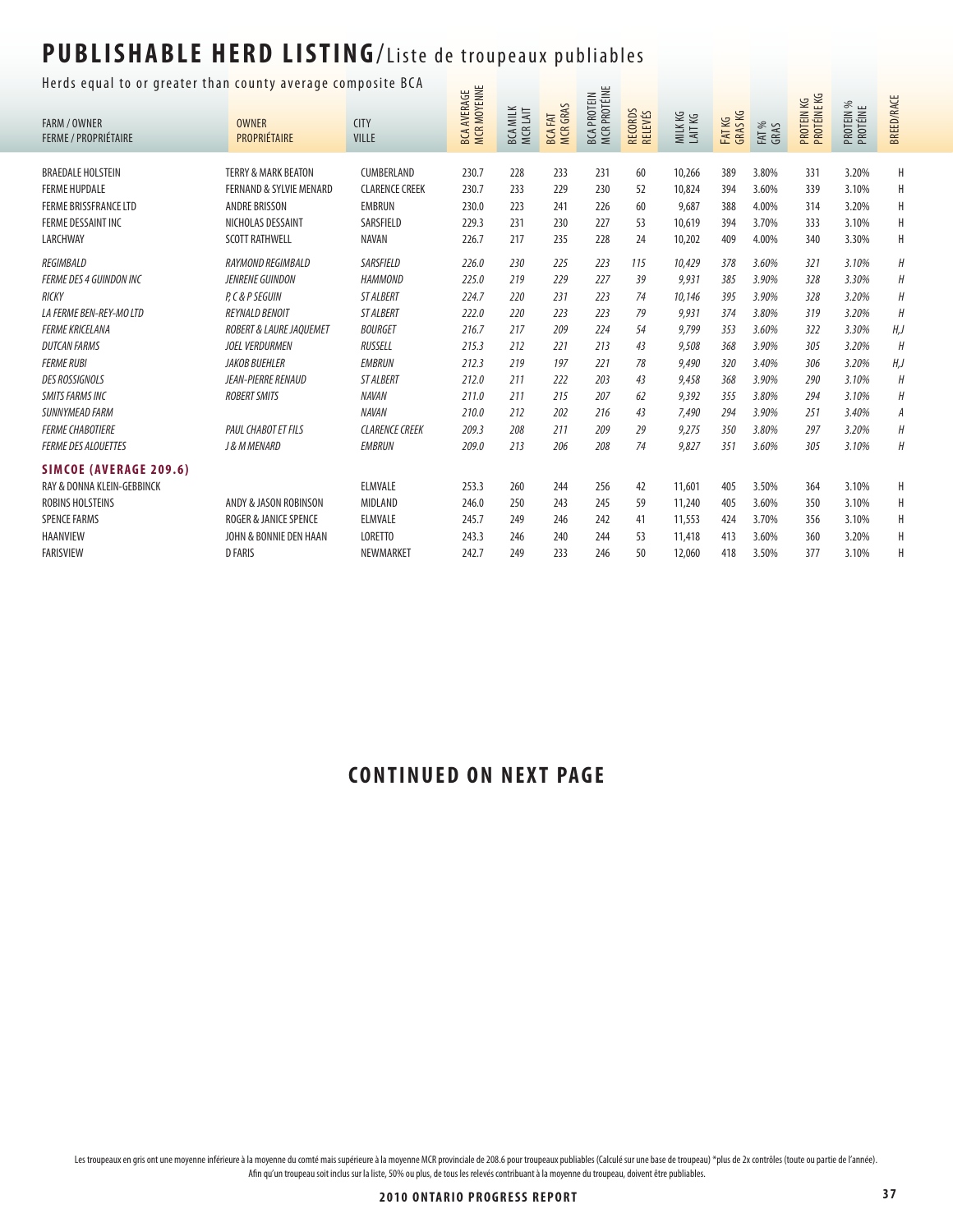### Herds equal to or greater than county average composite BCA  $\frac{u}{u}$   $\equiv$

| ncias equal to bi gicater than county average compo. |                                  |                        | BCA AVERAGE<br>MCR MOYENNE |                             |                                 | BCA PROTEIN<br>MCR PROTÉINE |                    |                  |                  |               | PROTEIN KG<br>PROTÉINE KG |                       | <b>BREED/RACE</b> |
|------------------------------------------------------|----------------------------------|------------------------|----------------------------|-----------------------------|---------------------------------|-----------------------------|--------------------|------------------|------------------|---------------|---------------------------|-----------------------|-------------------|
| <b>FARM / OWNER</b>                                  | <b>OWNER</b>                     | <b>CITY</b>            |                            | <b>BCA MILK</b><br>MCR LAIT | <b>MCRGRAS</b><br><b>BCAFAT</b> |                             | RECORDS<br>RELEVÉS | MILKKG<br>LAITKG | FATKG<br>GRAS KG |               |                           | PROTEIN %<br>PROTÉINE |                   |
| <b>FERME / PROPRIÉTAIRE</b>                          | PROPRIÉTAIRE                     | <b>VILLE</b>           |                            |                             |                                 |                             |                    |                  |                  | FAT %<br>GRAS |                           |                       |                   |
|                                                      |                                  |                        |                            |                             |                                 |                             |                    |                  |                  |               |                           |                       |                   |
| <b>BRENT MCLEAN &amp; SONS</b>                       |                                  | MINESING               | 242.0                      | 241                         | 240                             | 245                         | 47                 | 10,961           | 404              | 3.70%         | 354                       | 3.20%                 | H                 |
| <b>COVILL HOLSTEINS</b>                              | <b>KEITH THOMAS</b>              | COOKSTOWN              | 241.3                      | 244                         | 230                             | 250                         | 8                  | 11,197           | 392              | 3.50%         | 366                       | 3.30%                 | H                 |
| <b>MORDALE</b>                                       | <b>GREG MORTSON</b>              | ORO STATION            | 240.3                      | 243                         | 242                             | 236                         | 25                 | 7,747            | 404              | 5.20%         | 280                       | 3.60%                 | J,H               |
| TOM & KAREN KLEIN-GEBBINCK                           |                                  | <b>ELMVALE</b>         | 239.7                      | 242                         | 234                             | 243                         | 34                 | 11,208           | 399              | 3.60%         | 356                       | 3.20%                 | H                 |
| <b>BRIHILL HOLSTEINS</b>                             | <b>BRIAN &amp; DORIS GIFFEN</b>  | <b>STAYNER</b>         | 239.0                      | 238                         | 240                             | 239                         | 31                 | 10,932           | 408              | 3.70%         | 350                       | 3.20%                 | Η                 |
| JOHN & MARIE MILLER                                  |                                  | CREEMORE               | 235.0                      | 240                         | 217                             | 248                         | 99                 | 7,339            | 359              | 4.90%         | 287                       | 3.90%                 | J                 |
| <b>SUNNY MAPLE HOLSTEINS</b>                         | DOUG LIVINGSTON                  | <b>BEETON</b>          | 228.3                      | 225                         | 234                             | 226                         | 63                 | 10,681           | 414              | 3.90%         | 340                       | 3.20%                 | H                 |
| <b>CENTERFLOS</b>                                    | PAT STONE                        | <b>ELMVALE</b>         | 226.7                      | 226                         | 220                             | 234                         | 30                 | 10,582           | 381              | 3.60%         | 347                       | 3.30%                 | Η                 |
| <b>SHADY GLEN FARMS</b>                              | DAVID JONES                      | MIDLAND                | 226.3                      | 236                         | 204                             | 239                         | 82                 | 6,974            | 326              | 4.70%         | 267                       | 3.80%                 | J                 |
| APTOHAVEN FARM                                       | PETER KAPTEYN                    | PHELPSTON              | 225.3                      | 228                         | 224                             | 224                         | 54                 | 10,508           | 383              | 3.60%         | 328                       | 3.10%                 | Η                 |
| <b>HARVDALE HOLSTEINS</b>                            | <b>KEVIN HARVEY</b>              | STAYNER                | 222.7                      | 215                         | 238                             | 215                         | 37                 | 10,370           | 425              | 4.10%         | 328                       | 3.20%                 | H                 |
| <b>HEWITT CREEK FARMS LTD</b>                        | <b>JOHN EISSES</b>               | <b>INNISFIL</b>        | 222.3                      | 221                         | 226                             | 220                         | 108                | 9,929            | 376              | 3.80%         | 316                       | 3.20%                 | H, B              |
| <b>HERMICA FARMS</b>                                 |                                  | <b>ELMVALE</b>         | 222.0                      | 225                         | 219                             | 222                         | 48                 | 10,889           | 393              | 3.60%         | 341                       | 3.10%                 | Н                 |
| ASHANDA JERSEYS                                      | <b>GLENN SIMPSON</b>             | <b>SHANTY BAY</b>      | 222.0                      | 232                         | 200                             | 234                         | 37                 | 6,980            | 326              | 4.70%         | 267                       | 3.80%                 | J                 |
| <b>ECLIPSE HOLSTEINS</b>                             | LOIS & JOHN BROWNLEE             | ALLISTON               | 221.0                      | 212                         | 225                             | 226                         | 37                 | 9,828            | 385              | 3.90%         | 332                       | 3.40%                 | Η                 |
| <b>SPENCE FARMS</b>                                  | ROY & DOUG SPENCE                | ELMVALE                | 220.3                      | 222                         | 216                             | 223                         | 35                 | 10,364           | 372              | 3.60%         | 330                       | 3.20%                 | H                 |
| <b>OLD FORT FARMS</b>                                |                                  | <b>MIDLAND</b>         | 220.0                      | 223                         | 214                             | 223                         | 65                 | 10,137           | 361              | 3.60%         | 322                       | 3.20%                 | Η                 |
| <b>DON NELSON</b>                                    |                                  | PHELPSTON              | 219.7                      | 224                         | 218                             | 217                         | 37                 | 10,296           | 371              | 3.60%         | 317                       | 3.10%                 | Η                 |
| <b>AUTUMN VIEW FARM'S</b>                            | JOHN HOLM                        | WAUBAUSHENE            | 218.3                      | 225                         | 214                             | 216                         | 35                 | 7,849            | 307              | 3.90%         | 247                       | 3.10%                 | А                 |
| <b>MONPIERO FARMS</b>                                | PIERRE PAUL MAURICE              | PENETANG               | 218.0                      | 220                         | 218                             | 216                         | 46                 | 9,955            | 366              | 3.70%         | 311                       | 3.10%                 | H                 |
| <b>FIELDHOLME HOLSTEINS</b>                          | <b>BRYAN FIELDHOUSE</b>          | <b>BRADFORD</b>        | 216.3                      | 221                         | 208                             | 220                         | 36                 | 10,373           | 359              | 3.50%         | 328                       | 3.20%                 | Η                 |
| <b>HOLTDALE FARMS</b>                                | JOHN & STEWART HOLT              | STAYNER                | 216.0                      | 210                         | 218                             | 220                         | 50                 | 9,856            | 380              | 3.90%         | 328                       | 3.30%                 | Η                 |
| <b>GLENLAMB JERSEYS</b>                              | PAT & DENNIS LEONARD             | WYEBRIDGE              | 213.7                      | 217                         | 202                             | 222                         | 37                 | 6,519            | 328              | 5.00%         | 253                       | 3.90%                 | J                 |
| <b>TECA HOLSTEIN</b>                                 | <b>TERRY VANCASTEREN</b>         | PHELPSTON              | 213.0                      | 213                         | 212                             | 214                         | 41                 | 9,989            | 368              | 3.70%         | 317                       | 3.20%                 | Η                 |
| <b>WRICO HOLSTEINS</b>                               | ROBERT WRIGHT                    | <b>MIDHURST</b>        | 212.7                      | 210                         | 215                             | 213                         | 53                 | 9,253            | 352              | 3.80%         | 298                       | 3.20%                 | H                 |
|                                                      |                                  |                        |                            |                             |                                 |                             |                    |                  |                  |               |                           |                       | H                 |
| <b>SPRUCETONE HOLSTEINS</b>                          | DOUG LLOYD                       | <b>BRADFORD</b>        | 211.0                      | 208                         | 210                             | 215                         | 26                 | 10,049           | 377              | 3.80%         | 330                       | 3.30%                 |                   |
| WALKHAVERN FARMS LIMITED                             | <b>COLLIN &amp; TANYA WALKER</b> | <b>STAYNER</b>         | 210.7                      | 210                         | 211                             | 211                         | 63                 | 9,697            | 370              | 3.80%         | 313                       | 3.20%                 | H,J               |
| <b>HONEYPOD</b>                                      | <b>MAX SPENCE</b>                | <b>ELMVALE</b>         | 210.3                      | 208                         | 217                             | 206                         | 43                 | 9,726            | 376              | 3.90%         | 306                       | 3.10%                 | H                 |
| RICE CREEK FARMS                                     | RON & LINDA DOYLE                | <b>COLDWATER</b>       | 210.3                      | 217                         | 203                             | 211                         | 26                 | 9,132            | 336              | 3.70%         | 289                       | 3.20%                 | H,J               |
| <b>LANGNIC FARMS</b>                                 |                                  | <b>ELMVALE</b>         | 210.0                      | 208                         | 211                             | 211                         | 67                 | 9,381            | 355              | 3.80%         | 302                       | 3.20%                 | H                 |
| KELLWOOD HOLSTEINS                                   | KEITH KELL & BARB KELL-ROSE      | GILFORD                | 210.0                      | 211                         | 206                             | 213                         | 41                 | 9,917            | 357              | 3.60%         | 317                       | 3.20%                 | Η                 |
| <b>MARADUN</b>                                       | <b>ALFRED P RADUNER</b>          | <b>BRECHIN</b>         | 209.0                      | 205                         | 215                             | 207                         | 40                 | 9,445            | 367              | 3.90%         | 302                       | 3.20%                 | H                 |
| <b>STORMONT (AVERAGE 208.8)</b>                      |                                  |                        |                            |                             |                                 |                             |                    |                  |                  |               |                           |                       |                   |
| <b>GINARY FARM</b>                                   | RENE & ANGELA SCHUERMANN         | <b>MOOSE CREEK</b>     | 291.3                      | 276                         | 315                             | 283                         | 38                 | 12,259           | 522              | 4.30%         | 401                       | 3.30%                 | Η                 |
| <b>WENALLT HOLSTEINS</b>                             |                                  | <b>CRYSLER</b>         | 255.7                      | 250                         | 267                             | 250                         | 53                 | 12,124           | 478              | 3.90%         | 383                       | 3.20%                 | H                 |
| WIELENDALE                                           | A & J VANDERWIELEN               | MAXVILLE               | 238.7                      | 238                         | 240                             | 238                         | 30                 | 10,772           | 403              | 3.70%         | 342                       | 3.20%                 | H                 |
| BRAYDALE                                             | <b>JEAN BRAY</b>                 | <b>MOOSECREEK</b>      | 238.0                      | 236                         | 238                             | 240                         | 24                 | 10,861           | 407              | 3.70%         | 351                       | 3.20%                 |                   |
| FERME SABOURIN INC                                   | <b>G &amp; J SABOURIN</b>        | CRYSLER                | 236.3                      | 239                         | 237                             | 233                         | 56                 | 11,084           | 407              | 3.70%         | 344                       | 3.10%                 | Η                 |
| <b>ARC ACRES</b>                                     | <b>RANDY MOKE</b>                | NEWINGTON              | 234.0                      | 241                         | 230                             | 231                         | 58                 | 10,658           | 378              | 3.50%         | 326                       | 3.10%                 | Η                 |
| <b>TRENANT ACRES LTD</b>                             | BERNARD & CYNTHIA DAOUST         | <b>FINCH</b>           | 234.0                      | 244                         | 218                             | 240                         | 53                 | 8,444            | 310              | 3.70%         | 272                       | 3.20%                 | А                 |
| <b>FERME MARIE JADINE</b>                            | JACQUES & BERNARDINE PILON       | <b>FINCH</b>           | 232.3                      | 236                         | 228                             | 233                         | 44                 | 10,952           | 391              | 3.60%         | 343                       | 3.10%                 | H                 |
| PAYNESIDE FARM INC                                   | DOUGLAS ROBINSON                 | <b>FINCH</b>           | 231.7                      | 237                         | 217                             | 241                         | 57                 | 7,652            | 357              | 4.70%         | 286                       | 3.70%                 | J,H               |
| ROCLANE HOLSTEINS                                    | R & M COURVILLE                  | CRYSLER                | 231.3                      | 234                         | 233                             | 227                         | 33                 | 10,888           | 401              | 3.70%         | 335                       | 3.10%                 | H                 |
| <b>CRITESDALE FARMS</b>                              | <b>CALVIN CRITES</b>             | INGLESIDE              | 229.3                      | 235                         | 228                             | 225                         | 80                 | 10,894           | 392              | 3.60%         | 331                       | 3.00%                 | Η                 |
| SAZIEMAZ FARM                                        | PHILIPPE GUTKNECHT               | NEWINGTON              | 228.0                      | 228                         | 223                             | 233                         | 69                 | 10,472           | 378              | 3.60%         | 340                       | 3.20%                 | Η                 |
| <b>KNONAUDALE FARM</b>                               | HANS & VRENI & SONS UHR          | CRYSLER                | 225.7                      | 221                         | 225                             | 231                         | 70                 | 10,304           | 390              | 3.80%         | 341                       | 3.30%                 | Η                 |
| KEARNSVALE                                           | <b>MIKE KEARNS</b>               | <b>BERWICK</b>         | 223.3                      | 227                         | 223                             | 220                         | 35                 | 10,499           | 383              | 3.60%         | 323                       | 3.10%                 | Η                 |
| <b>KEMMATTEN FARM</b>                                | <b>JOSEF SPECK</b>               | <b>MOOSE CREEK</b>     | 223.0                      | 222                         | 222                             | 225                         | 71                 | 10,305           | 382              | 3.70%         | 331                       | 3.20%                 | Η                 |
| REDLODGE FARM INC                                    | ARMIN & MONICA KAGI              | <b>FINCH</b>           | 222.7                      | 216                         | 232                             | 220                         | 45                 | 10,116           | 402              | 4.00%         | 326                       | 3.20%                 | Η                 |
| <b>BONVALE FARMS INC</b>                             | PETER A BEAUDETTE                | <b>ST ANDREWS WEST</b> | 219.7                      | 213                         | 229                             | 217                         | 52                 | 9,820            | 392              | 4.00%         | 318                       | 3.20%                 | Η                 |
| PAYNEBRANCH FARMS LTD                                | <b>HENRY TEPLATE</b>             | <b>FINCH</b>           | 217.3                      | 213                         | 222                             | 217                         | 42                 | 9,706            | 377              | 3.90%         | 315                       | 3.20%                 | Η                 |
| <b>HARTENE FARM</b>                                  | <b>DAVID HART</b>                | NEWINGTON              | 214.7                      | 217                         | 214                             | 213                         | 49                 | 10,012           | 366              | 3.70%         | 311                       | 3.10%                 | H                 |
| <b>AUDALE FARMS LTD</b>                              | MICHAEL AUBE                     | MAXVILLE               | 210.7                      | 211                         | 208                             | 213                         | 66                 | 9,586            | 351              | 3.70%         | 309                       | 3.20%                 | H,J               |
| MURRAYHOLM FARMS                                     | CAMPBELL MURRAY                  | MARTINTOWN             | 210.3                      | 205                         | 217                             | 209                         | 73                 | 9,776            | 382              | 3.90%         | 315                       | 3.20%                 | Η                 |
|                                                      |                                  |                        |                            |                             |                                 |                             |                    |                  |                  |               |                           |                       |                   |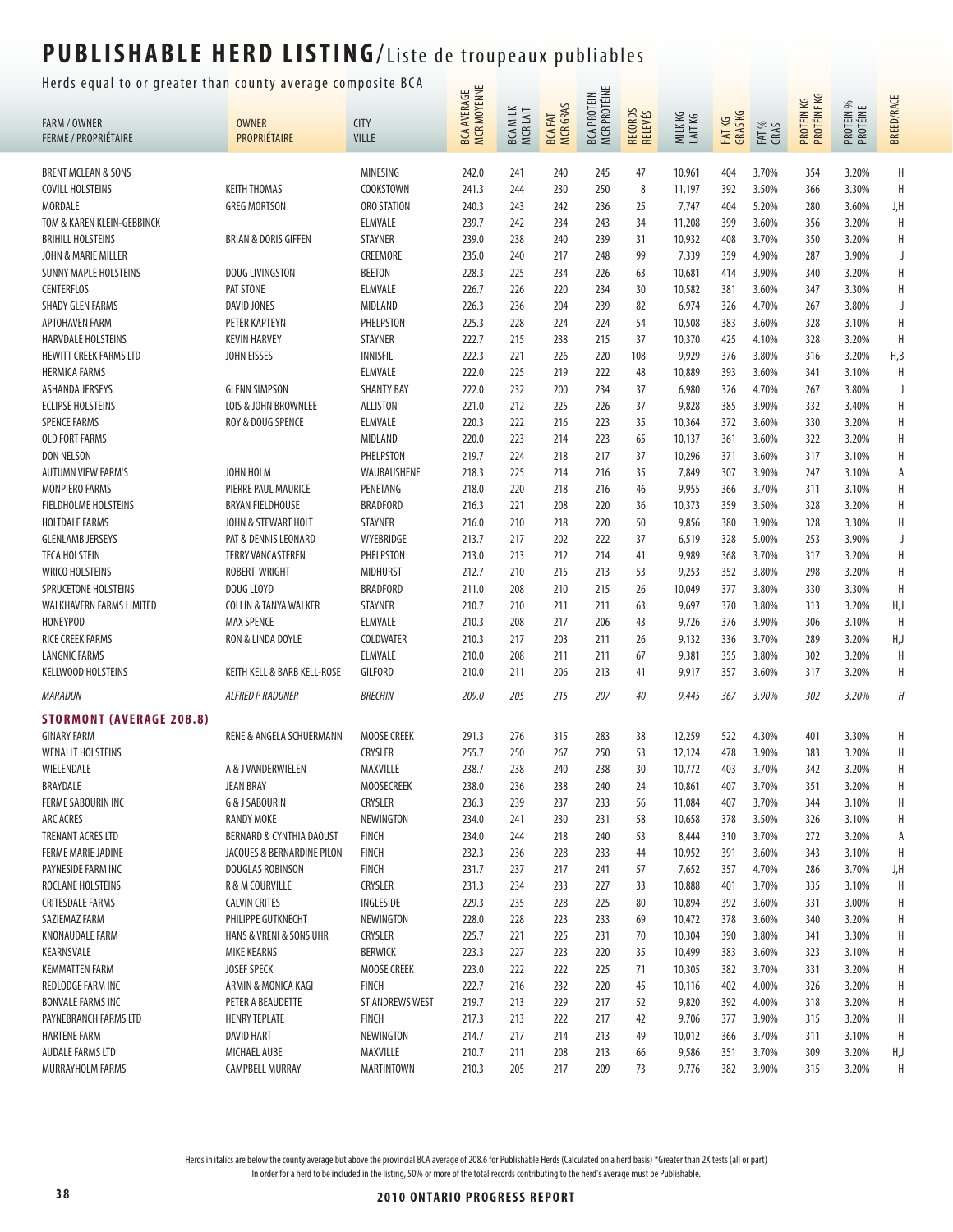Herds equal to or greater than county average composite BCA  $\frac{1}{\sqrt{2}}$ 

| nerus equar to or greater than county average composite ben |                                                         |                               |                            |                             |                                 |                                           |                    |                  |                   |               |                           |                       |                   |
|-------------------------------------------------------------|---------------------------------------------------------|-------------------------------|----------------------------|-----------------------------|---------------------------------|-------------------------------------------|--------------------|------------------|-------------------|---------------|---------------------------|-----------------------|-------------------|
| <b>FARM / OWNER</b><br><b>FERME / PROPRIÉTAIRE</b>          | <b>OWNER</b><br>PROPRIÉTAIRE                            | <b>CITY</b><br>VILLE          | BCA AVERAGE<br>MCR MOYENNE | <b>BCA MILK</b><br>MCR LAIT | <b>MCRGRAS</b><br><b>BCAFAT</b> | <b>MCR PROTÉINE</b><br><b>BCA PROTEIN</b> | RECORDS<br>RELEVÉS | MILKKG<br>LAITKG | FAT KG<br>GRAS KG | FAT %<br>GRAS | PROTEIN KG<br>PROTÉINE KG | PROTEIN %<br>PROTÉINE | <b>BREED/RACE</b> |
| <b>THUNDER BAY (AVERAGE 207.7)</b>                          |                                                         |                               |                            |                             |                                 |                                           |                    |                  |                   |               |                           |                       |                   |
| <b>JOALFARMS</b>                                            | <b>LORNE &amp; CYNTHIA VIS</b>                          | <b>MURILLO</b>                | 248.7                      | 243                         | 263                             | 240                                       | 48                 | 11,333           | 456               | 4.00%         | 356                       | 3.10%                 | Η                 |
| <b>CHRISHAR FARMS</b>                                       | ARIE GROOTENBOER                                        | <b>MURILLO</b>                | 231.0                      | 229                         | 236                             | 228                                       | 45                 | 10,877           | 414               | 3.80%         | 342                       | 3.10%                 | Η                 |
| <b>TRUSTMORE FARM</b>                                       | <b>HENRY &amp; DEB STREUTKER</b>                        | <b>THUNDER BAY</b>            | 229.7                      | 226                         | 232                             | 231                                       | 60                 | 10,596           | 408               | 3.90%         | 345                       | 3.30%                 | H,J               |
| MOUNTAIN VALLEY FARMS                                       | JERRY & RALPH BAKKER                                    | NEEBING                       | 224.3                      | 231                         | 217                             | 225                                       | 126                | 10,189           | 358               | 3.50%         | 317                       | 3.10%                 | Н                 |
| <b>CANDYVIEW FARM</b>                                       |                                                         | <b>THUNDER BAY</b>            | 221.7                      | 228                         | 221                             | 216                                       | 51                 | 10,411           | 375               | 3.60%         | 314                       | 3.00%                 | Η                 |
| <b>CROSSWAYS FARMS</b>                                      | RICHARD TEMPELMAN                                       | <b>THUNDER BAY</b>            | 220.7                      | 220                         | 224                             | 218                                       | 76                 | 10,194           | 385               | 3.80%         | 322                       | 3.20%                 | Η                 |
| ROSENHORST HOLSTEINS                                        | JED BLEKKENHORST                                        | <b>THUNDER BAY</b>            | 220.3                      | 216                         | 234                             | 211                                       | 58                 | 10,066           | 407               | 4.00%         | 313                       | 3.10%                 | H                 |
| <b>HIDDENDALE FARM</b>                                      | <b>H &amp; L STREUTKER</b>                              | <b>THUNDER BAY</b>            | 219.0                      | 215                         | 225                             | 217                                       | 19                 | 9,558            | 397               | 4.20%         | 314                       | 3.30%                 | H,J               |
| JASPERS DAIRY FARMS                                         | <b>FRITZ JASPERS</b>                                    | <b>THUNDER BAY</b>            | 213.3                      | 219                         | 213                             | 208                                       | 51                 | 10,347           | 372               | 3.60%         | 311                       | 3.00%                 | Н                 |
|                                                             |                                                         |                               |                            |                             |                                 |                                           |                    |                  |                   |               |                           |                       | Н                 |
| WOODSTAR FARM                                               | <b>GERT &amp; PEGGY BREKVELD</b><br>JOHN & JOEL VEURINK | MURILLO<br><b>THUNDER BAY</b> | 211.7                      | 213                         | 210                             | 212<br>209                                | 53<br>69           | 9,753            | 358               | 3.70%         | 308                       | 3.20%                 | Н                 |
| <b>VEUMOUNT FARM LTD</b>                                    |                                                         |                               | 209.7                      | 204                         | 216                             |                                           |                    | 9,394            | 370               | 3.90%         | 307                       | 3.30%                 |                   |
| <b>TIMISKAMING (AVERAGE 191.8)</b>                          |                                                         |                               |                            |                             |                                 |                                           |                    |                  |                   |               |                           |                       |                   |
| <b>RAILSIDE FARM</b>                                        | JOE & NICOLE HOLEKSA                                    | ENGLEHART                     | 231.3                      | 229                         | 228                             | 237                                       | 40                 | 10,225           | 377               | 3.70%         | 337                       | 3.30%                 | Η                 |
| <b>WILLGROVE FARMS INC</b>                                  | <b>JASON WILLARD</b>                                    | <b>THORNLOE</b>               | 221.0                      | 226                         | 217                             | 220                                       | 49                 | 10,447           | 370               | 3.50%         | 323                       | 3.10%                 | Н                 |
| <b>NORTH HAVEN</b>                                          | YVES GAUTHIER                                           | EARLTON                       | 219.7                      | 220                         | 217                             | 222                                       | 116                | 10,239           | 372               | 3.60%         | 326                       | 3.20%                 | Н                 |
| <b>TOMSTON FARMS</b>                                        | REAL LORANGER                                           | ENGLEHART                     | 212.0                      | 211                         | 221                             | 204                                       | 65                 | 9,786            | 380               | 3.90%         | 299                       | 3.10%                 | Н                 |
| <b>DOUBLE RIDGE FARM</b>                                    | <b>FRASER JIBB</b>                                      | NEW LISKEARD                  | 209.3                      | 205                         | 218                             | 205                                       | 66                 | 9,179            | 364               | 4.00%         | 293                       | 3.20%                 | Η                 |
| SHA-ROB JERSEYS                                             | ROBIN & SHARON FLEWWELLING                              | EARLTON                       | 207.7                      | 211                         | 194                             | 218                                       | 32                 | 6,517            | 324               | 5.00%         | 254                       | 3.90%                 | J                 |
| GRAVELSDALE                                                 | <b>RENALD &amp; GUY GRAVEL</b>                          | EARLTON                       | 204.7                      | 205                         | 204                             | 205                                       | 69                 | 9,627            | 354               | 3.70%         | 306                       | 3.20%                 | Η                 |
| <b>CLAYBROOK FARM INC</b>                                   | <b>STEVE RUNNALLS</b>                                   | THORNLOE                      | 202.7                      | 206                         | 201                             | 201                                       | 40                 | 9,172            | 333               | 3.60%         | 285                       | 3.10%                 | H                 |
| <b>FREEDOM FARMS INC</b>                                    | <b>BRUCE &amp; WENDY LOACH</b>                          | <b>NEW LISKEARD</b>           | 202.3                      | 207                         | 198                             | 202                                       | 65                 | 9,517            | 346               | 3.60%         | 297                       | 3.10%                 | H,J               |
| <b>FERME BROSI</b>                                          | AMBROS ARNOLD                                           | EARLTON                       | 199.7                      | 201                         | 194                             | 204                                       | 25                 | 9,409            | 339               | 3.60%         | 304                       | 3.20%                 | Н                 |
| KIDD CREST FARMS INC                                        | <b>CARMAN &amp; TRUDY KIDD</b>                          | NEW LISKEARD                  | 196.0                      | 190                         | 204                             | 194                                       | 48                 | 8,790            | 350               | 4.00%         | 286                       | 3.30%                 | Η                 |
| ALFADAIR                                                    | YOLANDE GAUTHIER & FILS                                 | EARLTON                       | 195.0                      | 196                         | 198                             | 191                                       | 148                | 8,959            | 336               | 3.80%         | 278                       | 3.10%                 | Η                 |
| <b>WATERLOO (AVERAGE 211.5)</b>                             |                                                         |                               |                            |                             |                                 |                                           |                    |                  |                   |               |                           |                       |                   |
| <b>CLAYNOOK FARMS LTD</b>                                   | W, D & M WAGLER                                         | <b>NEW HAMBURG</b>            | 267.0                      | 260                         | 282                             | 259                                       | 132                | 11,587           | 467               | 4.00%         | 368                       | 3.20%                 | Н                 |
| RIVER DALE HOLSTEINS                                        | <b>LLOYD MARTIN</b>                                     | ST JACOBS                     | 261.3                      | 262                         | 263                             | 259                                       | 27                 | 11,972           | 444               | 3.70%         | 375                       | 3.10%                 | Н                 |
| NITH CREST FARMS LIMITED                                    | <b>LARRY JANTZI</b>                                     | WELLESLEY                     | 260.0                      | 263                         | 263                             | 254                                       | 85                 | 12,416           | 460               | 3.70%         | 381                       | 3.10%                 | Н                 |
| <b>COOPON FLORA</b>                                         |                                                         | <b>ELMIRA</b>                 | 257.7                      | 256                         | 273                             | 244                                       | 186                | $11,482*$        | 455               | 4.00%         | 349                       | 3.00%                 | Н                 |
| ELDONNA FARM                                                | MURRAY & SANDRA SHERK                                   | PLATTSVILLE                   | 256.3                      | 267                         | 247                             | 255                                       | 88                 | $12,327*$        | 422               | 3.40%         | 375                       | 3.00%                 | Η                 |
| JALINE HOLSTEINS                                            | <b>VERNON &amp; EMALINE JANTZI</b>                      | LINWOOD                       | 250.3                      | 253                         | 258                             | 240                                       | 28                 | 11,669           | 440               | 3.80%         | 350                       | 3.00%                 | Η                 |
| AVELEE HOLSTEINS                                            | MAYNARD & VERA SHANTZ                                   | <b>WATERLOO</b>               | 246.7                      | 247                         | 244                             | 249                                       | 34                 | 10,617           | 390               | 3.70%         | 342                       | 3.20%                 | Η                 |
| <b>RIVER MAR</b>                                            | <b>MURRAY MARTIN</b>                                    | ST JACOBS                     | 246.0                      | 249                         | 238                             | 251                                       | 19                 | 11,149           | 395               | 3.50%         | 357                       | 3.20%                 | H                 |
| <b>CALLUMLEA FARM</b>                                       | <b>KEN &amp; MARIE MCNABB</b>                           | <b>NEW HAMBURG</b>            | 243.0                      | 243                         | 242                             | 244                                       | 38                 | 10,632           | 419               | 3.90%         | 348                       | 3.30%                 | H,G               |
| <b>EVENTIDE HOLSTEINS</b>                                   | LEROY & VERA METZGER                                    | ELMIRA                        | 242.3                      | 248                         | 240                             | 239                                       | 39                 | 10,917           | 393               | 3.60%         | 334                       | 3.10%                 | Η                 |
| MILLVAN                                                     | AMOS MARTIN                                             | <b>WATERLOO</b>               | 241.7                      | 240                         | 243                             | 242                                       | 35                 | 10,735           | 404               | 3.80%         | 345                       | 3.20%                 | Η                 |
| HAWLIN                                                      | PHILIP & MARY WIDEMAN                                   | WALLENSTEIN                   | 240.0                      | 249                         | 225                             | 246                                       | 28                 | 10,026           | 380               | 3.80%         | 330                       | 3.30%                 | H,J               |
| <b>LEWIS WEBER</b>                                          |                                                         | <b>ELIMRA</b>                 | 239.7                      | 238                         | 241                             | 240                                       | 50                 | 10,927           | 410               | 3.80%         | 350                       | 3.20%                 | Н                 |
| MURRAY & LEONA BRUBACHER                                    |                                                         | <b>ELMIRA</b>                 | 239.3                      | 246                         | 236                             | 236                                       | 56                 | 11,156           | 398               | 3.60%         | 340                       | 3.00%                 | Н                 |
| BRENLAND                                                    | <b>EARL BRENNEMAN</b>                                   | MILLBANK                      | 239.0                      | 239                         | 239                             | 239                                       | 42                 | $11,212*$        | 416               | 3.70%         | 356                       | 3.20%                 | Н                 |
| <b>OSCAR GINGRICH</b>                                       |                                                         | <b>ELMIRA</b>                 | 238.3                      | 242                         | 237                             | 236                                       | 29                 | 11,707           | 424               | 3.60%         | 359                       | 3.10%                 | Н                 |
| MAPLEMAR                                                    | <b>EDGAR MARTIN</b>                                     | <b>ST CLEMENTS</b>            | 238.0                      | 234                         | 244                             | 236                                       | 25                 | 10,798           | 420               | 3.90%         | 347                       | 3.20%                 | Н                 |
| <b>HANFRE HOLSTEINS</b>                                     | HANS & FREDERIKA BOKDAM                                 | <b>NEW HAMBURG</b>            | 236.7                      | 235                         | 239                             | 236                                       | 81                 | 10,605           | 399               | 3.80%         | 338                       | 3.20%                 | Н                 |
| <b>QUIET OAK HOLSTEINS</b>                                  | JOHN & ANGELA VAN BERGEIJK                              | <b>NEW HAMBURG</b>            | 236.0                      | 245                         | 228                             | 235                                       | 99                 | 11,272           | 389               | 3.50%         | 343                       | 3.00%                 | Η                 |
| <b>BOGHAVEN JERSEYS</b>                                     | DAVID & ERMA HORST                                      | ELMIRA                        | 236.0                      | 247                         | 214                             | 247                                       | 49                 | 7,332            | 344               | 4.70%         | 278                       | 3.80%                 | J                 |
| WEBERLEA                                                    | <b>OSCAR WEBER</b>                                      | <b>ST CLEMENTS</b>            | 233.3                      | 240                         | 218                             | 242                                       | 32                 | 7,564            | 356               | 4.70%         | 281                       | 3.70%                 | J,H               |
| JAYWEST ACRE                                                | <b>MAYNARD MARTIN</b>                                   | ST JACOBS                     | 232.3                      | 231                         | 228                             | 238                                       | 38                 | 10,628           | 390               | 3.70%         | 348                       | 3.30%                 | Η                 |
| <b>FLORAVIEW FARMS INC</b>                                  | <b>DARCY WEBER</b>                                      | <b>ELMIRA</b>                 | 231.7                      | 236                         | 233                             | 226                                       | 38                 | 10,690           | 391               | 3.70%         | 325                       | 3.00%                 | Н                 |
| <b>GREEN ACRE FARMS LTD</b>                                 | T, G, D & A WAGLER                                      | <b>NEW HAMBURG</b>            | 231.3                      | 232                         | 237                             | 225                                       | 130                | 10,612           | 402               | 3.80%         | 327                       | 3.10%                 | Н                 |
| <b>LEN-ED HOLSTEINS</b>                                     | <b>LEONARD MARTIN</b>                                   | LINWOOD                       | 231.3                      | 228                         | 236                             | 230                                       | 32                 | 10,313           | 397               | 3.80%         | 332                       | 3.20%                 | Н                 |
| <b>GOLDENVIEW HOLSTEINS</b>                                 |                                                         | ELMIRA                        | 230.3                      | 232                         | 232                             | 227                                       | 66                 | 10,615           | 394               | 3.70%         | 330                       | 3.10%                 | Н                 |
| MURRAY & CHARLENE BRUBACHER                                 |                                                         | <b>ELMIRA</b>                 | 228.7                      | 225                         | 232                             | 229                                       | 47                 | 10,442           | 399               | 3.80%         | 338                       | 3.20%                 | Н                 |
| <b>HAWDALE HOLSTEINS</b>                                    | DANIEL & MARTHA WIDEMAN                                 | WALLENSTEIN                   | 228.7                      | 243                         | 214                             | 229                                       | 26                 | 10,879           | 356               | 3.30%         | 326                       | 3.00%                 | Η                 |
| <b>GRAVEL RIDGE FARMS LTD</b>                               |                                                         | ELMIRA                        | 228.3                      | 230                         | 223                             | 232                                       | 61                 | 10,698           | 383               | 3.60%         | 343                       | 3.20%                 | Н                 |
| MORNINGSKY                                                  | EDWIN & FOLKERTJE NOOM                                  | MILLBANK                      | 227.3                      | 223                         | 232                             | 227                                       | 90                 | 10,128           | 390               | 3.90%         | 327                       | 3.20%                 | Н                 |
| LENVU                                                       | <b>LEONARD BURKHART</b>                                 | WALLENSTEIN                   | 226.7                      | 225                         | 226                             | 229                                       | 43                 | 9,947            | 371               | 3.70%         | 322                       | 3.20%                 | Н                 |
|                                                             |                                                         |                               |                            |                             |                                 |                                           |                    |                  |                   |               |                           |                       |                   |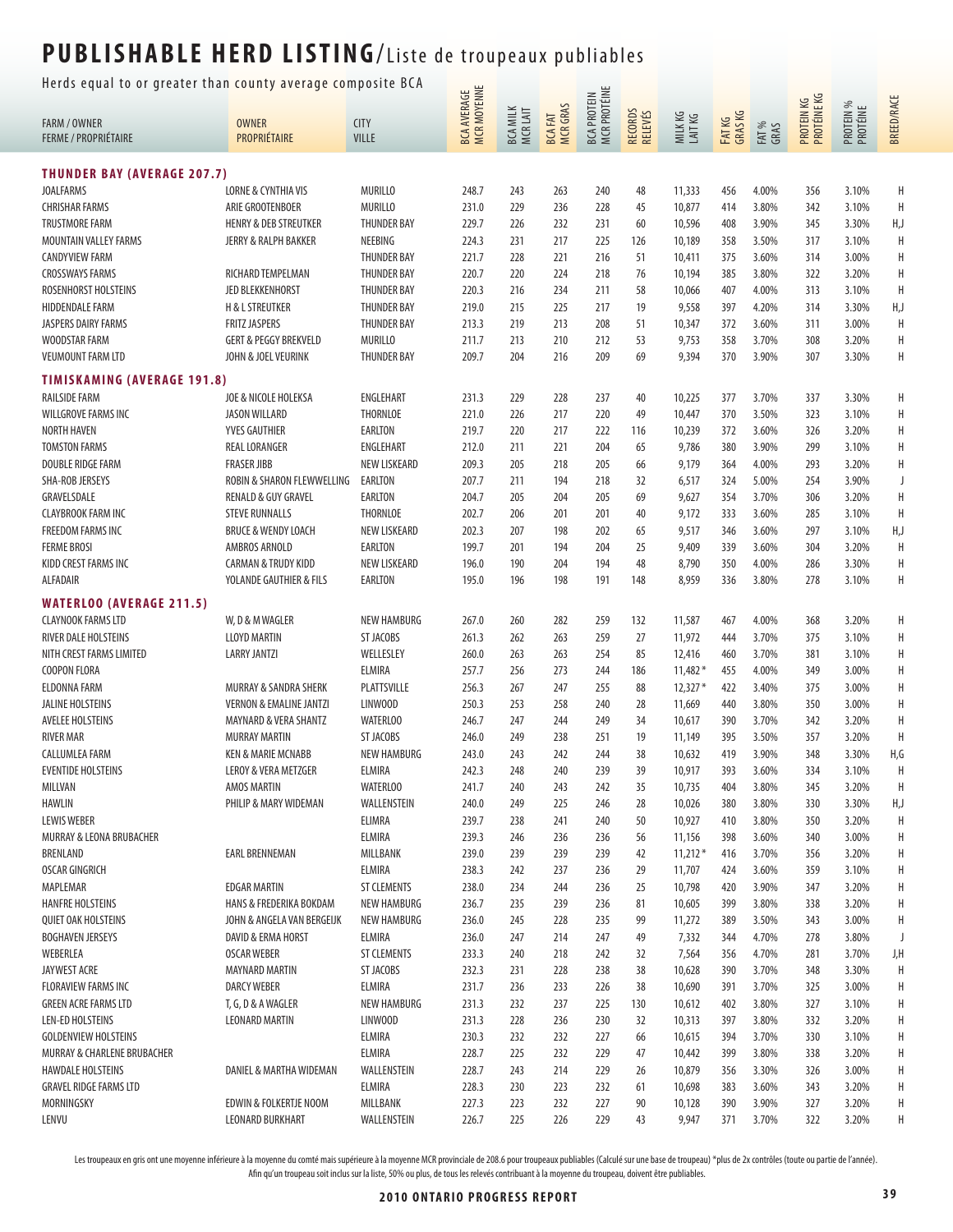Herds equal to or greater than county average composite BCA  $\frac{u}{u}$   $\equiv$ 

| neras equar to brightater than county average comp  |                                                          |                                    | BCA AVERAGE<br>MCR MOYENNE |                                           |                                  | MCR PROTÉINE       |                    |                   |                   |                | PROTEIN KG<br>PROTÉINE KG |                       |                   |
|-----------------------------------------------------|----------------------------------------------------------|------------------------------------|----------------------------|-------------------------------------------|----------------------------------|--------------------|--------------------|-------------------|-------------------|----------------|---------------------------|-----------------------|-------------------|
| <b>FARM / OWNER</b>                                 | <b>OWNER</b>                                             | <b>CITY</b>                        |                            | <b>MILK</b><br><b>BCA MILK</b><br>MCRLAIT | <b>MCRGRAS</b><br><b>BCA FAT</b> | <b>BCA PROTEIN</b> | RECORDS<br>RELEVÉS | MILKKG<br>LAIT KG | FAT KG<br>GRAS KG | FAT %<br>GRAS  |                           | PROTEIN %<br>PROTÉINE | <b>BREED/RACE</b> |
| <b>FERME / PROPRIÉTAIRE</b>                         | PROPRIÉTAIRE                                             | <b>VILLE</b>                       |                            |                                           |                                  |                    |                    |                   |                   |                |                           |                       |                   |
| JOHN & CAROL GINGRICH                               |                                                          | ELMIRA                             | 226.7                      | 226                                       | 227                              | 227                | 42                 | 10,700            | 396               | 3.70%          | 341                       | 3.20%                 | Н                 |
| <b>BRAEFOOT FARM</b>                                | <b>GRANT HENDERSON</b>                                   | CAMBRIDGE                          | 226.3                      | 237                                       | 206                              | 236                | 37                 | 7,028             | 329               | 4.70%          | 265                       | 3.80%                 | J                 |
| <b>CITILIMITS</b>                                   | NORBERT & BOB DIETRICH                                   | ST AGATHA                          | 226.0                      | 228                                       | 225                              | 225                | 97                 | 9,863             | 362               | 3.70%          | 310                       | 3.10%                 | H                 |
| <b>RICKLEE</b>                                      | RICHARD & ARLENE MARTIN                                  | ST JACOBS                          | 224.3                      | 225                                       | 228                              | 220                | 43                 | 10,328            | 388               | 3.80%          | 321                       | 3.10%                 | Н                 |
| PAUL & SHIRLEY MARTIN                               |                                                          | <b>ELMIRA</b>                      | 224.0                      | 231                                       | 219                              | 222                | 38                 | 10,572            | 372               | 3.50%          | 322                       | 3.00%                 | Н                 |
| SPRING ROSE                                         | STEPHEN & JEN HENHOEFFER                                 | AYR                                | 223.7                      | 220                                       | 231                              | 220                | 49                 | 8,632             | 363               | 4.20%          | 302                       | 3.50%                 | B                 |
| <b>WALNUT MEADOW</b>                                | NORMAN MARTIN                                            | ELMIRA                             | 223.3                      | 224                                       | 223                              | 223                | 40                 | 10,121            | 372               | 3.70%          | 320                       | 3.20%                 | Н                 |
| SPRUCEHOME                                          | <b>ORVIE MARTIN</b>                                      | <b>ST CLEMENTS</b>                 | 223.3                      | 223                                       | 226                              | 221                | 26                 | 10,488            | 394               | 3.80%          | 331                       | 3.20%                 | H                 |
| KAYMAURE                                            | <b>MAURICE GOOD</b>                                      | <b>NEW HAMBURG</b>                 | 223.0                      | 223                                       | 221                              | 225                | 68                 | 10,596            | 389               | 3.70%          | 339                       | 3.20%                 | Н                 |
| MELVIN & ELLEN GINGRICH                             |                                                          | ELMIRA                             | 223.0                      | 217                                       | 226                              | 226                | 26                 | 9,997             | 386               | 3.90%          | 331                       | 3.30%                 | Н                 |
| GRANDISLE                                           | <b>CLEASON &amp; MARTHA MARTIN</b>                       | <b>WEST MONTROSE</b>               | 222.7                      | 221                                       | 222                              | 225                | 32                 | 10,067            | 376               | 3.70%          | 326                       | 3.20%                 | Н                 |
| <b>LEWIS WEBER</b>                                  |                                                          | <b>ELMIRA</b>                      | 222.3                      | 226                                       | 218                              | 223                | 40                 | 10,305            | 368               | 3.60%          | 322                       | 3.10%                 | H                 |
| MOUNTAINOAK FARM                                    | ADAM VAN BERGEIJK                                        | <b>NEW HAMBURG</b>                 | 222.0                      | 223                                       | 217                              | 226                | 172                | 10,251            | 368               | 3.60%          | 328                       | 3.20%                 | H                 |
| SANDYRILL                                           | <b>OSCAR MARTIN</b>                                      | ELMIRA                             | 222.0                      | 221                                       | 223                              | 222                | 22                 | 10,062            | 378               | 3.80%          | 322                       | 3.20%                 | Н                 |
| <b>VINCENT MARTIN</b>                               |                                                          | <b>WEST MONTROSE</b>               | 221.7                      | 229                                       | 209                              | 227                | 52                 | 6,875             | 339               | 4.90%          | 258                       | 3.80%                 | J                 |
| <b>WILLOW CREEK</b>                                 | <b>TERESA &amp; RICHARD OSBORNE</b>                      | <b>NEW HAMBURG</b>                 | 221.7                      | 225                                       | 216                              | 224                | 40                 | 7,172             | 362               | 5.00%          | 266                       | 3.70%                 | J,H               |
| <b>BECKDALE FARMS</b><br><b>DENLEE FARMS</b>        | <b>ENID SCHMIDT</b><br><b>DENNIS &amp; SANDY KUEPFER</b> | <b>BADEN</b><br><b>NEW HAMBURG</b> | 221.3<br>221.3             | 223                                       | 221                              | 220<br>214         | 94                 | 10,056<br>9,970   | 368               | 3.70%          | 314                       | 3.10%                 | H                 |
| <b>MATTHEW &amp; DOREE MARTIN</b>                   |                                                          | <b>WATERLOO</b>                    | 220.7                      | 208<br>221                                | 242<br>217                       | 224                | 45<br>27           | 10,151            | 430<br>369        | 4.30%<br>3.60% | 325<br>327                | 3.30%<br>3.20%        | Н<br>Н            |
| DENHOLME                                            | <b>DENNIS MARTIN</b>                                     | ST JACOBS                          | 220.3                      | 221                                       | 221                              | 219                | 38                 | 9,575             | 357               | 3.70%          | 303                       | 3.20%                 | Н                 |
| <b>CANAAN SLOPES</b>                                | ROLAND GOOD                                              | <b>NEW HAMBURG</b>                 | 220.0                      | 219                                       | 217                              | 224                | 36                 | 10,241            | 376               | 3.70%          | 333                       | 3.30%                 | Н                 |
| MINTVALLEY FARMS INC                                |                                                          | BRESLAU                            | 219.7                      | 224                                       | 217                              | 218                | 110                | 10,304            | 371               | 3.60%          | 319                       | 3.10%                 | H                 |
| LO LYND FARMS LTD                                   | <b>BRAD &amp; ROD HABEL</b>                              | <b>NEW HAMBURG</b>                 | 219.7                      | 223                                       | 211                              | 225                | 64                 | 9,700             | 340               | 3.50%          | 312                       | 3.20%                 | Н                 |
| LAVERNE & MARLENE MARTIN                            |                                                          | <b>WATERLOO</b>                    | 219.7                      | 213                                       | 231                              | 215                | 25                 | 9,555             | 385               | 4.00%          | 308                       | 3.20%                 | H                 |
| <b>BOSDALE FARM</b>                                 | JOHN & ED BOS                                            | GALT-CAMBRIDGE                     | 219.3                      | 214                                       | 234                              | 210                | 167                | 10,211            | 415               | 4.10%          | 318                       | 3.10%                 | H                 |
| PLEASANT NOOK FARMS                                 | <b>ROB &amp; JULIE EBY</b>                               | AYR                                | 217.0                      | 221                                       | 210                              | 220                | 30                 | 7,141             | 339               | 4.70%          | 258                       | 3.60%                 | J,H               |
| <b>CHERRYDALE HOLSTEINS</b>                         | <b>GEORGE MARTIN</b>                                     | <b>WATERLOO</b>                    | 216.3                      | 222                                       | 209                              | 218                | 45                 | 7,787             | 342               | 4.40%          | 268                       | 3.40%                 | J,H               |
| COBERDALE                                           | <b>GERRY &amp; GLORIA COBER</b>                          | WELLESLEY                          | 216.3                      | 218                                       | 209                              | 222                | 40                 | 9,740             | 348               | 3.60%          | 317                       | 3.30%                 | Η                 |
| SHADYTRAIL                                          | PAUL & FERN STECKLE                                      | WALLENSTEIN                        | 216.0                      | 214                                       | 216                              | 218                | 40                 | 9,798             | 367               | 3.70%          | 317                       | 3.20%                 | Н                 |
| HIDDENSPRING HOLSTEINS                              | ROD & KAREN MARTIN                                       | <b>ELMIRA</b>                      | 216.0                      | 227                                       | 205                              | 216                | 39                 | 10,673            | 355               | 3.30%          | 321                       | 3.00%                 | Η                 |
| <b>WAYNE S MARTIN</b>                               |                                                          | ELMIRA                             | 215.3                      | 217                                       | 215                              | 214                | 39                 | 10,208            | 375               | 3.70%          | 321                       | 3.10%                 | H                 |
| <b>CLEOSSY</b>                                      | <b>CLEASON WIDEMAN</b>                                   | ST JACOBS                          | 214.3                      | 216                                       | 211                              | 216                | 37                 | 10,103            | 365               | 3.60%          | 322                       | 3.20%                 | H                 |
| <b>MEADOW LEE</b>                                   | PAUL & MARY LOU PERRIN                                   | AYR                                | 214.0                      | 211                                       | 212                              | 219                | 145                | 9,312             | 366               | 3.90%          | 313                       | 3.40%                 | H,J               |
| KINGWOOD                                            | <b>DAVID ERB</b>                                         | WELLESLEY                          | 213.3                      | 218                                       | 217                              | 205                | 80                 | 10,146            | 375               | 3.70%          | 303                       | 3.00%                 | H                 |
| <b>FRADON HOLSTEINS LTD</b>                         | <b>FRANK &amp; DON DONKERS</b>                           | <b>BRANCHTON</b>                   | 212.7                      | 211                                       | 217                              | 210                | 72                 | 9,848             | 375               | 3.80%          | 311                       | 3.20%                 | Η                 |
| SANDHILLS                                           | ARNOLD GOOD                                              | <b>BADEN</b>                       | 212.3                      | 217                                       | 213                              | 207                | 40                 | 10,314            | 374               | 3.60%          | 312                       | 3.00%                 | Н                 |
| <b>JANDALE HOLSTEINS</b>                            | <b>KENNETH JANTZI</b>                                    | WELLESLEY                          | 212.0                      | 213                                       | 213                              | 210                | 38                 | 9,516             | 353               | 3.70%          | 299                       | 3.10%                 | Н                 |
| <b>EBY MANOR FARM LTD</b>                           | JIM EBY                                                  | <b>WATERLOO</b>                    | 211.3                      | 215                                       | 204                              | 215                | 51                 | 6,893             | 328               | 4.80%          | 245                       | 3.60%                 | G                 |
| <b>WILLARD HORST</b>                                |                                                          | ELMIRA                             | 211.3                      | 208                                       | 227                              | 199                | 37                 | 9,562             | 393               | 4.10%          | 293                       | 3.10%                 | H,J               |
| <b>BECHVALE</b>                                     | <b>MIKE BECHTEL</b>                                      | <b>CAMBRIDGE</b>                   | 211.0                      | 211                                       | 207                              | 215                | 16                 | 10,079            | 369               | 3.70%          | 327                       | 3.20%                 | Н                 |
| <b>JASON MARTIN</b>                                 |                                                          | ELMIRA                             | 210.7                      | 208                                       | 214                              | 210                | 41                 | 9,632             | 368               | 3.80%          | 309                       | 3.20%                 | $\boldsymbol{H}$  |
| <b>WINTEROSE FARM LTD</b>                           | <b>DENNIS &amp; HELEN MARTIN</b>                         | <b>WEST MONTROSE</b>               | 210.7                      | 209                                       | 216                              | 207                | 16                 | 9,703             | 369               | 3.80%          | 306                       | 3.20%                 | $\boldsymbol{H}$  |
| SPRINGCREST HOLSTEINS                               | <b>MARK &amp; PAUL ALBRECHT</b>                          | WELLESLEY                          | 210.3                      | 204                                       | 218                              | 209                | 59                 | 9,643             | 382               | 4.00%          | 313                       | 3.20%                 | $\boldsymbol{H}$  |
| JANARIC HOLSTEINS/DAIMAR FARMS INC                  | <b>ERIC &amp; JANELLE MARTIN</b>                         | <b>LISTOWEL</b>                    | 210.0                      | 209                                       | 213                              | 208                | 89                 | 9,845             | 371               | 3.80%          | 311                       | 3.20%                 | Н                 |
| <b>GENFOURTH</b><br><b>JAMES B FREY</b>             | <b>DENNIS HAHN</b>                                       | LINWOOD<br><b>WATERLOO</b>         | 210.0<br>209.7             | 216                                       | 208                              | 206                | 35                 | 10,026            | 358               | 3.60%          | 304                       | 3.00%                 | $\boldsymbol{H}$  |
| <b>CONORIVER</b>                                    | AMSEY & MIRIAM STECKLE                                   | <b>WATERLOO</b>                    | 209.7                      | 218<br>214                                | 192<br>209                       | 219<br>206         | 44<br>39           | 9,960<br>9,569    | 324<br>347        | 3.30%<br>3.60% | 319<br>293                | 3.20%<br>3.10%        | Η<br>H            |
| SPRINGLEA HOLSTEINS                                 | <b>STEVEN BRUBACHER</b>                                  | ELMIRA                             | 209.3                      | 209                                       | 207                              | 212                | 29                 | 7,944             | 335               | 4.20%          | 271                       | 3.40%                 | H,J               |
| <b>MARGROVE</b>                                     | <b>DALE MARTIN</b>                                       | ELMIRA                             | 209.0                      | 207                                       | 212                              | 208                | 66                 | 9,624             | 362               | 3.80%          | 306                       | 3.20%                 | $\boldsymbol{H}$  |
| <b>WOOLVIEW</b>                                     | <b>LESTER &amp; SHIRLEY GINGRICH</b>                     | ELMIRA                             | 208.7                      | 211                                       | 208                              | 207                | 31                 | 9,754             | 357               | 3.70%          | 304                       | 3.10%                 | Н                 |
|                                                     |                                                          |                                    |                            |                                           |                                  |                    |                    |                   |                   |                |                           |                       |                   |
| <b>WELLINGTON (AVERAGE 210.2)</b><br><b>BELLWIN</b> | <b>BELLWIN FARMS INC</b>                                 | ELORA                              | 270.7                      | 252                                       | 307                              | 253                | 53                 | 11,071            | 499               | 4.50%          | 353                       | 3.20%                 | Н                 |
| <b>FIELDHOUSE FARMS</b>                             | RICK FIELDHOUSE                                          | ARISS                              | 263.7                      | 250                                       | 284                              | 257                | 62                 | 11,291            | 475               | 4.20%          | 368                       | 3.30%                 | Н                 |
| <b>EARLEN FARMS LIMITED</b>                         | <b>DERRICK &amp; DWAYNE MARTIN</b>                       | ALMA                               | 251.0                      | 252                                       | 252                              | 249                | 68                 | 11,722            | 436               | 3.70%          | 369                       | 3.10%                 | Н                 |
| PORSIUS FARM                                        | <b>HENK PORSIUS</b>                                      | ALMA                               | 246.7                      | 254                                       | 235                              | 251                | 47                 | 11,314            | 391               | 3.50%          | 356                       | 3.10%                 | Н                 |
| HILLMEADOWS FARMS INC                               | DOUG & SANDY SIKKEMA                                     | <b>MOOREFIELD</b>                  | 245.3                      | 240                                       | 247                              | 249                | 58                 | 10,772            | 411               | 3.80%          | 355                       | 3.30%                 | H                 |
| <b>MAY HAVEN</b>                                    | PAUL MAY                                                 | ROCKWOOD                           | 245.3                      | 244                                       | 253                              | 239                | 40                 | 11,103            | 427               | 3.80%          | 346                       | 3.10%                 | Н                 |
| <b>ELVERNE WIDEMAN</b>                              |                                                          | <b>MOUNT FOREST</b>                | 244.7                      | 250                                       | 241                              | 243                | 50                 | 11,279            | 403               | 3.60%          | 348                       | 3.10%                 | Н                 |

Herds in italics are below the county average but above the provincial BCA average of 208.6 for Publishable Herds (Calculated on a herd basis) \*Greater than 2X tests (all or part)

In order for a herd to be included in the listing, 50% or more of the total records contributing to the herd's average must be Publishable.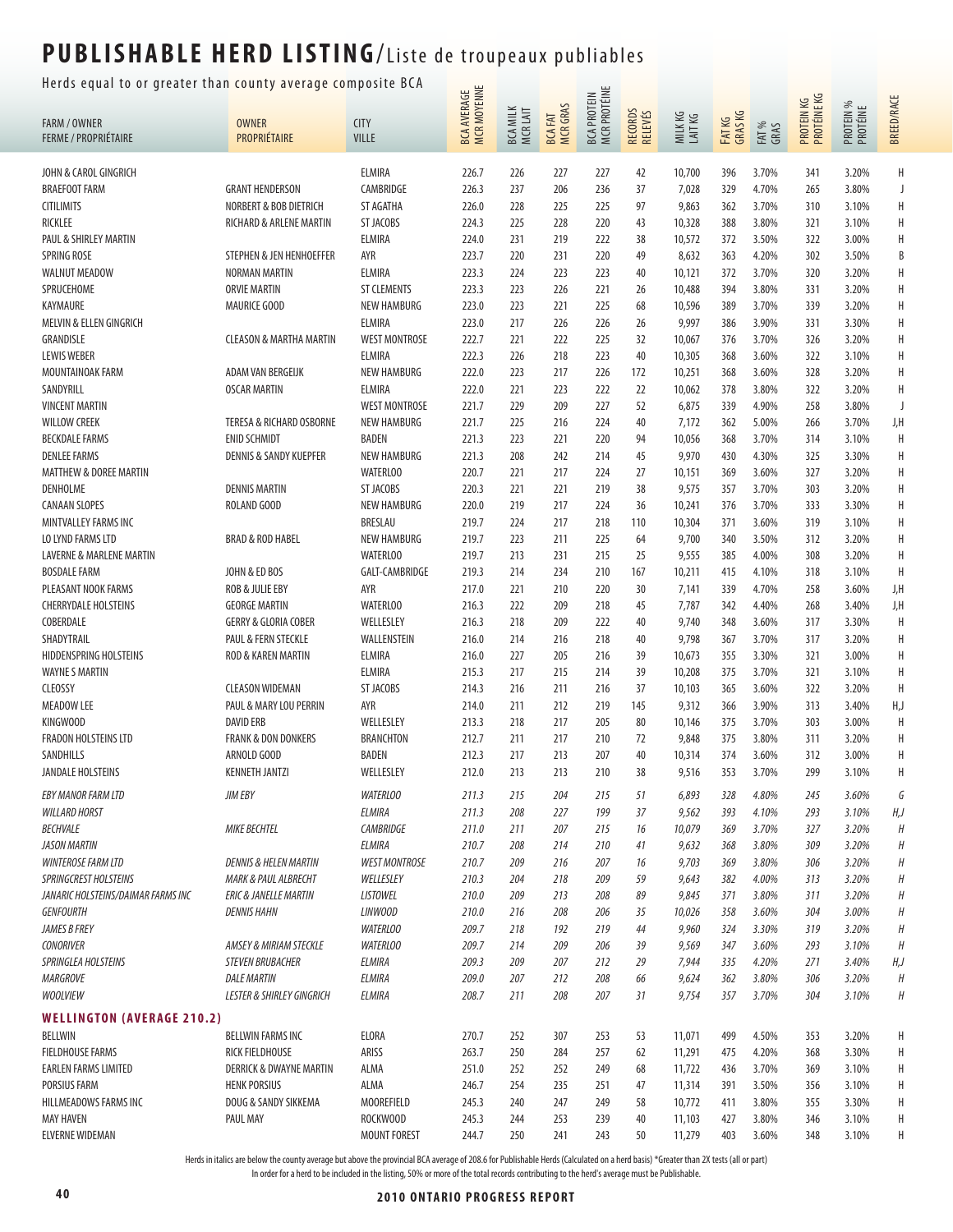Herds equal to or greater than county average composite BCA  $\frac{u}{u}$   $\equiv$ 

| meras equal to be greater than county average comp      |                                                      |                                       |                                          |                                            |                                   |                             |                                  |                    |                   |                |                           |                       |                   |
|---------------------------------------------------------|------------------------------------------------------|---------------------------------------|------------------------------------------|--------------------------------------------|-----------------------------------|-----------------------------|----------------------------------|--------------------|-------------------|----------------|---------------------------|-----------------------|-------------------|
| <b>FARM / OWNER</b><br><b>FERME / PROPRIÉTAIRE</b>      | <b>OWNER</b><br>PROPRIÉTAIRE                         | <b>CITY</b><br><b>VILLE</b>           | <b>MCR MOYENNE</b><br><b>BCA AVERAGE</b> | <b>MILK</b><br><b>BCA MILK</b><br>MCR LAIT | <b>MCR GRAS</b><br><b>BCA FAT</b> | BCA PROTEIN<br>MCR PROTÉINE | <b>RECORDS</b><br><b>RELEVÉS</b> | MILK KG<br>LAIT KG | FAT KG<br>GRAS KG | FAT %<br>GRAS  | PROTEIN KG<br>PROTÉINE KG | PROTEIN %<br>PROTÉINE | <b>BREED/RACE</b> |
| OPSTERLAWN                                              | ANDY & MARTEN BYLSMA                                 | ALMA                                  | 244.3                                    | 238                                        | 251                               | 244                         | 229                              | 10,658             | 419               | 3.90%          | 349                       | 3.30%                 | Η                 |
| <b>BIRDOLM</b>                                          | <b>DAVID BIRD</b>                                    | ROCKWOOD                              | 243.0                                    | 241                                        | 243                               | 245                         | 42                               | 11,080             | 415               | 3.70%          | 358                       | 3.20%                 | H                 |
| <b>CNOSSEN HOLSTEINS</b>                                |                                                      | <b>ELORA</b>                          | 242.7                                    | 245                                        | 247                               | 236                         | 120                              | 11,188             | 419               | 3.70%          | 343                       | 3.10%                 | H                 |
| <b>WILGRO HOLSTEINS</b>                                 | <b>EVERETT GROTENHUIS</b>                            | PALMERSTON                            | 242.3                                    | 244                                        | 247                               | 236                         | 38                               | 10,552             | 408               | 3.90%          | 328                       | 3.10%                 | H,J               |
| HAVENVALLEY HOLSTEINS                                   | JAMES & ERLA BRUBACHER                               | WALLENSTEIN                           | 242.3                                    | 240                                        | 250                               | 237                         | 37                               | 11,160             | 430               | 3.90%          | 350                       | 3.10%                 | H                 |
| WRIGHTHAVEN FARMS LTD                                   | <b>LLOYD WRIGHT</b>                                  | KENILWORTH                            | 240.3                                    | 231                                        | 248                               | 242                         | 47                               | 10,421             | 415               | 4.00%          | 348                       | 3.30%                 | H                 |
| WEBLEA                                                  | <b>DUANE WEBER</b>                                   | ALMA                                  | 239.3                                    | 234                                        | 245                               | 239                         | 35                               | 10,409             | 405               | 3.90%          | 340                       | 3.30%                 | H                 |
| JOYVIN/RALBEA                                           | <b>KEVIN &amp; RALPH MARTIN</b>                      | <b>DRAYTON</b>                        | 237.3                                    | 234                                        | 239                               | 239                         | 59                               | 10,517             | 399               | 3.80%          | 341                       | 3.20%                 | Н                 |
| DANNROVING HOLSTEINS                                    | DARYL & CATHERINE DANN                               | PALMERSTON                            | 236.7                                    | 237                                        | 229                               | 244                         | 79                               | 11,046             | 395               | 3.60%          | 360                       | 3.30%                 | Н                 |
| MAR-CREST HOLSTEINS                                     | <b>GAVIN &amp; DELPHINE MARTIN</b>                   | ALMA                                  | 236.7                                    | 244                                        | 231                               | 235                         | 52                               | 10,808             | 380               | 3.50%          | 332                       | 3.10%                 | Н                 |
| <b>GORWEIR HOLSTEINS</b>                                | <b>ALEX WEIR</b>                                     | <b>GUELPH</b>                         | 236.0                                    | 234                                        | 232                               | 242                         | 45                               | 10,764             | 392               | 3.60%          | 352                       | 3.30%                 | H                 |
| <b>METOHAVEN</b>                                        | <b>CLIFFORD METZGER</b>                              | <b>DRAYTON</b>                        | 235.7                                    | 238                                        | 236                               | 233                         | 41                               | 10,769             | 394               | 3.70%          | 336                       | 3.10%                 | H                 |
| <b>DELIMA HOLSTEINS</b>                                 | <b>KEN &amp; BILL DEVRIES</b>                        | <b>DRAYTON</b>                        | 234.3                                    | 232                                        | 234                               | 237                         | 114                              | 10,547             | 396               | 3.80%          | 343                       | 3.30%                 | Н                 |
| U OF G ELORA DAIRY RESEARCH                             |                                                      | ARISS                                 | 234.0                                    | 236                                        | 232                               | 234                         | 129                              | 10,403             | 379               | 3.60%          | 328                       | 3.20%                 | Н                 |
| STIRTOGA FARM LTD                                       | TOM & JAKE DEVRIES                                   | <b>DRAYTON</b>                        | 234.0                                    | 233                                        | 228                               | 241                         | 94                               | 10,495             | 382               | 3.60%          | 346                       | 3.30%                 | Н                 |
| <b>SWISS VALLEY FARMS</b>                               | <b>HANS &amp; MARGRETH SIGNER</b>                    | <b>MOOREFIELD</b>                     | 234.0                                    | 230                                        | 240                               | 232                         | 42                               | 8,662              | 364               | 4.20%          | 306                       | 3.50%                 | B                 |
| <b>FARFIELD</b>                                         | MURRAY SCHNARR                                       | <b>ELORA</b>                          | 232.7                                    | 233                                        | 235                               | 230                         | 108                              | 10,803             | 404               | 3.70%          | 338                       | 3.10%                 | Н                 |
| <b>MARBRUCK HOLSTEINS</b>                               | <b>GARY &amp; CAROLYN MARTIN</b>                     | <b>DRAYTON</b>                        | 232.0                                    | 233                                        | 224                               | 239                         | 50                               | 10,715             | 382               | 3.60%          | 348                       | 3.20%                 | H                 |
| ANDY & RITA MACIUKIEWICZ                                | ANDY MACIUKIEWICZ                                    | BELWOOD                               | 231.3                                    | 229                                        | 232                               | 233                         | 38                               | 10,456             | 393               | 3.80%          | 338                       | 3.20%                 | Η                 |
| <b>CLERA FARMS #2</b>                                   | <b>CLEON &amp; VERA MARTIN</b>                       | ALMA                                  | 231.3                                    | 238<br>232                                 | 234<br>234                        | 222<br>227                  | 28<br>33                         | 11,053<br>10,853   | 405               | 3.70%          | 327                       | 3.00%                 | H<br>H            |
| <b>MELVIN M MARTIN</b><br><b>SHADYCORNER FARMS</b>      |                                                      | <b>MOUNT FOREST</b><br><b>DRAYTON</b> | 231.0<br>230.0                           | 235                                        | 223                               | 232                         | 68                               |                    | 406               | 3.70%<br>3.50% | 338                       | 3.10%<br>3.10%        | Н                 |
| STARGLOW HOLSTEINS                                      | <b>BRAD &amp; EDITH MARTIN</b>                       | ALMA                                  | 229.7                                    | 234                                        | 223                               | 232                         | 42                               | 10,351<br>10,662   | 366<br>380        | 3.60%          | 326<br>337                | 3.20%                 | H                 |
| <b>ELGIN CRAIG</b>                                      |                                                      | ARTHUR                                | 229.3                                    | 226                                        | 238                               | 224                         | 56                               | 9,863              | 405               | 4.10%          | 318                       | 3.20%                 | H,J               |
| ROADWAY MAPLES LTD                                      | <b>CLEON MARTIN</b>                                  | <b>DRAYTON</b>                        | 228.7                                    | 225                                        | 232                               | 229                         | 43                               | 10,486             | 400               | 3.80%          | 339                       | 3.20%                 | H                 |
| <b>CREEKSIDE HOLSTEINS</b>                              | <b>JOEL FREY</b>                                     | <b>ELORA</b>                          | 228.7                                    | 226                                        | 233                               | 227                         | 42                               | 10,207             | 391               | 3.80%          | 327                       | 3.20%                 | H                 |
| <b>ABNER F MARTIN</b>                                   |                                                      | WALLENSTEIN                           | 228.7                                    | 229                                        | 221                               | 236                         | 27                               | 10,366             | 374               | 3.60%          | 341                       | 3.30%                 | H                 |
| KARLINROCK                                              | <b>MARLIN MARTIN</b>                                 | PALMERSTON                            | 228.3                                    | 225                                        | 238                               | 222                         | 85                               | 10,206             | 401               | 3.90%          | 320                       | 3.10%                 | Н                 |
| SHADY MAR HOLSTEINS                                     | FRED & MURREL B MARTIN                               | <b>DRAYTON</b>                        | 228.3                                    | 231                                        | 226                               | 228                         | 48                               | 10,393             | 375               | 3.60%          | 327                       | 3.10%                 | Н                 |
| <b>WILLOCRIK HOLSTEINS</b>                              | <b>LESTER &amp; MARY METZGER</b>                     | WALLENSTEIN                           | 228.3                                    | 226                                        | 238                               | 221                         | 40                               | 10,344             | 402               | 3.90%          | 320                       | 3.10%                 | H                 |
| <b>BRENFORD FARMS</b>                                   | <b>SHAWN &amp; LYNN MARTIN</b>                       | <b>DRAYTON</b>                        | 227.7                                    | 229                                        | 227                               | 227                         | 44                               | 10,283             | 378               | 3.70%          | 323                       | 3.10%                 | Н                 |
| <b>NELSON WEBER</b>                                     |                                                      | WALLENSTEIN                           | 227.0                                    | 232                                        | 225                               | 224                         | 44                               | 10,514             | 377               | 3.60%          | 323                       | 3.10%                 | Н                 |
| UNIV. OF GUELPH PONSONBY DAIRY                          |                                                      | <b>GUELPH</b>                         | 226.0                                    | 232                                        | 222                               | 224                         | 45                               | 10,256             | 364               | 3.50%          | 318                       | 3.10%                 | Η                 |
| SHARMAPLE                                               | <b>ERNIE MARTIN</b>                                  | ALMA                                  | 225.7                                    | 222                                        | 236                               | 219                         | 42                               | 10,130             | 400               | 3.90%          | 318                       | 3.10%                 | H                 |
| <b>CLERA FARMS #1</b>                                   | <b>CLEON &amp; VERA MARTIN</b>                       | ALMA                                  | 225.7                                    | 235                                        | 223                               | 219                         | 31                               | 11,023             | 387               | 3.50%          | 326                       | 3.00%                 | H                 |
| JEM CATTLE MANAGEMENT                                   | <b>JOE RUSSWURM</b>                                  | <b>GUELPH</b>                         | 225.7                                    | 223                                        | 236                               | 218                         | 17                               | 9,490              | 382               | 4.00%          | 299                       | 3.20%                 | H,J               |
| ARNVERDALE                                              | ARNOLD & DEBBIE VERVOORT                             | <b>FERGUS</b>                         | 225.3                                    | 222                                        | 234                               | 220                         | 43                               | 10,617             | 415               | 3.90%          | 334                       | 3.10%                 | H                 |
| MARK-A-VALLEY                                           | RINSE, JANNIE & HAETE MARKS                          | ARTHUR                                | 224.3                                    | 228                                        | 218                               | 227                         | 159                              | 10,387             | 368               | 3.50%          | 329                       | 3.20%                 |                   |
| ROSALEA JERSEYS                                         | <b>BRUCE &amp; JOHN NIXON</b>                        | ROCKWOOD                              | 224.3                                    | 227                                        | 215                               | 231                         | 93                               | 6,992              | 357               | 5.10%          | 269                       | 3.80%                 |                   |
| <b>BARCLIFF FARM LTD</b><br><b>WINDY PINE HOLSTEINS</b> | PHIL VANDENBERG                                      | MOOREFIELD                            | 223.7                                    | 227                                        | 223                               | 221                         | 73                               | 10,118             | 369               | 3.60%          | 314                       | 3.10%                 | Η                 |
| <b>ELMAR HOSTEINS</b>                                   | DOUGLAS & CAR WEBER<br><b>MARVIN &amp; ELSIE EBY</b> | <b>DRAYTON</b><br>DRAYTON             | 223.7<br>223.7                           | 221<br>229                                 | 219<br>218                        | 231<br>224                  | 48<br>43                         | 10,339<br>10,211   | 380<br>362        | 3.70%<br>3.50% | 342<br>317                | 3.30%<br>3.10%        | H<br>H            |
| INDIAN MAIDEN FARMS                                     | LORNA & HAROLD WILSON                                | MOOREFIELD                            | 223.0                                    | 221                                        | 226                               | 222                         | 85                               | 10,136             | 390               | 3.80%          | 325                       | 3.20%                 | H,J               |
| ONE OAK FARMS INC                                       | <b>BILL &amp; MARTHA HIEMSTRA</b>                    | LISTOWEL                              | 222.7                                    | 217                                        | 229                               | 222                         | 92                               | 9,810              | 386               | 3.90%          | 320                       | 3.30%                 | H                 |
| <b>WINDKNOLL HOLSTEINS</b>                              | <b>KEVIN MARTIN</b>                                  | ELORA                                 | 222.7                                    | 215                                        | 231                               | 222                         | 49                               | 9,868              | 394               | 4.00%          | 325                       | 3.30%                 | Н                 |
| LLOYALHOLME HOLSTEINS                                   | LLOYD & ALICE BAUMAN                                 | WALLENSTEIN                           | 222.3                                    | 222                                        | 225                               | 220                         | 47                               | $10,372*$          | 388               | 3.70%          | 325                       | 3.10%                 | H                 |
| ROBIN NEST ACRES INC                                    | OSCAR & ELLA BOWMAN                                  | WALLENSTEIN                           | 222.3                                    | 216                                        | 238                               | 213                         | 46                               | 9,364              | 394               | 4.20%          | 305                       | 3.30%                 | H,B               |
| KENTONVALE                                              | TED & JEAN KENT                                      | ELORA                                 | 222.3                                    | 227                                        | 206                               | 234                         | 38                               | 6,984              | 342               | 4.90%          | 272                       | 3.90%                 | J                 |
| <b>DOUANNE</b>                                          | DOUGLAS DIEFENBACHER                                 | GOWANSTOWN                            | 222.0                                    | 221                                        | 226                               | 219                         | 51                               | 10,074             | 382               | 3.80%          | 318                       | 3.20%                 | Η                 |
| SHILOH ACRES INC                                        | <b>CLARENCE BAUMAN</b>                               | <b>ELORA</b>                          | 220.0                                    | 223                                        | 215                               | 222                         | 76                               | 10,618             | 379               | 3.60%          | 336                       | 3.20%                 | Η                 |
| ROCKMERE FARMS                                          | <b>GORDON OSTRANDER &amp; SONS</b>                   | ROCKWOOD                              | 219.7                                    | 220                                        | 222                               | 217                         | 33                               | 9,882              | 370               | 3.70%          | 310                       | 3.10%                 | Η                 |
| HILLHAVEN HOLSTEINS                                     | <b>CARL WIDEMAN</b>                                  | ELORA                                 | 219.0                                    | 213                                        | 220                               | 224                         | 48                               | 9,663              | 370               | 3.80%          | 323                       | 3.30%                 | Η                 |
| AVELINE HOLSTEINS                                       | <b>CHRIS &amp; TONY MARTIN</b>                       | <b>DRAYTON</b>                        | 218.0                                    | 215                                        | 225                               | 214                         | 66                               | 10,281             | 398               | 3.90%          | 324                       | 3.20%                 | Η                 |
| <b>LARSAN HOLSTEINS</b>                                 | <b>LARRY MARTIN</b>                                  | ALMA                                  | 217.7                                    | 224                                        | 215                               | 214                         | 43                               | 10,412             | 372               | 3.60%          | 317                       | 3.00%                 | Η                 |
| SPRINGFLO HOLSTEINS INC                                 | SHERMAN & SHELLIE MARTIN                             | <b>FERGUS</b>                         | 217.7                                    | 217                                        | 219                               | 217                         | 38                               | 9,902              | 371               | 3.70%          | 315                       | 3.20%                 | Н                 |
| MAYERDELL                                               | MAYNARD MARTIN                                       | ELORA                                 | 217.7                                    | 218                                        | 216                               | 219                         | 34                               | 10,110             | 371               | 3.70%          | 321                       | 3.20%                 | Н                 |
| <b>CEDAR RIDGE</b>                                      | <b>EDGAR METZGER</b>                                 | MOOREFIELD                            | 217.0                                    | 222                                        | 210                               | 219                         | 58                               | 10,130             | 356               | 3.50%          | 318                       | 3.10%                 | H                 |
| <b>CRESTO</b>                                           | PAUL WIDEMAN                                         | <b>MOUNT FOREST</b>                   | 217.0                                    | 216                                        | 220                               | 215                         | 41                               | 9,494              | 360               | 3.80%          | 302                       | 3.20%                 | H                 |